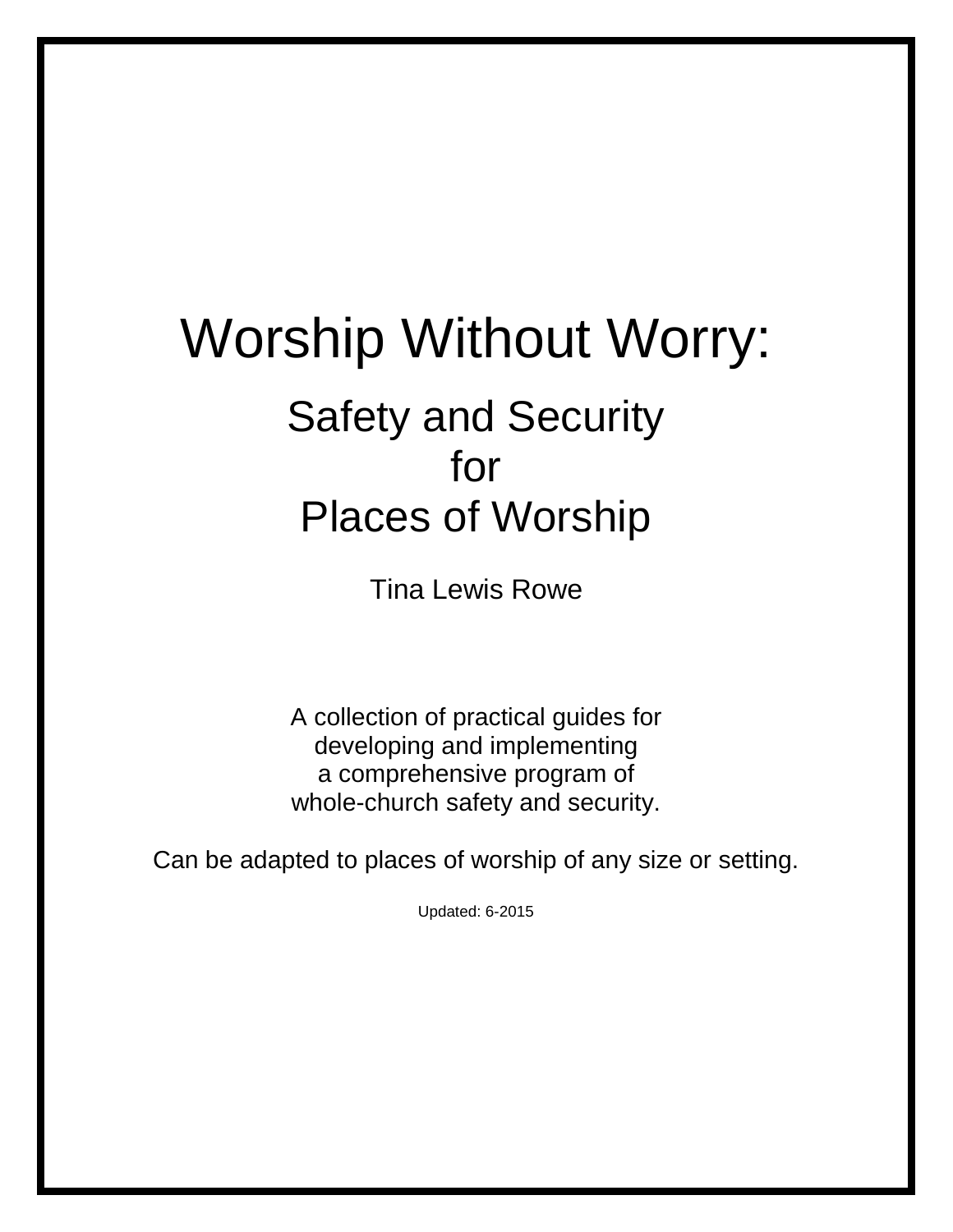# Worship Without Worry: Safety and Security for Places of Worship ©2008

Notice: This document is usually distributed as a Microsoft Word<sup>®</sup> file, by email. This method enables readers to copy and paste material into their own security documents or training material. If you received a paper copy of this material and want the e-file, contact me.

\*\*\*\*\*(Legal notice to follow!) This document, in its entirety or in part, cannot be sold or used as a premium by any individual or business. Those who wish to use substantial portions in another published or commercial work should contact the author to obtain permission. Those using it as part of their own training (commercial or pro bono) may not claim the text or graphics as their own work. However, permission is given to pastors, church leaders, members, volunteers and trainers to copy or cut and paste from it for church manuals or to use in other church training material. \*\*\*\*\*\*\*

You get the idea: I'm happy for all of this to be used freely, but I'd like consideration and professional courtesy about how it is used. Let's keep our eyes on the goal: To help places of worship everywhere be more safe and secure, for low cost and in a reasonable, practical and easily applicable way.

#### **Acknowledgements**

Many thanks to Pastor Don Haymon II, of Calvary Apostolic Church in Denver, Colorado, (www.cacdenver.org) whose proactive approach to safety and security training for some of his key members led to the first document I developed about security for places of worship: *The Greeter and Usher Role In Church Security.*

Through the power of pastor-to-pastor sharing, the Internet and search engines—and the fact that it was free!—that twenty-three page document, along with other material, has been distributed to well over 20,000 churches world-wide.

#### \*\*\*\*\*\*\*\*\*\*\*\*\*\*\*\*\*\*\*\*\*\*\*\*\*\*\*\*\*\*\*\*\*

As always, I gratefully acknowledge the support and assistance of my long-time friend from long-ago high school days in Arkansas City, Kansas, Jeff Adams, Ph.D., pastor of Graceway Church in Raytown, Missouri (Kansas City) (www.visitgraceway.org)

Jeff is a modern day Apostle Paul in his travels, message, mission and humility. (www.drjeffadams.com).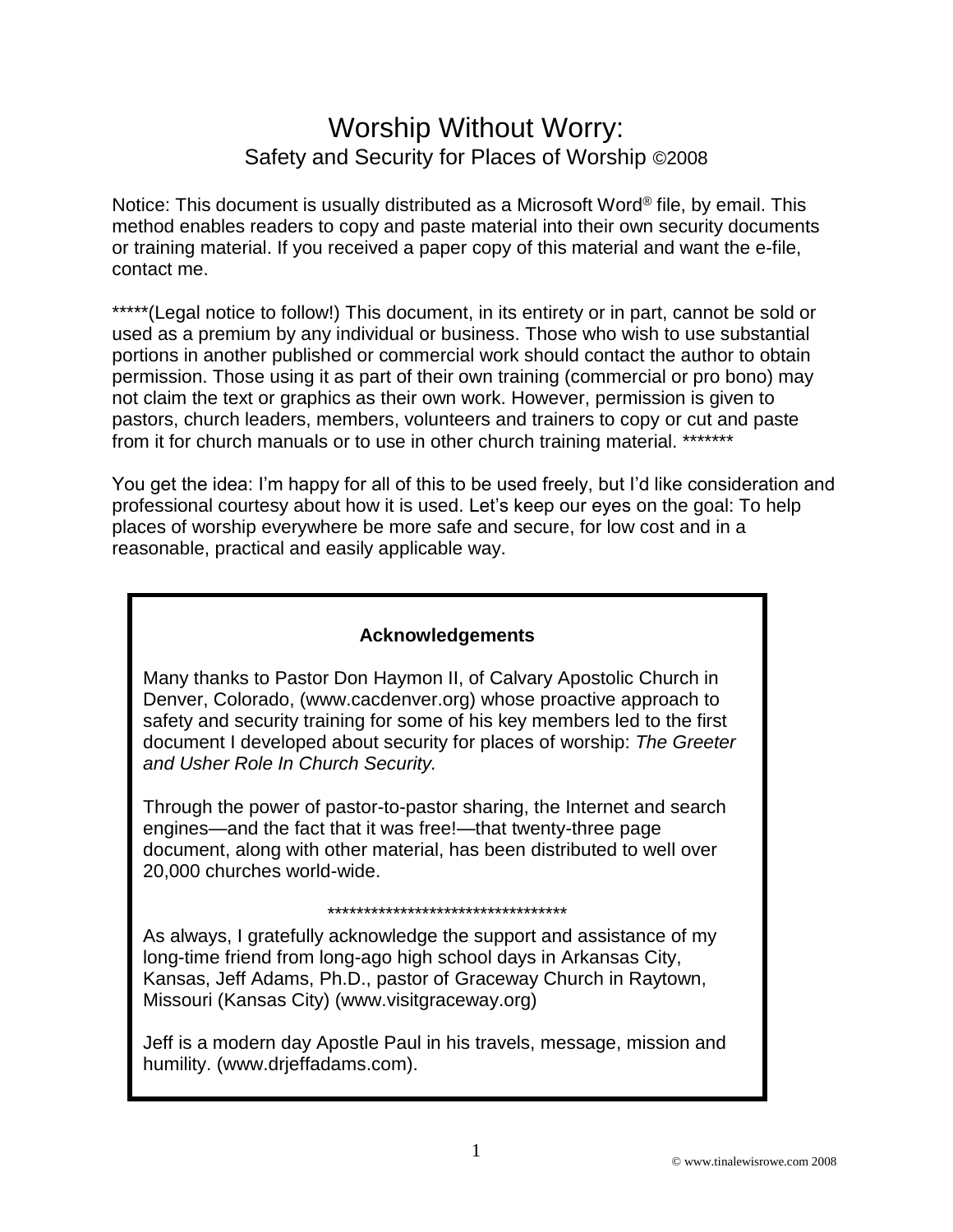# **INTRODUCTION**

#### **CONTENTS**

**Chapter One (Page 6): Whole-Church Safety and Security.** This provides an overview of what a thorough and comprehensive Church Life program can look like.

Sadly, the only thing many church members, staff and volunteers think about when the concept of church safety and security is mentioned, is responding to a shooter or to an assault on the church on Sunday or Wednesday or whenever your services are held. There is so much more to having a truly safe and secure church than that---as important as that is, of course.

You will be very happy with the results if you expand out from that as much as possible. Keep this in mind: If your church can develop a security response team for emergencies, it can develop an expanded program that includes whole-church needs and can reap the many rewards that come with the effort. It's possible, relatively easy and very, very rewarding!

**Chapter Two (Page 11): The Church Safety and Security Committee, Security Response Team and Emergency Medical Response Team.** This combination of volunteers and staff is the foundation of the rest of the program. If you're doing most of the work yourself, having a team to help you can make all the difference in your capabilities. Use this tiered approach to allow maximum participation by all age groups and capabilities. It's a wonderful to get and keep many people involved.

**Chapter Three (Page 24) How to Assess Church Safety and Security.** A safety and security assessment is sometimes called a site survey or risk analysis—and those can be useful as well. However, the method outlined here goes far past the traditional versions of those, to include all of the People, Places, Property, Programs and Processes of a place of worship.

If you are committed to the safety and security of every aspect of your place of worship, this is the material that will help you achieve your goal. It is probably the most comprehensive information you will find on *how* to assess the status of safety and security. Even so, there are issues you and others will think of as you consider your specific situations.

I use a question-and-answer format instead of a checklist, for two reasons: First, you can easily copy, paste and adapt specific questions into a document that perfectly fits your church needs.

Second, the idea of assessment is to compare the current status with the optimal situation. The questions usually provide a clear indication of what is optimal and you can determine the degree to which that is being fulfilled.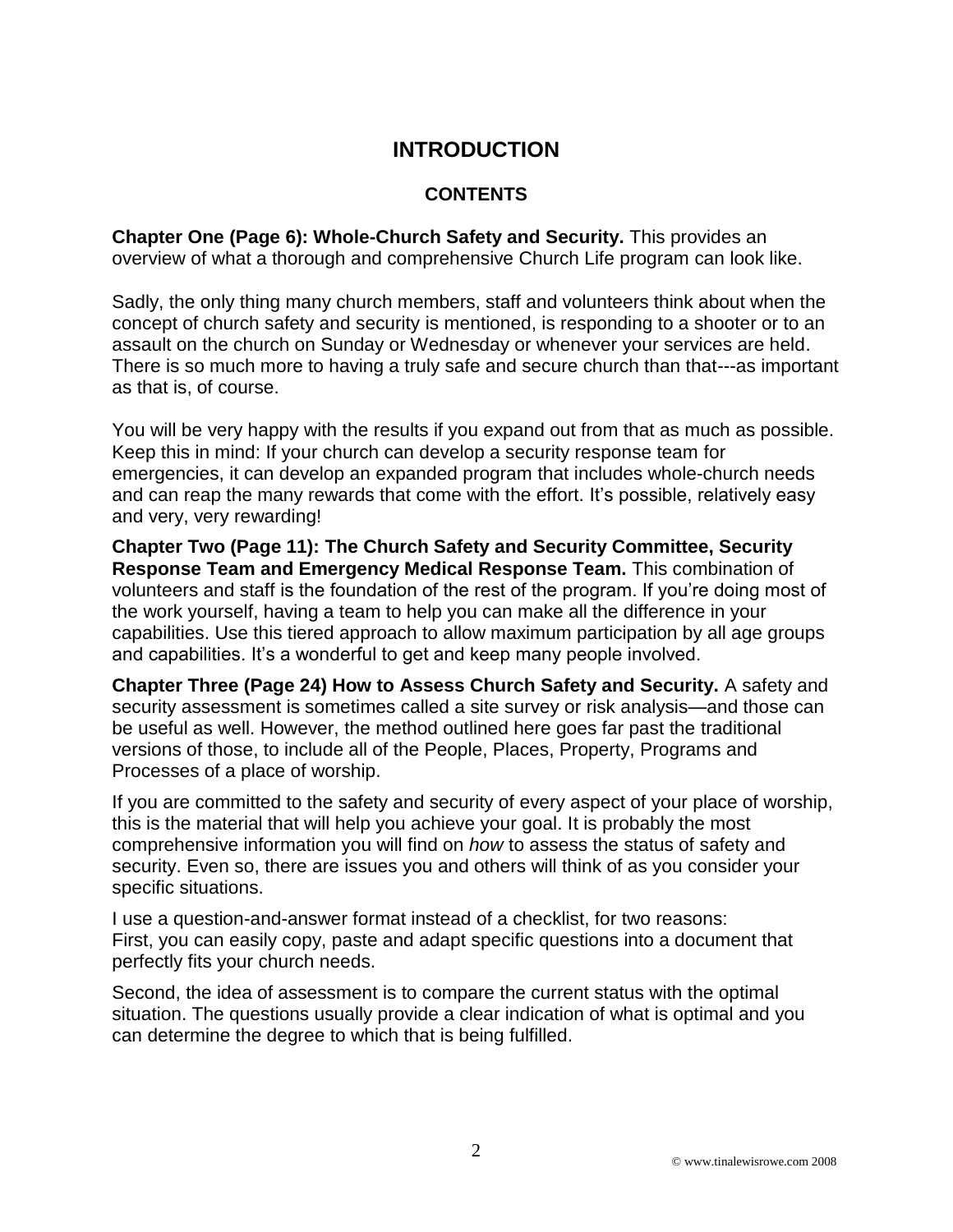**Chapter Four (Page 90): Clergy Security and The Role of the Worship Team in Emergencies**: This chapter contains two parts. The first is an overview of thoughts about how to increase security for pastors. The second was written at the request of a conference of pastors who wanted to have plans in the event of an emergency.

I combined the topics, because part of clergy security involves the critical time when the pastor is on the platform and most visible. That is also the time when the pastor can have a leadership role in using the worship team to help others.

**Chapter Five (Page 96): Developing a Church Security Manual.** A manual is what some churches refer to as their "plan". It is primarily a way to keep all the policies, procedures and plans in one place—and those must be personalized for the place of worship.

I don't have templates for plans and procedures, because they vary so much. However, even if you have never written such material before, you and others working with you will be able to produce items that work well for your needs. I mention in the material that there is no Eleventh Commandment for how such material must look. It just needs to be easily understood and effective.

**Emphasize both safety and security.** If you review the graphic on Page One you will be reminded of the many aspects of your place of worship that will benefit from assessment and preventive actions, as well as from plans for emergencies. The best approach is a balanced approach between *safety* and *security*.

**Safety** (fires, accidents and injuries, vehicle safety, travel safety and medical, weather and mechanical emergencies.)

**Security** (crimes against people and property, loss and misuse of property and anything else that could harm the well-being of a place of worship or the people who use it.)

**Chapter Six (Page 101): The Greeter and Usher Role in Safety and Security.** This is a good overview of whole-church safety and security but particularly applies to staff and volunteers who are in the foyer or assisting visitors in the sanctuary or auditorium before, during and after services. After services is just as important as before, but unfortunately that time-frame is usually not treated as being significant.

Training should be conducted on a regular basis to discuss what is considered the most likely concerns and how to respond to them.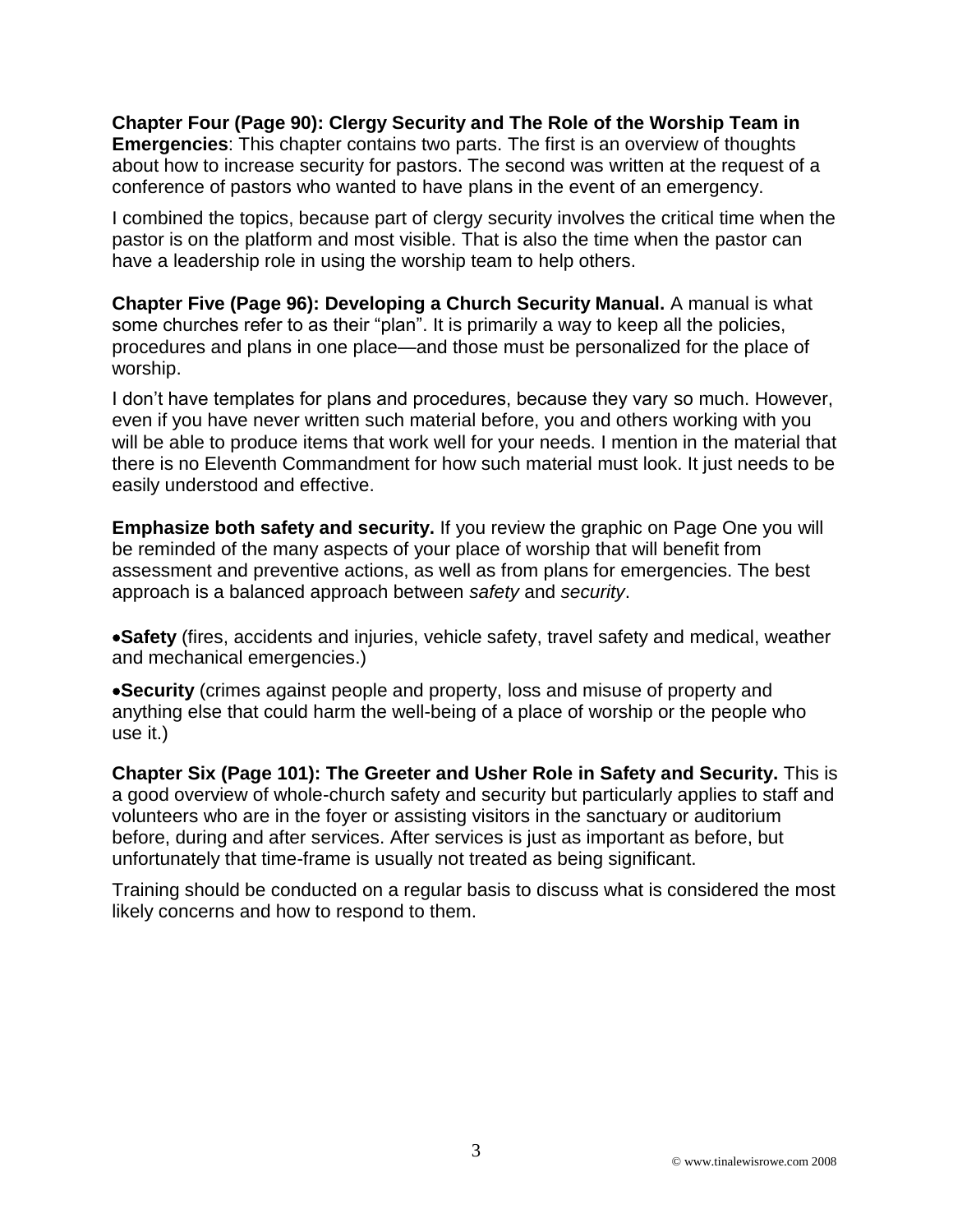**Chapter Seven (Page 125): Planning For A Special Event**. This was another short document for a group who asked for the information and found it helpful. Although the ideas may not work for every church, it can be helpful as a thought-starter.

The fundamental steps for safety and security planning for a special event are to consider:

\*What might happen and what effect will it likely have?

\*How could it be prevented?

\*How could it be detected if it happens?

\*What needs to be in place to protect people and property?

\*What responses are likely to be most effective.

#### **Extra Material**

**Page 131: Sample portion of a Security Team Manual:** This was given to me by a church security director and reflects great commitment to be organized about team roles and individual and team responses.

As you can see, he had a good number of volunteers for a team—and his church may not reflect the culture or resources of yours. However, it can be a very good guide and inspire some thinking about your own team and the security planning of your own place of worship.

**Page 153: Sample Incident Report Form**

**Page 154: Sample Suspicious Event Form**

**Page 155: Sample Bomb Threat Form**

**Page 156: Final Thoughts**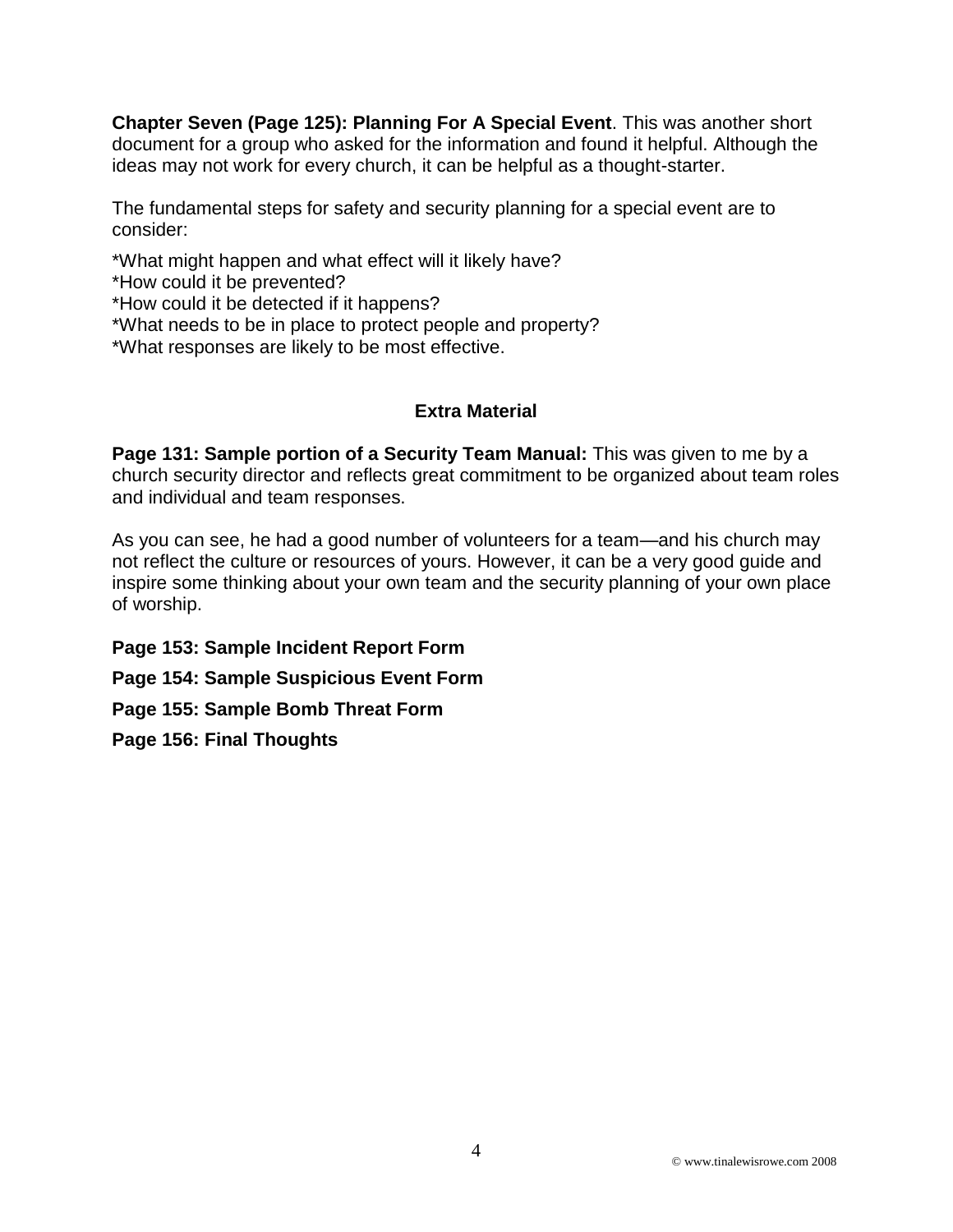#### **INTRODUCTION**

**What to call a safety and security program?** Although no formal name is necessary, there are a number of names used to describe safety and security programs in places of worship: The Shepherd's-Care Program, Church Guardians, Watchmen, Church Life, Church Care, Church Safety Program, Gatekeepers, and others. Those are less cumbersome than *Church Safety and Security Program,* said or written repeatedly. They also sound a bit more friendly.

I'll be using *Church Life* in this document, to describe a program that is concerned about the well-being of every part of a place of worship. Unfortunately, using the phrase *church,* may seem to leave out those who are looking for information about synagogues, temples, mosques and meeting houses. That is not my intention and I hope the spirit of helpfulness in this material will come through.

Your own program's title may be much more creative or useful—let me know about it. Or, you may decide no formal name is needed and your church will simply implement some procedures and develop some plans. That's fine too!

**Other valuable resources:** As lengthy as this document is, it is certainly not allinclusive. However, it does contain enough detail that someone of average knowledge can use it as a foundation for an effective program, perhaps combined with information and ideas from a variety of other sources.

*Brotherhood Mutual Insurance* has recently completed their material on church safety and security, to which I had the pleasure of contributing. What they have to offer, for a reasonable price, is excellent and very helpful. (www.brotherhoodmutual.com). www.GuideOne.com and www.churchmutual.com, have also been sources of easily applicable material in the last few years, much of it free.

Carl Chinn, at www.carlchinn.com, has an interesting story, offers valuable services and provides up-to-date statistics. Jim McGuffey at www.churchsecurityconsultant.com, is also a source of information you can use.

The fact that I haven't included others here is just to save space and time. Do some research and check out a variety of resources. Avoid extreme approaches, unnecessary expenses and anything that just doesn't seem right. Be open to new ideas—but you know your church culture and situation best.

**You and others, working together and critiquing each other, can be practical, reasonable and effective about developing a Church Life program.** Stay focused on all of the People, Places, Property, Programs and Processes of your place of worship and you will have a program that reflects whole-church stewardship in the most positive ways.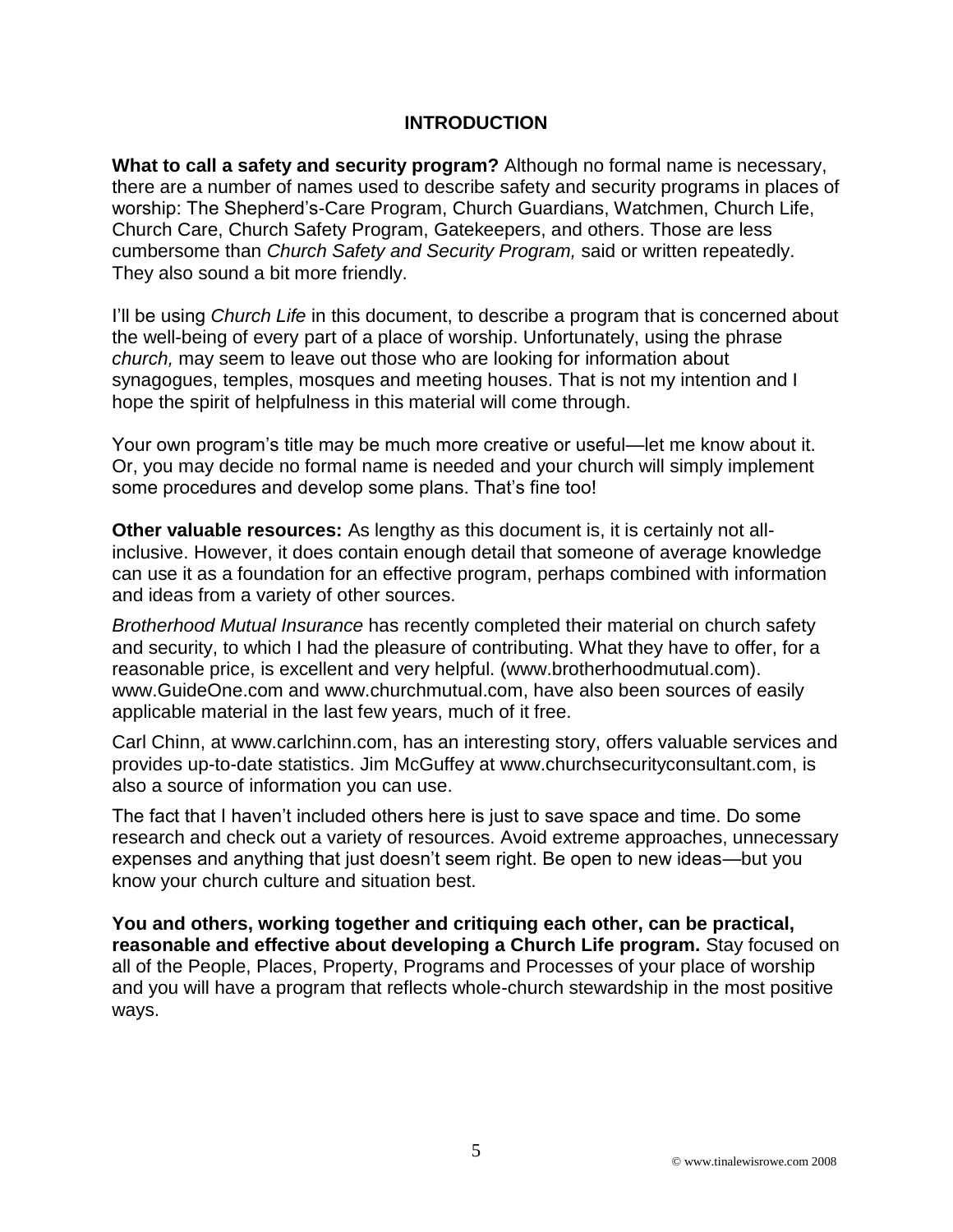# **CHAPTER ONE**

#### **WHOLE-CHURCH SAFETY AND SECURITY: THE COMPONENTS OF COMPREHENSIVE PROGRAM**

This graphic is one I often use to visually show the big picture of concerns for even a small church. It also emphasizes the need to develop procedures and plans for the big picture, rather than only focusing on violence and disruption in the sanctuary.

Certainly, violence cannot be minimized as being only one of many concerns. However, leaders in places of worship cannot afford to overlook all the other things that can cause harm, on the grounds that no one is likely to be hurt physically from them. *Stewardship is a comprehensive issue and requires comprehensive measures.* 



The concerns for any of those groups or activities include:

- \*Violence and disruption.
- \*Accidents, injuries, medical emergencies and illnesses.
- \*Mechanical failures and hazards.
- \*Weather emergencies.
- \*Crimes against people or property.
- \*Misuse, loss or damage to property.
- \*Wrong-doing by staff, volunteers, members or guests.

\*Anything that harms the well-being of the place of worship as a whole.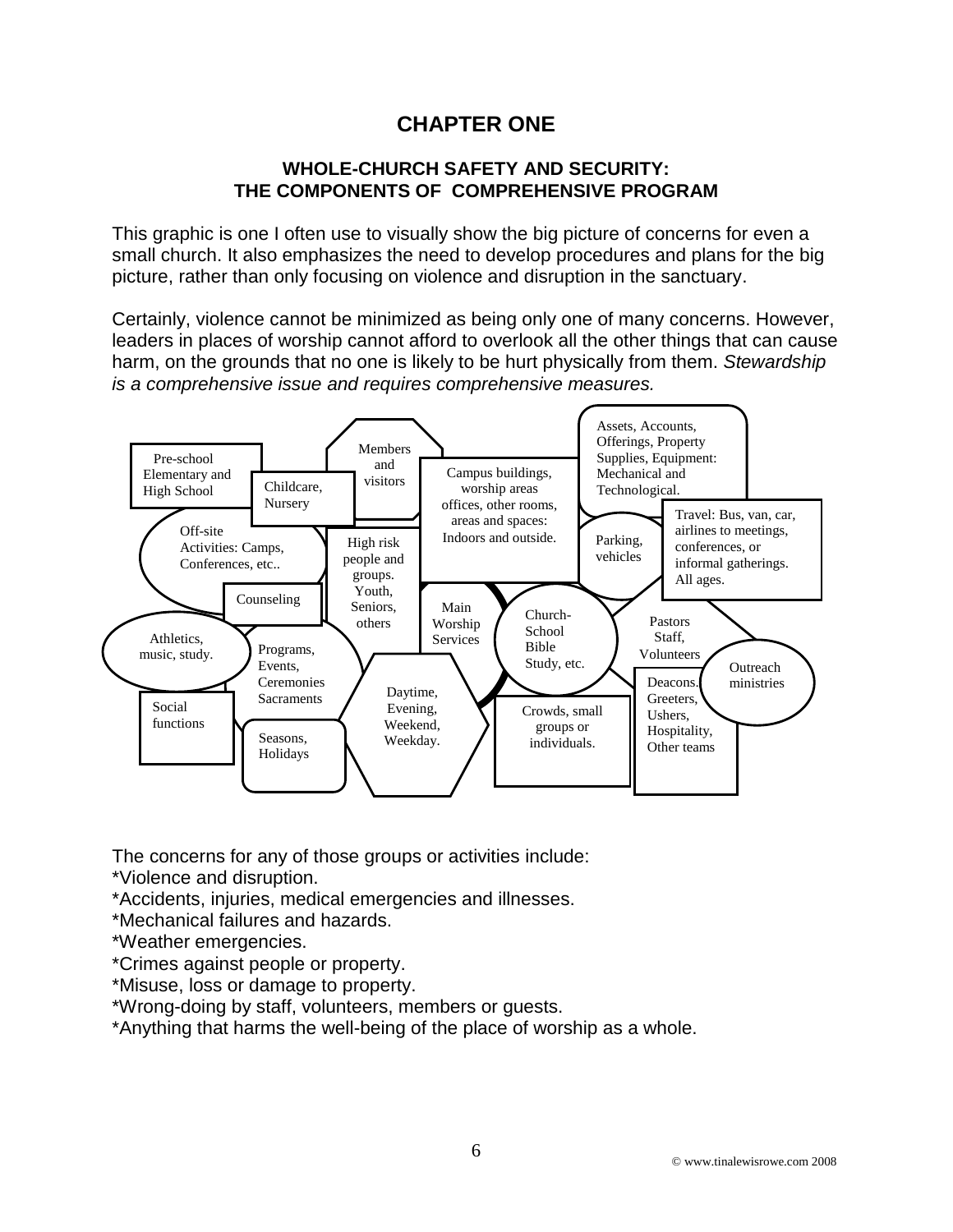#### **The Foundation and Components of the Church Life Program**

#### **The Foundation**

## **1. THE CHURCH LIFE PROGRAM IS UNDER THE GUIDANCE AND DIRECTION OF**

**CHURCH LEADERSHIP.** Ultimately the program represents the whole-church and its leadership. Church leaders must be kept informed about significant issues and their input should be sought.

•**Regular meetings:** Meetings between everyone directly involved in safety and security activities will ensure coordinated effort. The purpose of the meetings is to share accomplishments, make reports, discuss concerns and receive direction and guidance from the committee and church leadership.

•**Fundamental policies**: Church leadership or committees or teams can establish fundamental policies and related procedures. These will vary according to the size of the place of worship and its programs. Among the most important policies relate to these:

*\*A non-criminal or non-emergency safety or security concern or incident:* This should be reported to church leadership or a designee, as soon as possible after it occurs. Incidents might include accidents, illnesses, a safety and security concern that was corrected or a non-emergency concern.

*\*Crimes or alleged crimes against people or property:* These must be reported to the police *immediately*, then to others who need to know. This is especially important regarding sexual crimes and other serious crimes against a person (assault, threats, etc.). No matter who the complaint involves or whatever the circumstances or apparent validity of the report, a policy should require that law enforcement be contacted as soon as possible.

\*The policy should state that no one in a position of authority to whom a crime is reported will attempt to persuade the person reporting to stay silent about it or to let it be handled only by church staff.

\*Crimes involving finances or church property should also be reported immediately. In some cases there is a desire to avoid embarrassment for a person or their family or for the church. However, for the good of the church and for those involved, a report should be made. Church leadership can let the police and prosecutors know about mitigating circumstances or restitution plans.

\*A designated person should keep church leadership informed about the situation until criminal allegations are resolved appropriately.

*Carrying of weapons:* Church leadership or the Church Life Committee, if there is one, may be designated to develop policies, requirements and restrictions about concealed or open carrying of weapons, in keeping with local laws.

\*At a minimum, a policy should state that carrying weapons must be done within the law, that weapons cannot be carried or stored in such a way that they can be accessed by children or youth, and that weapons will not unnecessarily be taken out of holsters in any location in or around the place of worship.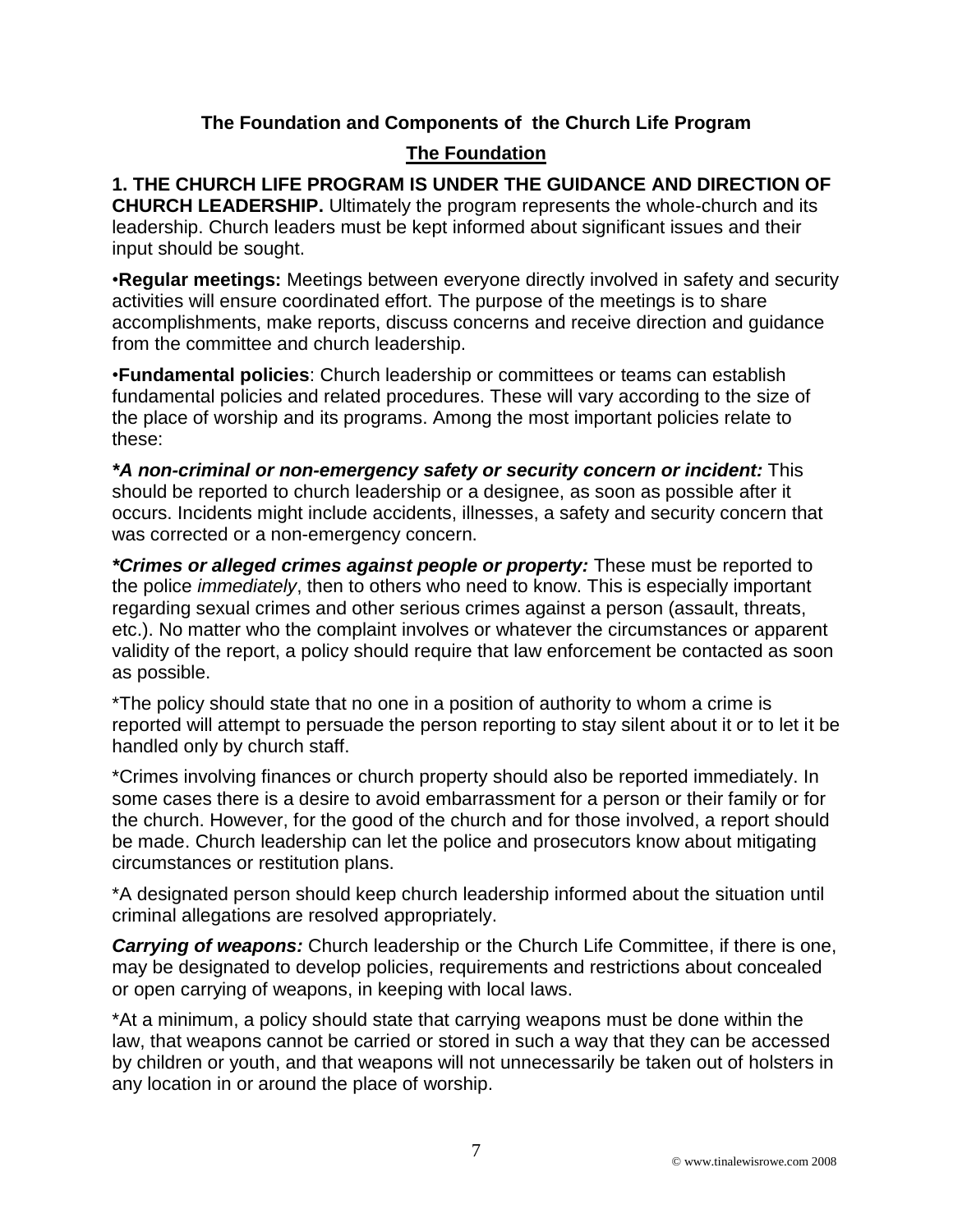As a reminder of the tragedies that can occur: In Florida, in 2012, a pastor's daughter was accidentally shot and killed by a family friend who was showing the safety features of a weapon to the daughter's fiancé in what was considered a safe and private place--a small closet at church. The weapon discharged and went through the wall, striking the young woman. Heartbreaking! (The pastor and his wife handled that in a very loving way—you can find out about it through some Internet research.)

That situation and others is why church leadership must be prepared to make a criminal report if there is a law violation involving a weapon or to impose internal sanctions if the policy is violated in some other way.

**When it is known that there are many weapons being carried in a place of worship:** One way to consider the potential impact of weapons in a place of worship is to think of this: If there is a threatening situation in your place of worship and everyone who has a weapon, no matter what their capabilities, simultaneously shoots several times in the direction of the threat, how many shots might be fired? Where might the bullets go if they don't hit the threat target?

If it is common knowledge that several people (or dozens or hundreds) are carrying weapons, the Security Response Team (discussed in the next section) should consider providing quarterly training about legal aspects of weapons use, close-quarters firing and related topics.

Perhaps a handout could be developed or a website notice could be used, to remind people of church policies about weapon safety and reminders of the need to train about weapon safety and close-quarters shooting situations. If there are local resources for training, those could be listed.

Whatever you decide to do in your place of worship, keep in mind the safety and security of everyone, as well as the liability of the church.

**2. THE CHURCH LIFE PROGRAM INVOLVES AN EXPANDED VIEW.** A whole-church security program is wide-ranging, to include security, safety and the general well-being of every aspect of the place of worship: People, Places, Property, Programs and Processes

## **3. THE CHURCH LIFE PROGRAM INVOLVES WRITTEN PROCEDURES AND**

**PLANS.** There is too much involved, even in a very small church, for staff, volunteers, teachers and others to remember everything that is important for whole-church safety and security in large number of situations. The written material doesn't have to be complex, just complete and easy to understand and follow.

\*For example, a procedure for turning off the water in the event of a burst pipe should be detailed and clear enough that most adults could do it. (Perhaps photos could help.)

\*Another example: Limits on driving time for a bus or van driver must be so specific that there is no wiggle room for exceptions. That goes for all procedures where it is likely that someone may try to cut corners (which is to say, all of them!).

●One way to decide what to include in Church Life material is to use some of the traditional crime-prevention concepts and apply them to every concern:

Assessment (Inspection), Prevention, Protection, Detection, Response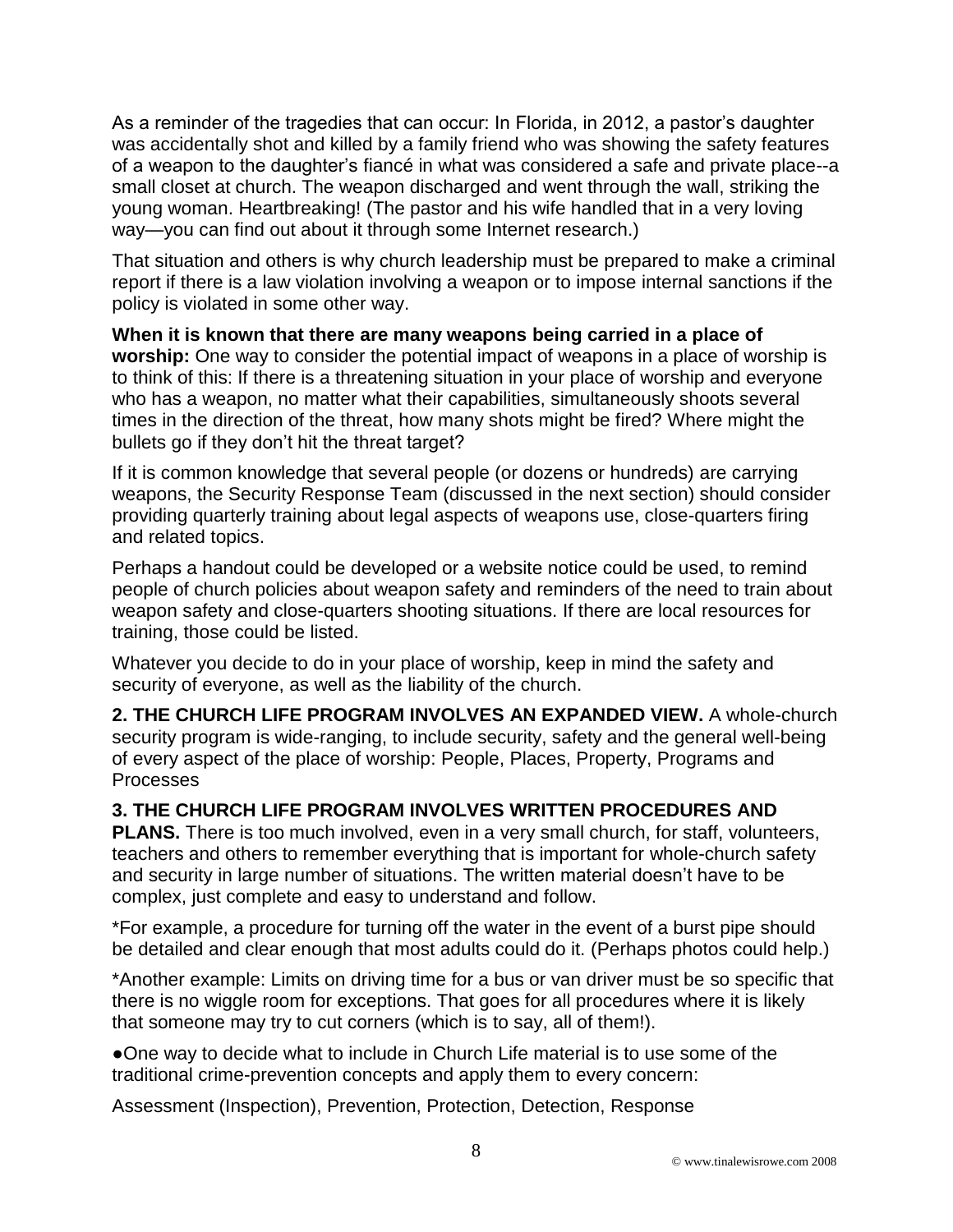**Note:** If you are familiar with crime prevention practices, you'll notice that the concept of *Resistance* is missing in that list. That refers to efforts to make a person, building or situation resistant to failure, attack or harm. It includes such things as fire-resistant fabric, puncture-resistant tires or a tamper-resistant lock, as well as being personally resistant to attack or to resisting verbally, physically or in other ways, during an attack. I include that concept under *Protection*.

Early on, I discovered that *Resistance* was being misunderstood as only referring to a requirement and expectation of physical resistance to a threat, in every situation. Rather than risk the misunderstanding I stopped using the term.

Two other familiar crime prevention terms, *Deterrence and Delay* can also be considered under Prevention and Protection.

**4. THE CHURCH LIFE PROGRAM INVOLVES ONGOING TRAINING.** Those who are responsible for observing, reporting or responding to problems and helping themselves and others in emergencies will receive training about their roles and how to fulfill them.

This training can be formal or informal and can be made part of ongoing activities, as mentioned in other material. When training is done with the spirit of working more effectively together to care for the whole-church, people usually enjoy it and want to be active participants.

**5. THE CHURCH LIFE PROGRAM ENCOURAGES EVERYONE TO PARTICIPATE IN WAYS THAT ARE APPROPRIATE FOR THEM.** One of the most exciting things about a Church Life program is that it can be energizing, unifying and a way to build leaders and participants of all ages. People who may not become involved in any other special program of the church may be interested in helping with this one.

#### **FIVE COMPONENTS**

These five components will give your place of worship a strong foundation of safety and security, in a reasonable, well-balanced and effective way.

## **1. A CHURCH LIFE (SAFETY AND SECURITY) COMMITTEE.**

**\*Security Response Team.** (Unarmed or armed, according to circumstances and the ability to train and retrain, as well as the desires of church leadership.)

**\*Emergency Medical Response Team.** (Medical professionals or non-medical volunteers who have an expanded role in the overall program.)

**2. ASSESSMENTS OF THE STATUS OF EVERY ASPECT OF THE PLACE OF WORSHIP:** (Ongoing, throughout the year, for every type of event and around the clock.)

**3. PROCEDURES AND PLANS (AND TRAINING ABOUT THEM.)** These answer the questions: What should be done and when, who should do it, how should it be done?

**4. SAFETY AND SECURITY MATERIAL, COLLECTED IN A FILE, MANUAL AND DOCUMENTS.** (Usually called the *safety and security plan.* This is all the material related to the program, as well as specific material for various roles and tasks.)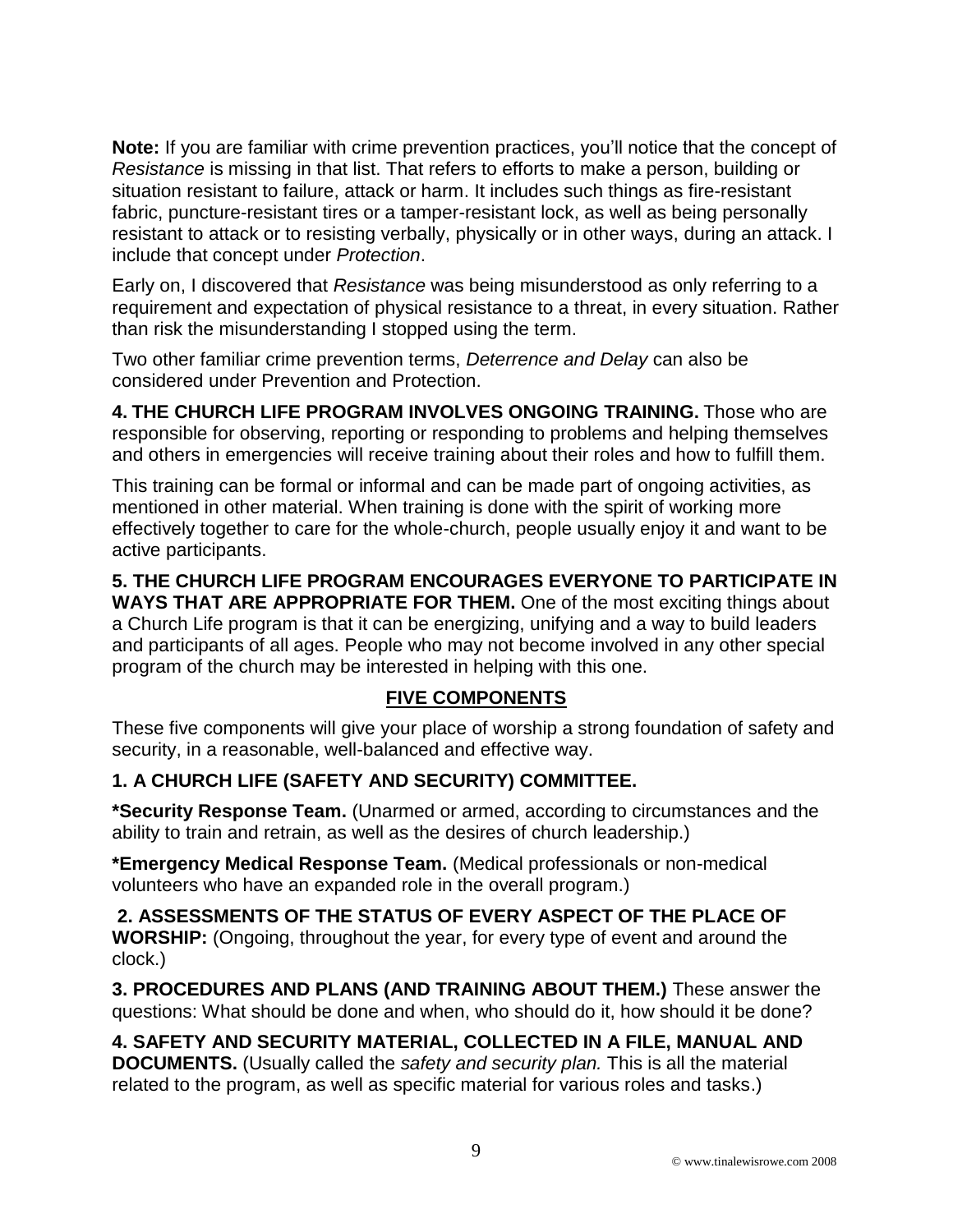**5. EDUCATION, INFORMATION AND INVOLVEMENT.** This is what makes the program part of *church life*. It involves everyone and is done *for* them and *with* them, not *to* them.

The remaining chapters in this document will help you to more easily develop all of those components for your place of worship.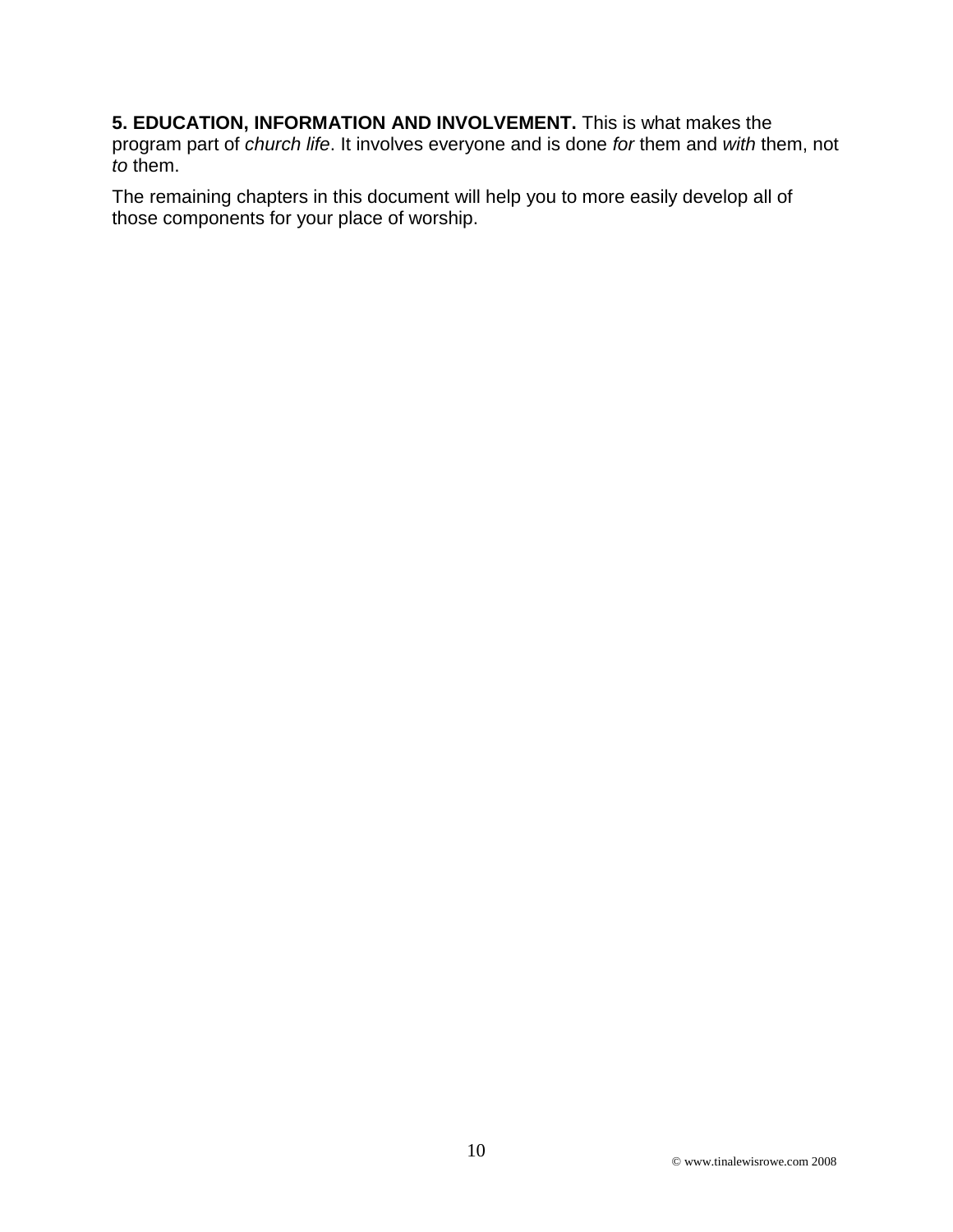# **CHAPTER TWO**

#### **THE SAFETY AND SECURITY (CHURCH LIFE) COMMITTEE AND SAFETY AND SECURITY TEAMS**

Having a Church Life or appropriately-named committee or team ensures a wholechurch approach. It leads the way for the congregation by providing oversight of activities, developing procedures and plans and making recommendations to church leadership. Under the Church Life Team may be:

**1A.** Security Response Team (or a similar title).

**1B.** Emergency Medical Response Team (or a similar title).

**1C.** Safety Liaisons (or a similar designation).

**Role and activities vary:** How the committee functions will depend upon the size of the place of worship, its needs and preferences by church leadership. Among the most common functions:

•**Ongoing status assessments and surveys***:* Reviews reports, makes recommendations and follows-up.

•**Develop activities and encourage participation.** The more the program is seen as an integral part of church life, the more effective it will be. A goal should be to involve as many people as possible in activities that interest them. (See material about the Emergency Medical team, for example.)

#### •**Produce materials and coordinate security-related tasks and purchases.**

•**Continuity planning.** This kind of planning allows the place of worship to keep functioning during interruptions of any kind. This is a complex process that will require a great deal of input. Ongoing assessments of the People, Places, Property, Programs and Processes of the place of worship can assist tremendously with this planning.

(As a reminder about continuity planning: In Boise, Idaho, a pastor reminded me that Noah was the first emergency planner—and it wasn't raining when he built the Ark.)

•**Ensure acceptance, participation and the success of the overall program.** The role of the committee is to keep a well-balanced, appropriate, reasonable and practical approach to safety and security activities. This will require the committee to be active and informed and willing to intervene if needed to keep the balance that is needed.

**Members of the Church Life Committee:** A wide range of church members can participate. (Ages, experiences, capabilities, expertise, etc.)

•Look for members who are interested, will advance the program and improve it over time and are positive communicators about the concepts.

•Committee members will be most helpful if they are all concerned about the *big picture* rather than only their specific interest.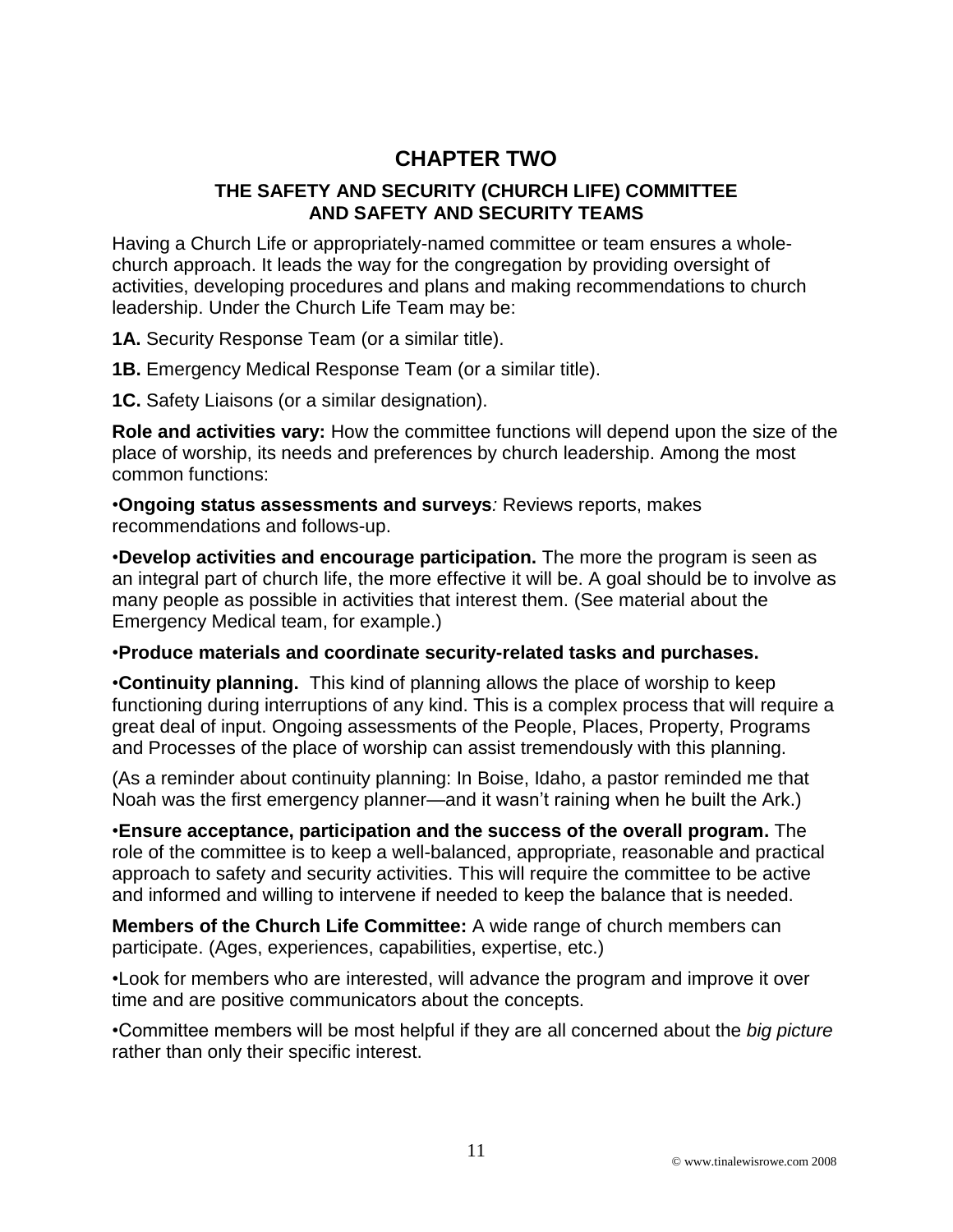•Consider having advisory positions that rotate every six months, eight months or a year, to allow more people to be involved. Among the people who could be effective in an advisory role are:

\*Younger adults and older adolescents, as a leadership and experience opportunity.

\*Older members who may not have the physical ability to participate in other ways.

\*Those who have mechanical, plumbing, HVAC, hardware or technical expertise. (However, don't assume they will want to donate time and labor.)

**Practical aspects:** This is a very important committee which requires maturity, excellent judgment and the ability to work and communicate well with church leadership and others. Not all people who want to participate will be as effective as needed and not all would be a positive factor—that happens in many settings, not just in churches.

•It is usually best to not establish a set number of members on the committee. In that way there is no requirement to fill a vacancy. It is also usually best to *request* specific members rather than asking for volunteers. This can help to avoid an awkward situation if a volunteer would not be appropriate for some reason.

#### **1A. SAFETY AND SECURITY (CHURCH LIFE) COMMITTEE--** *SECURITY RESPONSE TEAM*

This group is sometimes called the Emergency Response Team, Safety Response Team or some other term to clarify its role. I think it works best as a sub-group of the Church Life Committee, because this team is usually focused on emergency responses rather than the whole-church program.

In addition, the Committee can ensure coordination of attire, the overall approach of the team, and pastoral preferences about Security Response Team activities.

**Off-Duty Law Enforcement Officers**: Many places of worship hire off-duty law enforcement officers to provide patrol during large main services or events and to ensure an immediate protective or tactical response while waiting for 911 responders.

This material will not address issues related to hiring officers since the process varies so much. It works well to have a member of the Church Life Committee or Security Response Team serve as a liaison between the church and the hired officer or group of officers.

**Membership on the Security Response Team:** Often this team is comprised of church members in law enforcement, fire department, paramedics, former military, etc. That affiliation will have a great deal to do with when and how they respond to emergencies of all kinds, including violence or disruption.

However, many churches do not have people from these professions and some officers are not able to attend main services or other events. Fortunately, this team does not have to be a tactical-response team. The primary activities of the team in most situations other than a violent incident, are to observe, evaluate what is happening, call for assistance and help others as needed, so any capable adults can have a role.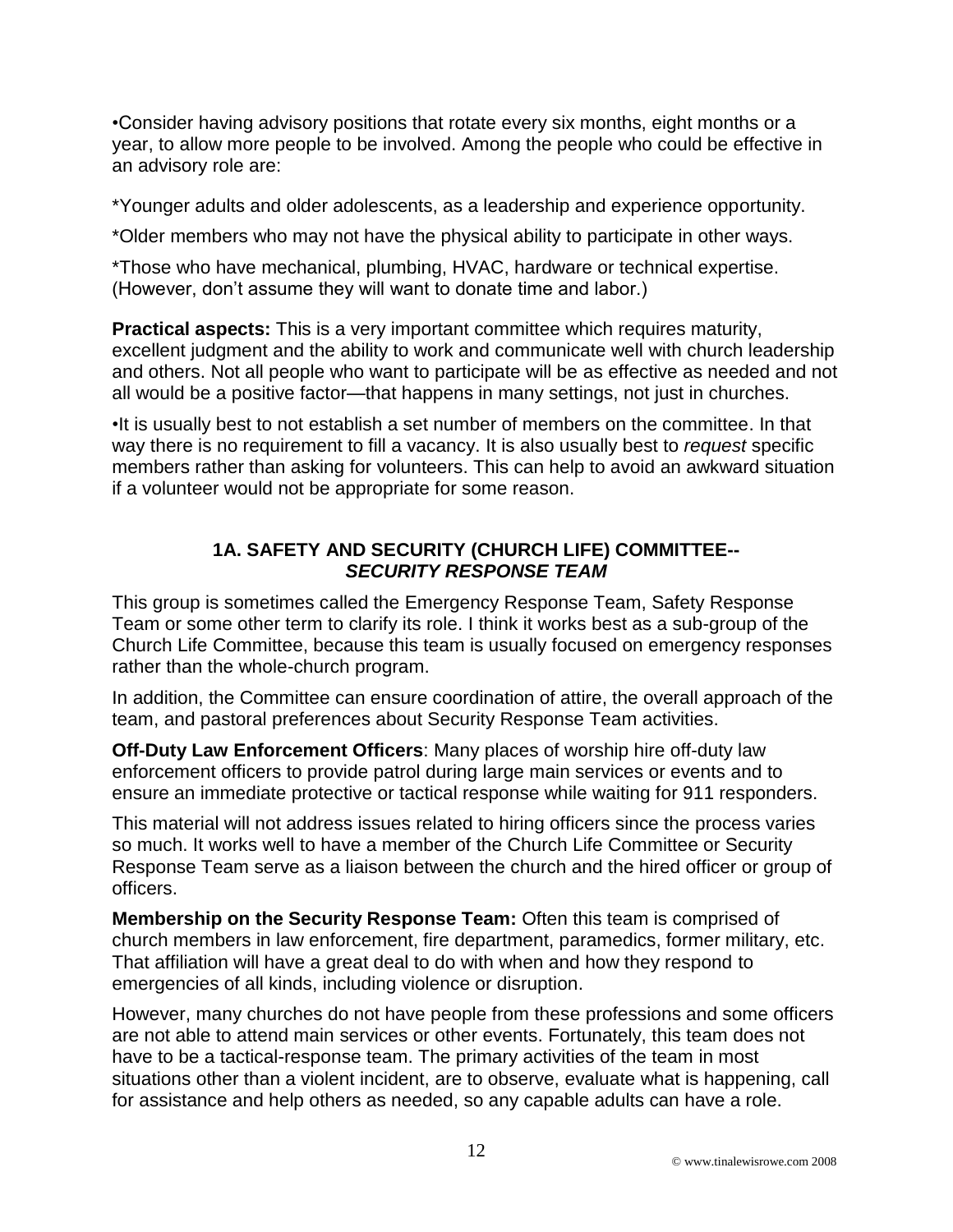**Other issues:** There are wide variations in attire, identifying pins, equipment, weapons, etc. Check websites that give detailed information about security teams or contact other places of worship that may have experiences to share.

**Liability concerns about emergency responses:** Anyone may choose to respond in any emergency or a suspicious situation, whether they are authorized to do so or not. However, if a person or group is designated by church leadership as a security responder (or if it is known a person or group *intends* to be responsible for that role) the church may be liable ethically, morally and legally, for the actions taken. In addition, the reputation of the church can be harmed by over-zealous responses or ill-judged or untrained actions.

Seek input from insurances providers to know your coverage as it relates to such issues. Ensure compliance with all related laws. Consider consulting with an attorney who understands or can research the issues involved. Talk to security leaders or directors in churches who have already done research about the matter. Make regular training on many related topics a requirement of participation.

#### **Common Functions of a Security Response Team:**

•Usually given specific assignments: Provide protection for the pastor or others during and after services, patrol parking lots, check halls, maintain a post in the sanctuary, etc.

•Respond to various emergencies (safety, security, weather, mechanical and medical) and call for 911 assistance when needed.

•Assist during and after building evacuations.

•Work with greeters, ushers and others to observe at entrances, in the sanctuary, throughout the building, parking lots, etc.

•Evaluate situations to determine the level of threat and response needs.

•Handle non-violent disruptions through intervention, communication, containment or diversion and get 911 assistance if appropriate for the situation.

•Respond to violent incidents in the way that is appropriate for training levels and capabilities of the team. For example, police and military members or an armed person or team, may intervene directly while calling for assistance. Those without those capabilities may call for assistance, then assist as many people as possible.

•Use safety equipment, flashlights, AED devices, first aid kits, etc.

**Expanding the work of the Security Response Team:** Encourage the team to expand their efforts and their roles with individuals and groups:

•Train or provide material about travel safety (commercial travel or vehicles) event safety and security, liability concerns and issues related to high-risk or high-threat programs (counseling, child-care, special needs, money handling, food banks, shelters, etc.)

•Research and train about recent events, nationwide and locally. Provide information on how to prevent similar situations and how to respond if they occur. (Violent incidents,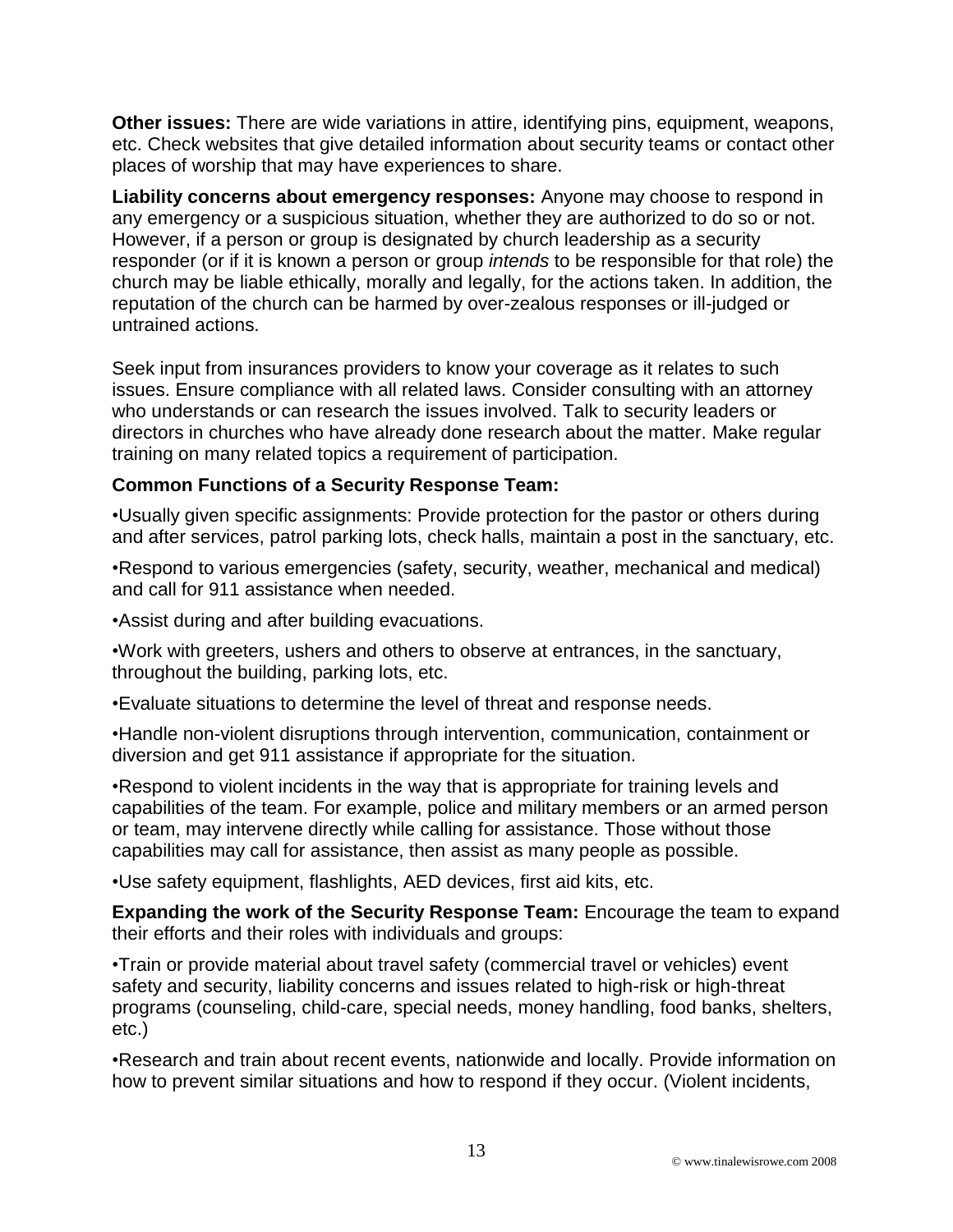criminal actions, accidents, problems related to staff and volunteer issues, serious emergencies, etc.)

•Provide training to interested people about community crime concerns, personal safety, home safety and security, computer safety, and related topics, based on the expertise and interest of team members.

**Training for a Security Response Team:** Training may be provided by law enforcement or fire service personnel or by credible volunteer individuals or groups or businesses who specialize in such training.

It is also effective for team members to research topics and present the training, as long as their resource material is balanced and appropriate. Church insurance companies and related publications are good resources for many safety and security topics.

Among the training that would most likely be beneficial:

**•**Requirements, policies, liability concerns, scheduling, attire, conduct.

- **•**Situational roles, hand signals, observation and reporting techniques and methods, etc.
- **•**Evacuation procedures for each area.

**•**Quick lock-down or lock-out procedures.

**•**Identification of barricades, barriers, shields and concealment, throughout the facility. Identification of shelter-in-place locations and how those might be used.

**•**Develop plans for a variety of situations. (Have team members research events in other churches to develop realistic scenarios: Minor and major disruptions, fires, violent situations, explosives, threats, illnesses and injuries, etc.)

#### **Special training for handling disruptions:**

**Purposeful disruptions:** Individuals and groups may disrupt services or events in a variety of ways, some more disturbing and frightening than others: loudly chanting, standing silently, holding signs, filling the worship area with supporters, doing a "flash mob" down the aisles, shouting, trying to get the microphone and through other methods.

A disruption may also be caused by someone who wants to speak to the congregation or engage the pastor during services. These can be dangerous situations, because the person may not be mentally stable and may be react violently to attempts to stop him or her from speaking.

In most cases that have been handled effectively, some deacons, ushers, security team members and others have kept the congregation calm while others have positioned themselves between the disrupting people and the congregation and pastor.

**Unintentional disruptions:** A disruption may also be caused by an emotional or excited member or guest who sings, cries, shouts, dances, talks or does other disruptive things without a violent intent.

•Make sure that the pastor and the team agree about at what point the team should take action about a non-violent and apparently non-threatening situation, even though it may be somewhat disruptive. This will vary by place of worship and the situations there. For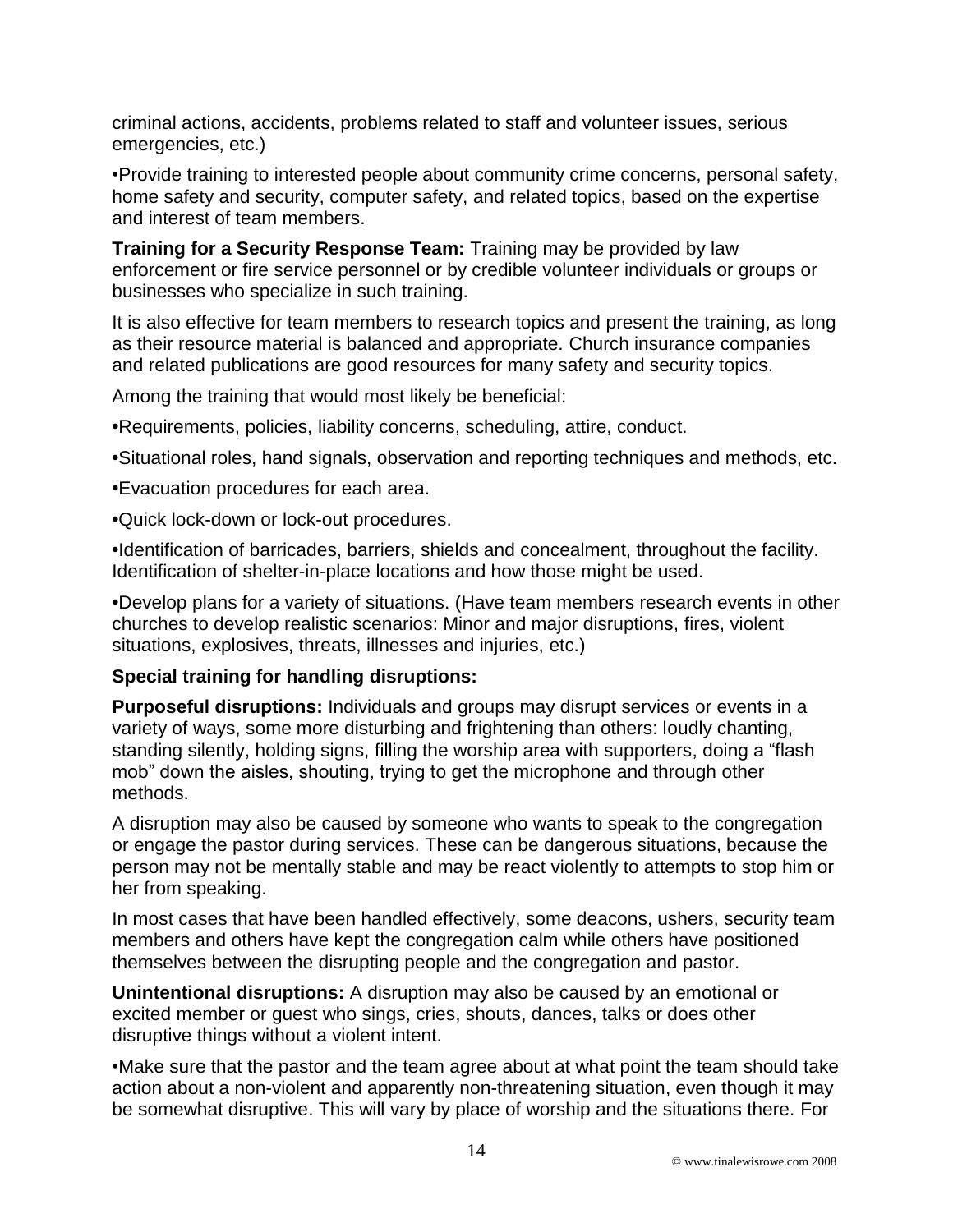example, in one church the pastor has instructed security team members to not stop a young man who for years has habitually shouted scriptures or prayers during services.

In some cases the team can help educate the pastor about concerns, but in others the pastor may have a better understanding about the congregation and what is and is not a problem. This especially applies if non-members are used as security staff.

•Another kind of disruption is when the person involved is not doing anything overtly frightening but congregation members are unnerved or made uncomfortable. For example, in one urban church, street people come into the church, especially during cold weather. If the odor is unpleasant, members move to another pew. Sometimes the street people will move as well, apparently just to make a point of some kind.

If there was an easy solution to that kind of challenge I'd provide it, but there isn't. There are options, according to the location of the church, if the street people are known, if they stay at shelters that could be consulted, and if they seem to be able to be reasoned with or not. This is a prime example of a situation that should be discussed well before the event happens.

#### **Potential methods for dealing with disruptions:**

•**Calming and controlling techniques.** These can be very useful for dealing with nonviolent individuals who may be well-meaning but disruptive. Research these concepts online and/or by contacting behavioral experts or counselors—particularly if you have a specific person or a specific concern in mind.

•*Shield and Guard.* This involves having security members surrounding a potential target or, as mentioned above, standing solidly between the disruptive person or group and the target of their actions. Training can consist of scenarios at different locations in the church.

•*Divert and Direct*. This is a method for moving a disruptive person out of an area and into a more safe or controlled area until police arrive. Sometimes simply having several people walking with the person, with one security member leading the way, hustles the person out of the area safely.

**Special training for handling violent incidents:** This is the kind of event that is most dreaded and usually the most talked about when discussing church safety and security. It may involve any kind of weapon and may be directed at everyone it the room or only at one or a few people.

While it is true that plans don't usually work exactly the way they are written, they are very helpful for getting staff, the pastoral team, other church leaders and those directly involved with safety and security, thinking about scenarios involving violence, with a focus on Prevention, Protection, Detection and Response.

•If you will be training armed, non-law enforcement security team members, use knowledgeable instructors (law enforcement or through commercial resources) or do careful research about the best practices for situations.

•Save a record of training by date, training received and those present. Save all printed material. Practice on-site.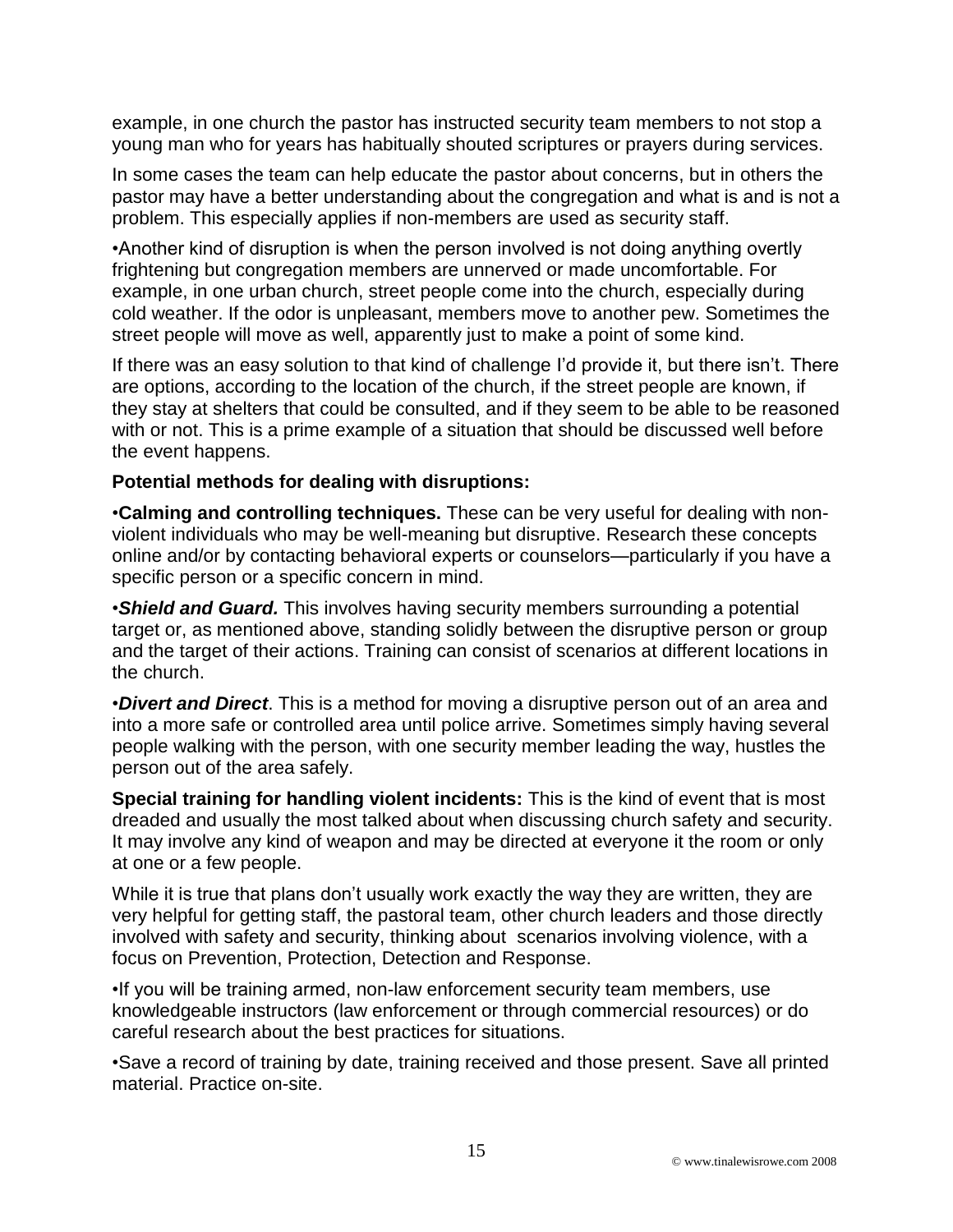•Restrict training to team members and those involved in the security program. Especially do not have casual observers or children present.

•Develop plans and contingency plans for the team, based on several potential outcomes or responses by an assailant.

•Keep in mind that many individuals in the congregation may have their own plans of response and/or may be armed, and the security team will not know about it.

•Focus training first on *slow, walk-through scenarios* to gain increased awareness of potentials and to discuss responses and potential results. Real-time practice will be useful, with a well-trained team and careful attention to safety.

•Include distant and close-quarters encounters with an armed assailant who seems intent upon harm. (Slow motion or real time.) This will be effective for both armed and unarmed security teams. *What will you and the team do in a crowded sanctuary or meeting room, if armed violence occurs? Up close? With a firearm? With a knife? With an explosive?*

•Using dummy weapons or no weapons is one way to ensure that no one has a loaded weapon.

•Include training for how the team may split-up, with some team members helping the congregation find shelter or assisting in an evacuation, while others may be attempting to stop or block an assailant.

•Inform key people (platform team, ushers, deacons) of response plans. Discuss their roles in the event of a violent situation.

•The size and culture of the church will determine the degree of training or communication with the congregation or long-term members about their potential responses. The best way to do so is to incorporate some of that information into a quarterly announcement about responses to fires and other emergencies.

#### **Contents of a Security Response Team Manual**

Security Team members should have written information and documented training. This is best contained in a manual that can be used as a reference. The following topics will likely be in manual, but your team may need many other items of information as well.

#### **1. Overall role of the security team.**

Among the topics that might be discussed in this section are:

•Who does the team report to and what is the reporting chain within the team. (No matter what the expertise of those involved in security work in the church, church leadership should have some oversight role in the structure and procedures of the group.)

•The mission of the team within the church function.

•Liability concerns. Research these or get information from an attorney or your insurance company.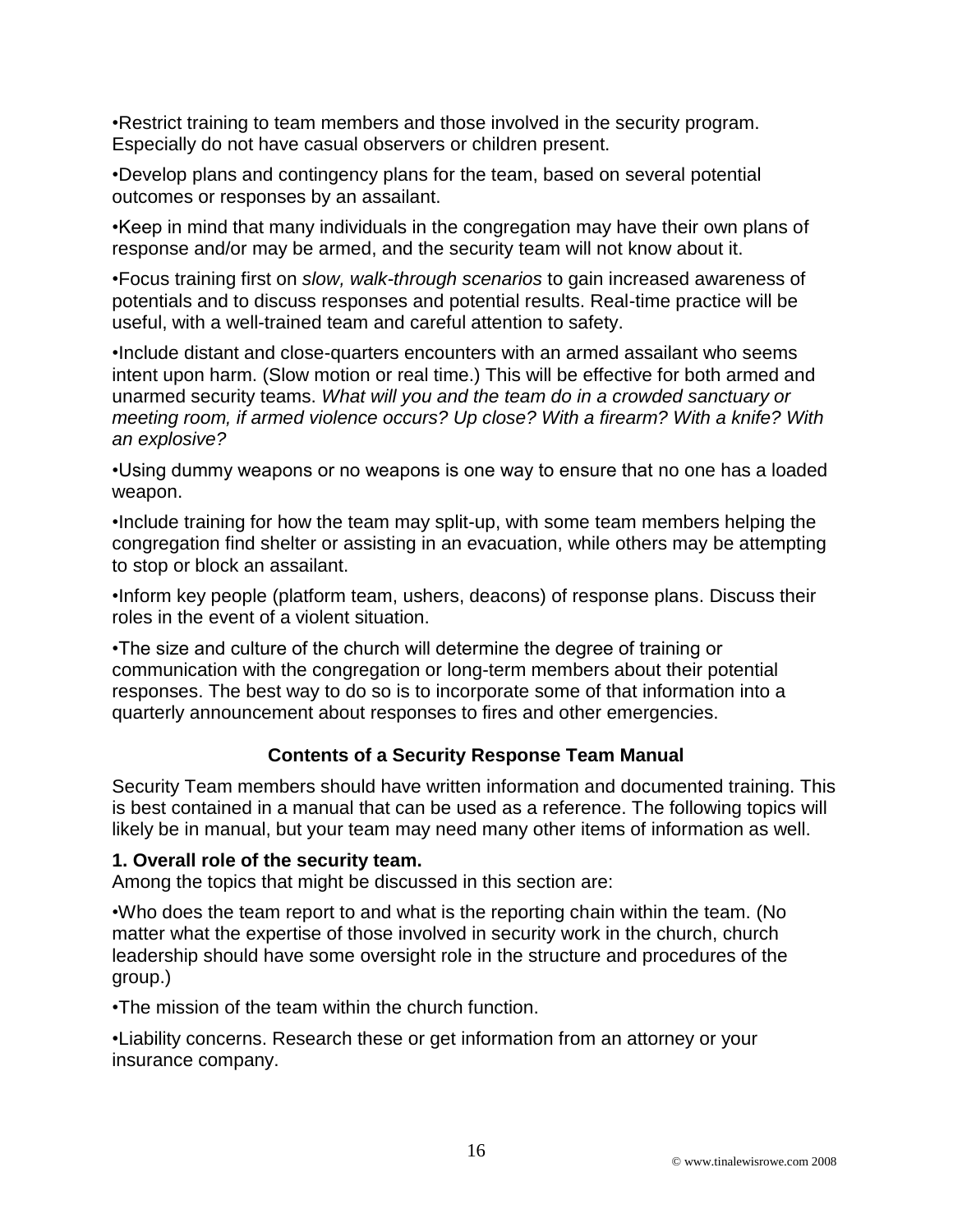#### **2. Membership on the team**

•Application and approval process.

•Requirements and limitations of participating in the security team

•Armed status (or information about carrying non-lethal weapons, if that is an issue)

•Expectations regarding being present at most services when possible (or as scheduled).

•Procedures for notifying about absences.

Note: Security Team leaders or church leaders need to be willing to remove someone from a security position if it appears guidelines are not being followed or that there is a concern about the manner in which the role is being fulfilled. This isn't easy to do, especially with sincere volunteers, but it is sometimes necessary.

#### **3. Schedules and activities**

•Schedules and how they are assigned (if there are enough people for that.)

•Services and activities at which there will always be a security presence.

•Security at services and activities other than the primary ones.

•Make sure that potential members know they will be doing more than standing by in case there is violence or and emergency. List other activities: Preventive patrol, open and close the building, observe for safety concerns, provide training, etc.

#### **4. Attire, Communications and Equipment**

•Attire: Uniform and non-uniform issues (for law enforcement) Anything that is issued or that is required to be carried.

•Communications: Phone trees for notification when away from the church.

Walkie-talkies or phones. Code words and phrases to get assistance.

•Equipment issued: (If any)

For example: Flashlights, portable, hand-held radios, chemical non-lethal weapons.

Weapons, if applicable.

\*Who will be armed and who will not be. Will they wear indicators? Training?

\*Protocol for notifying lead team member, if a person who is usually armed is not carrying a weapon.

\*Requirements and restrictions for being armed as part of the security team.

\*Requirements and restrictions for using the weapon as part of the security team. This will be very generic, but it is useful to at least have some kind of a written statement.

#### **5. Activities during services**

**•**Pre-service briefing (Location, purpose) This is a valuable time and needs to be part of every service, as a way to focus the efforts of the team.

**•**Service activities and posts (with descriptions of duties.)

The people involved should help develop some of the ideas about their security activities.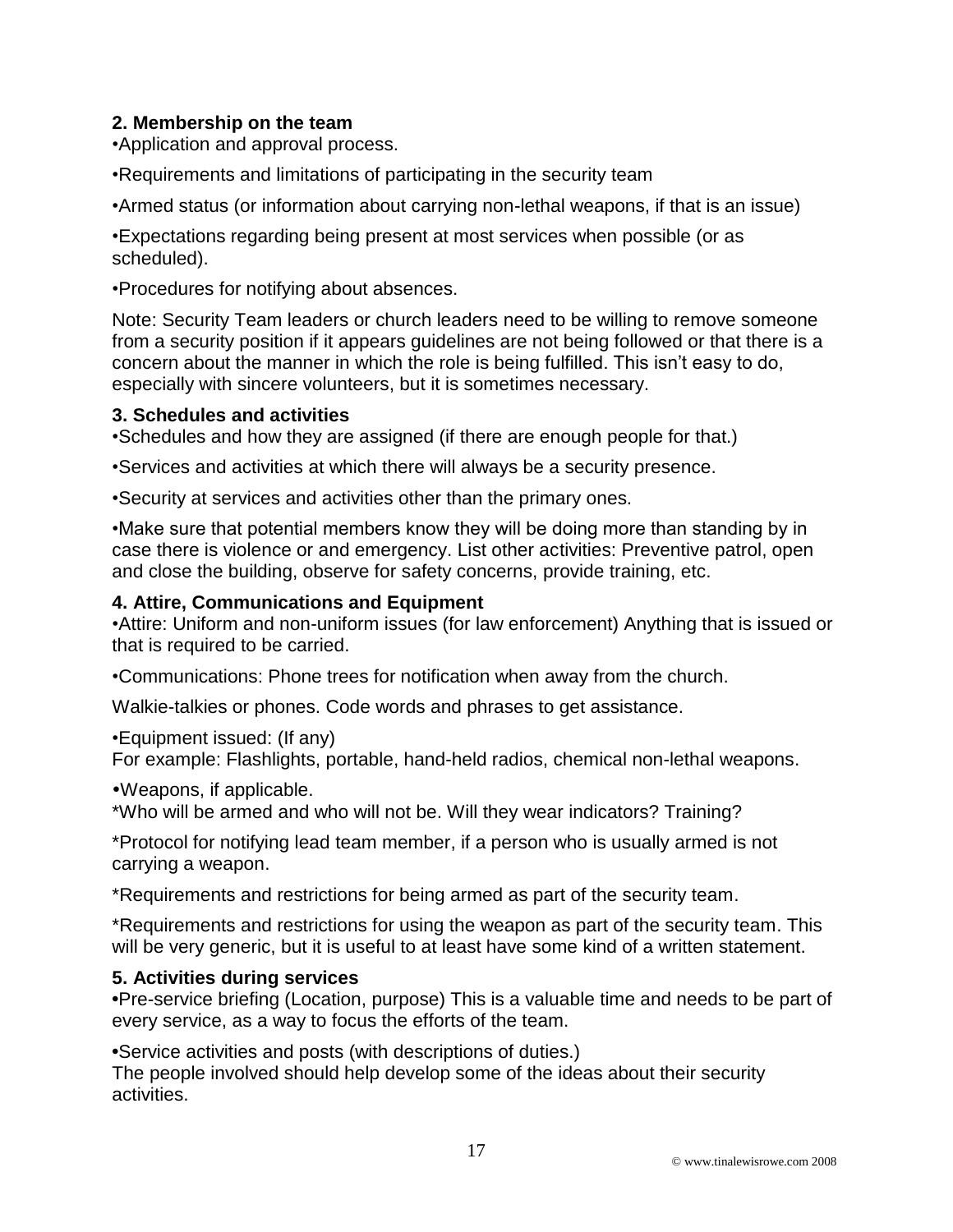•Possible posts:

Clergy (pastoral) security during services and afterwards. (This probably should not be like a Secret Service role, but there should be focused attention on the pastor and other visible church leaders.)

Left side, right side, front and rear of the worship area.

Foyer or lobby

Roaming patrol inside and outside.

Other assignments throughout the facility or in the service.

•After-service assignments: This may include pastoral security, security in parking lots, checking the facility thoroughly before closing and other assignments.

#### **6. Preventive assignments:**

**•**Patrolling (areas of high priority, method, public relations, contacting suspicious persons, etc.)

•Conducting a safety and security assessment of a portion of the facility, the parking lot or other outside or inside area.

#### **7. Guidelines for responses in incidents involving a violent person.**

This section of the manual will involve procedures for two primary goals: Getting people to safety and stopping or diverting the attacker. Information and plans will be based on the skill and knowledge of the team members, as well as on their status as active law enforcement or not.

**8. Guidelines for responses in incidents involving a disruptive person.** 

This should be developed with input from the pastoral team. (See the material on page

#### **9. Response in a fire or similar emergency.**

This section might include evacuation routes, gathering places and team and individual responses to various areas of the building, according to the location of the event.

**10. Other issues identified by the team or the Church Life Committee.** Every place of worship has a different situation involving security teams or hired security staff, so the team manual will be different for each one. The important issue is that when someone is part of a security team, they have written material to help them understand their roles and responsibilities as well as requirements and restrictions.

**Note:** Any of these Security Team Manual sections could be combined or separated even further. Generally, it is wise to have very specific assignments for responses to most emergencies. Otherwise, everyone thinks someone else will do an emergency response task.

#### **Other thoughts:**

•The topics listed above are merely suggestions for how to provide training and guidance for those on a security team. If the team is being newly organized, one part of training might be to have the group work together to develop guidelines.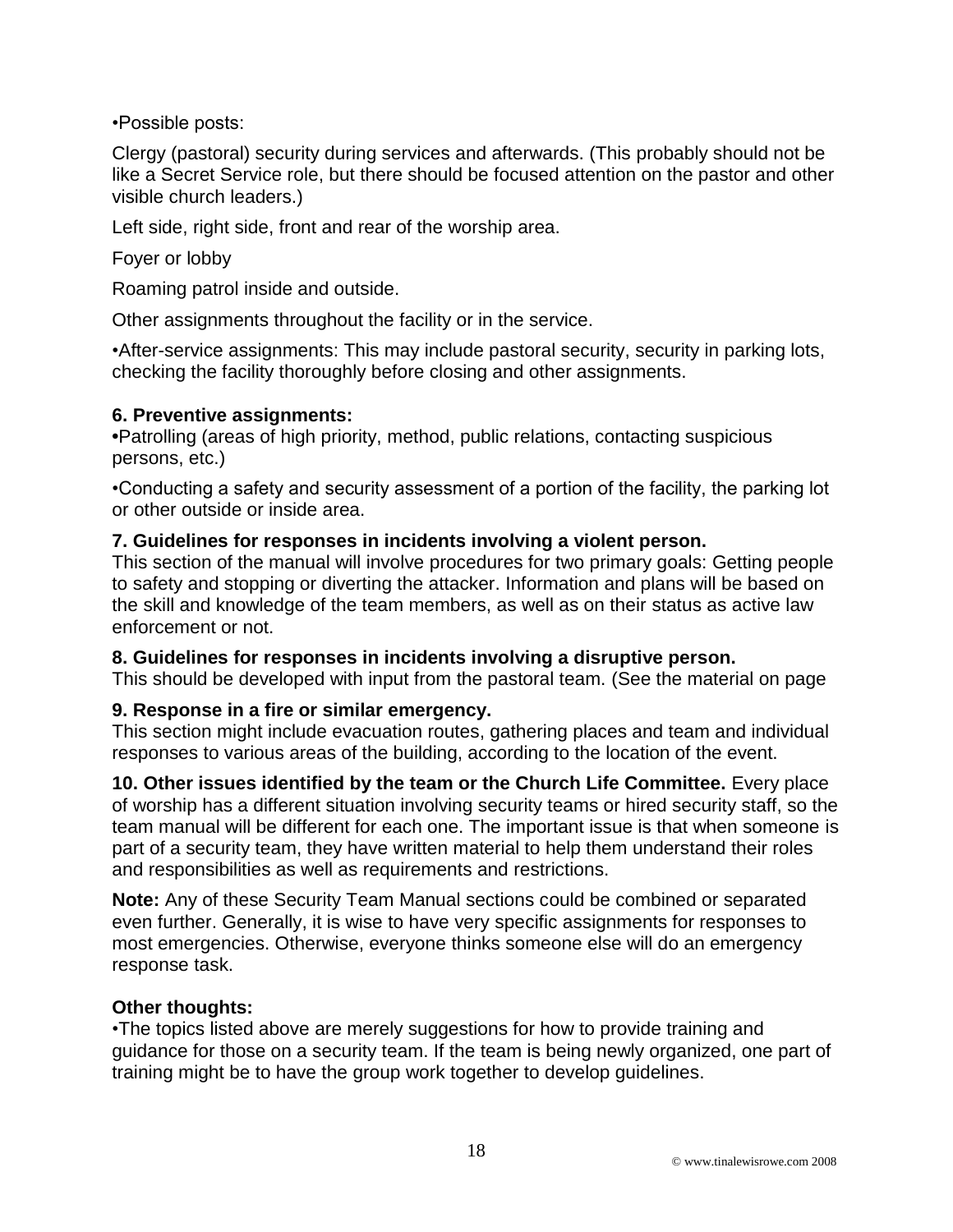•Even if team members are emergency response professionals (police, deputy sheriffs, state or federal law enforcement or firefighters) they will benefit from receiving training for their role as a church security team members—and perhaps for providing it as well.

#### **1B. SAFETY AND SECURITY (CHURCH LIFE) COMMITTEE --** *EMERGENCY MEDICAL RESPONSE TEAM*

This team may be called the EMRT or something that reflects its role better, such as the *Helping Hands Team*, *Emergency Aid Team*, *Emergency Assistance Team*, *Willing Workers, Ambassadors* or similar titles. It has the potential to be a tremendously effective part of the Church Life Committee and can serve a wide range of functions, according to the needs of the place of worship.

**Safety Team:** Some churches do not have members who can or will serve on an EMRT team. They may find it helpful to have a designated *Safety Team* that can provide basic assistance until emergency help arrives. This group is not an Emergency Medical Response team, but at least can be prepared to provide help or serve as a resource in other ways--assisting someone who is feeling unwell in the restroom, helping on the playground, etc.

#### **Among the functions of an EMRT:**

•Provide stand-by assistance prior to the arrival of emergency responders.

•Provide first aid and assistance in the event of minor accidents or illnesses.

•Evaluate potential activities or situations that might present medical or safety concerns for participants and make recommendations about them.

•Work in coordination with security team members and others at special events, providing oversight of conditions. Ensure the presence of adequate first aid supplies and equipment.

•Provide training and information to staff members and teachers about a variety of illness and accident related topics.

•Ensure proper safety measures are taken about body fluids or other bio-hazards.

Add to the overall church outreach and safety and security program.

•Provide an increased level of comfort and assurance to the church family and to guests, if they are present during special events.

**Expand the role past the obvious:** If the only function of the EMRT is to be on standby in case of a medical emergency, members may lose interest over time and the group may no longer attract volunteers. It also prevents the team from being as useful as they potentially can be. A walk-through of the church building and grounds can help disclose many opportunities for using an EMRT as a resource or in a stand-by mode.

Playgrounds, nursery, child care and classrooms: Could staff members and teachers use information about how to respond to emergencies while waiting for assistance?

Kitchen, restrooms and utility areas: Are there conditions that could be harmful or unsanitary?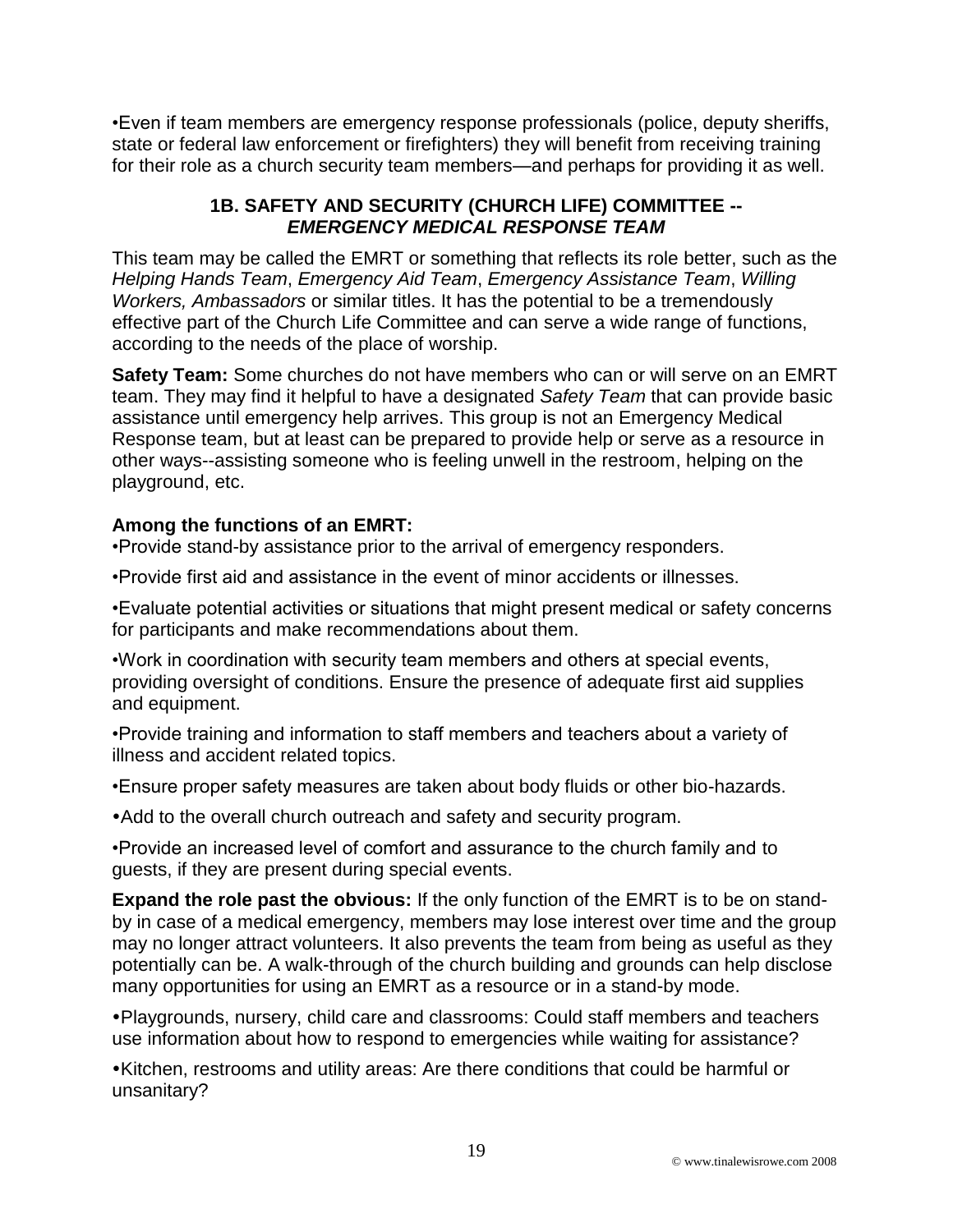Child care and nursery: What training should helpers receive? Are diapers or other sources of bacteria being handled and disposed of safely?

Baptismal area: Should an EMRT person stand-by during baptisms to assist if someone has an emergency or if there is an accident?

Are there special medical needs within the congregation? If it is known that someone has a medical condition that might require emergency response, are EMRT people aware of it and aware of symptoms of an emergency and the best response while waiting for help to arrive?

How can the EMRT assist after a disruptive or violent situation or other emergency?

What kind of written material could EMRT members have available for distribution to individuals?

If the EMRT contains medical professionals there will be different options than if it does not—but there are many areas of health, safety and emergency response in which both professionals and volunteers can be helpful.

## **Establishing and Maintaining an EMR Team**

**1. Identify a lead team member who will work with church leadership to develop the team and their activities.** If your church has one or more medical professionals as members those will probably be the appropriate people to form the team and develop procedures and policies related to team activities.

Many churches find that non-professional volunteers are available more often to provide coverage at all services. If trained appropriately and retrained regularly, they can perform effectively and often are even more committed to expanding the program appropriately than are medical professionals who have limited time.

**2. Establish the role of the team and team members**. This often evolves over time as the team changes or grows, but it is a necessary starting point.

•What is the team expected to do?

•What is the team restricted from doing, except in extreme emergencies? •How much time commitment will be involved?

•What knowledge and training level are necessary to fulfill the basic functions of the role?

•Is there a membership application and acceptance process? If so, what criteria are applied?

**3. Establish training and retraining for general and church-specific needs.** Training needs can be determined by consulting with the insurance carrier, talking to leaders in churches of similar size that have EMRTs, through the Internet or other resources, and by considering the programs of the specific church and what medical responses are likely to be needed over time.

**Medical professionals:** If your team contains only of medical professionals most training and certification will be taken care of through their own requirements.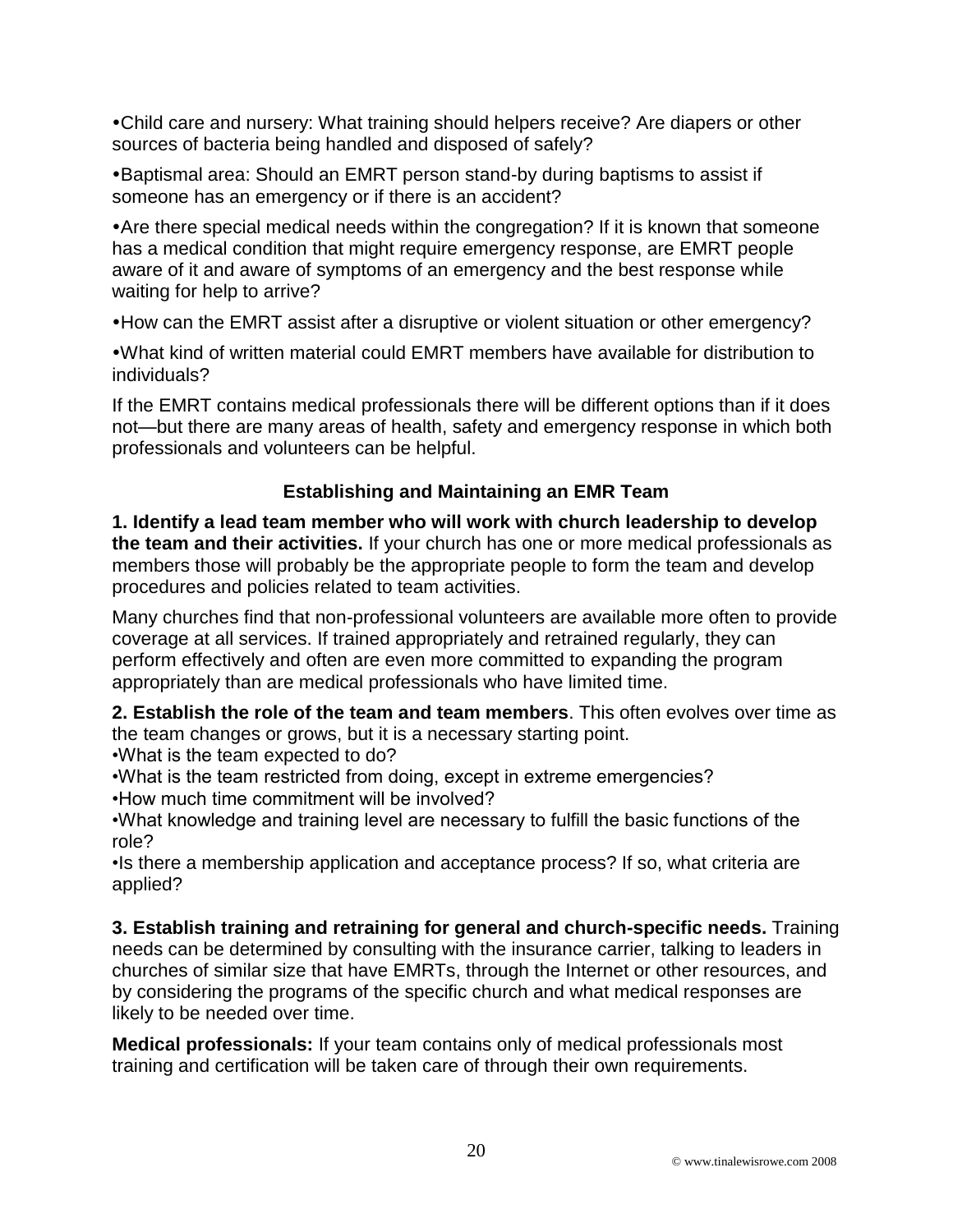**Non-medical volunteers:** If you have volunteers, it is reasonable to require that every person on the EMRT should be certified in CPR and other basic lifesaving responses, and should be recertified as needed. Without such basic training and refresher training, team members may not be as helpful as needed. That may not be possible in some churches, but is a worthy goal.

•Other training can be provided in the format that works best for the time available, but should include time to consider specific EMRT operational issues: Where should members sit during services? How can the EMRT be notified if there is an emergency outside the sanctuary? How will communication between EMRT members be accomplished? (Portable radio, cell phone, voice only?)

**4. Determine what equipment and supplies will be necessary or useful**. Costs and reasonableness will have an effect on this issue. Among the items found useful in some places of worship (but not necessarily appropriate for all situations):

•One or more AEDs (Automated External Defibrillators)

•A wheel chair to assist someone who is unable to walk easily but not injured or ill to the point of needing an ambulance. Wheel chairs are especially useful in churches or meetings with many senior participants.

•Home-quality blood pressure and pulse devices for use by volunteers, or stethoscopes and other professional quality items if there are professionals on the team.

•One or more blankets and a small pillow. (These must be washed or clean or the covering washed or cleaned after each use.)

•Bottles of water.

•Other supplies based on specific needs, perhaps changing according to events or seasons or for specific potential problems. For example, there would be different supply needs at a youth retreat than for a women's conference.

Most EMRT members find it useful to have a flashlight, in the event of power outages, smoke or the requirement to assist in areas with poor lighting.

•Latex or similar gloves and anti-bacterial wipes should be carried by all EMRT members and extras should be in the supply container.

Most churches at least have several First Aid kits with the usual supplies for use by teachers and staff as well as EMRT members. (A useful addition to those kits is a magnifying glass and a small flashlight to see splinters, torn nails, scrapes and small cuts.)

**•**A semi-private space may be useful for assistance in some cases. (There should always be two same-gender helpers in a setting that is even partially private.) The space could be an unused office or classroom area, a corner of a larger room or even a restroom that is closed to the public when being used by the EMRT members and someone needing assistance.

**5. Establish procedures for the actions of EMRT members when assistance is needed.** This will best be done by listing the types of emergencies and what response is required and what is not appropriate. T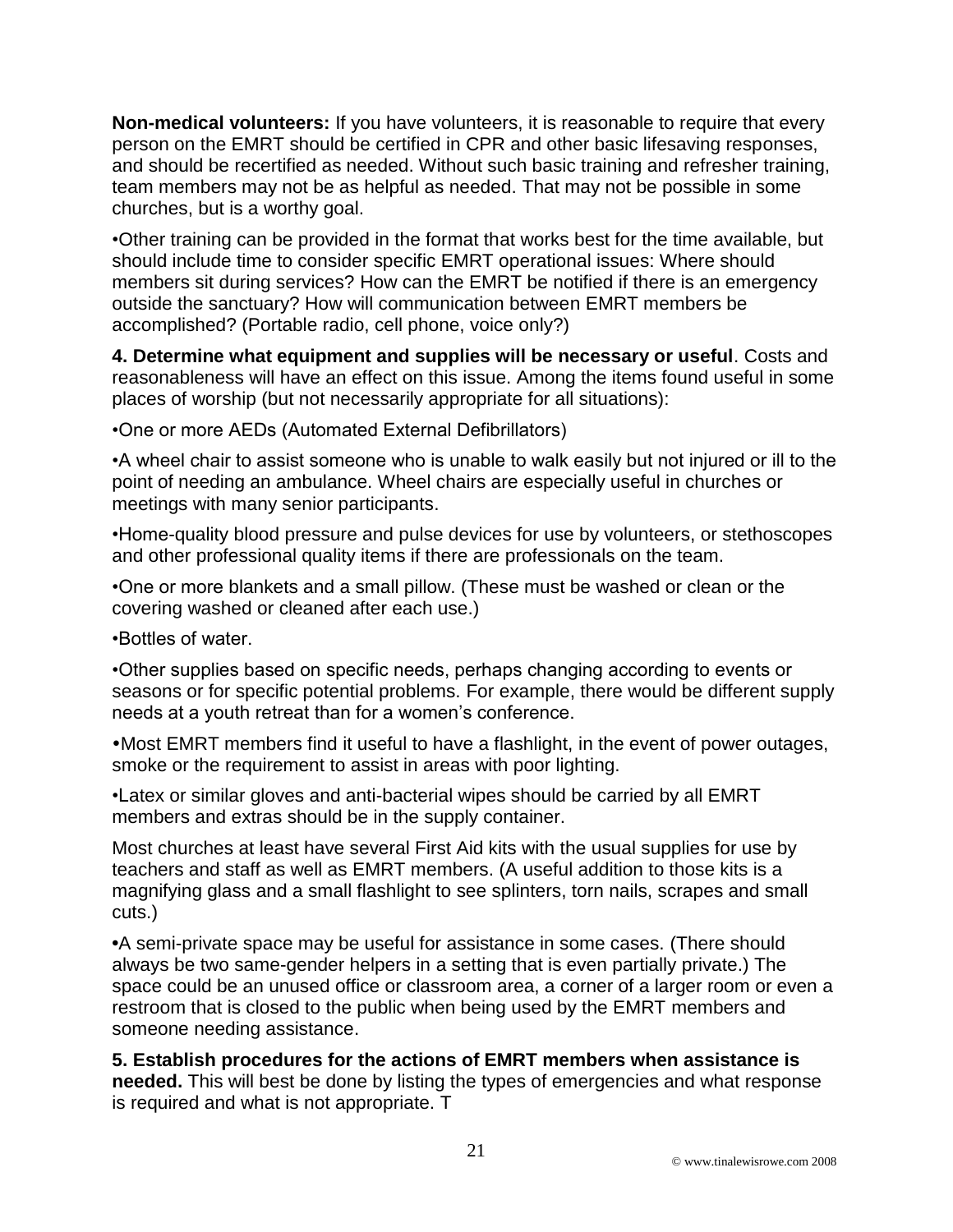**Note:** In all major medical emergencies or when there is a question about the status of a situation, 911 should be called *first*. This is true even if there are medical professionals on the team. An ambulance should be on the way if it is needed or if there is a doubt.

**6. Establish a procedure for keeping a record of EMRT actions.** This documentation is crucial. At a minimum the records should contain the person for whom assistance is provided, the EMRT member, the time, date, location and a description of the situation and what action was taken and advice was given. If possible and reasonable the person being provided assistance should be asked to sign the response log to indicate the accuracy of the information.

•If the emergency involves an accident in or on church property or involving church equipment an immediate and complete record must be made either by EMRT members or others. The area should not be changed until photos of the location and conditions are taken. Any statements made to EMRT responders or others should be noted.

**7. Set up a schedule to ensure that EMRT members are present at major services.**  This may only require one person or several, according to the size and setting of the place of worship.

The schedule should show the location of the team members so pastors and other church leaders can be notified ahead of time about the location of EMRT members, if that is desired.

**8. Develop the EMRT as an effective group under the guidance of church leaders.**  Team effectiveness requires a level of cohesiveness as well as understanding the value of their commitment. The EMRT leader can work with church leadership to help establish and maintain this sense of camaraderie and purpose within the group.

It is especially important that EMRT members feel they are representing church leaders and are under their authority, not functioning autonomously. This is usually not a problem, but even small problems may be prevented this way.

**9. Keep the team and the program fresh.** Some churches will have needs for EMRT responses at every service or event or every few services while others may rarely have a response need. Whatever the situation, it is important that EMRT members stay active and enthused about their roles.

**Outreach programs.** EMRT members can: Sponsor a wellness seminar or fitness clinic

- Host a blood donation drive,
- Set up a health service vaccination day
- Arrange training for new parents
- Develop nutritional information in conjunction with seniors programs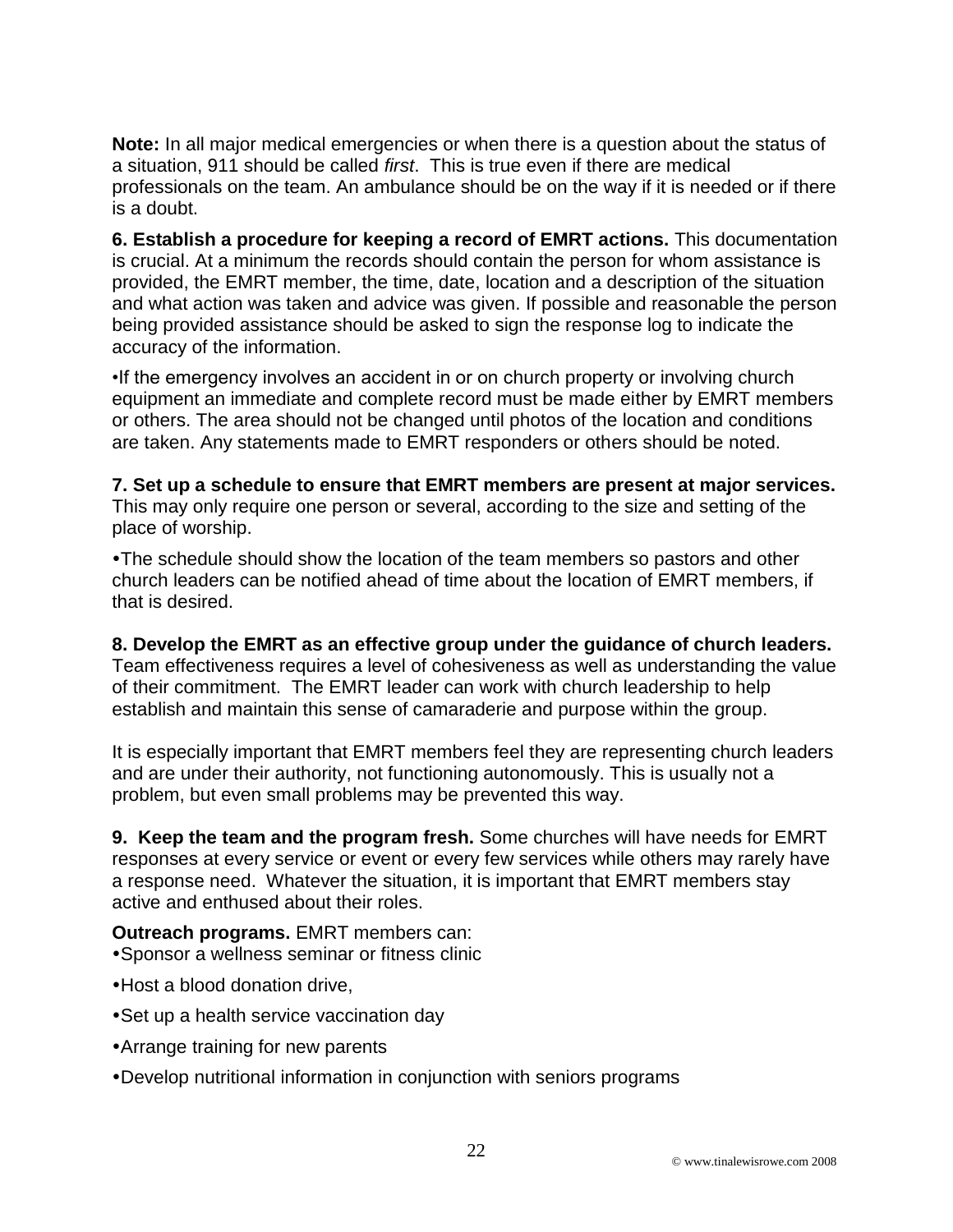Become resources for other issues related to the physical needs of members and visitors.

Provide playground safety tips for children.

Sponsor safety poster contests in children's classes, Vacation Bible School or other programs, related to parking lot safety, safety in the church, etc.

**Training and skills development:** Another way to ensure that EMRT members stay committed is to provide training—often it can be found within the congregation or the community, for free or minimal charge.

Meet with paramedics to discuss best practices prior to the arrival of assistance.

Get information from a physician, nurse, rehab counselor or other specialist about symptoms of drug overdoses, diabetic reactions or other medical conditions.

Get training about how to deal with the aftermath of a medical emergency when they and the families of those being treated might be vulnerable to stressful or emotional reactions.

Meet with EMRT members from other congregations in the community.

Communicate regularly with EMRT members in congregations outside the area, then share the information or questions that might be asked.

#### **1C. SAFETY AND SECURITY (CHURCH LIFE) COMMITTEE--** *SAFETY LIAISON*

One of the best ways to ensure that the safety and security program becomes an integral part of church activities is to assign a Church Life Safety Liaison for every event, other than main services in which the Security Response Team will probably be present.

The person in charge of the event can select the liaison, notify the Church Life Committee by phone or email and provide the liaison with instructions.

**Instructions for the Safety Liaison:** A one or two sheet set of instructions can provide information needed by the Safety Liaison in the case of a wide range of emergencies. Event-specific information may be necessary and can be developed by those who usually are involved in the activity or by the Church Life Committee, Security Response Team or Emergency Medical Response Team.

•Contact phone numbers for maintenance or mechanical, electrical or plumbing emergencies.

•Information about unlocking and locking-up the building or rooms, setting alarms, etc. Reminders to make sure outside doors are kept locked if there is no one present to observe them.

•Safety requirements for starting electrical equipment, using the kitchen facilities, playground, social hall, etc.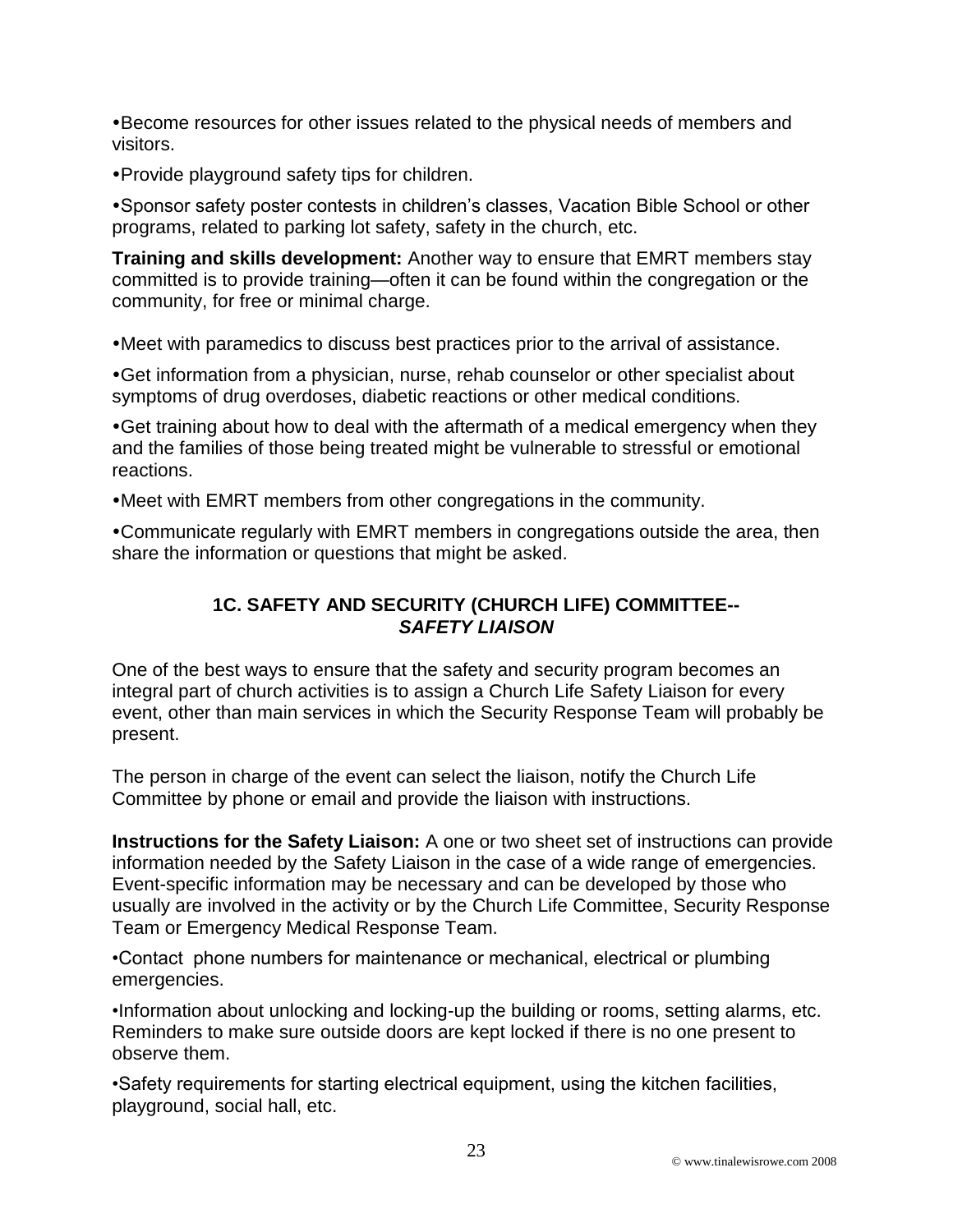•Instructions to contact the police if a crime or potential crime is reported, rather than waiting to notify a staff member or others.

•Evacuation instructions and the safest direction in which to leave and gather.

•Other information needed to be prepared in the case of an emergency.

**Off-Site events:** A Safety Liaison is particularly helpful for events away from the church facility, to ensure that everyone is alert and careful and that someone is ready to get assistance if needed. In some cases it may be desirable for the Safety Liaison to go to the location ahead of time to see if there are specific needs or concerns.

**For events involving youth and children:** There must be constant supervision and oversight. No unsafe or inappropriate activities should be allowed. Any that are observed will be stopped immediately. If the situation is severe it should be reported to church leadership or the Church Life Committee, for follow-up.

**Large events:** More than one Safety Liaison may be needed at some events. The Security Response Team may need to be involved—but scheduling is not always possible on weekdays or in the evening. The Emergency Medical Response Team may also be able to help.

#### **SUMMARY**

It is possible for a place of worship to prevent many safety and security concerns and protect people, places, property, programs and processes from harm. A safety and security committee can have a strong leadership role.

By using a Security Response Team, Emergency Medical Response Team and Safety Liaisons, safety and security can become an integral part of the stewardship of the place of worship.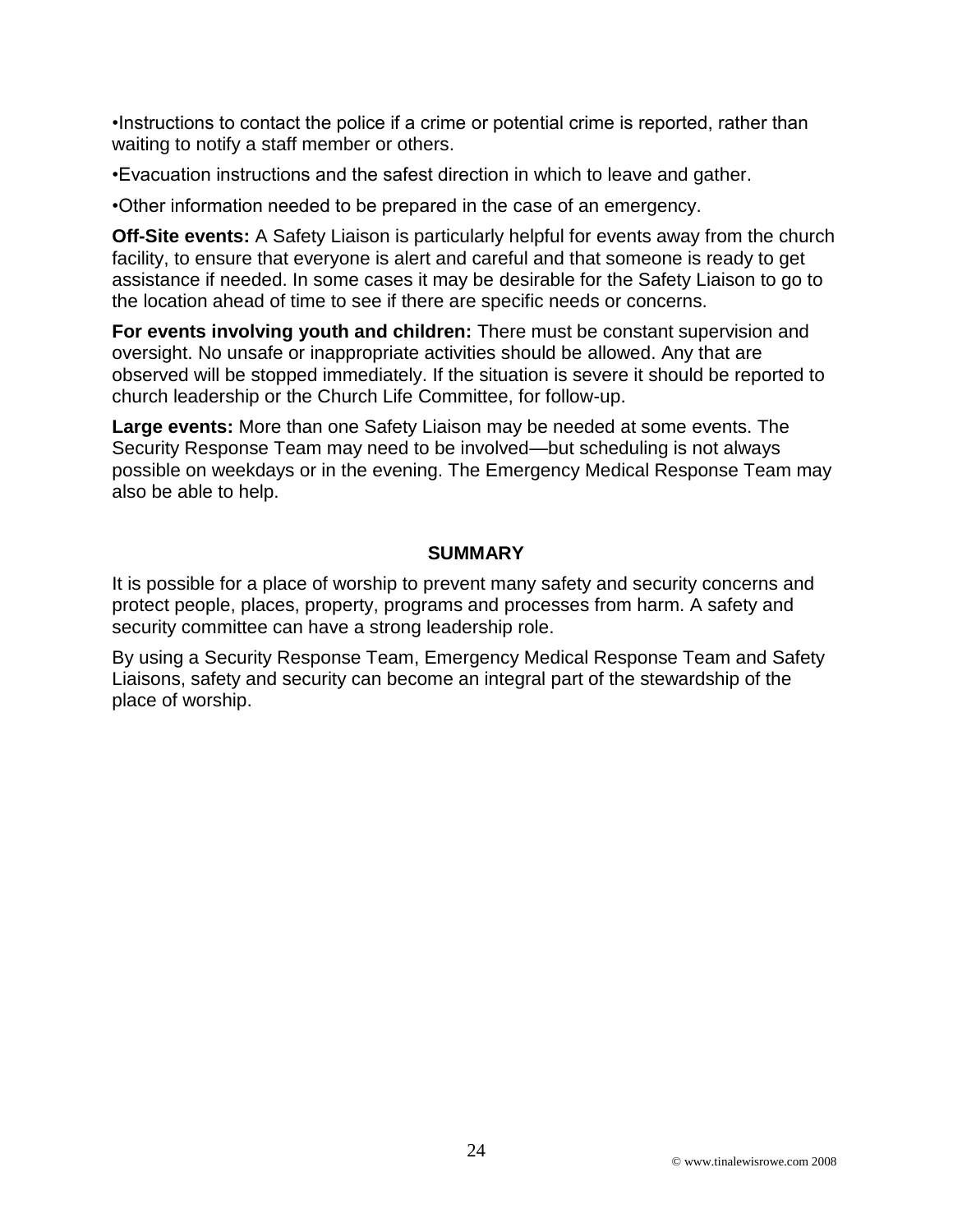# **CHAPTER THREE**

#### **HOW TO ASSESS THE SAFETY AND SECURITY OF YOUR PLACE OF WORSHIP**

This chapter has its own Table of Contents, to make it easier to find the material you are seeking.

| <b>TOPIC</b>                                                                | Page            |
|-----------------------------------------------------------------------------|-----------------|
| Introduction                                                                | 25              |
| Definition of a Security Assessment                                         | 26              |
| Focus and Balance (Macro/Median/Micro)                                      | 27              |
| The Security Assessment Team                                                | 29              |
| Identifying and Using Other Resources                                       | 30              |
| <b>Vary Your Assessing</b>                                                  | 34              |
| Special Event, Role and Function Assessments                                | 37              |
| A Pre-Assessment Analysis                                                   | 39              |
| <b>Supplies and Materials</b>                                               | 42              |
| Assessing Spaces and Places                                                 | 44              |
| <b>Assessing Assets</b>                                                     | 47              |
| Assessing Processes and Programs                                            | 50              |
| The Assessment Report and Follow-up Plans and Procedures                    | 53              |
| Organizing the Assessment                                                   | 55              |
| <b>Focus Points For Assessing</b>                                           | 57              |
| <b>Perimeter and Parking</b>                                                | 59              |
| <b>Building Exterior</b>                                                    | 65              |
| Main Entrance/Foyer                                                         | 66              |
| Sanctuary/Auditorium/Main Worship Areas                                     | 67              |
| Offices of Clergy and Staff                                                 | 70              |
| Classrooms                                                                  | 74              |
| <b>Kitchens and Social Areas</b>                                            | 74              |
| <b>Childcare and Nursery</b>                                                | $\overline{75}$ |
| <b>Other Rooms and Spaces</b>                                               | 76              |
| <b>Mechanical Systems</b>                                                   | 76              |
| Processes, Programs and Activities                                          | 77              |
| Background investigations, money collection and handling, bookstores        |                 |
| and thrift stores, ceremonies and special services, counseling, youth       |                 |
| activities, transportation, off-site activities, special events, inspection |                 |
| during main services.                                                       |                 |
| <b>Emergency and Continuity of Operations Plans</b>                         | 88              |
| <b>Summary about Security Assessments</b>                                   | 94              |
|                                                                             |                 |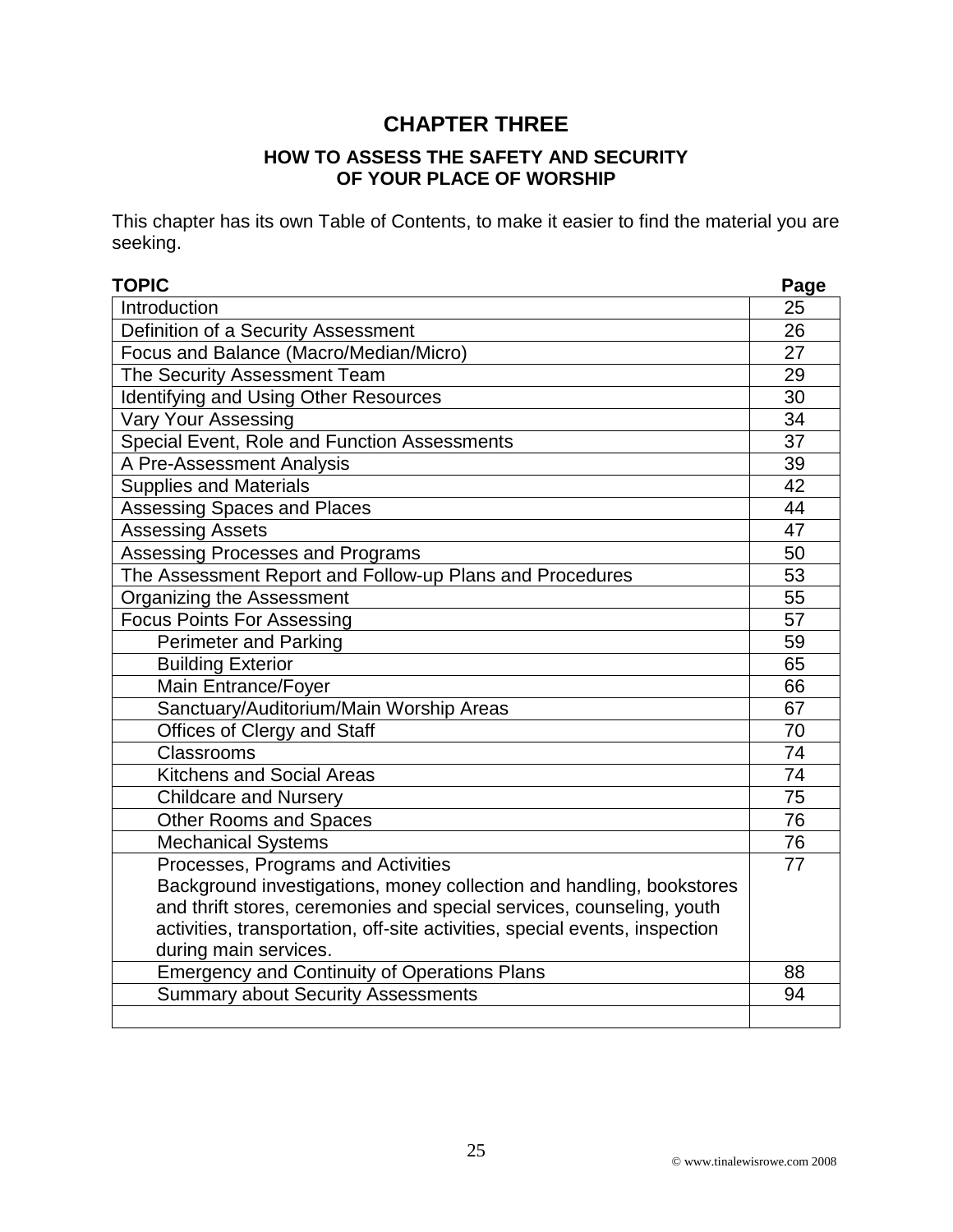# **INTRODUCTION**

#### **This material was developed to:**

**1.)** Give you the information, ideas and guidelines you need to conduct an effective assessment of your place of worship, as it relates to people, places, property, processes and programs, as well as emergency planning and continuity planning.

**2.)** Encourage a focused and balanced approach to safety and security planning.

There are so many variables in places of worship that no resource is applicable in every way. However, this information can be adapted to almost any place of worship. Create a customized assessment document using the material in *Focus Points For Assessing* (p. 49) as your guide—eliminating or adding a few or many elements.

You will find ideas here that you may not find elsewhere, because I wanted to share some tips and techniques that fit my approach and style—and might fit yours as well.

Even if your place of worship has a formal security team, they may be more involved with threat analysis and response than with assessing and evaluating the facility, programs and processes. You can use this to supplement their work. Or, if you are part of a security team, this can add to your material and your efforts.

Do not let the scope or details of this material discourage you. When you put it into practice you will find it to be a very logical and easily handled series of tasks, especially when working with others on your team.

•I often say (with a smile) that security assessing is not a sacrament and there are no commandments about how it must be done. There *are* requirements for the final product if you want it to be optimally effective. But, how you get to that point is up to you, your team and your church leadership. This material can help you develop something that works perfectly for your situation.

**To make the material easier to use:** If you receive this in an electronic file format, consider printing it out and placing it in a binder. The binder can become an excellent resource document for many other copied or scanned items.

**Keep current:** It's inevitable that this document will change over time as people ask for specific information (or as I recall something I meant to mention!) I will put the month and year of the current document on the front cover, and will put a note on my website when revisions have been significant enough to require an update.

**Secure your material.** Keep completed assessment materials in a secure location or in a computer file. A logical place to keep it is near the folders for insurance papers and similar information.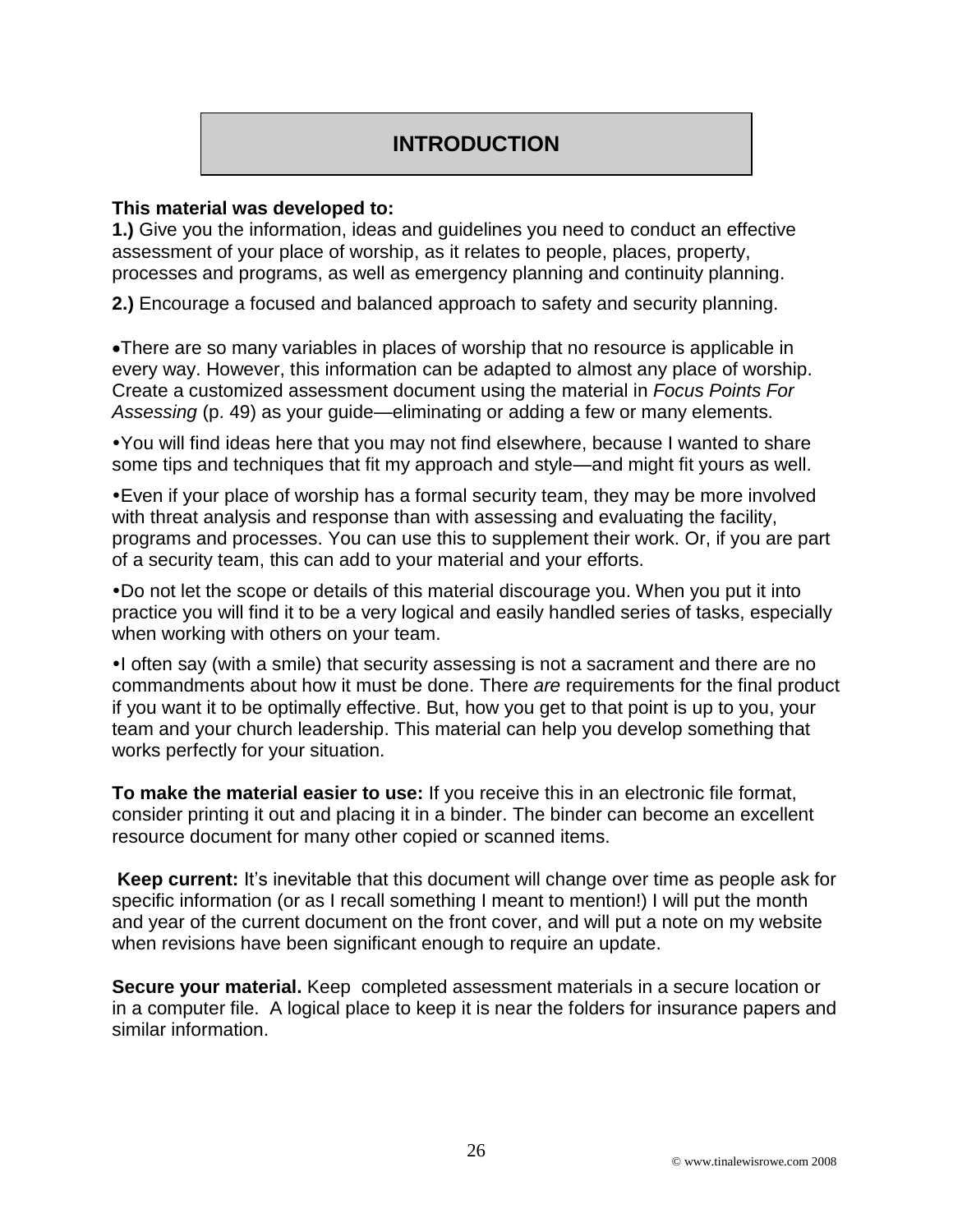# **HOW TO CONDUCT A SECURITY ASSESSMENT OF YOUR PLACE OF WORSHIP**

**A security assessment is an inspection of a:**

**person, place, property, program or process**

**to evaluate the** *current condition* **of safety, security, overall well-being, and preparedness for an emergency.** 

**It considers risks, sources and nature of threats and criticality of harm.** 

**It considers the factors that would enable: prevention, protection, detection and response.** 

**It includes a report (from a memo to a larger document) containing findings, opinions and recommendations.** 

#### **A thorough security assessment will include reviewing and inspecting:**

**Safety** (accidents, illness, injuries, potential harm to people or the organization.)

**Security** (crimes, violence, loss or damage or related harm, from any cause)

**Emergency preparedness** (response and recovery related to any harmful event or situation of any kind. This may also include plans to be a resource for assistance if an emergency occurs in the community.)

**Continuity planning** (preparedness to continue services and programs of the place of worship, without significant interruption.)

**The overall status of each component of a safe and secure place of worship.** (anything related to the place of worship or its assets and activities that can be inspected, reviewed, inventoried or evaluated.)

In this material, the term *security assessment* incorporates all of the terms sometimes used to describe the concepts of site surveys, audits, safety inspections, and emergency preparedness assessments.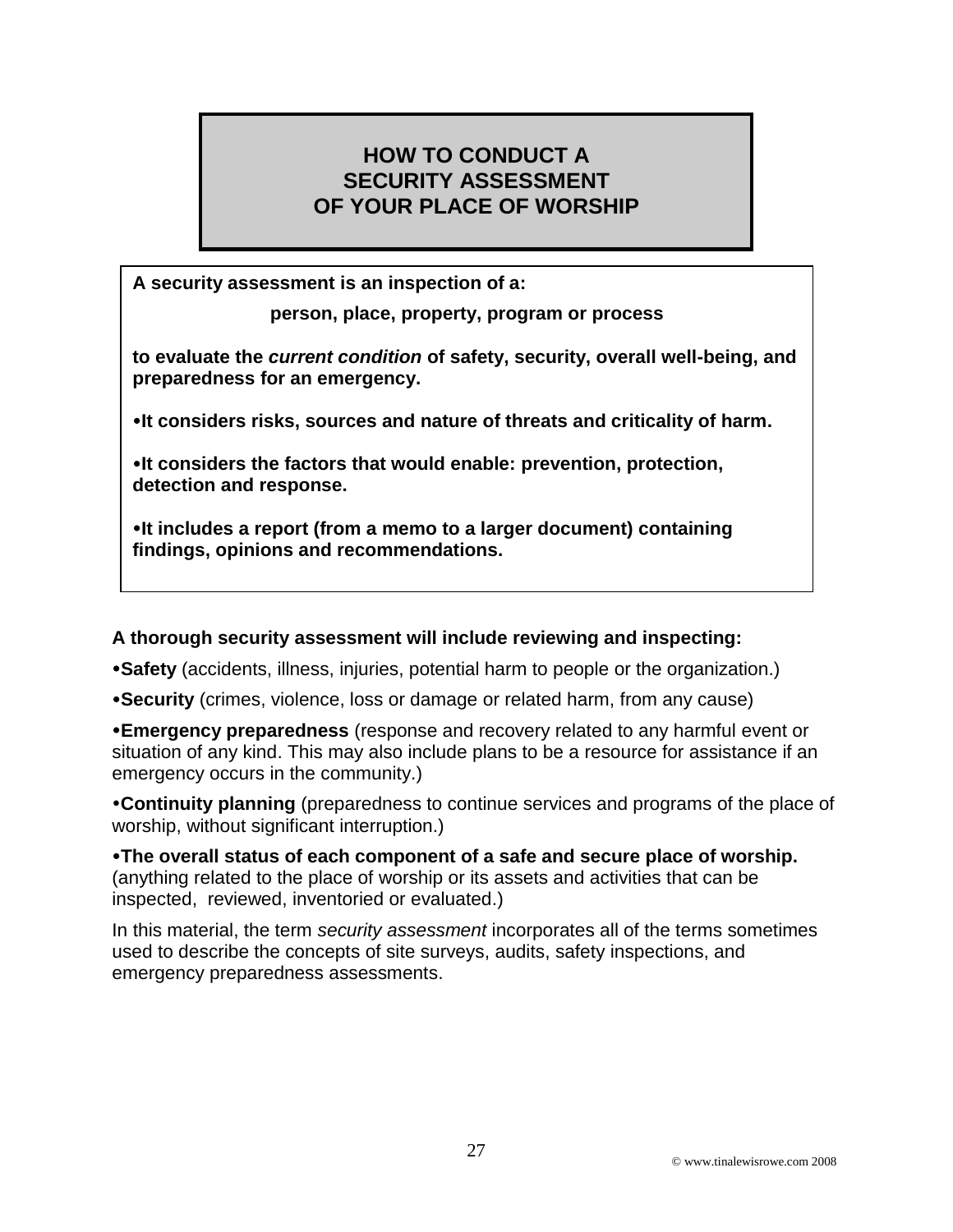# **FOCUS AND BALANCE ABOUT RISKS AND THREATS**

A thorough assessment can't be done in a day, a week or a month—it must be part of a continuous series of activities.

#### **The Macro/Median/Micro Focus**

There are reasons to be concerned about many potential problems. However, it isn't necessary to be in a lock-down mode to be reasonably secure and prepared. This material can help you stay balanced in your efforts.

Your security assessments and the entire Church Life program will benefit from keeping a three-way view all the time:

- **1. Macro:** The big picture, the overall situation.
- **2. Median:** A segment of that big picture, a manageable portion for inspection.
- **3. Micro:** Close up inspection of the details that keep the big picture safe and secure.

It is also helpful to keep a sense of balance about threats and risks. When tragic or frightening events occur there is a justifiable sense of urgency to prevent *that* thing from happening. However, there are often more immediate threats to safety and security that also need attention.

#### **People, Places, Property, Programs and Processes That May Be Harmed Purposely or Inadvertently**

Considering the potentials, historical data and the current situation in your community and elsewhere can help you establish priorities and have an effect on your responses and plans.

#### **Threats and Risks**

- Crimes against people and property
- Crimes against children.
- Violent actions (Shootings, bombs, assaults, etc.)
- Attacks by terrorists, gangs or groups.
- Attacks by individuals.
- Vandalism.
- Natural disasters and weather.
- Mechanical and utility failures and emergencies.
- Accidents, injuries and illnesses.
- Fires (And water and smoke damage).
- Loss due to robbery, theft or fraud.
- Threats (Phone, mail or in person)
- Disruptions: Intentional/unintentional.
- Vehicle damage or theft.
- Stalking of pastors, staff or members.
- Attacking pastors, staff or members.
- Domestic quarrels or other conflict,
- erupting at church.
- Staff issues.

Anything else that affects the operation of the church or the safety and security of staff, members and visitors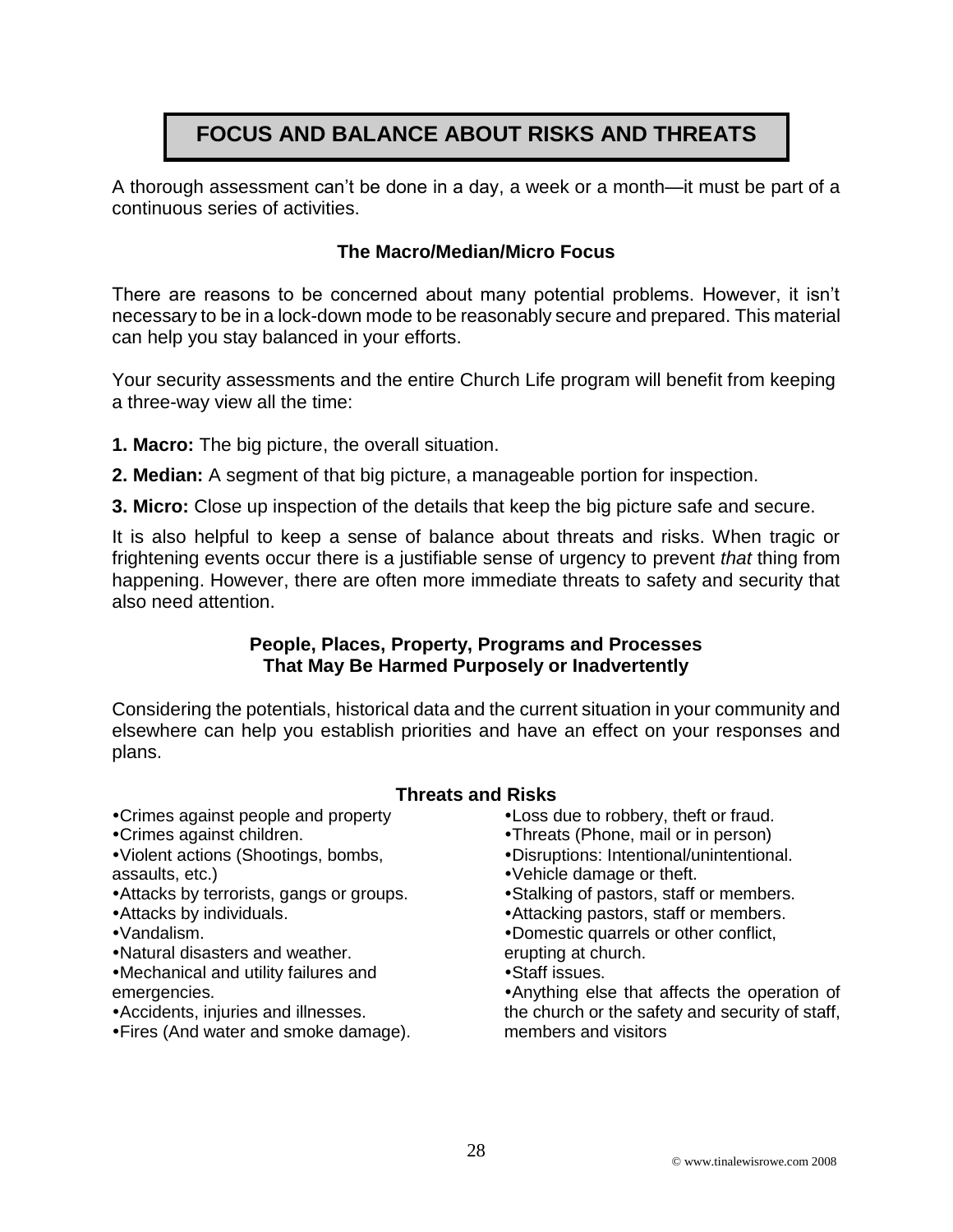People who purposely or accidentally cause harm may be strangers, guests, members of the congregation, former members, families of members, regular visitors, staff, volunteers or employees. The causes and motives are many:

Criminals Vandals Pranksters Terrorists Protesters Mentally unstable Angry Grieving

Sexual predators Resentful Suicidal or homicidal Vengeful Attention seekers Litigious people Domestic violence

Addicted Custody disputes Gangs •Hate Frauds Embezzlers **•Inattentiveness** Miscommunications

and lack of training.

Lack of information, knowledge or ability to perform a task correctly or safely. Negligence Carelessness.

That long list of potential human sources of harm reminds us to not make assumptions about people or situations when we consider safety and security.

**Concern is helpful, obsessive fear and worry is not.** An effective assessment team or security team will look for risks and hazards everywhere, while creating a more confident environment for the church family and visitors. One way to do that is to consider risk and threats while also considering prevention, protection, detection and response. Keeping the overall picture in mind will help keep a realistic approach and reduce unnecessary fear.

# **Safety and Security in Places of Worship**

**A balanced macro, median and micro focus on people, places, property, programs and processes, results in:** 

# **Safety, Security and Stewardship**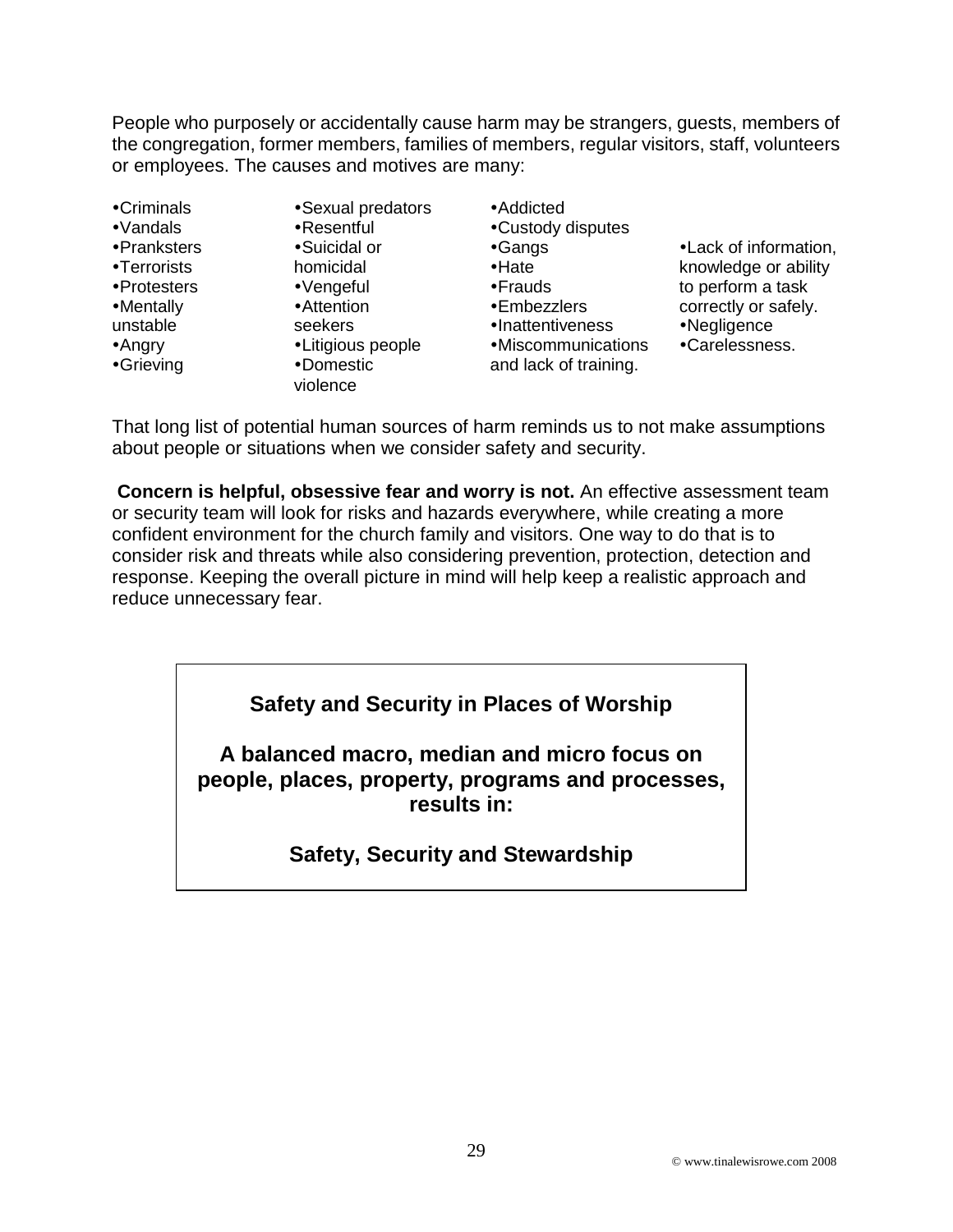# **THE SECURITY ASSESSMENT TEAM**

**Assessment teams are usually all-volunteers, under the leadership of the Church Life Committee or similar group. Or, they may be coordinated by a church leader or a full or part-time security director. Security assessment teams work most effectively when each member is:** 

**1. Knowledgeable about the place of worship.** If you are using non-church volunteers to help you (police officers, firefighters or others) brief them through written material or an interview about anything that is unique to your form of worship, the nature of services, and what might increase risks and threats.

**2. Knowledgeable and generally familiar with what is desired for safety, security and preparedness.** Strong expertise in security matters is not as important as focus, balance and a commitment to the process. Most people with reasonable thought processes can assess and make recommendations effectively if they have some general guidelines to consider.

**3. An effective and open communicator.** Discussion about concerns is a major part of the process. Even those with expertise in some aspect of security should be willing consider the concerns and ideas of others and avoid taking over the process.

**4. Balanced in approach and not excessive about any one aspect of the process.** Each team member is likely to have a special area of interest or concern. This can be valuable as long as they can work with others and keep a reality-based approach.

**5. Able to do the tasks required and to schedule the time needed.** Security assessing takes several hours in several sessions, at a minimum, and requires walking, careful observation, effective communication and a positive attitude. Those who cannot assist directly may be able to help in other ways: Word processing, phone surveys of members, reviewing reports, Internet research, etc.

In fact, one of the beauties of the program is that many people can be involved, from middle teens (maybe even younger) to elders.

## **TIPS FOR SUCCESS**

**1. Share tasks to avoid over-loading a few people.** Volunteer assessors have limited time and can't do it all. Tasks need to be shared and support teams may be needed. It can also be helpful to do some parts of the assessing with a series of questionnaires and checklists for people responsible for the areas or activities being assessed.

**2. Schedule several assessing sessions.** Schedule the areas to be assessed into workable portions or sections, based on priorities, locations and time available. Sessions can be as short as an hour up to a full day or multiple days. Two to four hours seems to be the time span that is most effective for volunteer teams.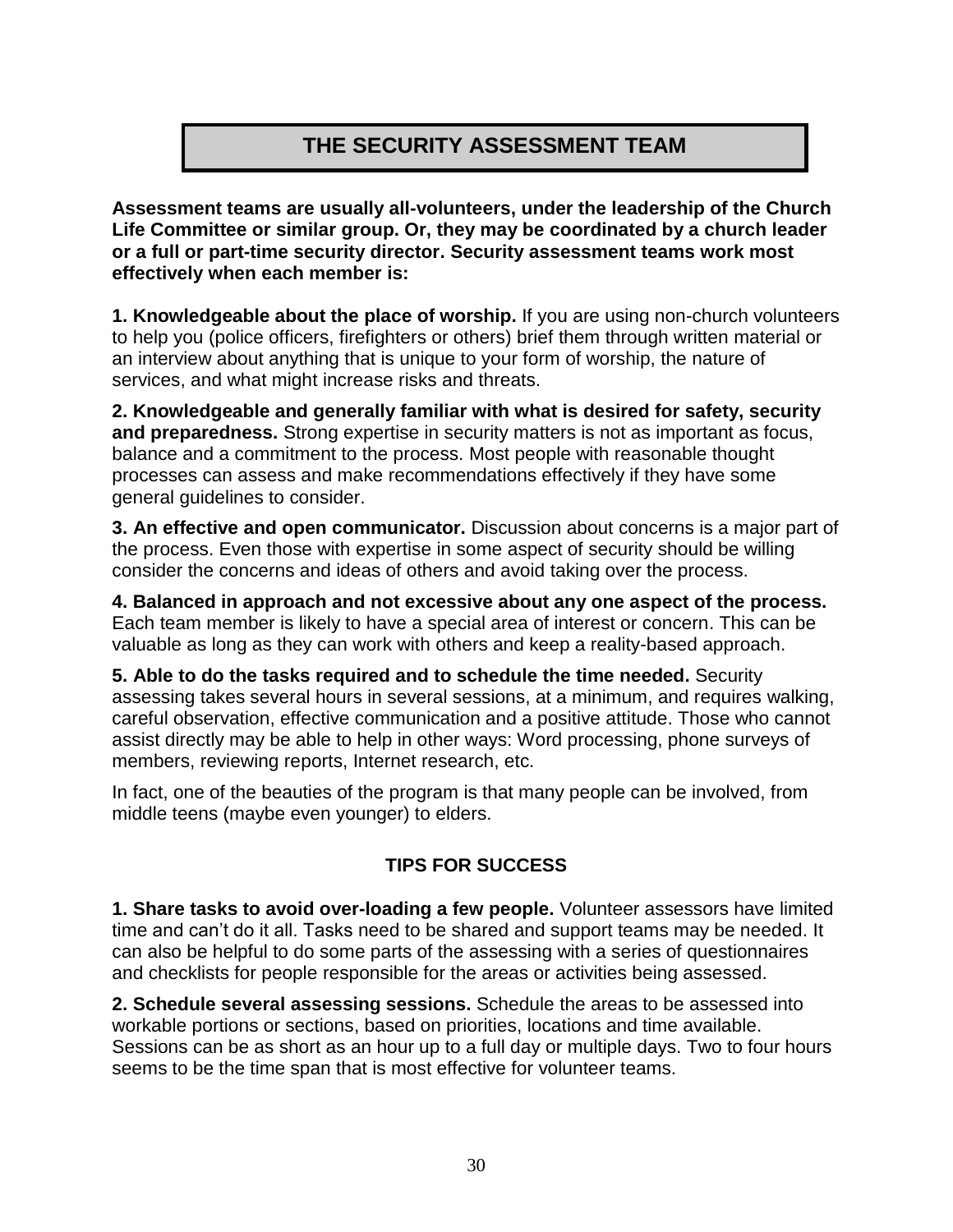**3. Have a plan.** There are many approaches to the process, based on your unique situation and your assessment team. It will help to have a schedule, a plan of action, the supplies you need, and a process to follow that ensures you assess everything effectively.

**4. Designate a leader or co-leaders.** The team works better when everyone has equal status. However, someone needs to coordinate, schedule, lead the way during the assessment and make sure the paperwork is done.

**5. Keep each team small.** Whatever the total number of people involved with safety and security, the actual assessing process works best with only three or four people.

If you have many people interested in assessing, create multiple small teams and assign projects for each of them. Or, break up a larger team into smaller ones and start at opposite ends of an area.

**6. Be thorough.** The way to prevent harm to people and property in the future is to consider potential problems as well as immediate concerns. That kind of thinking takes focused observation, purposeful inspection and enough time to be thorough.

**7. Take useful notes.** Take the time to write full sentences in a clear, orderly manner for ease of reporting and typing. Develop forms or adapt those you find in this material or other resources, to make the task easier.

**8. Guard against team conflicts.** The most common problems seem to be:

Excessive hurrying by some and excessive time by others.

Being excessive or unreasonable either about concerns or solutions.

Losing interest and not participating.

Focusing on being the first to find problems, rather than on helping the team assess both weaknesses and strengths.

Considering assessment findings as criticisms of self or others.

**9. Take action about what is observed.** If something is a serious problem, fix it right then if possible or call someone to do it. If it requires other action, designate someone to get started on it and ensure it is done. If it requires approval or further research, designate someone to follow-up over time.

Don't just make notes about something that should be corrected immediately!

**10. Do the paperwork after the assessment.** Take thorough notes and type a brief report for church leaders, with a copy for security files. It should contain:

Risks and problems observed.

- Positive observations if something specific was noted.
- Overall observations, opinions and comments.
- Recommendations and timelines if any.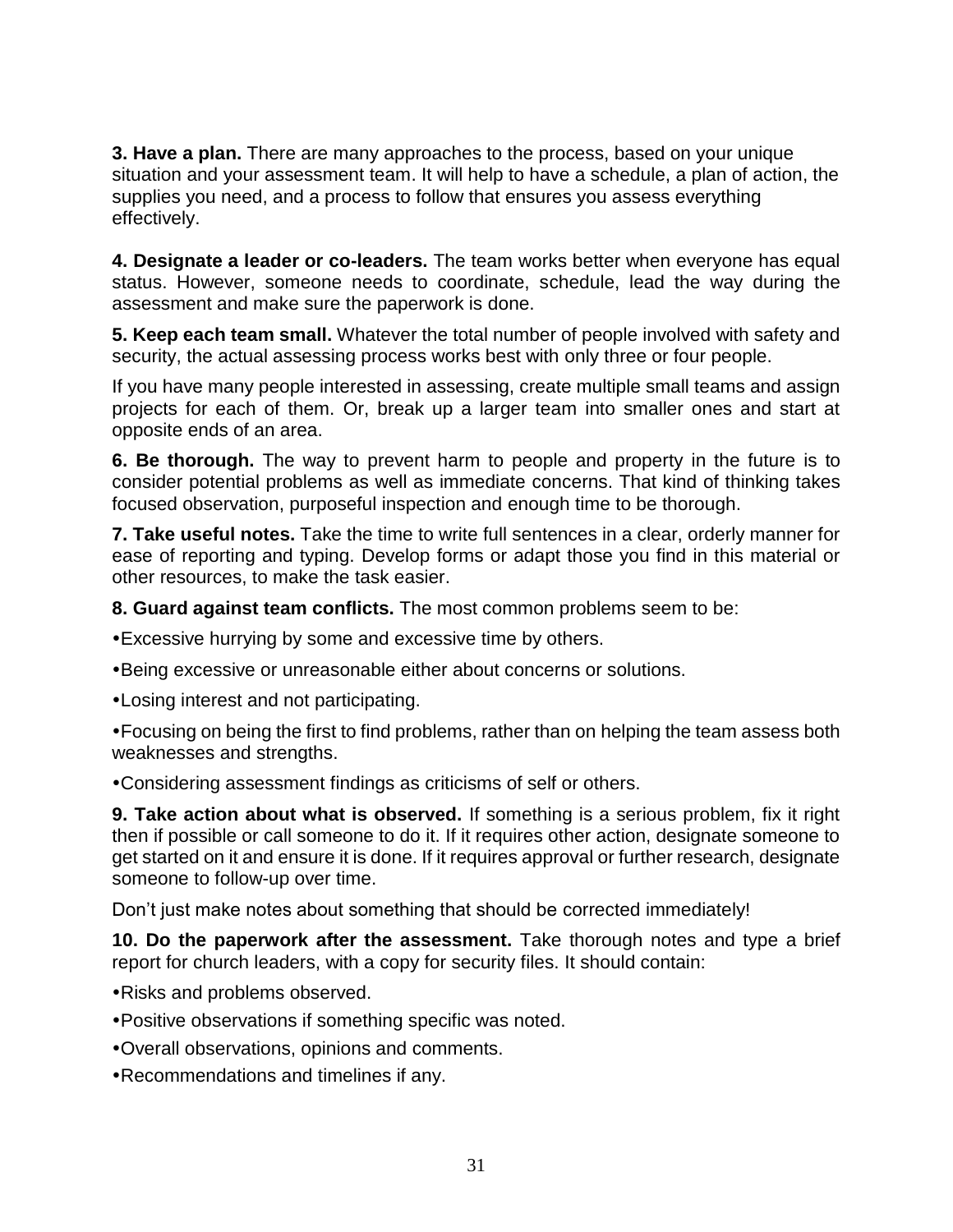# **IDENTIFYING AND USING OTHER RESOURCES**

There are many *friends of the church* who may not attend your services but who want to keep places of worship safe and secure. You probably would not ask these people to help with an assessment, but they are good resources within their areas of expertise.

**1. Law enforcement, the military and similar resources:** You may have police officers in your congregation who would like to assist with security efforts. Your police or sheriff's department may have a Community Resource Officer or Crime Prevention Officer who provides information. Or, the chief or sheriff in your jurisdiction may wish to assign officers to provide assistance. Ask about what resources are available.

Even though most officers are not trained in security assessments, they can apply their experiences and insights to the process. They also may be able to provide information about crime patterns in your area or about incidents involving places of worship locally or in other communities.

Remember that they are probably going to focused on issues about violence, disruption and crimes, rather than the myriad of other issues about which *you* must be concerned.

Another good approach is to call the area police or sheriff's department and talk to a commander or supervisor. Ask to meet some of the officers who patrol your area. Get to know them and work with them about parking issues and traffic after services as well as about crime and safety problems.

**2. Fire department**: Your community fire codes may require regular inspections by the fire department. If not, contact them (or a member who is a firefighter) and ask them to visit your place of worship and provide insights about fire safety and suppression and the best responses for small fires after calling 911.

At the same time, they may be able to check fire extinguishers and exits and provide other information. Fire safety is vital in churches, so their expertise and experience is crucial.

**3. Emergency medical assistance:** The provider of emergency medical care or the fire department's Emergency Medical Technician (EMT) program is also a source of information and assistance, as well as providing training about CPR and first aid.

If you have a large number of members with specific medical conditions (on oxygen, with heart conditions, having diabetes, in wheel chairs, etc.) ask emergency medical technicians if there are special precautions or responses about which volunteers need to be trained. (Members with those conditions should also be encouraged to keep the security team informed about special needs and responses.)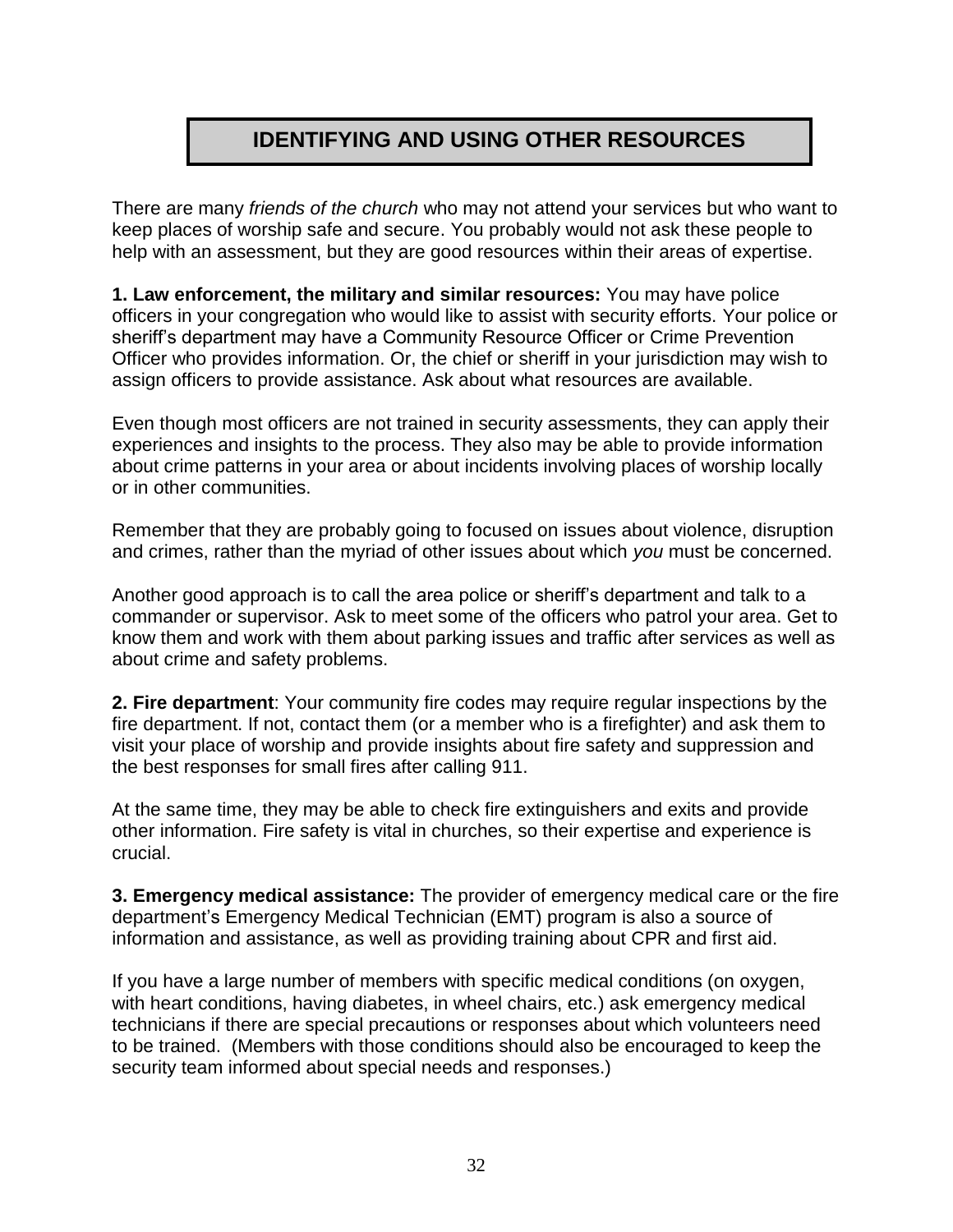**4. Red Cross, Salvation Army and other emergency providers:** If your place of worship is in an area that is hit by storms, floods, fires or other natural hazards, get to know the Red Cross officials and Salvation Army teams with whom you might be working if an event happens. You may be able to prepare to assist, as well as having information about who to contact if assistance is needed.

**5. Trades and craft professionals:** Your location and situation may make it possible to have professionals give you an assessment related to their trades: Locksmiths, doors, plumbers, electricians, burglar and fire alarm companies, HVAC technicians, safes, etc. If you have a security alarm the company may provide security material.

Be prepared to pay for these services, since they are running a business. Even church members with that expertise should be expected to provide hours of time for free although they may do so, willingly.

**6. Utility providers:** Often electricity and gas providers offer energy assessments as well as other assessments. It may be beneficial to have them look at your place of worship to see if repair or replacements will likely be necessary in the future or to advise on how to reduce costs.

**7. Your insurance provider:** Every place of worship should be insured to the extent that is reasonable. Insurance companies nearly always provide information about safety and security measures. Your representative may be willing to come to the site to talk to you about recent issues and how you can prevent loss or damage.

**8. Other places of worship within your faith or denomination.** Use your network of friends in other congregations to find out what they have done about safety and security issues. If they conducted an assessment ask them about specific problems they discovered and how they fixed them, or ask to see a sample page or two, to help you decide about an effective format.

**9. Other places of worship within your community.** Perhaps you can develop a network within other places of worship in your community or state. Church facilities have very similar concerns, no matter what the faith or group within that faith. Ministerial Alliance groups are effective and so are small groups focused solely on safety and security, facilities management or IT issues. Perhaps you can help form such a group!

If someone in your church or on your church staff is a member of such a group, ask for regular reports after meetings, as a way to share the information.

**10. Commercial and online resources:** There are many websites and books that offer information. Private consultants and companies specializing in church security can also be useful resources.

**11. Your church members:** Identify those who have knowledge and skills in areas that could be helpful. They may not want to donate large amounts of time and labor, but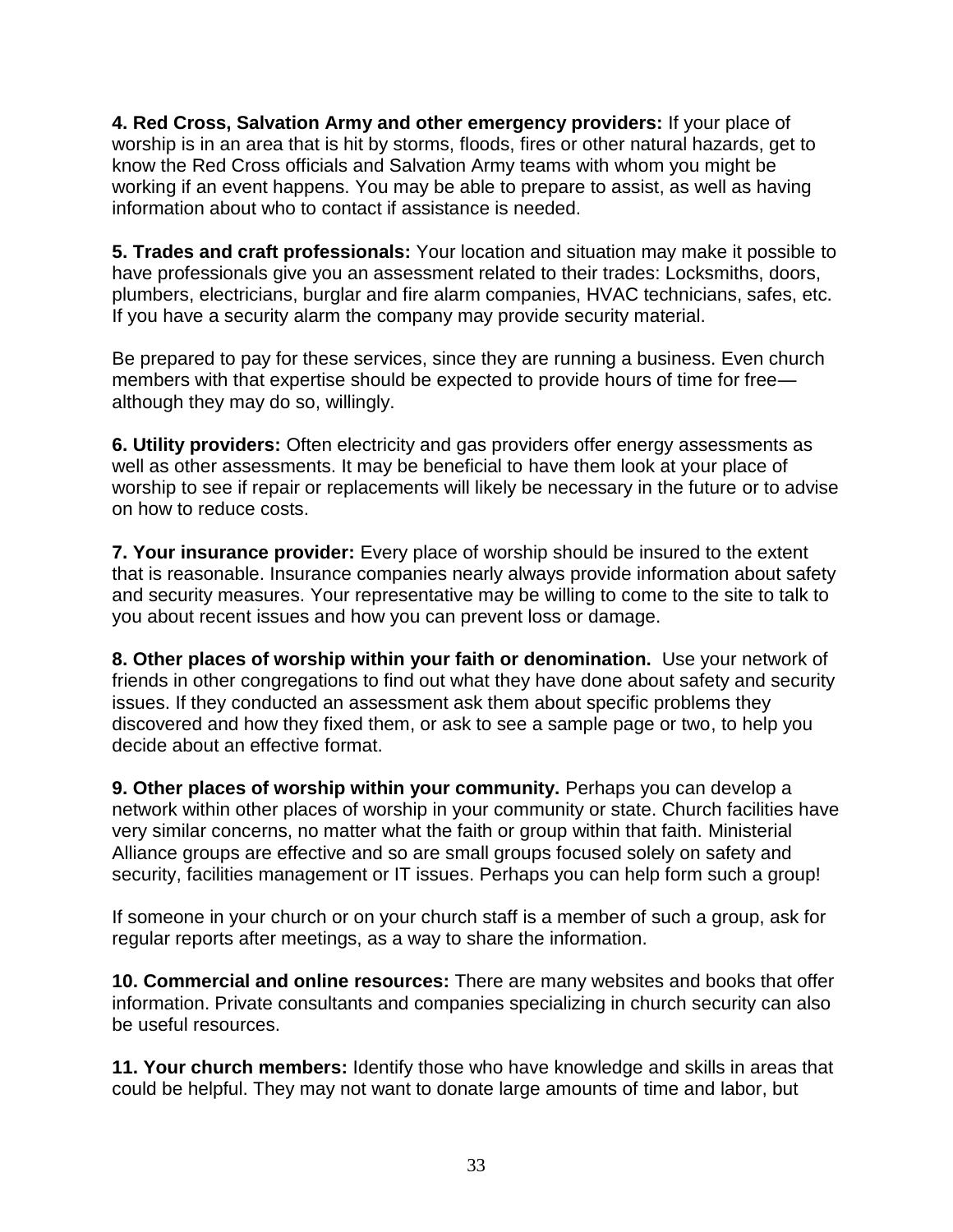might be available to give opinions or information. For example, teaching professionals may have training about liability related to youth programs, people in trades may have information about their areas of expertise.

This is another way to use everyone and get them involved in an interesting project.

**12. Expand your own ability to be a resource.** When you have developed a good process for assessing, consider contacting someone in your network and asking if you can provide assistance or share materials. Become a resource for whole-church safety and security, keeping in mind your time limitations. I can certainly attest to the fact that once your name is out and about, you'll hear from plenty of people who are seeking assistance!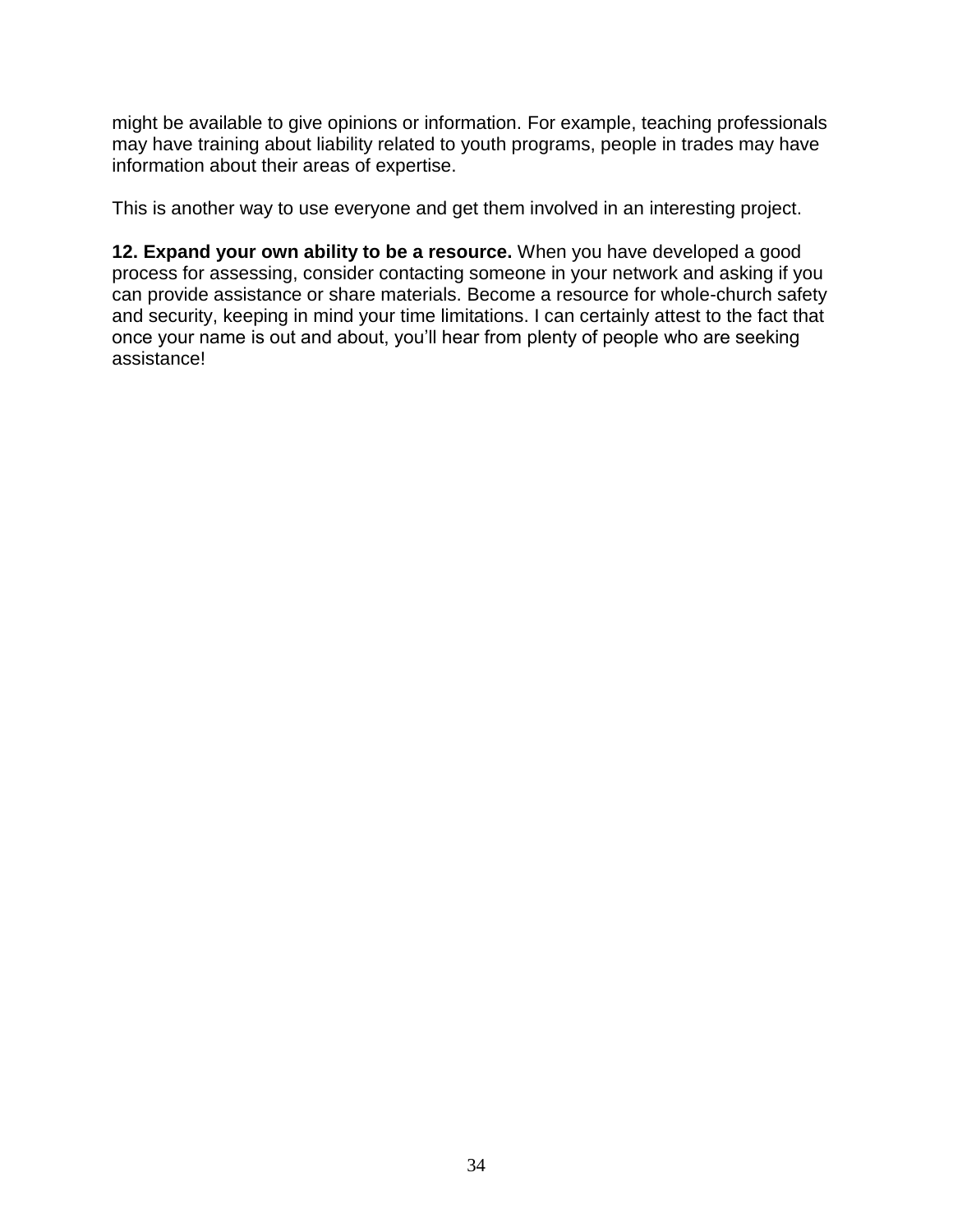# **Vary Your Assessing for Thoroughness**

### **1. VARY ASSESSING TIMES**

Most security consultants and most volunteers in a place of worship, assess the facility one time--often on a weekday--and call it done. A thorough assessment requires assessing during varied times and circumstances. This is another advantage of having several teams involved and breaking the process into manageable portions.

Plan on assessing at least part of the facility and some of the programs on weekends, at night, during the week, during services and during selected special events. Also plan on assessing in varied seasons and during holiday times. Each of those present different hazards and concerns.

#### **2. WEEKDAY ASSESSMENTS**

**(1.)** Interview staff and employees. Often the employees who are there every day have noticed security and safety issues but not shared them. You can also use the time to ask them about their emergency response plans.

**(2.)** Assess areas that are open to the public but have limited people present most times.

**(3.)** Observe the impact of weekday traffic, foot traffic around or through property, bus and school bus stops, staff parking situations, door security, pre-school, school or day care.

**(4.)** Meet with other resources who work during the day—fire, police, maintenance resources, etc.

**(5.)** Thoroughly examine most of the facility and perimeter in full light.

#### **3. WEEKEND AND MAIN SERVICE ASSESSMENT**

**(1.)** The most common weekend assessing time seems to be Saturday morning. If services or activities are not in progress, this time can allow more access to every area.

**(2.)** Occasionally conduct a security assessment before, during and after a main service on Saturday or Sunday. This provides opportunities to see the security of equipment, people and activities that you could not observe otherwise. The movement of people throughout the place of worship is much different around service times than any other time and it is helpful to observe related problems. More about this on page 62.

**(3.)** Assessing around service times also provides the opportunity to talk with those who participate in various functions involving visitors and members—greeters, ushers and hospitality workers—while they are actually involved in the work.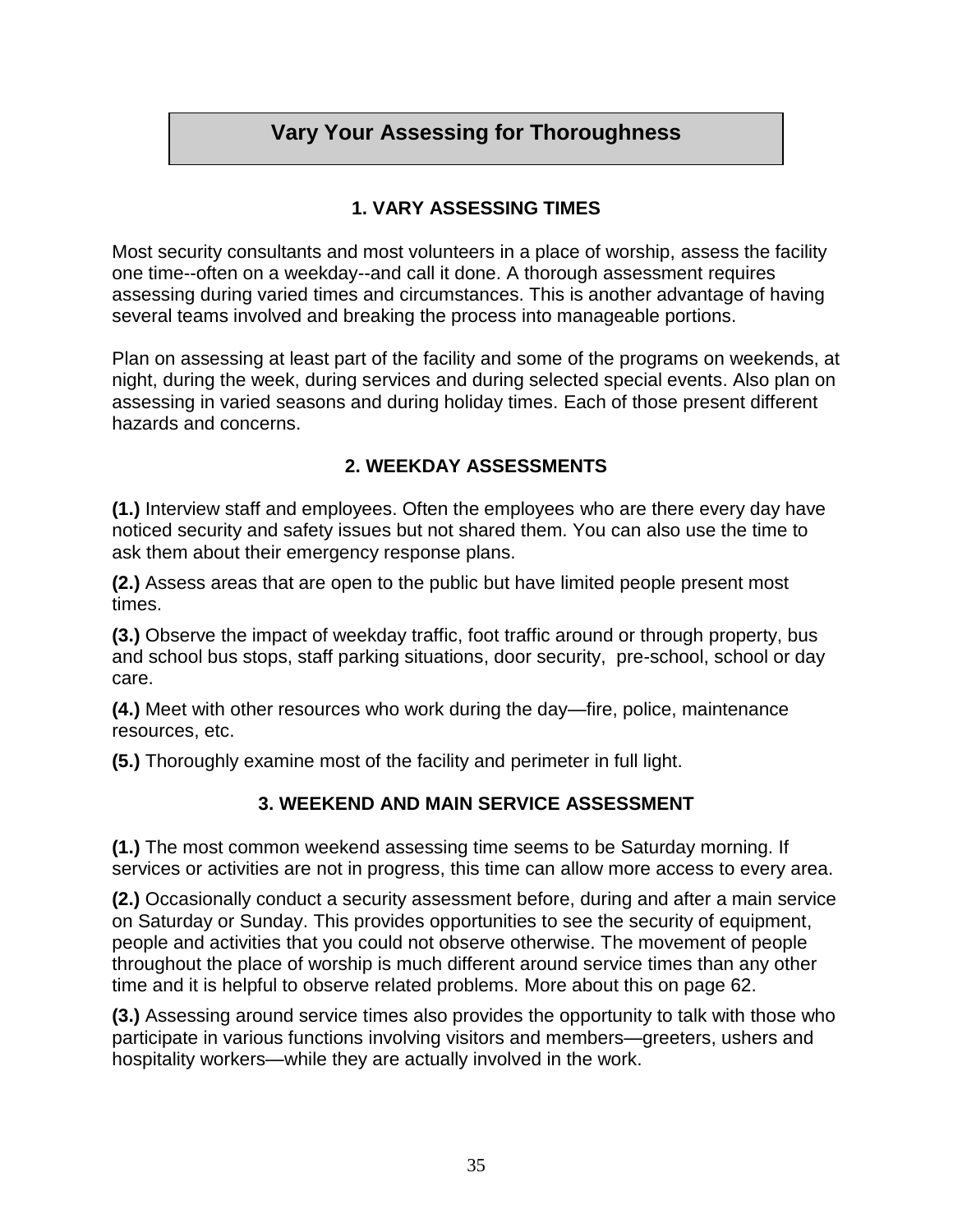**(4.)** Assessing during services allows a focus on potential risks and hazards involving the clergy, music teams, special activities, and problems, hazards and risks for the congregation as they arrive, participate and leave, etc.

## **4. NIGHT TIME ASSESSMENTS**

This is a great experience! You can see the outside of your place of worship as it will be seen by vandals, criminals or those who are looking at access or exits. You can also check the interior of the building in different ways than in the day time.

Consider notifying law enforcement patrols that you are doing maintenance work in the building and that lights may be off and on at intervals. Or, consider putting a note on the main doors: "Maintenance testing in progress. Call (cell phone number) if needed."

Start during a service or activity. This allows you to see the parking situation, where lights might be needed, places of concealment and even how the services affect the neighborhood at night. If you have lights outside, consider turning them off to simulate conditions if lights were purposely broken or simply burned out.

If your place of worship has a full or part-time custodian, that person is a good resource about almost every aspect of the building and the systems in it, so ask them to participate if possible.

## **5. ASSESS IN THE DARK**

Switching off lights lets you see what it would be like if there was a fire with heavy smoke or if power went off or was turned off intentionally for any reason. The experience can help you consider ways to respond more safely in those situations.

Be cautious, to avoid accidents and injuries to assessment team members. (This is not the time to be joking or purposely frightening someone!) Everyone should have a flashlight and should stay together. This team should be comprised of the most mature and responsible of your volunteers.

Think like a visitor to your place of worship, someone with limited mobility or children separated from parents. Consider the choir or orchestra area, child care and nursery or other areas in which pastors, staff, volunteers or members and visitors might be if the lights went out or visibility was limited.

Go to classrooms and see how adults, children and youth would be able to get out of the building or get to a safer location. See how easy it would be to find a fire extinguisher if that was needed, or to find flashlights or other emergency equipment.

Check for blocked exit doors, chairs and tables that people might stumble over or anything else that would reduce safety.

Check emergency lighting and battery operated back-up, if any. This may require turning off power at the fuse box. Have maintenance staff assist with this and use every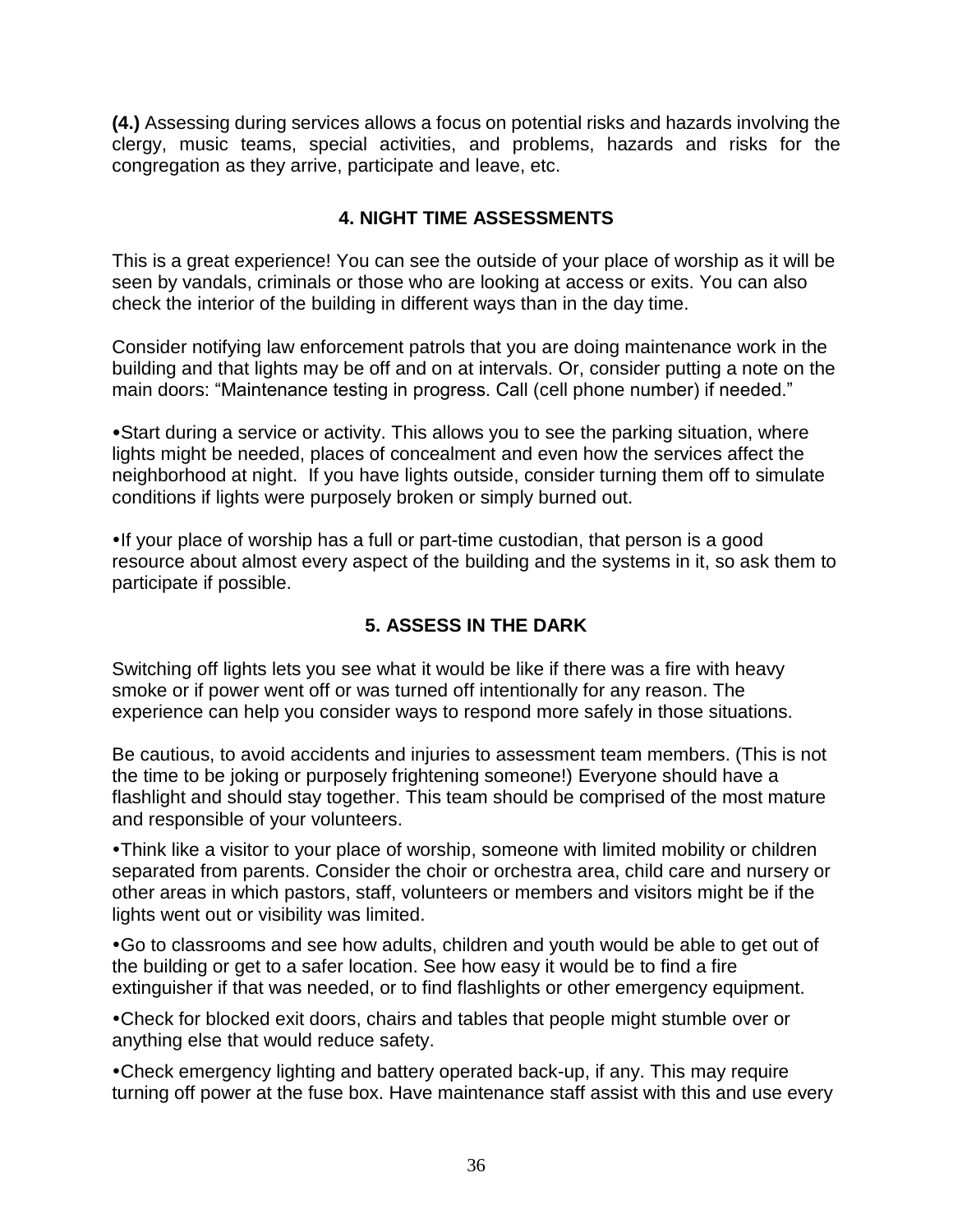safety precaution about shutting off the power and turning it back on. If you have a large building this should be done in zones and your utility company should be notified, to avoid a power surge. Talk to an expert resource if you have a very large facility.

•If your eyes adjust to the darkness, turn on then off again. Turn on the lights if it seems to not be safe to continue in a low-light or no-light setting. There are no rules about these things—make them work for you.

## **6. ASSESS WITH AND WITHOUT NOTIFICATION.**

Usually people who are responsible for classroom and other spaces should be notified of assessment plans. This often results in correcting a few problems before the assessing team reviews the area, and that's a good thing. (Open windows, safety hazards, etc.)

However, there are times when assessments can correctly be viewed as inspections and should be unannounced and conducted during routine activities or after hours. There is nothing wrong with that approach and can be done in a caring way, with the whole-church approach in mind.

Audits and other inspections are nearly always done outside the presence of the person responsible for their record-keeping, for obvious reasons. This isn't an insult, just a way to keep things objective.

# **7. ASSESS WITH APPRECIATION**

The safety and security program of any organization requires cooperation and positive relationships. Keep a positive approach and say thank you for everyone's efforts to be balanced, focused and effective about safety and security.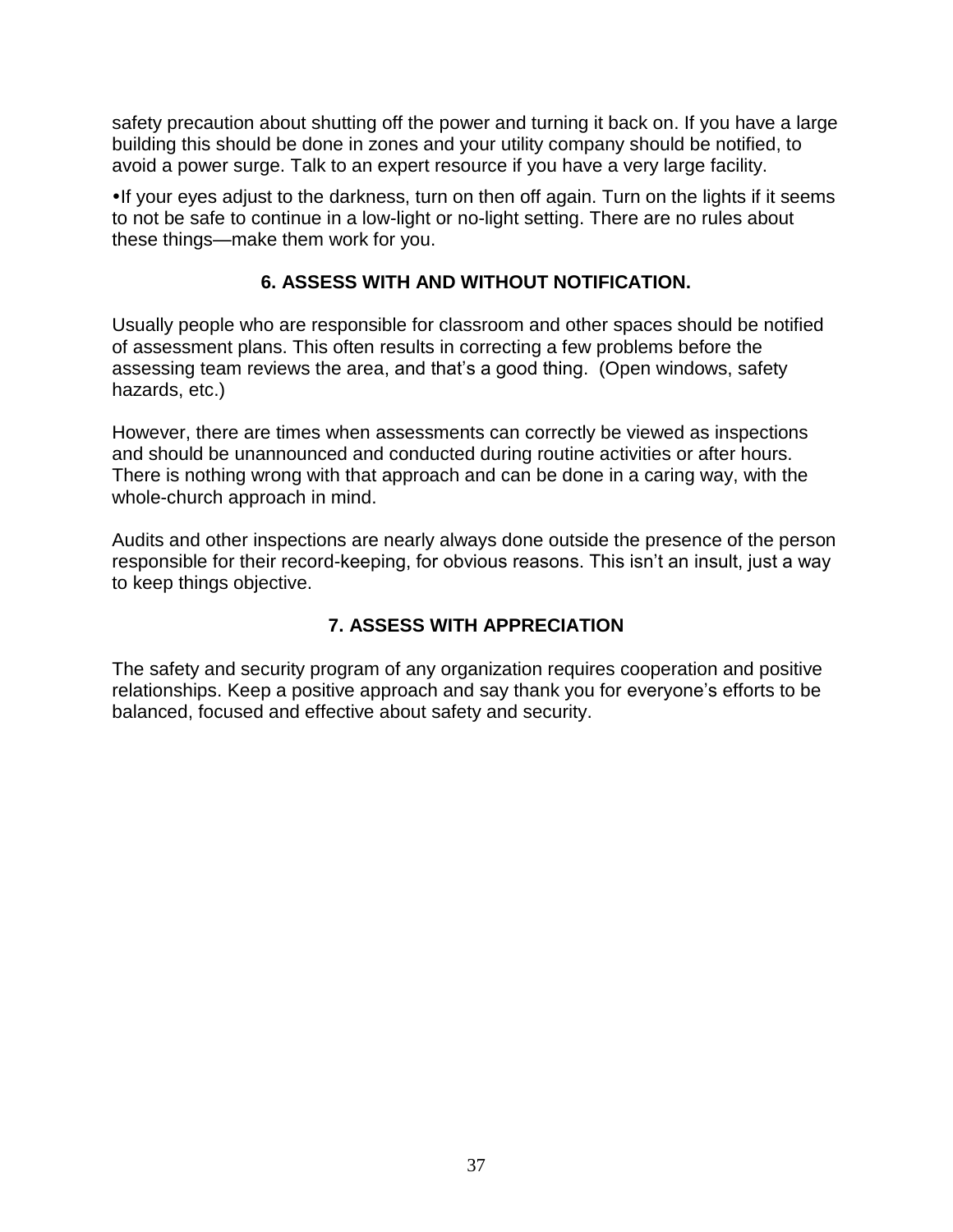# **SPECIAL EVENT AND ROLE AND FUNCTION ASSESSMENTS**

Assess special events with a focus on risk and threats for people and assets, liability concerns or problems of any kind. There is more about this kind of assessment starting on page 56. Events and activities might involve:

Holiday celebrations Camps Cook-out or picnics Athletic events or field days Special ceremonies and services Conferences or Seminars

Weddings, showers, funerals Vacation Bible School Open House Fund Raisers

Any use of the building or any off-site activity sponsored by the place of worship is part of the responsibility of church leaders. An assessment of special events and activities should be part of a whole-church security assessment and program.

#### **SPECIAL FOCUS ASSESSMENTS**

In these assessments the team focuses on a specific kind of threat or concern and how people in each part of the place of worship might respond if it were to happen. (Or, more effectively, *when* it happens.) Or, it might involve focusing on a specific asset, person or group and how they could be vulnerable as well as better protected.

These focused assessments may involve considering:

: A fire A shooting situation A dangerous weather emergency A medical emergency A disruption An explosive device or explosion

The condition of hardware and windows A list of high value assets to assess Specific concerns such as childcare, money handling, etc.

## **ROLE AND FUNCTION ASSESSMENTS**

The chapter on *The Security role of Greeters and Ushers*, was developed for the specific roles those volunteers can have in emergency situations. Similar specific instructions could be helpful for many of the leadership and support roles of a place of worship.

Every part of their activities can be assessed and can be a great way to acknowledge excellence. Include: Status of training, the supplies provided (walkie-talkies, identifying clothing, flashlights, etc.), their interactions with members and guests and the overall security readiness of the team.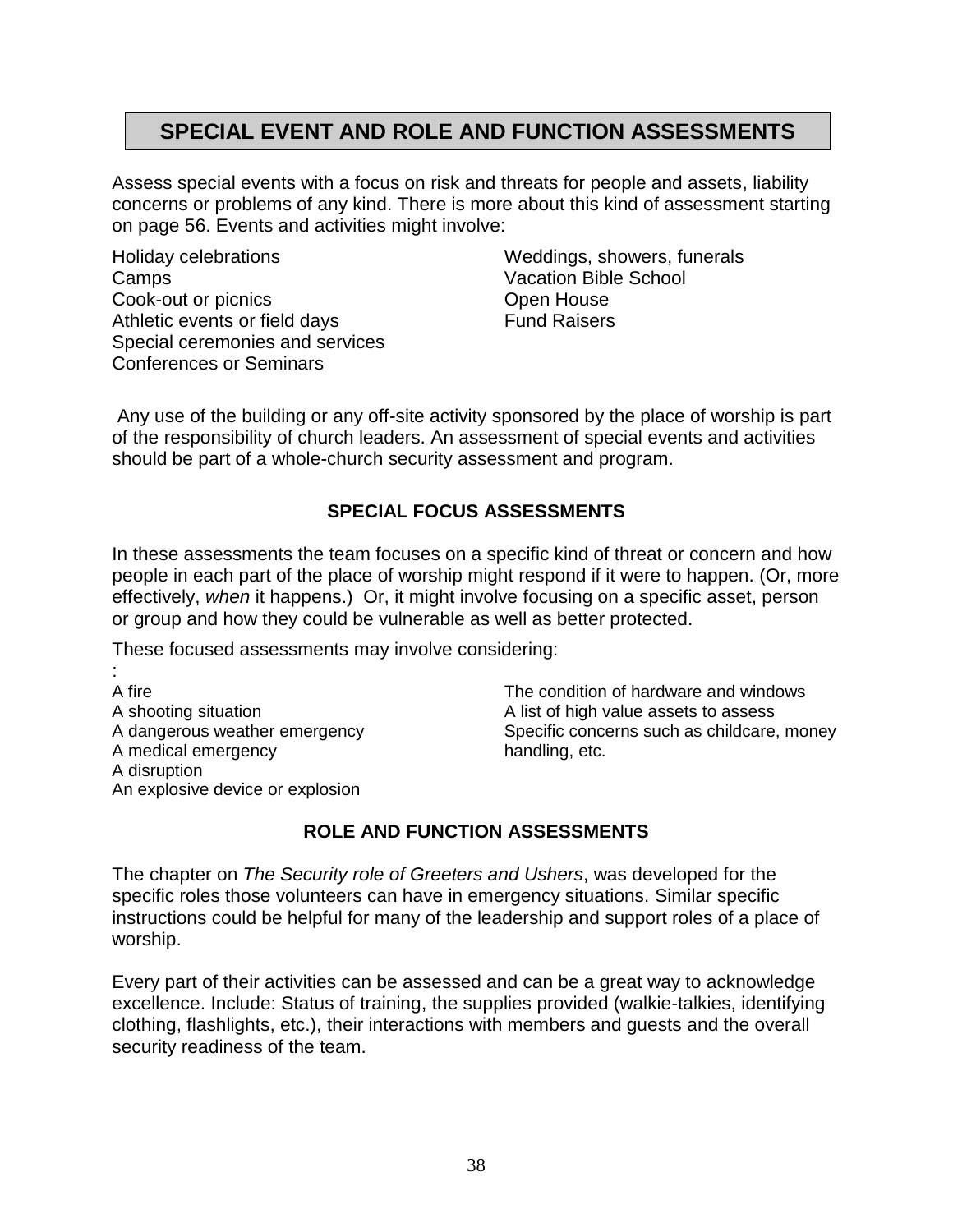Focused assessments are appropriate for all of the many regular roles and assignments in services or activities. How many of these are in your place of worship?

Clergy and Assistants (More about Clergy security is on page 16.) Directors/Board members Congregational Leader Educational Director Business and Administrative staff **Teachers** Music Director/Cantor **Deacons** Trustees Greeters and Ushers Praise team/choir/vocalists Orchestra/Band/Instrumentalists Offering collectors Nursery staff Technological staff or volunteers

Child or youth workers Bus or van drivers Parking assistants Maintenance team Hospitality team Bookstore or thrift shop staff Kitchen workers Chaplains **Counselors** Youth Leaders Community outreach Even the security team can be assessed! Others in your place of worship

**The value of assessing roles and functions:** For some, the interview by the assessment team is the first time they have been given the opportunity to discuss their concerns or explain their work. From the viewpoint of church leadership, it may also be the most effective way to provide standards of conduct and ensure that everyone knows how to report crimes and concerns and what to do in emergencies.

Even a very small church has a responsibility to have the most safe and secure environment possible, so this type of assessment is not extreme, no matter how few or how many people are involved in the place of worship. You will be surprised at how interested everyone is in being interviewed and having their work or volunteer activities discussed.

**Using role and function assessments as a developmental tool.** Another benefit of security assessments is to involve volunteers, staff and members in security awareness and planning. Use their knowledge and enthusiasm and help them see the Church Life program as a positive effort for everyone.

**Conduct a two part role assessment:** It is usually most effective to do each role assessment in two parts. The first part involves the initial interview (fifteen to thirty minutes is usually enough for an individual, with a little more for a group.).

The second part involves follow-up, either personally or through written material, about any changes, requirements or plans, related to the work of the individuals or group involved. More time may be used if briefings or training are held (as they likely will need to be.) This follow-up is also a good time to compliment and thank leaders, staff and volunteers.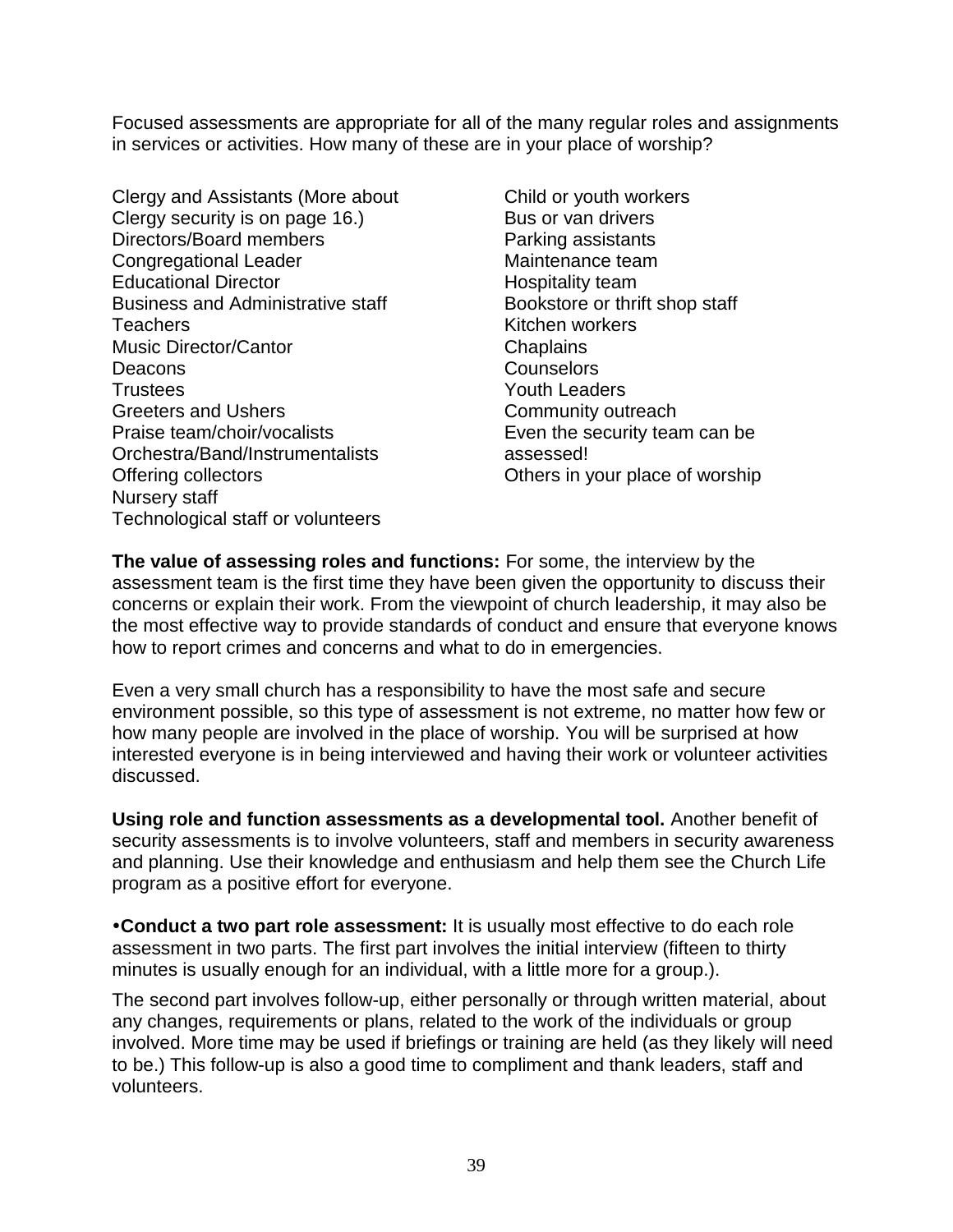**Issues to be discussed during an interview:** The nature and scope of the interview and assessment will vary according to the setting, potential threats or hazards, recent concerns, the people involved and other issues. However, some basic concepts can be adapted to most roles:

Any recent events locally or elsewhere, related to the role The concerns of those being interviewed, related to safety, security, and emergency responses. Suggestions by those being interviewed about how to make things more safe or secure.

The person's usual activity before, during and after services or events. Guidelines and directions as they are understood. Are they correct? Sample scenarios and sample responses. Keep these non-stressful, just basic discussions. Concerns of church leaders about the role and activities. Recommended responses to several likely situations.

**Background investigations:** Many roles and functions have such potential for concern that background investigations should be conducted before even apparently qualified people are entrusted with the task. This is especially true I larger churches where the personal life of a volunteer may not be well-known.

# **A PRE-ASSESSMENT ANALYSIS**

## **CREATE LISTS OF WHAT WILL BE ASSESSED OVER TIME**

Security assessments nearly always involve lists and notes—sometimes many of them. Before the first assessment, create a list of all the places, people, property, processes and programs that need to be inspected, assessed, audited or reviewed. It is helpful to see the big picture of what needs to be considered over the first few weeks, the next six months and the next year. You will probably add to the list as you and others go along.

#### **Adapt the following information for your place of worship**

**1. Develop an assessing plan and a way to ensure you don't miss any area.** The best way to do that is prepare a sketch or graphic of the facility with doors and windows marked. For multiple storied buildings draw a separate graph for each floor. Blueprints are often too confusing and difficult to read, and a simple sketch or graphic is just as useful. (Your place of worship may be too complex for this. However, it nearly always can be done in segments and is helpful.)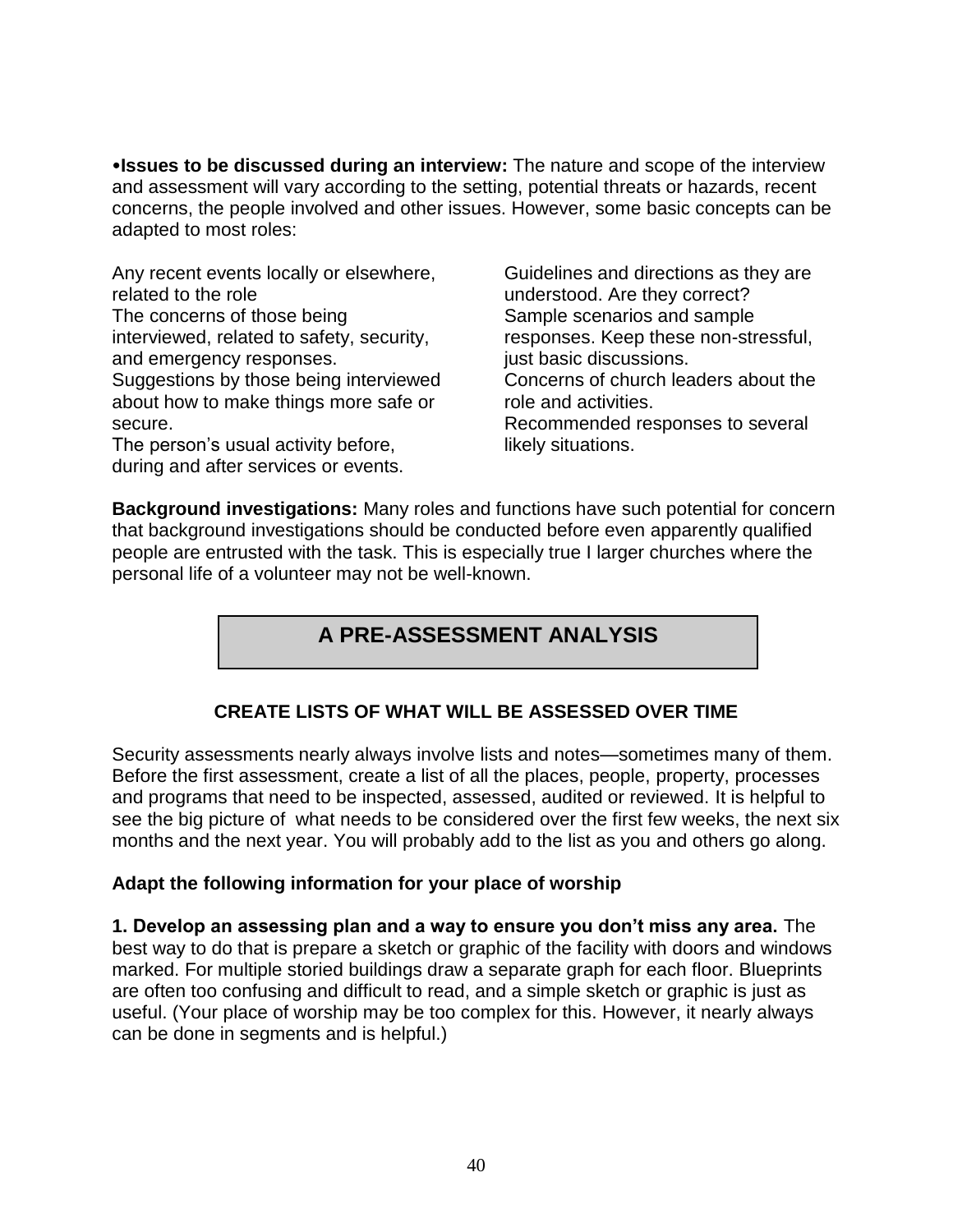

**2. Develop a list of the usual purposes of an area, room or space, including closets and equipment rooms.** One way to do that, in addition to using a church schedule if one is available, is to consider the activities and events each day through the week. Then, add special events and activities or mark the rooms in which those are usually held. (Youth party room, baby showers, club meetings, etc.)

**3. Prepare a highly secured list of especially vulnerable people or situations and the risk factors involved.** These may include crime concerns, medical issues or known problems of some other kind. (The material should be kept highly secured, of course.)

One way to develop that information is through a mental review of members and frequent visitors and their situations or talk to church leaders or Sunday School teachers about people of whom they are aware.

Another way is to occasionally remind members to keep church leaders or the security team informed about the status of the health of members and their families, any potential concerns, any recent problems or conflicts that might erupt at church.

**Domestic violence and restraining orders:** Members of the church family should be asked to let church leaders or security team members know if they have placed a restraining order against anyone or if there are issues related to child custody, business conflicts or similar situations that might erupt into violence at the place of worship. If the member is assured of confidentiality except on a need-to-know basis this is usually understood as a reasonable request.

New member packets should have general security information as well as a request for the new member to keep key members or staff informed about important issues that might affect safety or security.

**Clergy security:** During the pre-assessment analysis detailed notes may be compiled about schedules or special concerns related to their roles, media attention or other issues. This information should be secured and maintained by the main security coordinator.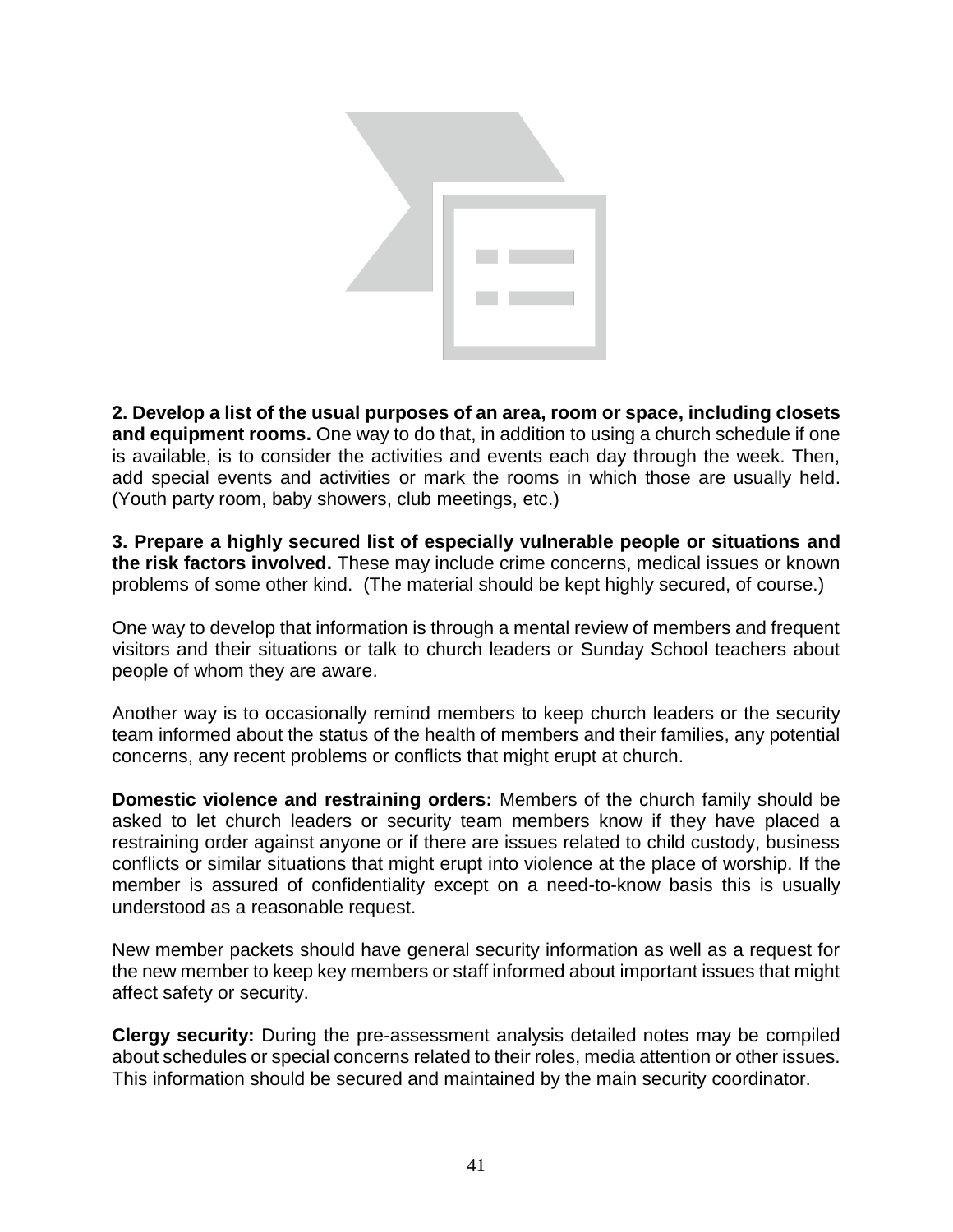**Special items in the place of worship:** Worship objects, artifacts, silver, historic items, etc., require special attention. If the list itself is not secured do not describe them fully, since it could provide information to those with criminal intent. They *should* be fully insured and perhaps a strong security program will reduce insurance costs.

**Make notes about increased risks and special concerns:** (The following three examples, from one place of worship, shows how these can become very specific.)

•"Increased risk: Two local cases of church burglaries in the last year. Both of them involved vandalism and taking computers and other electronic items. Entry and exit through classroom windows. (Info from Officer Walker, PD.)"

•"Increased risk: Rev. Beck is well known in the community and has been photographed for the newspaper twice. He runs in the park every morning from 6-7. On Sunday he stands at the front for Altar Call and is closely surrounded by members and visitors. Music and singing are high volume and there is a lot of movement in the congregation."

•"Special concern: Golden Girls and Guys Lunch, Fridays in Dining Hall, 11:00-1:00. Average attendance, 30. Many use oxygen. Several have extreme medical concerns. (Don Kent is very frail.) Westland Nursing Home sends a van with 6-8 people and one assistant. We need to make sure the server team knows how to respond."

**Off-site:** List activities that occur off-site that are sponsored by the place of worship. When possible, conduct assessments during activities or prior to the activities, to develop plans and procedures that may be useful.

**4. Develop a plan and a schedule for assessing.** This can be done in any order that works well, as long as everything is assessed over time and in a timely manner. Even though it can't all be done at once, it should be completed in a reasonable to ensure that safety and security has been evaluated and improvements made if needed.

## **OPTIONS FOR PATTERNS FOR ASSESSING A BUILDING**

Weather conditions, available time and recent concerns will usually be part of the decision. Some options:

- **1.** Start with the exterior, roof, parking areas and buildings and objects outside.
- **2.** Start at the front door, on the outside, and work inward.
- **3.** Start at most vulnerable door and work inward.
- **4.** Start inside at the sanctuary or auditorium and work outward.
- **5.** Start in basement and maintenance areas and work upward.
- **7.** Include one of each type of area in each assessing session:
- **8.** Identify priority concerns and assess the areas in which those might occur, then move to second level priority, etc.
- **9.** Assess one process or program, one space and one function, each session.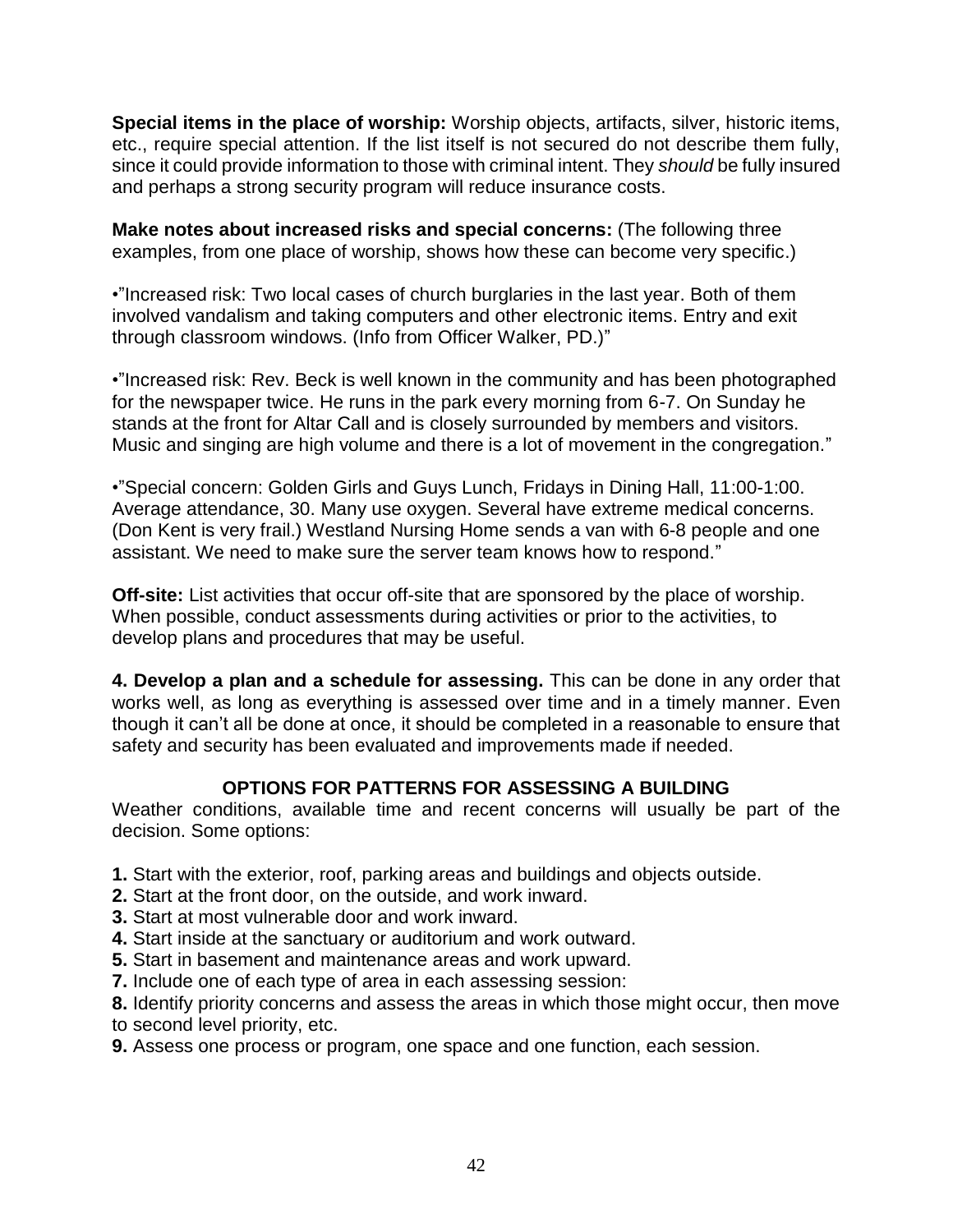# **Supplies and Materials**

**1. A flashlight.** Each person on the assessing team should have one if possible.

**2. A full size flathead screwdriver.** There are often situations where it is handy to have something with a point or tip that won't easily be damaged, and with a handle that can be gripped easily.

**3. Three ring binder and pen.** This is better than a clipboard or a legal pad, because you can flip back and forth through pages as needed. Contents can be plain paper or prepared questions and forms to document your work.

**4. Digital camera**. You should be able to take many basic close-up photos. Have a fully charged battery with a spare.

A camera with an optical viewfinder (not only an LCD screen) allows easier viewing in a variety of light conditions. Many relatively inexpensive digital cameras work just fine and probably someone on the team has one or can get one.

**5. Keys or other access.** You will need to be able to open up every door and space, unless it is a private office space. (The occupant of offices can use a checklist to assess the space if that is preferred. Have all the keys or have a maintenance person on the assessment team. Key control is a process that needs to be assessed as well.

**6. A copy of any emergency plans or procedures for the space.** This is often overlooked as an item to have during assessment, but it is very important. Any directions, advice or suggestions to users of the space should be checked during the assessment to see if they appear to be valid and appropriate.

**7. Cell phone and contact numbers in case there is a need for notification or questions during the assessment.** 

**8. Moist hand wipes.** These are very convenient and needed more than most people would realize. Thorough assessing can be very dusty or dirty work!

**9. This document or lists developed from the information in it.** You will likely have to adapt a great deal of the information in this document, but it might be convenient to have excerpts from it for review.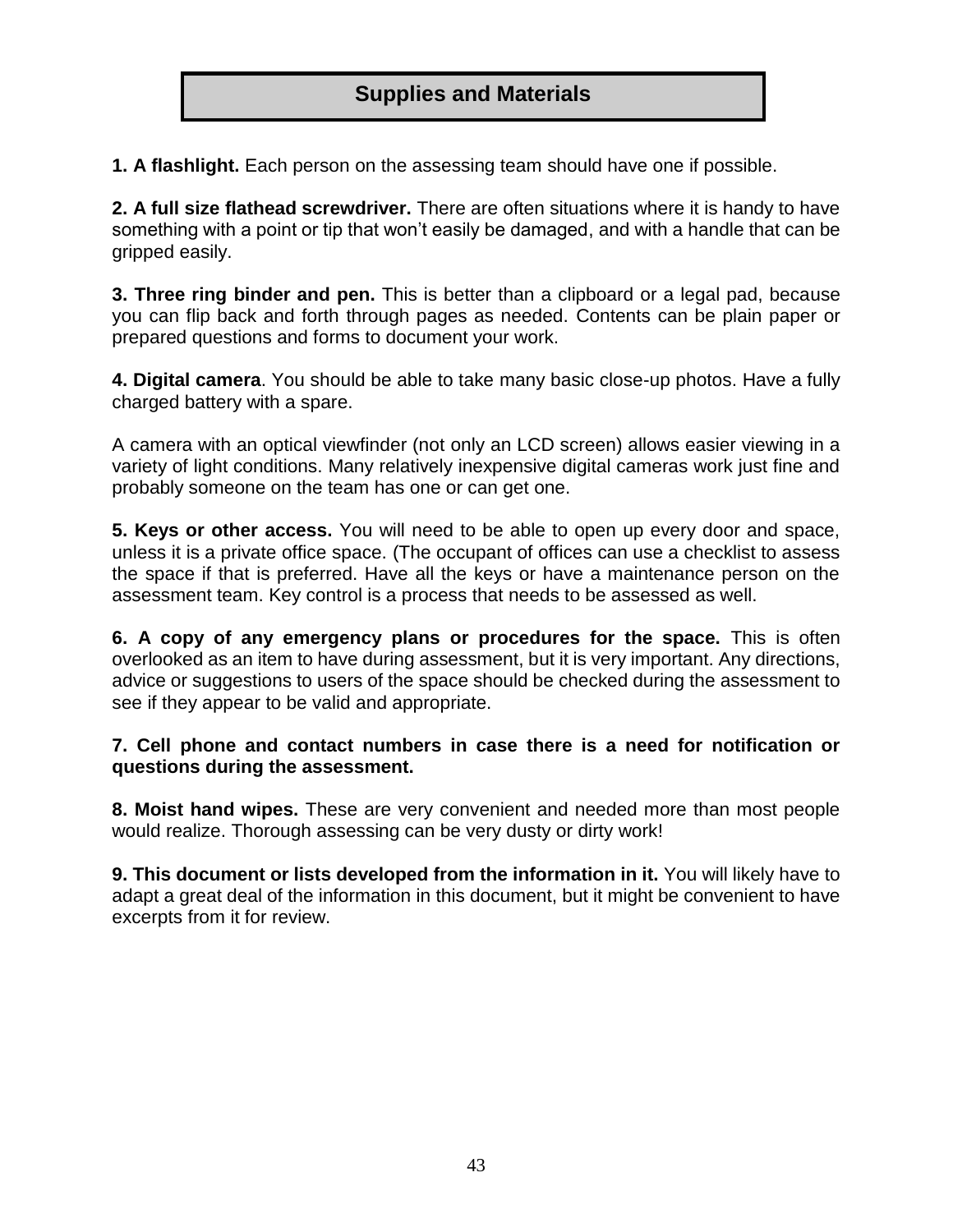# **Assessing Spaces and Places**

**1. Look at the space from the viewpoint of people who want to commit a crime, or disruption, attack people violently, or exploit people or the situation in some way, as well as from the view of someone who may inadvertently cause harm.** This list was shown a few pages earlier, but is worth reviewing.

- Criminals
- Pranksters
- Terrorists
- Protesters
- Mentally unstable
- Angry
- Arsonist
- Sexual predators
- homicidal Vengeful

Resentful Suicidal or

- Attention seekers
- Litigious people
- Domestic
- violence
- Addicted
- Custody disputes
- Vandals
- Gangs
- •Hate
- Frauds
- Embezzlers
- Violent
- Careless, reckless
- Negligence
- Lack of information
- and knowledge
- Miscommunication
- **2. Look at the space from the viewpoint of all the people who might be in it, at any time, whether authorized or unauthorized.**
- What ages are they?
- How many might there be?
- How will they be using the space?
- What might they do, accidentally or purposely, to cause harm?
- What are risks to them and threats to others?

#### **3. Look at the space with the thought of what is beneath it, around it, in the walls and overhead, according to the area involved.**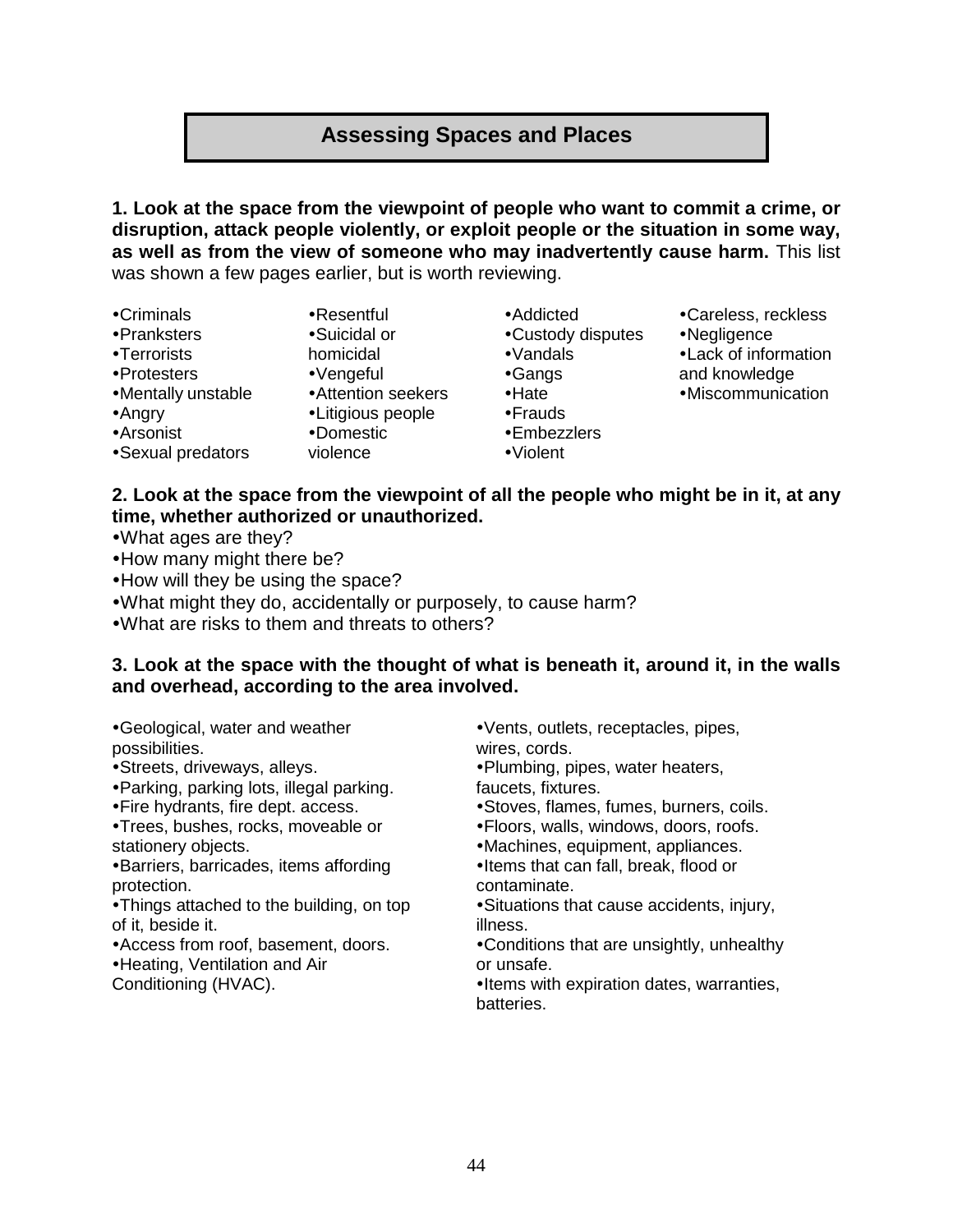**If you combine Lists #1, #2 and #3 you will have a picture of a wide range of potential problems.** The purpose of your security assessment, in whatever way you conduct it, is to identify areas that need to be improved and to develop recommendations. Those lists will ensure you don't overlook anything.

**4. In each space you assess, stand or sit and thoroughly look at each aspect of the room—floor to ceiling, all around. Consider obvious and not so obvious risks, threats and responses.** You may find it helpful to have each team member observe and write, then share thoughts and notes. (Suggested issues to consider are listed at the end of this document.)

Most of the time you will not find dramatic security failures or flaws, only a few things that might seem unsafe or that could be secured better. (Often you will observe "housekeeping issues" more than any other situation.) When all are combined throughout the place of worship, they present a picture of weak and strong areas.

You will probably find the most useful thinking is done about "what if" discussions. These will help you consider emergency responses and how to make sure people know what to do, and do it.



happening?

Who needs to be trained or informed? How?

# **Take the** *immediacy* **approach. Rather than wondering** *if* **something will happen:**

What should people in or near this room do *when* happens? How will they know to do it? Can it be done given the current situation?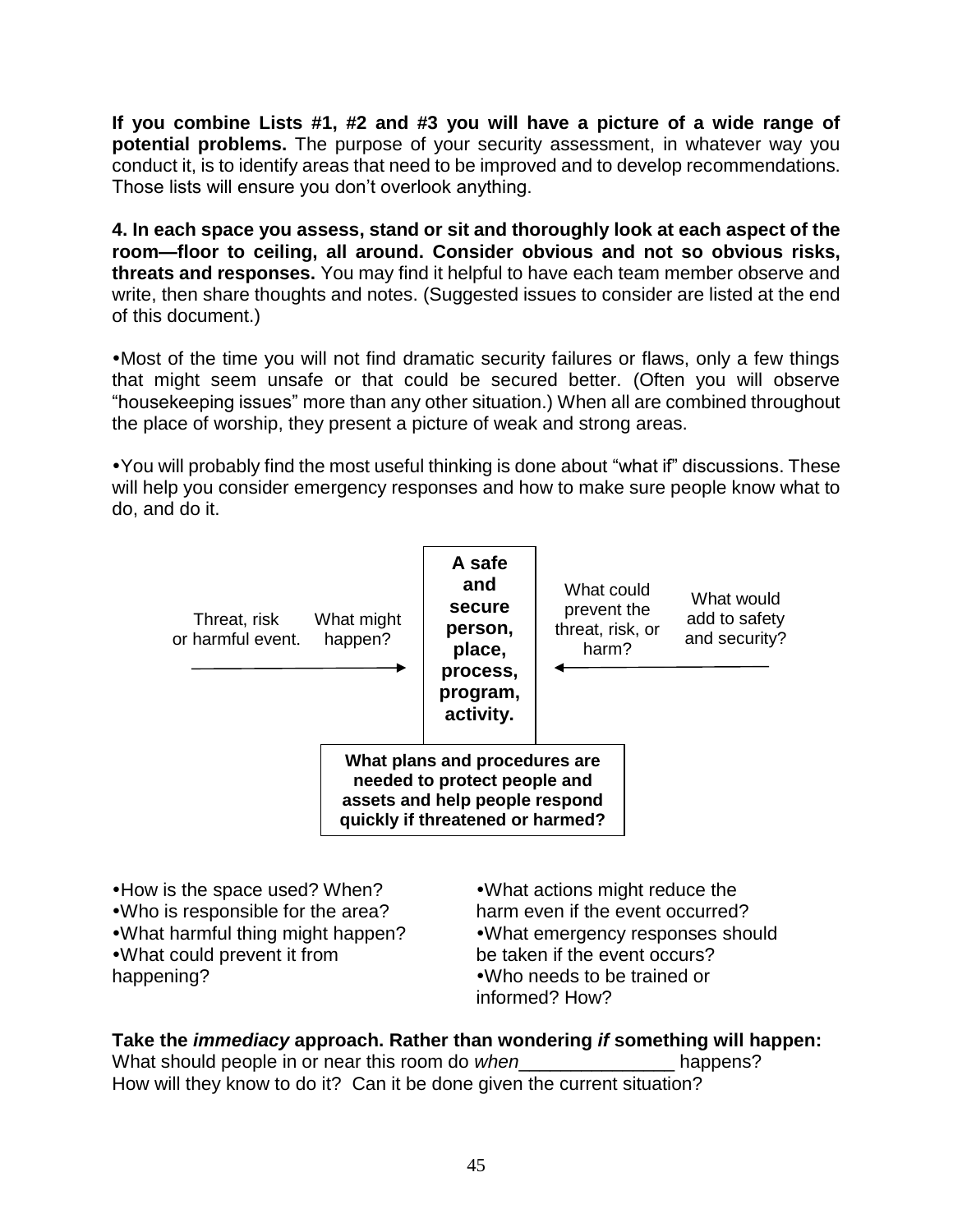**5. Make notes about each space.** (The following suggestions might not be appropriate for your place of worship or your security policies, but are generally applicable and can be adapted.)

(1.) *Potentially problematic conditions observed.* Is there a hazard that could result in injuries? Does some aspect of the space increase the risk of crime or other harm? Could some aspect of the space, equipment or other thing lead to problems of any kind that could affect the place of worship?

(2.) *Actions suggested to correct or reduce a problem that is observed.* These will probably be fairly obvious. They are always subject to discussion and approval later, so any reasonable suggestions should be considered.

(3.) *What written procedures might be useful for routine situations or emergencies?* Is training or information needed? By whom? How could it be provided? This kind of thinking about emergency preparedness takes time and will probably not be accomplished fully during the assessment. However, assessors are better able to consider situations when they are in the exact space being discussed.

(4.) *Other issues or concerns?* Is there something about the space, its maintenance, condition, the value and security of equipment or items, or any other situation, that should be brought to the attention of leaders, decision-makers or those responsible?

(5.) *In a violent, hazardous or threatening situation, is there an area that would offer increased safety?* Could the room be evacuated without using the door? Could the door be locked from the inside or barricaded, without increasing danger to occupants? Could fire suppression devices help if occupants were trapped inside? Are there supplies or equipment to assist in various emergencies?

(6.) *(If people are using the room during the assessment)* Are concerns observed about room usage, risks or other potential or actual problems?

**6. Take photos.** These can be used to document problems, for insurance purposes or to have as a record of assessing. Take an overall photo from the door or inside the room, as well as of problem areas or situations. Photograph items for insurance purposes, if that is desired.

Tip: Put a paper sign with an identifier in the photos, so the files can be more easily recognized when downloaded. (Many classrooms look alike.)

**7. Before you leave the space:** Make sure you can say you have looked at every wall, surface, item and aspect of a space before you move on. Do not rush, even in apparently obvious situations. Walk along each wall, look down, up and around.

Have you considered all the potential hazards and threats when the room is being used or when it is vacant?

Have you made notes about what is needed to improve the situation, especially if procedures or plans need to be discussed with the primary users of the space?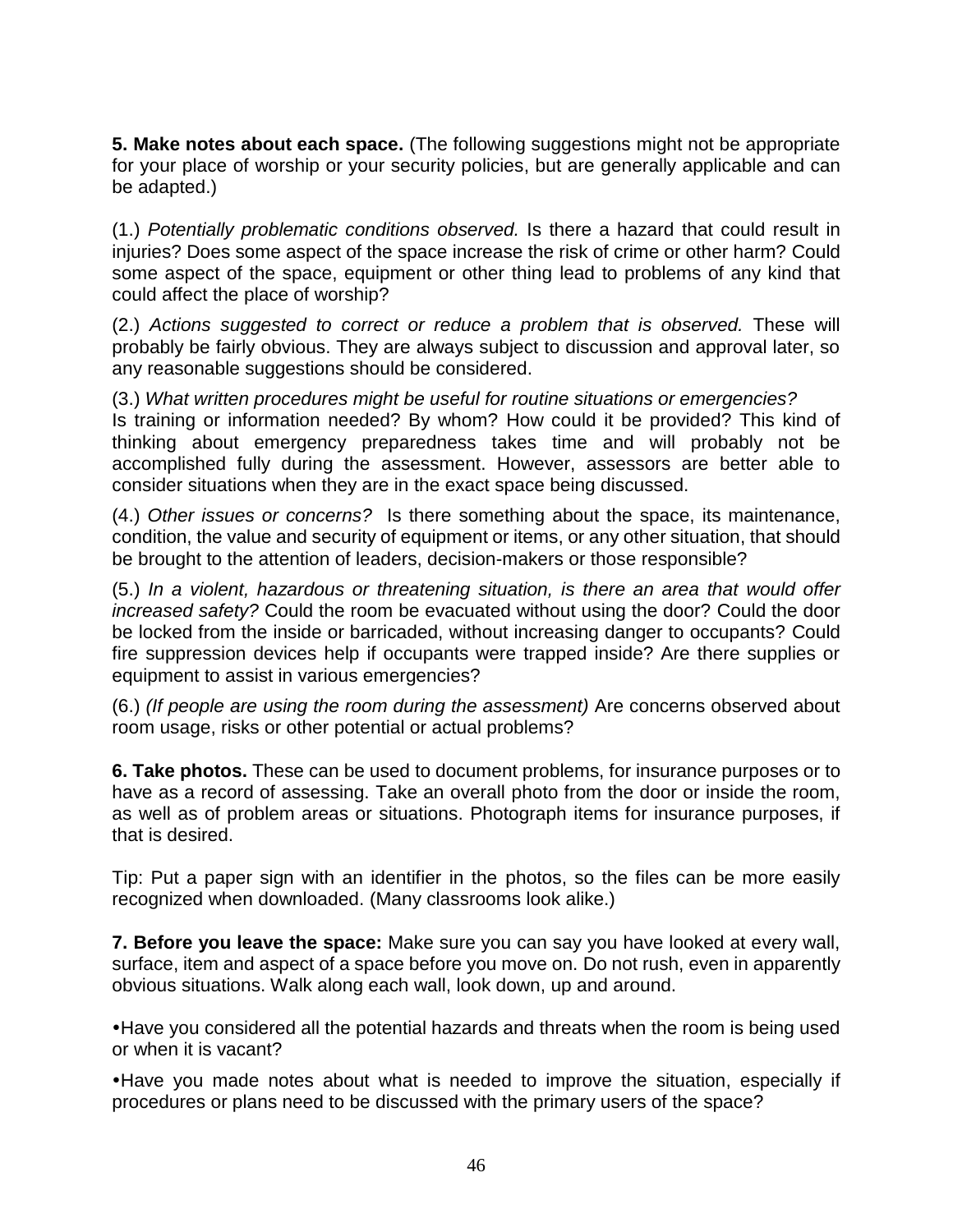# **ASSESSING PROPERTY**

Property or Assets may be considered in a general sense during the assessment of rooms and areas. However, a complete security program will include a focused inventory and evaluation of items and equipment, as well as making decisions about maintenance, safety and security, and plans for replacement when and if that is required.

## **LIST ASSETS**

The easiest way to develop an inventory list is to have a notebook page for key categories, then go area to area, eventually developing a complete list that will include the items, locations, status and verification information.

# **Computers and Electronic Items**

Item and Description Location Status/Concerns Date/By

|                                                                 |                    |                                                                                 | レ いいし リ  |
|-----------------------------------------------------------------|--------------------|---------------------------------------------------------------------------------|----------|
| Desktop computer                                                | Main office        | OK. Used by Phil and Anne.                                                      | 10-15-08 |
| 2008 HP<br>(Purchased 2008)<br>Value: \$800)                    |                    | Office door locked. Covered by<br>CM Insurance policy rider.                    | T. L.    |
|                                                                 |                    |                                                                                 |          |
| <b>MSI Wind Notebook</b>                                        | Phil's work        | Phil takes it with him. Covered                                                 | 10-15-08 |
| (Purchased 2-15-<br>09) (Value: \$500)                          | computer           | by CM Insurance Policy rider                                                    | T. L.    |
| <b>HP Printer</b>                                               | Main office        | Works OK. In locked office.                                                     | 10-15-08 |
| (Gift from Stan and<br><b>Barb Michaels in</b><br>2006) (\$125) |                    |                                                                                 | T. L.    |
| <b>RCA CD</b>                                                   | <b>Social Hall</b> | Was out on a table. Should be                                                   | 10-15-08 |
| Player/Radio                                                    |                    | kept locked when not in use.                                                    | S.R.     |
| (Gift in 2000)                                                  |                    | In good condition as of 10-15-                                                  |          |
| (Value: \$35)                                                   |                    | 08. Looks old, but works good.                                                  |          |
| <b>Roxometer Sound</b>                                          | Auditorium         | This isn't used often. Mike                                                     | 10-15-08 |
| System                                                          |                    | Powers has the paperwork and                                                    | S.R.     |
| (Unknown date of<br>purchase) (Value<br>about \$2,000)          |                    | is in charge of it. (Memo from<br>him about replacement needs,<br>is attached.) |          |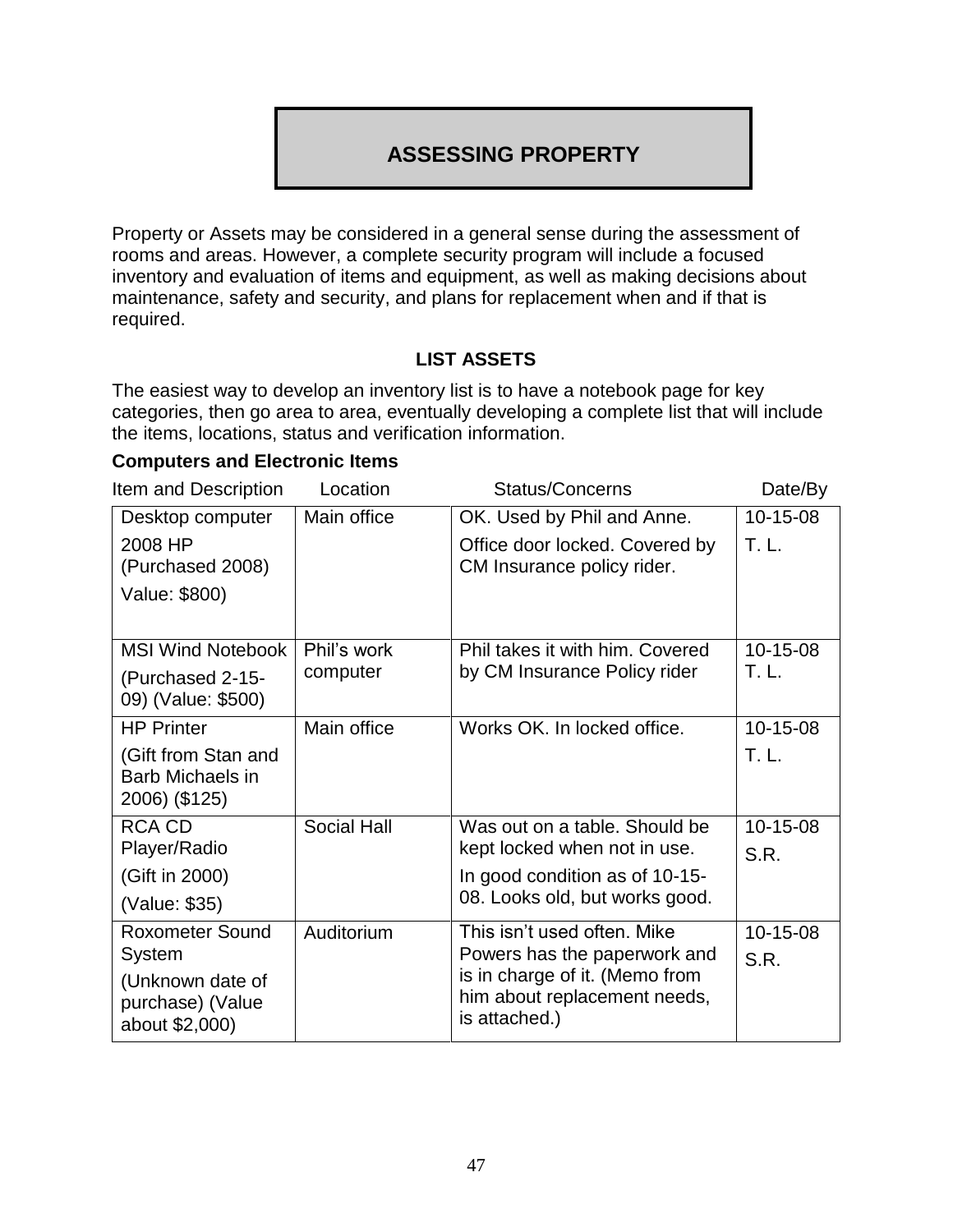**Categories:** Some general categories that apply in most places of worship:

**1.** Computers and electronics, including phones, copiers, cameras, etc.

**2.** Audio/Visual equipment (according to the numbers of these items they might be included in electronics.)

**3.** Furniture. (In office, sanctuary, classroom, social hall, etc.)This category is often overlooked, but information about the status of these items are important and should be evaluated at least annually. If the items were purchased through catalogs, the catalog page is good to add to the inventory file.)

**4.** Worship items. (This might include the items for sacraments, special ceremonies or other purposes.)

**5.** Hymnals and other materials.

**6.** Musical instruments.

**7.** Robes and similar items.

**8.** Artifacts and art, hangings, banners, posters and other décor. (These should be well insured, but some art and artifacts cannot be replaced at any price. A security assessment can focus attention on how to better protect these items.)

**9.** Appliances (large and small) and electrical, plumbing and HVAC systems. (Knowing the condition of these items is important for planning.

**10.** Vehicles.

**11.** Outdoor items (statuary, signs, maintenance equipment, etc.)

**12.** Other? (The list will vary based on the level of activity and items in a place of worship. For example, some places of worship may have a large inventory of athletic equipment while another may have a large amount of student supplies and classroom items, or many kitchen implements, dishes and flatware.)

# **EVALUATING THE SAFETY AND SECURITY OF ASSETS**

For each asset being inventoried, consider some key questions. These don't have to be written and answered in the actual assessment (although they may be used in that way). The answers can certainly point out concerns—or reassure you that everything is as secure as possible, given the realities of the situation.

Most insurance companies have material about inventorying and evaluating items, and some provide checklists. One way to approach this process is to think about what would need to be replaced to continue services and activities. However, be sure to include those things that have emotional and historic value, whatever their monetary values.

## **Questions to consider:**

**1.** Detailed description of item and location. (Model number, appearance, brand, etc.)

- **2.** When was it/they purchased or received?
- **3.** What is the approximate replacement value? (If that is applicable for the item.)
- **4.** Who is primarily responsible? (If that is applicable.)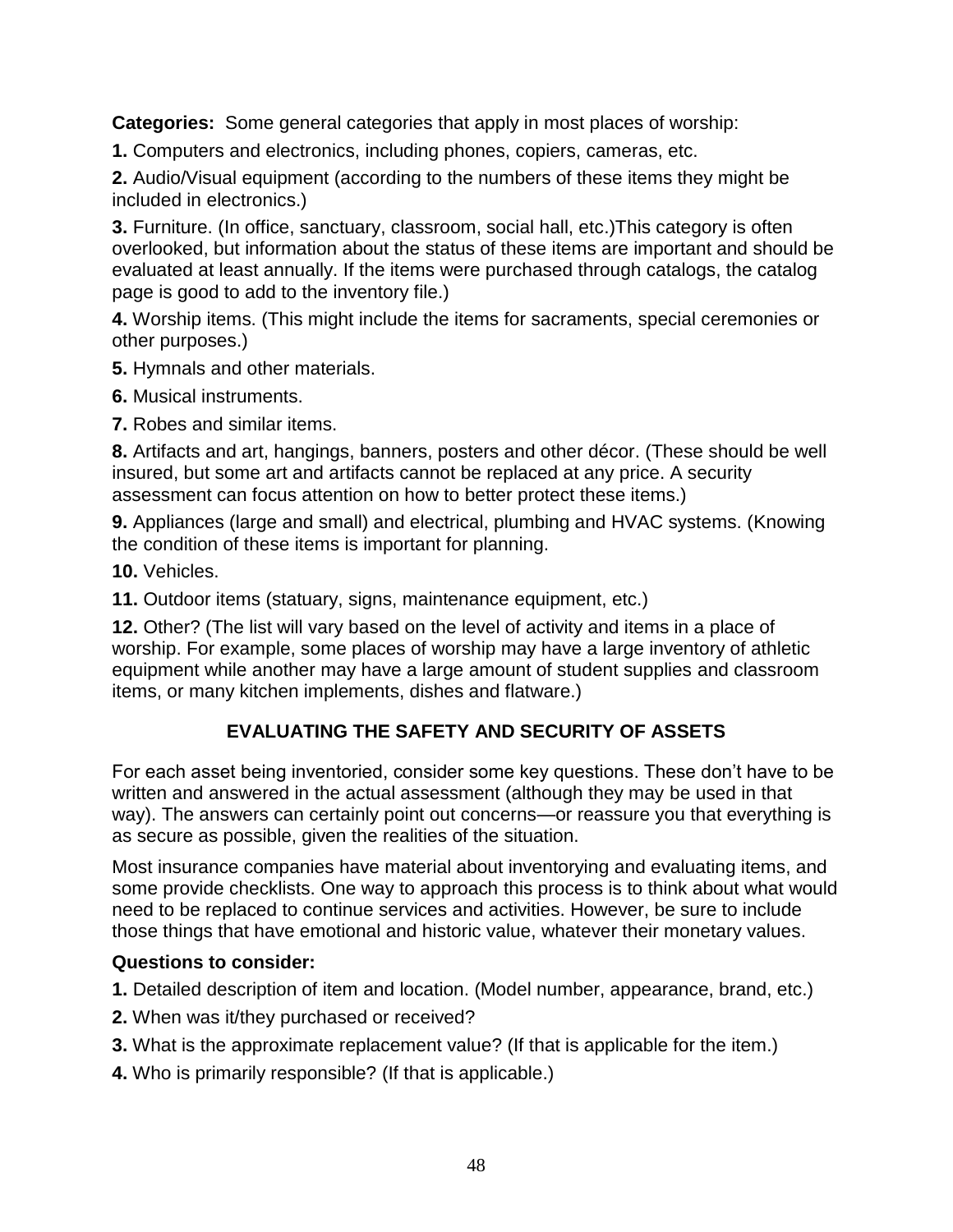**5.** What is the overall status? (Condition, repair history, appearance, amount of use, warranty, usual life span of the item, etc.)

**6.** What are general and specific risks? (Accidental and purposeful damage, theft, normal wear and tear, vandalism, misuse, malfunction, accident or injury to those using it or to others, access by children, etc.) Are these risks greater at some time than others?

**7.** What might reduce the likely risks? Are methods or processes in place?

- **8.** Were the methods and processes being applied at the time of the inventory?
- **9.** Replacement if needed: Cost, methods, difficulty, insurance, etc.
- **10.** Recommendations, if any?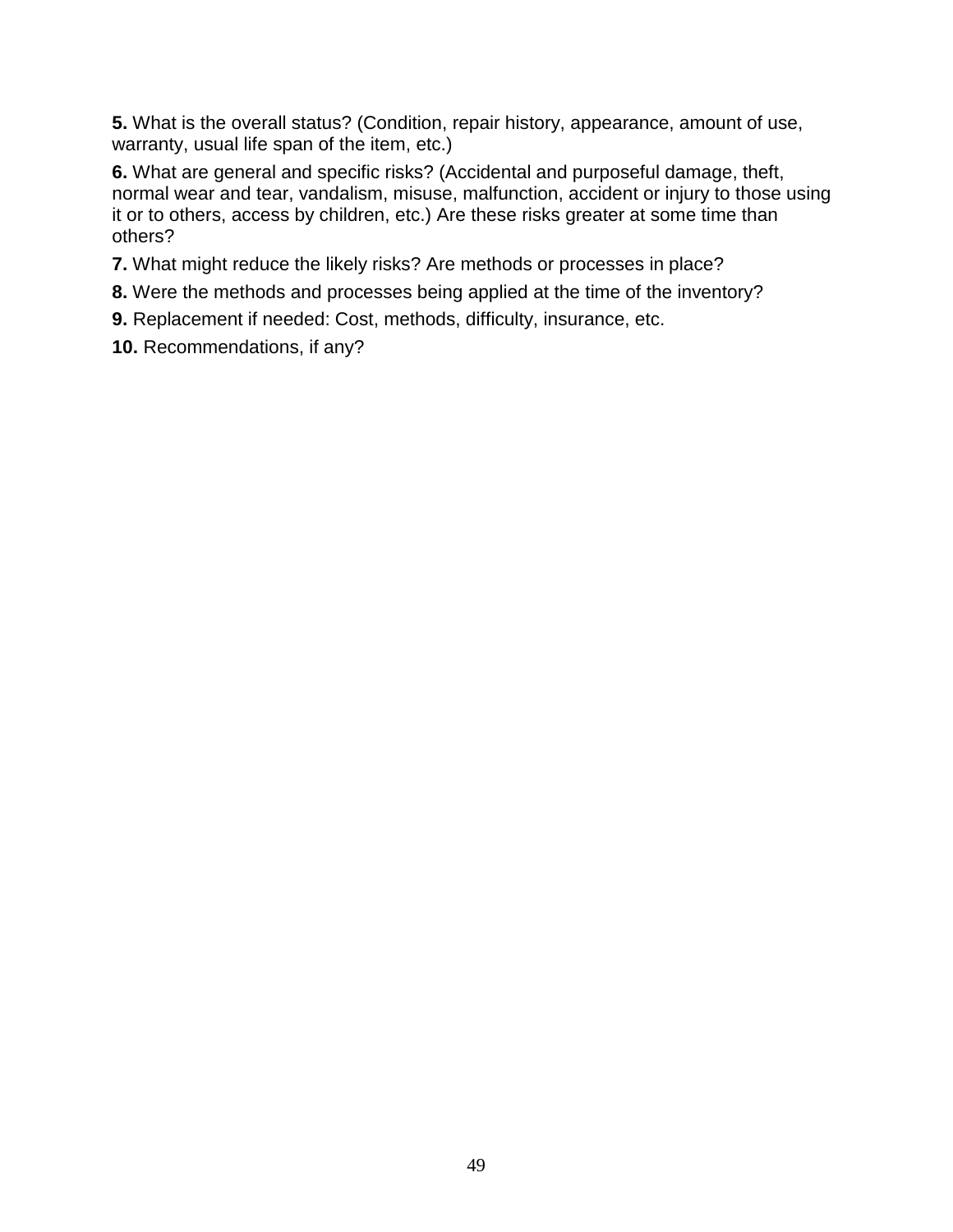# **ASSESSING PROCESSES AND PROGRAMS**

With the exception of financial records, most processes and programs are established and simply kept going, without review. These are often foundational to your place of worship and should be assessed regularly. Page 56 has additional material about assessing processes and programs.

**Challenges:** The processes and programs of a place of worship are usually coordinated or directed by one or a few individuals. By its nature assessing is a critique—and that can create conflict and discomfort for most people. The following guidelines can make the assessing process be viewed as a positive activity.

**Limit assessing to the factors that relate to the scope of the security program.** The key areas of assessment discussed in this section should be the main focus of assessing: Safety and security for people, assets and the facility and the overall wellbeing of the place of worship. Other concerns should be conveyed to church leaders, but it might create conflict if the security team critiques them to the person responsible for an area or program.

**Work in partnership with leaders and coordinators:** Use the gifts, knowledge and skills of staff and volunteers who are involved with the program all the time. They often have concerns or ideas they have not expressed, and certainly want their part of church activities to be safe and secure.

**Be caring, respectful and positive.** The safety and security program of a place of worship should be done *for and with* everyone involved. The actions of the security assessment team should be focused on serving others. This is especially true when assessing programs and processes.

## **HOW TO ASSESS PROCESSES AND PROGRAMS**

**1. Develop a list of the processes and programs to be assessed** *in areas related to safety and security.* These may include:

- Worship service activities Money handling procedures Key control Security of equipment and files Counseling protocols Policies for working with youth and children Training staff and volunteers Vehicle operation and maintenance Ceremonies and special services Background investigations for select staff and volunteers Nursery protocols and worker training
- Youth activities, on-site and off-site Camps, conferences, athletics Social functions Community outreach or charitable functions Kitchen activities Events, planning and production Social functions Building and grounds maintenance Anything that might have a safety, security, emergency response or continuity of operations need, now or in the future.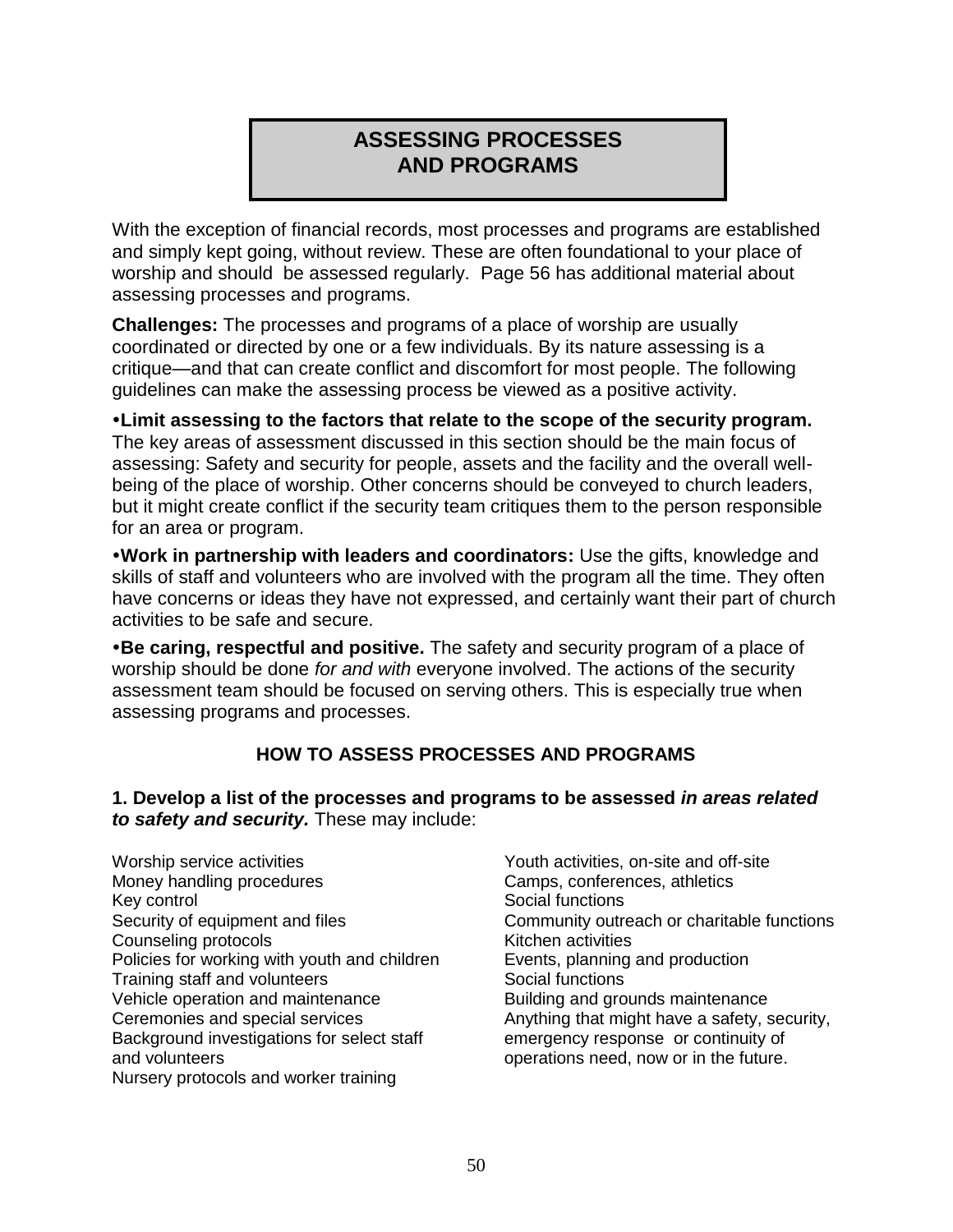#### **2. Interview in person or in writing, those in charge of the process or program.**

Ask those in charge what areas they think have the potential to be problems or that have been problems in the past. This interview or survey can be guided with some basic structure and questions, based on the process or program involved. You might also want to interview some who have participated in the program in the past or who are regular participants.

The following are not necessarily the actual questions you would ask, but are examples of the types of things you need to know. You may have others, based on your knowledge of the programs of your place of worship.

#### **All programs:**

What are the threats and hazards that could cause harm? (What might go wrong?)

What are the highest risk times or situations?

What plans, procedures, rules or protocols do you use as guidelines now? Are they in writing?

If you were going to train someone for your work, what are the main rules for safety and security you would tell them? (Equipment and supplies, people, participants, other volunteers, activities, risks and hazards, potential threats, worries you have had, etc.)

What has happened in the past here, or other places of worship?

What would you do if ......(provide a few potential crisis or emergency situations to discuss—without making it sound like a test!)

What is usually happening in the rest of the building while your program is taking place? Are doors open or locked?

Do you know how to get assistance from staff, maintenance or others, in an emergency?

**Programs involving money:** How can we ensure money is accounted for and kept in a safe place? How can we avoid even the appearance of mismanagement or wrongdoing?

**Programs involving people:** What emergencies might happen?

Considering the rooms or spaces you use, is there anything in them that could be harmful either normally or if misused?

How can we make sure everyone is safe and secure at all times during the activity?

How can we make sure no one causes harm to others or the facility?

What methods are used for discussing safety and security issues with participants?

**3. Be present during the process or program activities.** It is very difficult to assess something you have not seen in action. It can be done by using the information provided by those in charge, but it is preferable to see how a program or process works.

The assessing team can be divided into sub-groups or individuals can be assigned to observe. Notes should be shared with the person in charge, to dispel concerns about the assessment focus.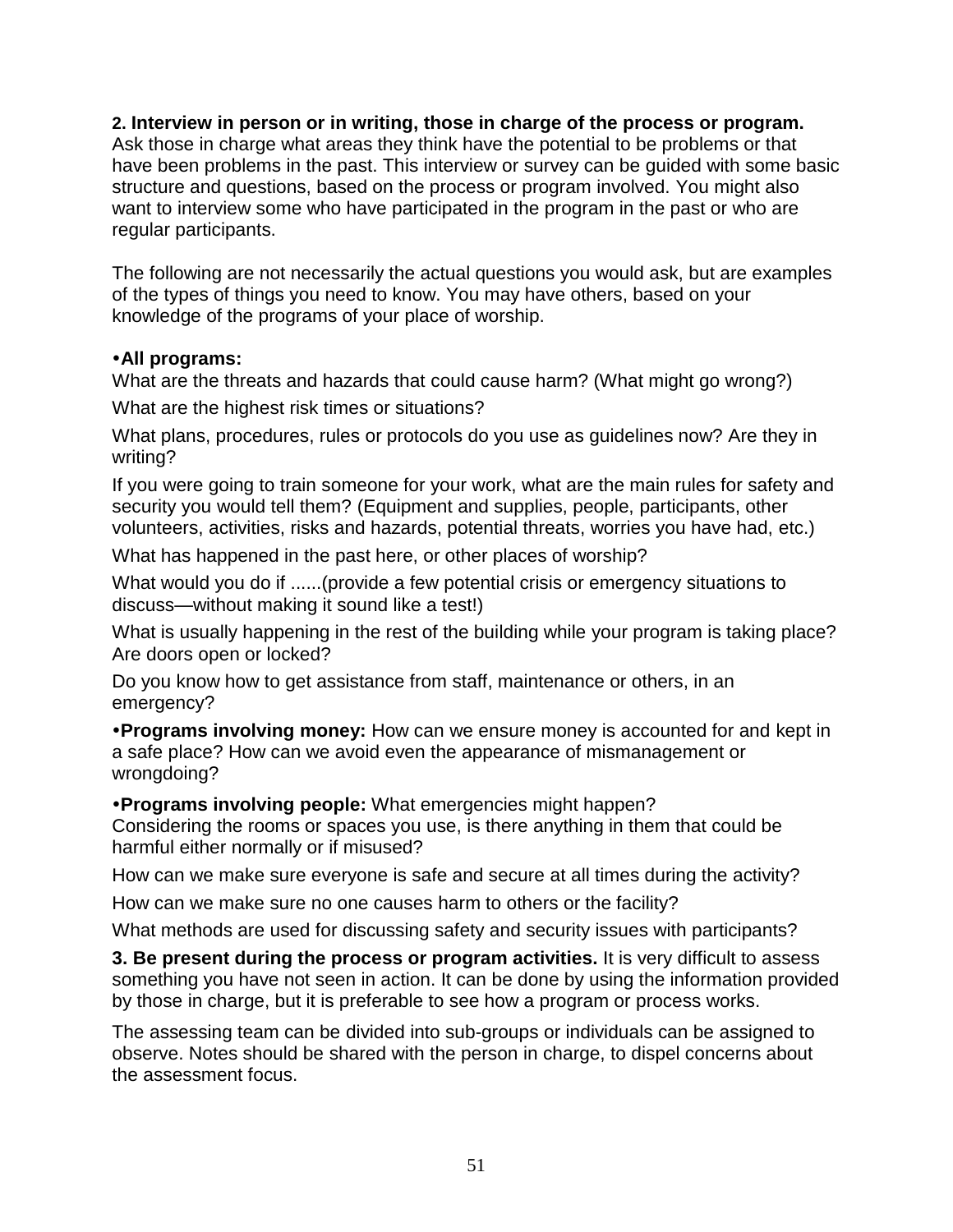## **4. Keep the three way focus:**

**The big picture of this process or program:** How does it look from an outsider's perspective? Is there a potential for harm or problems that should be considered? What worries you, as someone who is focused on safety and security?

**The mid-range focus:** Break the process or program into segments that work for the situation—the timeline for activities, different activities during a program, moving people from one area to another, what it takes to make the program or process work.

**The micro/close-up focus:** What could cause harm? What if an emergency happened? What could protect the program or people?

#### **Look at the place, the space, the people and the potentials to consider if there are ways to improve safety and security or to be better prepared for an emergency.**

**5. Prepare the assessment report.** The information in the next section provides an overview of the assessment report. However, an assessment of processes and programs may be somewhat different than for a space or place.

A structure for a report might involve the following issues:

Description of the process or program

- People usually in charge (may not be a specific person)
- Who is usually involved as a participant?

Potential threats and hazards. These might be stated in general terms, but should also include specific issues that assessors or those in charge want to mention. This should include safety and security as well as liability concerns any other situation that could bring harm to the place of worship, in any way.

Criticality of harm: What are the most negative results that could happen if there were to be a crime, accident, injury, disruption, or accident or error involving this process or program?

Concerns noticed during the observation assessment.

Positive issues noticed during the observation assessment.

Emergency preparedness. Based on your questions and the statements of those in charge, does it seem there would be effective responses to most emergencies? Have any plans or guidelines been given to those in charge? Do participants have information they need for safety, security and emergencies?

Continuity of Operations. Does this program need to continue immediately, even after emergency disruption? If so, are there plans for making that happen?

## **THE ESSENCE OF A PLACE OF WORSHIP**

Most people only think of major emergencies, violence or crime by strangers when they think of safety and security. However, worship and fellowship activities and service and administrative aspects are the essence of a place of worship, because these are the things that affect people. Give them the attention they need during safety and security assessments.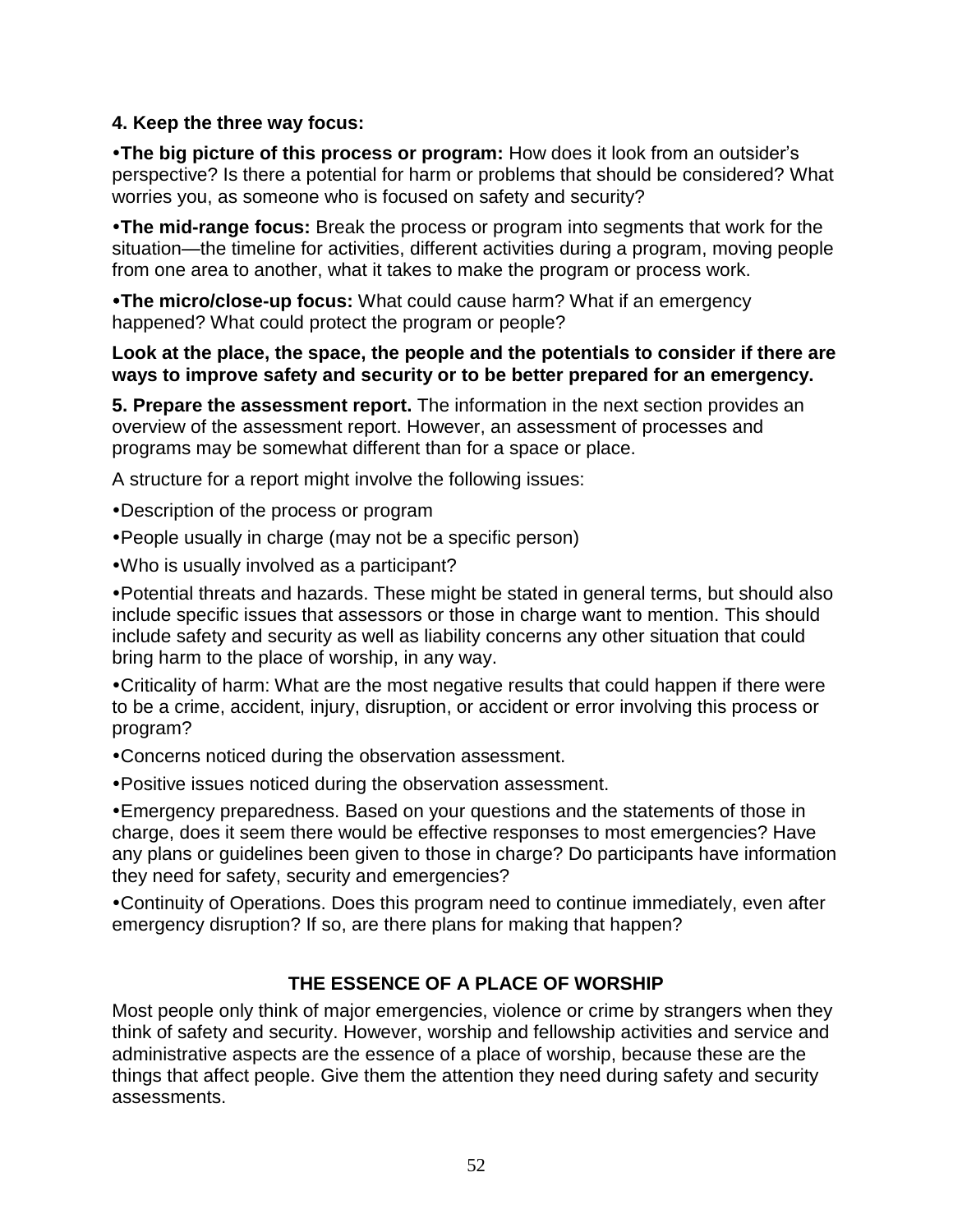# **THE ASSESSMENT REPORT AND FOLLOW-UP PLANS AND PROCEDURES**

After you have completed an assessing session, prepare the report as soon as possible to ensure you can still read your notes and recall the information and ideas discussed.

**1. Keep it brief:** You and others will find the report more useful if you avoid lengthy introductory statements and long paragraphs (such as those you find in this material!). Simply report the basics:

A list of problems, concerns, negative observations or potential problems.

The opinions and concerns of your team about anything you noticed.

Recommendations and suggestions. (May only be ideas to be researched.)

#### **2. Be thoughtful and reasonable about your comments and recommendations.**

This document could be reviewed by others for a variety of reasons. Keep the well-being, reputation and liability issues of your place of worship in mind.

For example, do not use phrases that indicate the current status of the building, processes or programs are so unsafe as to be reckless to continue them. If you believe that to be true, take action through personal conversation about it.

One way to approach suggestions is to list the optimal solution then what would be a possible option. For example, it might be optimal to install an alarm system but an option would be to secure areas with valuables better or to install brighter lights.

**3. Not all problems have immediate solutions.** Your team may discover a problem situation that does not have an easy or immediate solution. For example, the kitchen may be in an open area that is not able to be locked. As a result, the appliances and water are accessible to anyone, presenting a possible hazard as well as a problem about misuse or vandalism. However, that situation will probably not be changed unless renovations are done.

It is still worthwhile to mention as a concern, with a commitment to consider ways to make the area more secure.

**4. Most observations will involve "housekeeping" or general safety matters.** Almost every security assessment discloses concerns about such issues as extension cords stretched across an area, food that attracts insects, dirty bathrooms, wasted supplies, evidence of people being in places they should not be, and similar situations.

These are valid subjects for assessment because they address issues that lead to lack of care and maintenance for the facility and the potential for other negligence. They also often disclose severe safety issues and issues effecting the reputation and welfare of the place of worship.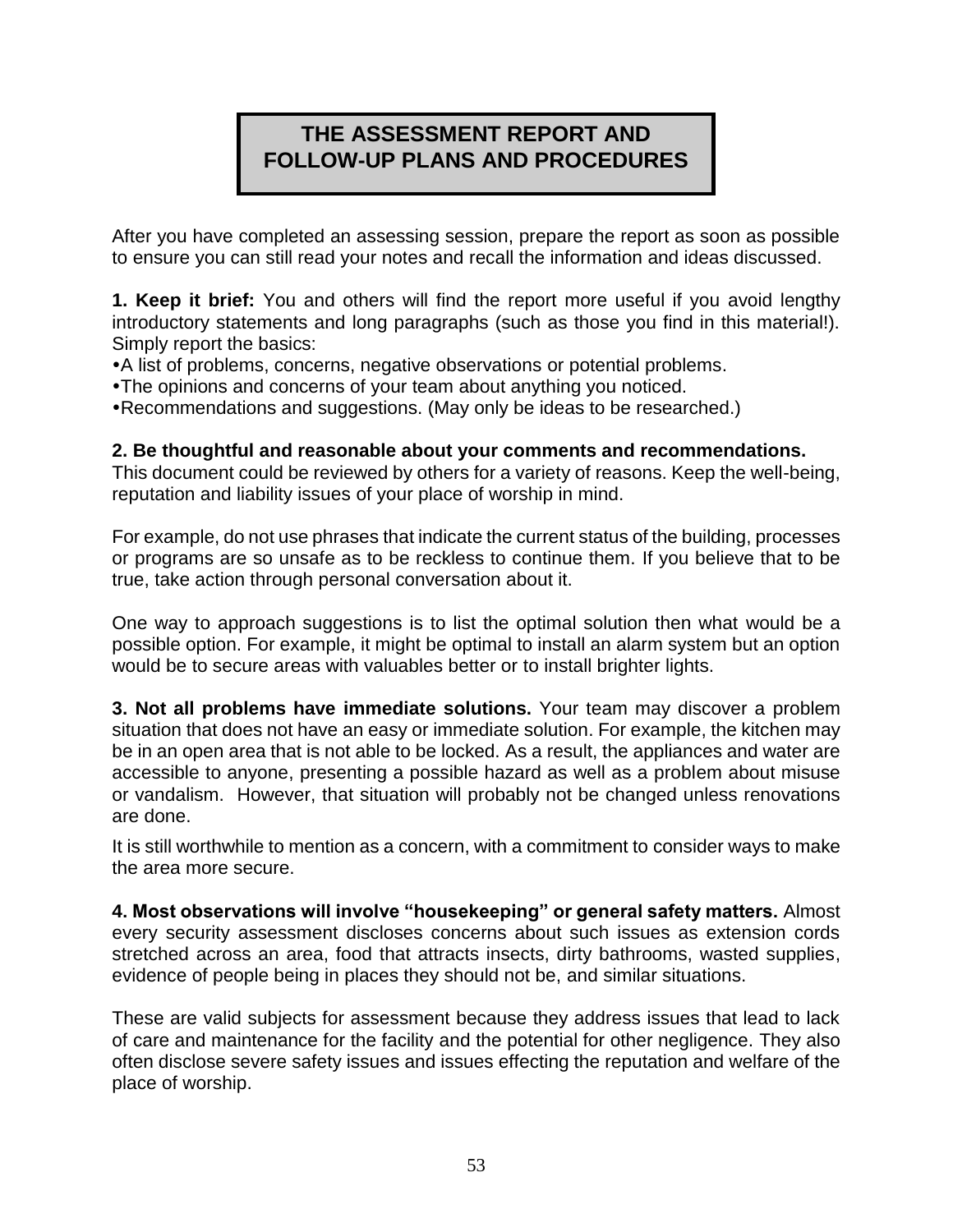**5. Suggest plans, procedures and rules that might be needed.** Emergency response plans and safety and security guidelines do not have to be extensive, but they should be in writing and they should be reviewed with leaders, staff, volunteers, teachers, and others who would need to assume a leadership role. Some aspects of plans—those involving emergency responses, for example--can be copied for every church member.

Church leaders working with the security assessment teams should develop a basic checklist of safety and security actions and requirements in the event of an emergency or a violent situation, for distribution to staff, volunteers, teachers, group leaders and others.

Suggestions for emergency responses can be developed by police, fire or military resources, or security team coordinators or members, or found through on-line sites, books and other resources for places of worship.

There may be a need for rules to prohibit certain actions. (For example, two non-relatives must be present when money is counted. Or, no candles capable of being lit are allowed in classrooms unless an adult is present and the candle is doused before leaving.) Excessive rules will probably not be received well, but there are nearly always requirements with which everyone should comply, for the safety of all.

**6. The report should ensure follow-up.** Not all suggestions will be implemented immediately—if ever—based on time, money, practicality or the decision of church leaders. However, some basic actions can be done fairly easily. Consider assigning specific team members to follow-up on each item.

**7. Report as each assessing session is completed.** If the security assessment is going to be conducted in several sessions, it may be helpful to make brief reports about priority areas or situations. The important thing is that action items are considered as soon as possible, rather than waiting until all assessing is completed.

**8. Create a security file and locker.** If you and others keep a file for your materials and supplies you will be ready to assess and it will be more likely that you and your team will assess often. Make security assessments a frequent and ongoing activity, rather than an infrequent event that requires a lot of time and effort just to get organized.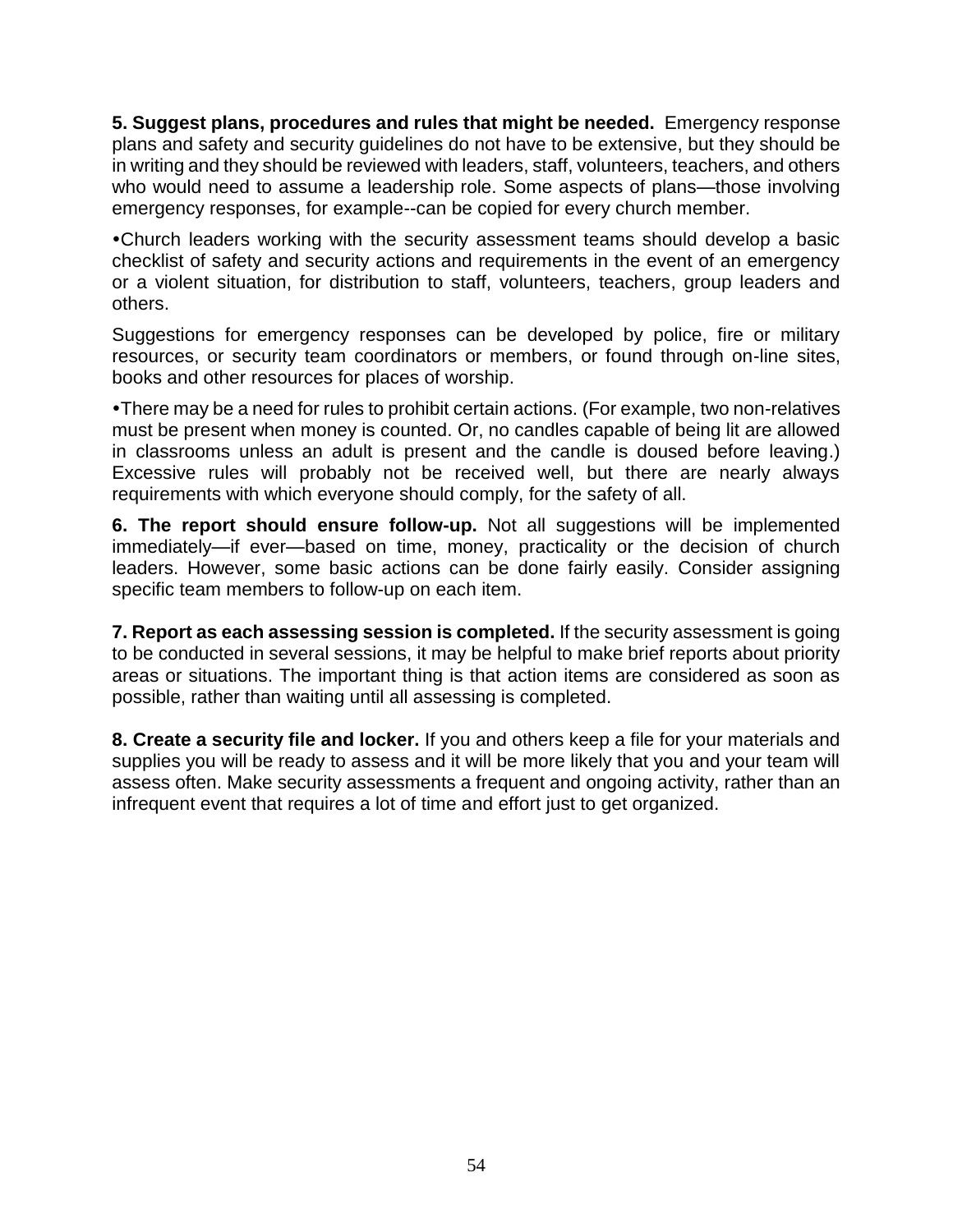# **ORGANIZING THE ASSESSMENT**

This section includes potential questions and concerns for rooms, areas and spaces in a place of worship. Some questions and answers will apply to every space and may only need to be considered once, at the beginning of the assessment. Others will require close inspection in each space.

You may wish to create a list, spreadsheet or word processed table or form that each assessor can use to structure the assessment, while one assessor makes notes for the report. Some assessors find it just as convenient to simply write notes and transfer them to a typewritten copy.

**Keep a record:** The important issue is to have a record of your observations and notes, and to structure it in such a way that it forces you and other assessors to be thorough about:

- Every area or room. Features of the space.
- •Items or group of items in each area.

Mechanical and utility elements, hardware and other "invisible" features.

Potential hazards or concern.

#### **An effective approach during the assessment: How could this space, item, process, program or the people using it be harmed to any degree, minor or critical?**

Consider how the space, the people in it or the entire place of worship could be purposely or accidentally harmed because of:

- Vulnerabilities of the area or the people using it.
- Weaknesses in the condition of safety and security features or compliance.
- Hazards based on any current or potential factor
- Actions by people—purposely or inadvertently—that could cause harm.

## **CONSIDER THE PRESENCE OR ABSENCE OF PEOPLE WHEN ASSESSING**

What are the concerns when this space is empty? What if it is full? What if only one or two people are present? Those questions help you consider a variety of risk factors, preventive measures and responses.

For example: A parking lot presents a different set of concerns at night, in the day time, when only parked vehicles are present, when only one person is present or when several people are present.

Another example: There is a different risk if a criminal leaves an area when a person enters, compared to if the criminal is purposely concealed and waiting for someone. Considering both situations can help in the assessment process as well as in planning to prevent a crime.

Consider a room or space in your place of worship from these perspectives: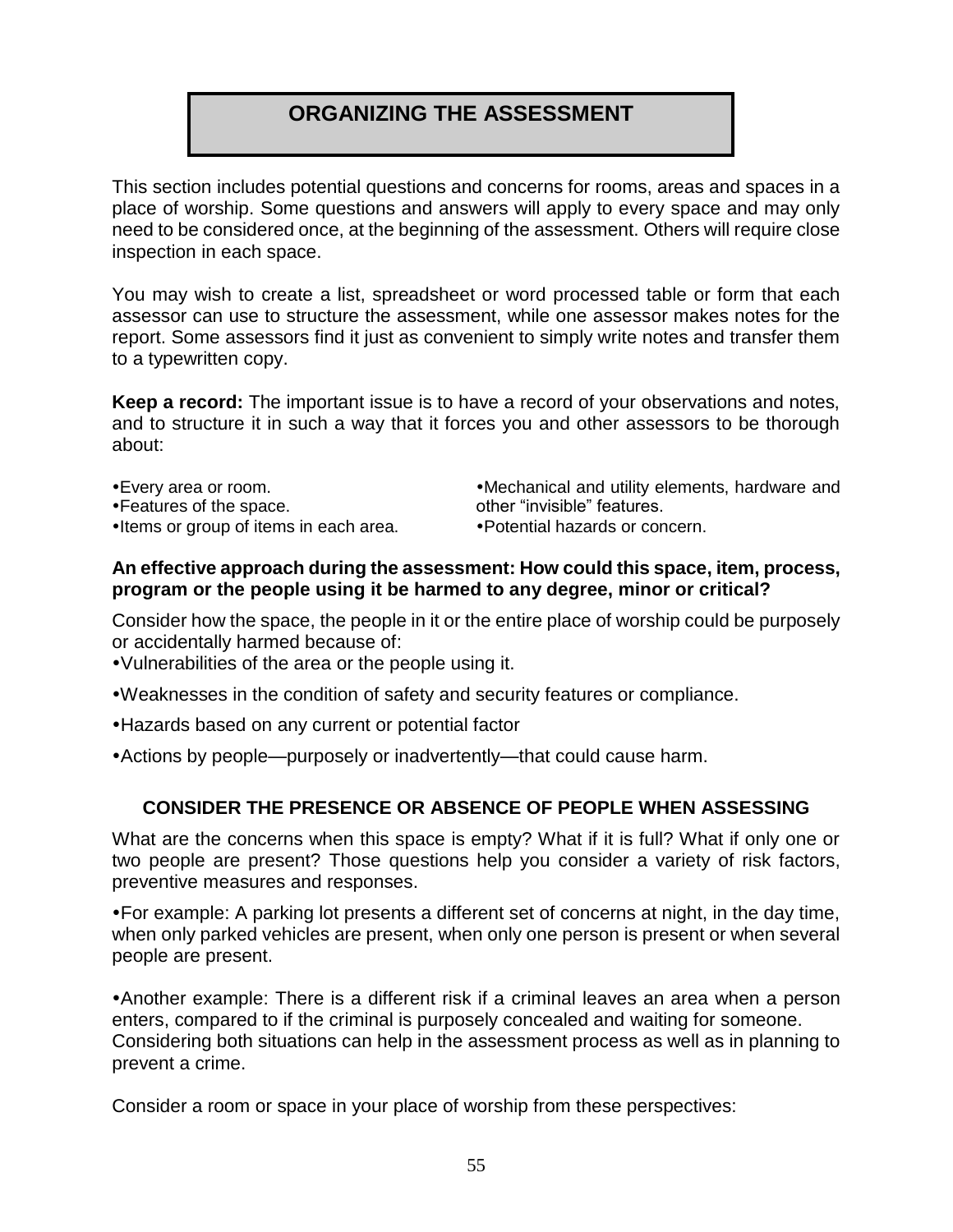| <b>Source of Harm</b>    | When no one is present | Usual occupants |
|--------------------------|------------------------|-----------------|
| Burglar, thief, vandal   |                        |                 |
| or other criminal.       |                        |                 |
|                          |                        |                 |
| A sexual criminal or     |                        |                 |
| sexual predator, or      |                        |                 |
| sexual activity.         |                        |                 |
| Litigious person         |                        |                 |
| (Looking for a reason    |                        |                 |
| to sue or complain.)     |                        |                 |
| People who are           |                        |                 |
| violent, angry,          |                        |                 |
| homicidal, suicidal,     |                        |                 |
| unstable, addicted.      |                        |                 |
| Situations involving the |                        |                 |
| curious or snoopy,       |                        |                 |
| loiterers, or            |                        |                 |
| clandestine activities.  |                        |                 |
| People who are           |                        |                 |
| careless, reckless,      |                        |                 |
| negligent,               |                        |                 |
| preoccupied,             |                        |                 |
| untrained.               |                        |                 |

Other questions:

**1.** Is there an obvious condition that seems to be unsafe, insecure or not correct for some other reason?

**2.** Now or when the space is in use, what items or issues are/will be a special safety or security risk? For what reason? Are reasonable changes or improvements possible now or over time?

**3.** Is something present or lacking that is a violation of a church policy, rule, requirement or expectation?

**4.** Is there any aspect of the space, activity or situation that does not present the place of worship in the correct way or that is a negative element for some other reason?

**5.** Does it appear there are items or issues that, while acceptable now, will need to be improved, replaced or changed in the future? What and how?

**6.** Is the safety and security of this space or situation acceptable, exceptionally good, somewhat lacking or insecure/unsafe? Status of other issues being assessed?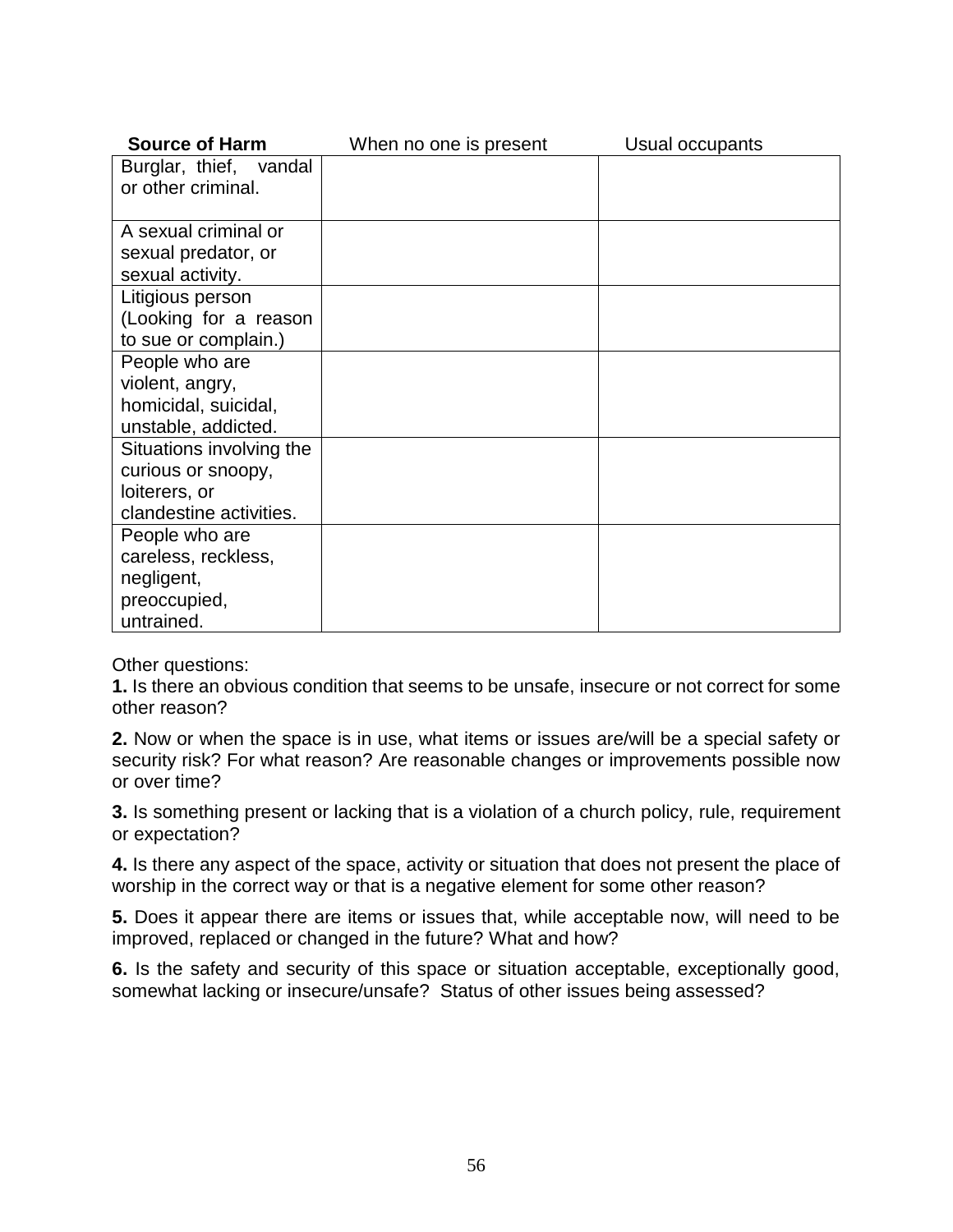# **FOCUS POINTS FOR ASSESSING**

#### **PERIMETER SPACE AND PARKING AREAS**

Most places of worship have adjacent parking. Other aspects of the perimeter space may vary widely. A place or worship may be situated on a small lot or on multiple lots or acres of land. It may have:

Playgrounds and equipment Athletic fields A garden or other landscaped areas Scenic walkways Lawns on one or more sides of the building Picnic or cookout areas A pond or stream

Cemetery or memorial garden Surrounding land with dense or sparse vegetation or trees. Open space or vacant lots Sidewalks or alleys Urban, rural, business or residential surroundings

These areas are often open and accessible all the time and may increase risk for the place of worship because of crime, inappropriate activity, accidents, injuries, loss or damage. You will need to develop a site-specific plan for inspecting and assessing the safety and security of the area around your place of worship.

**CPTED (***Cep-ted***)**: *Crime prevention through environmental design* is a well-researched concept that should be considered for new development and for maintenance and improvement of existing areas. CPTED principles provide guidance for keeping an area attractive while reducing the risk of crime and inappropriate use. You can find information in libraries and bookstores as well as on the Internet.

**Goal:** All of the outside space and property of a place of worship should be kept clean and well maintained. It should be inspected often enough and thoroughly enough that church leaders can be informed about problems and action can be taken.

Multiple security assessments should be conducted to reflect status changes with time of day, day of week, season and activities. Open land or areas with natural growth should be inspected as much as the terrain and vegetation allows.

Look for evidence of loiterers or inappropriate or unsafe activities. (Cigarette stubs, litter, graffiti, clothing, blankets, odors, paraphernalia, or disturbed areas behind shrubs, trees or out buildings.)

#### **Within reason for the specific setting and situation of a place of worship, the following elements are preferred:**

The property line should be clearly defined with signs, fences or other indicators of private property. In large areas, multiple private property signs should be posted, with a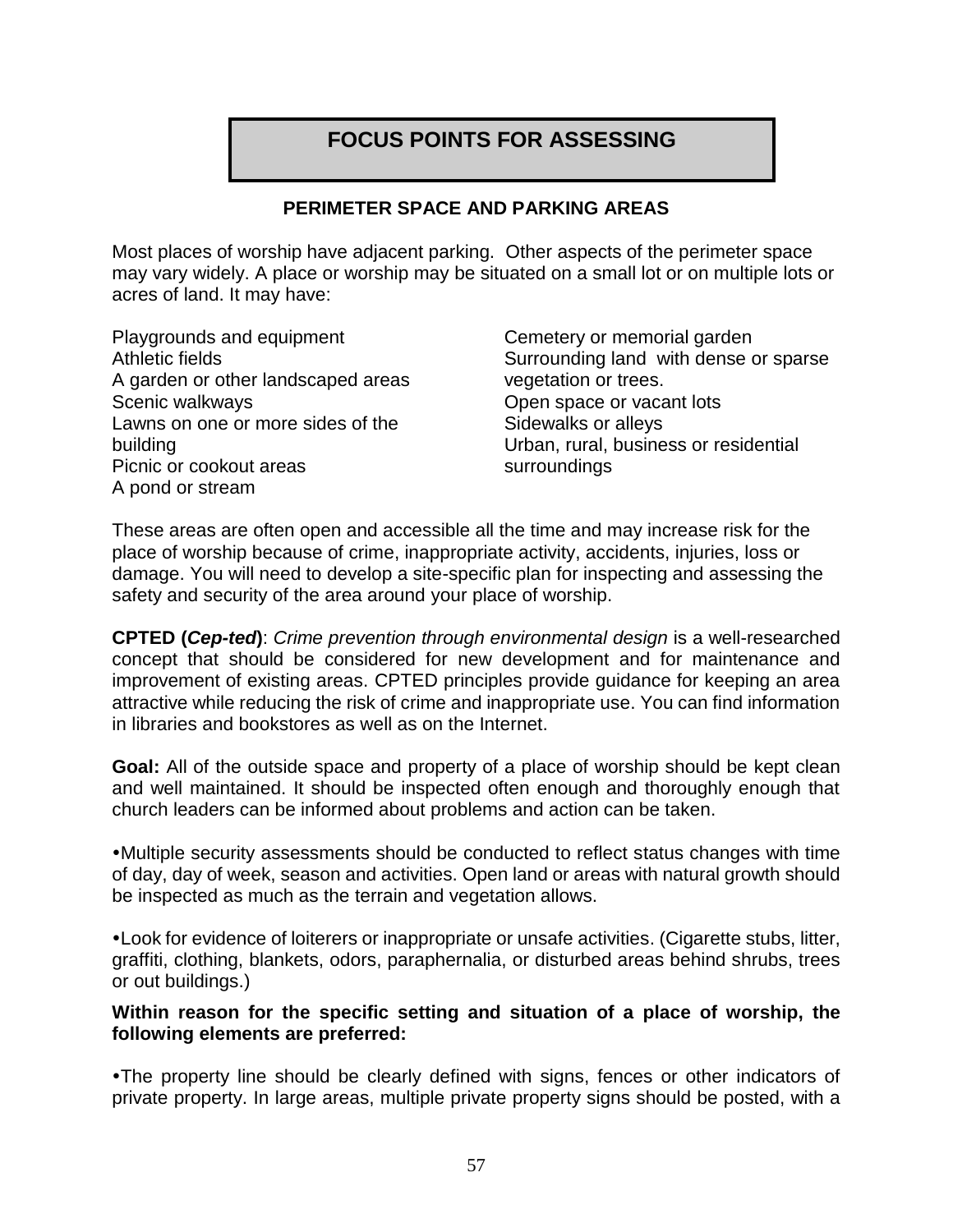statement that legal action will be taken for trespassing. (Be clear that you won't forgive those who trespass against you in those situations!)

Effective seasonal maintenance of driveways, sidewalks, trees, shrubs and other elements of the grounds, perimeter and parking.

Shrubs and trees immediately around the church building should be cleared or trimmed enough to prevent concealment, fires, or other damage.

Within reason there should be no items that can be used to further crime or that would be an attractive hazard for children or others. Rocks, water features, open storage buildings, unused vehicles, secluded areas, statuary that is not firmly fixed, all should be assessed and at the least, monitored closely.

Within reason, there should be no items that could block vision for vehicles or pedestrians or allow concealment of people or hazardous items.

The area should have enough lights to light up the perimeter, parking spaces, exterior of the building, doors and areas of potential concealment.

Sheds or storage should be kept locked, even if maintenance staff or others are gone for only a few minutes.

Maintenance items, liquids, seasonal chemicals, etc., should have safety labels, and safety signs should be posted.

There should be no hazards to traffic flow, vehicles or pedestrians.

Signs assisting visitors and emergency responders are beneficial: Arrows to main entrance, contact numbers, parking row or section identifiers, etc.

No illegal parking by members or guests should be allowed. Overflow parking should be directed to legal parking areas.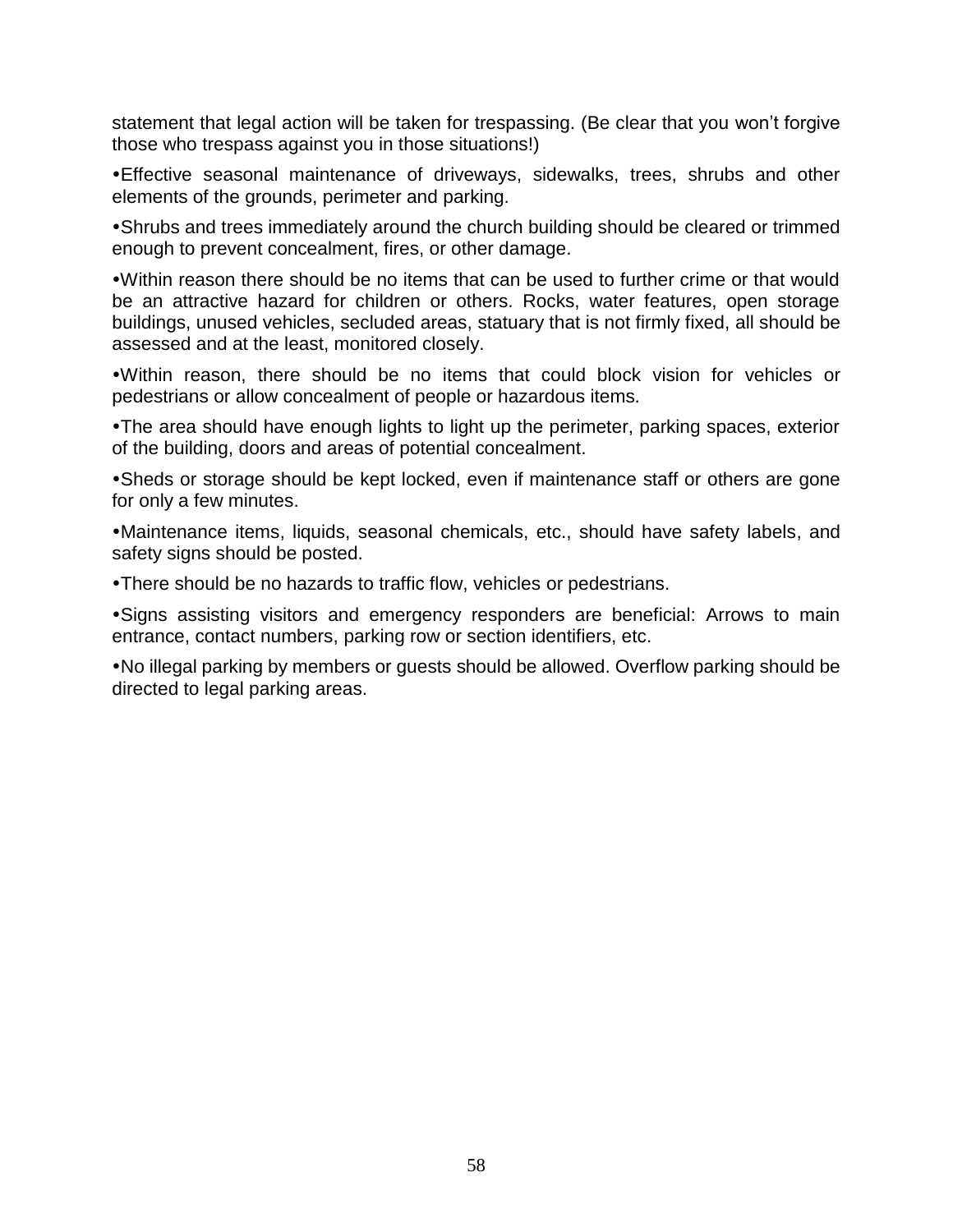## **POTENTIAL QUESTIONS ABOUT PERIMETER AND PARKING**

#### **1.** Surrounding area

Are there any aspects of the community, neighborhood, terrain, geology or other issues that might affect the safety and security of the place of worship? (Water, rocks or other natural elements, weather patterns, crime in area, traffic, threats, etc.)

Are there preventive or protective devices or elements in place specifically for any of those, if beneficial? (Earth barriers, walls, shelters, water channels, alarms, pumps, graffiti resistant paint, removal of elements that attract unauthorized people, etc.)

#### **2.** Surveillance or patrol of area

Overall status?

Cameras? Operable? Located optimally?

Who monitors and when? Is this program effective?

Patrol?

Is the property line of the place of worship patrolled, including open spaces or natural areas? Is that conducted at least weekly and more often if needed for the area?

Is it done on foot or by vehicle?

Can some areas be observed from inside the building? Would occasional more close-up patrol be helpful?

Who conducts patrol? Hours of patrol? Training? Documentation? Is this program functioning effectively and without liability concerns?

## **3.** Parking

Status and condition?

How many vehicles can be parked in marked parking spaces?

On average, how many are present during services?

Lines and markings clear?

Signs as needed? (Emergency reminders, phone numbers, directions to entrance, etc.)

Pedestrian risks?

Risks to children? (Are there play activities in parking area at other times?

Snow/ice removal status?

Any parking spaces more risky than others for any reason?

 Are staff or pastoral vehicles obvious to strangers? (Note: This may be acceptable or not, according to the situation.)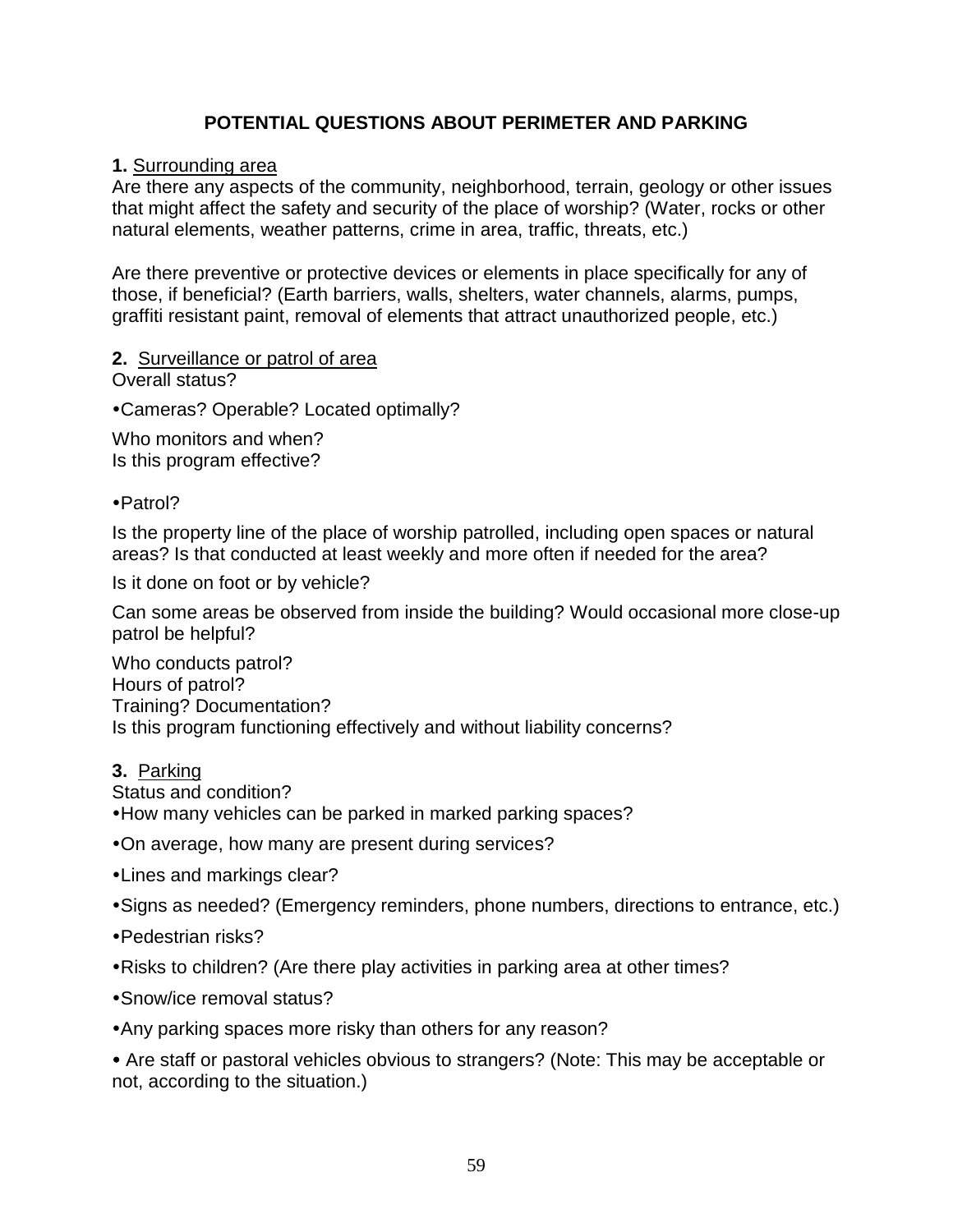Parking assistance?

Who is in charge? Training? Documentation?

Is this program functioning effectively and without liability concerns?

**4.** Lighting for perimeter and parking

Overall status? (Type and location)

Are most parking spaces reasonably illuminated at night?

Lighting controls secure?

All lights operable and at reasonable brightness level?

Are they tamper resistant and appropriate for weather?

•If lights are motion activated are they set for effective distance and movement?

**5.** Driveway(s):

Overall status? (Location and number)

Visual barriers or distractions?

- Traffic concerns expressed by members or visitors or by motorists?
- . Issues that might cause vehicle damage or impair movement?

Emergency vehicle access marked if needed?

Fire hydrants clear?

• If exit is into alleys or similar throughways, are signs needed to encourage caution about pedestrians, motorists, limited sight, etc?

## **6.** Fences, borders, walls, other perimeter markings

Overall status?

• Is the perimeter of the property clearly defined?

Are fences and walls well maintained and free of damage or graffiti?

• Is there some reason the height or material in fences creates a concern?

## **7.** Outbuildings, sheds, items

Overall status?

Are they in use? Empty? Used for storage but not accessed often?

Potential hazard for children, others?

Secured so not accessible to anyone other than authorized staff?

Electricity in the sheds? Is it safe and operable?

Propane or other fuel tanks? How are these secured? Can they be used as a place of concealment?

Air conditioning units and fans and similar equipment: Condition? Safety factors?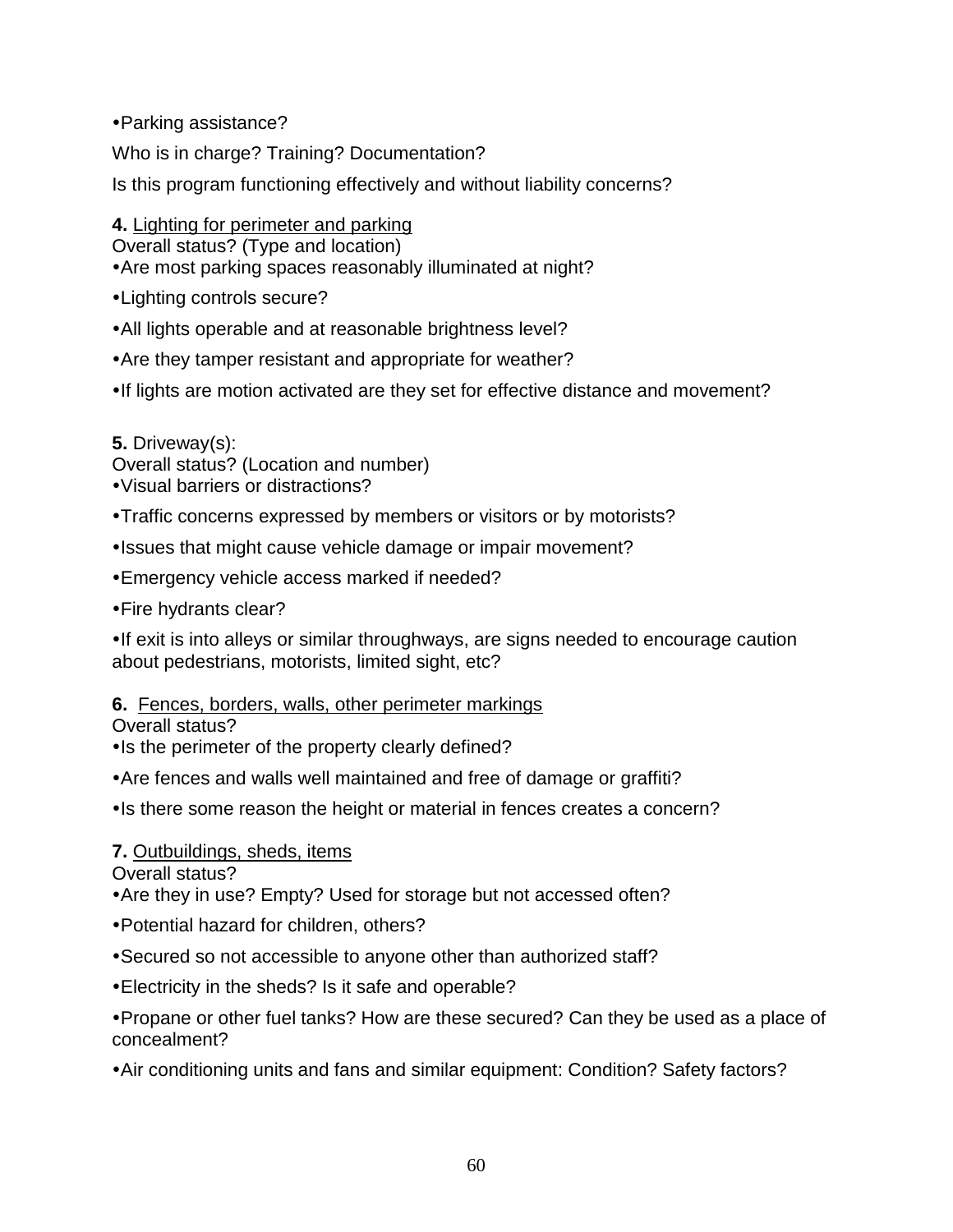**8.** Grounds care

Overall status?

- Are grounds well cared for seasonally to give the appearance of attention not neglect?
- Are items locked up or stored in a secure manner?
- Are all items inscribed with identifying information?
- Fuel or other liquids in safe containers?
- Safety signs and labels as needed?

# **9.** Trash receptacles other bins, cans or containers

## Overall status?

Away from buildings?

- Fire resistant?
- Any combustible hazards anywhere on the grounds?
- Do dumpster or bin contents create potential problems?
- Are dumpsters or other containers located to make it difficult to get behind them?

# **10.** Decorative items (Flags, banners, statues, symbols, crosses, etc.)

Overall status?

Potential hazard for children or others?

Updated and well maintained?

High value? Could they be replaced with lower value items if they are unique and thievery is a concern?

Off-season items. Are they secure and protected from damage?

**11.** Trees, bushes, shrubs and other landscaping features Overall status?

Trimmed to avoid blocking views, windows, doors, and to prevent easy concealment under or in them?

Are tree branches trimmed for reduced weather damage or falling on buildings or vehicles?

Any features that present hazards or potential for crime, vandalism, etc.? (Water, rocks, planters, etc.) Can they be made more secure?

## **12.** Vehicle barriers, barricades and access

Overall status?

Are there natural, decorative or other barriers to prevent vehicles from crashing into doors or windows, driving into pedestrian areas, blocking doors, driving up close to allow quick crimes and escapes?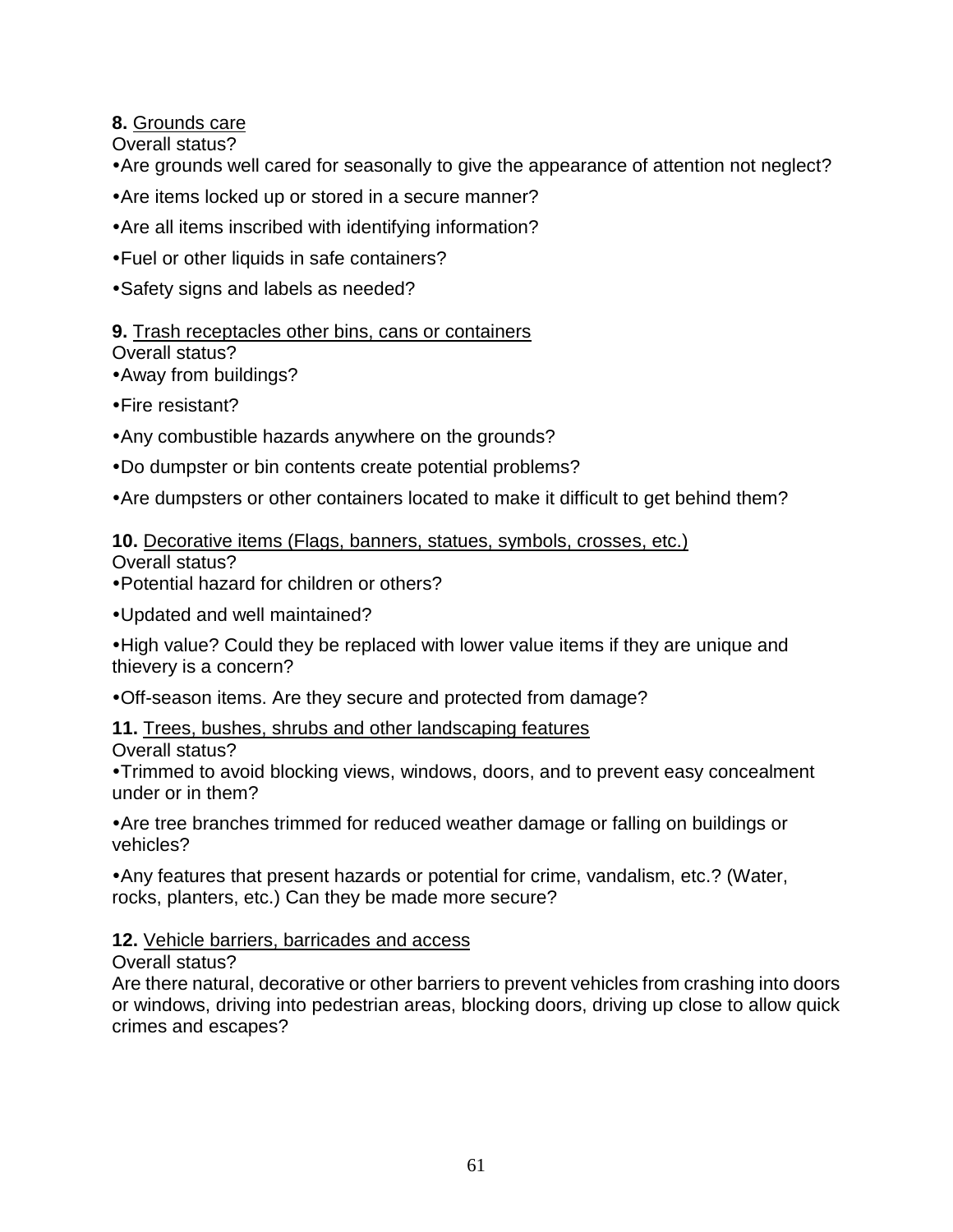## **13.** Parked vehicles

Overall status?

List routinely parked vehicles such as busses, vans, carts, other fleet vehicles. Who is responsible for their care and maintenance?

Locked at all times when no driver is present?

Maintained: Clean inside and out, equipment working, operable, parked safely?

. If not used often, are they checked at least weekly?

Long-term parked vehicles (List and list reason for having them in the parking area.)

Kept clean and maintained to prevent an unsightly abandoned appearance?

Locked at all times?

Trunks filled to prevent children from getting inside? (The trunks should be locked, not just have the locking mechanism removed.)

#### **14.** Sidewalks and stairs

Are stairs and sidewalks to all entrances well-maintained and lighted?

- Are stairs clear on either side or without concealment areas?
- Railings in good repair?
- Stairs going into basement areas lit, clean and safe?

Wheelchair ramps clear and lighted?

**15.** Playgrounds, basketball courts, etc.

Overall status?

Are these on areas that are also driveways? What precautions are used?

Are these easily observed to provide security for children and others?

Is it well lit, if it is used at night with church approval?

**16.** What other issues about the perimeter, grounds, parking or the general area, should be inspected? Any other areas of concern about crime, accidents or injuries or property loss or damage?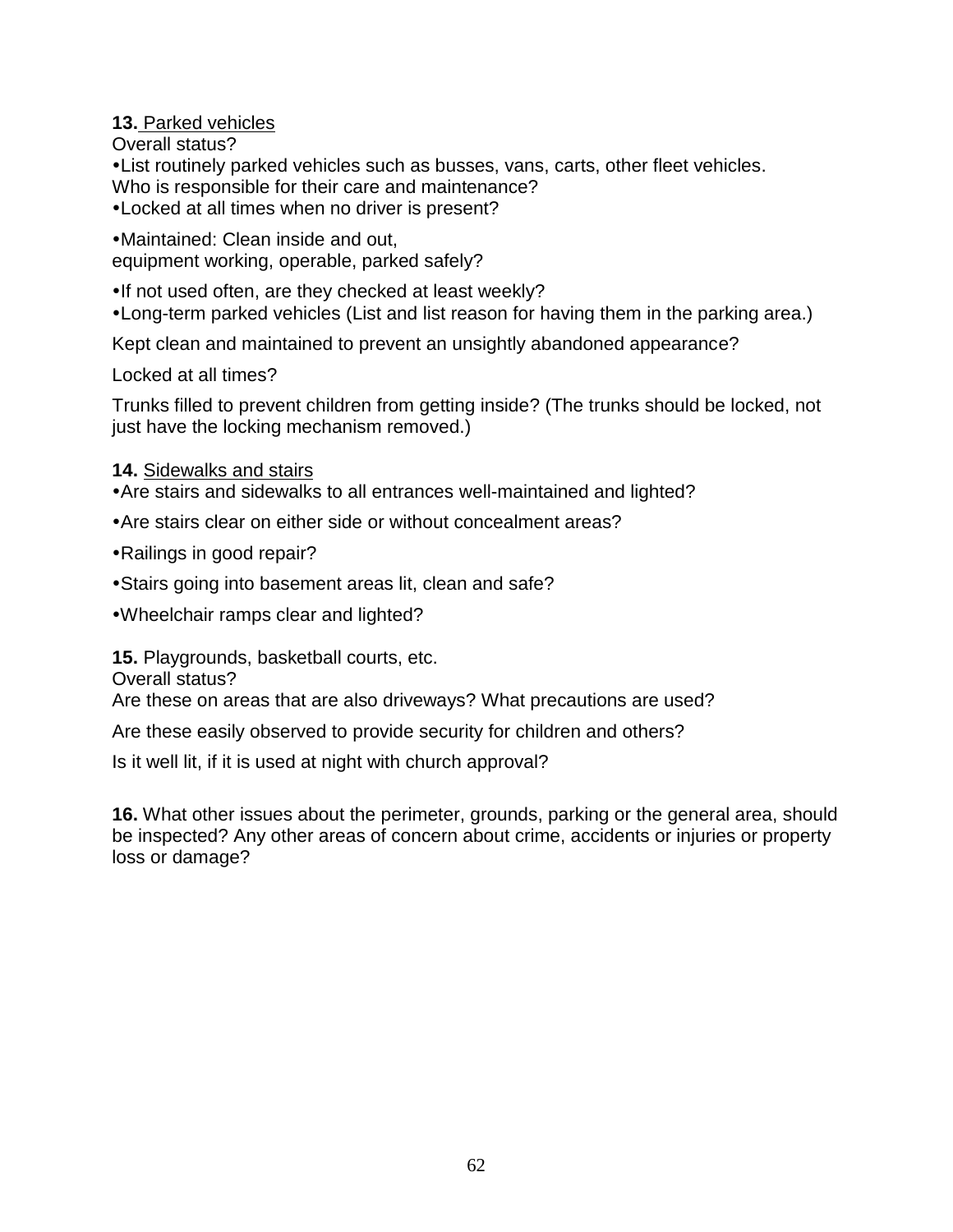#### **BUILDING EXTERIOR**

Among the issues regarding safety and security are: building age, architectural features, patterns of use and the design and materials of the exterior. Many of the following questions can be adapted to fit the specific features of your place of worship.

**Goal:** All buildings should be well maintained, locked and lighted in a way that deters crime and unauthorized access and increases safety at entrances and exits. It may be appropriate for exteriors to be strengthened against hazardous weather conditions for the area or to have extra protection at doors and windows for other reasons.

Doors and openings to buildings should all be able to be locked and usually should be locked between services and activities, unless there are other customs in your place of worship.

Private entrances or other access points should be locked after every use, even between short intervals of use. No doors should be propped open.

Devices such as peepholes and intercoms may be helpful, to allow screening on appropriate doors.

- As few entrance doors as possible should be unlocked and used any time.
- Entrances not used should be as well lit and maintained as those that are use often.
- Easily visible signs should direct people to preferred entrances.
- Windows and doors should be locked and able to be seen by patrols.

Alarm systems should be obvious and working, and should be tested on a schedule. (Alarms are not always a practical answer for securing an entire place of worship. If they are used, consider having a mechanism for having flashing lights to accompany the alarm, to attract more attention.)

Hiring a locksmith or other repairman (or enlisting the help of a knowledgeable member of the congregation) to evaluate doors and locks may be helpful if the equipment is old, has not been well maintained or maintenance records are not available.

#### **Potential Questions about the Exterior**

**1.** Overall appearance and condition?

Are any portions damaged to the extent that it could be a hazard? (Loose stones, splintered wood, nails showing, sections missing, loose decorative features on roof or gables, etc?)

Are drain pipes, trellis, decorative letters and symbols and other attachments to the exterior solidly attached?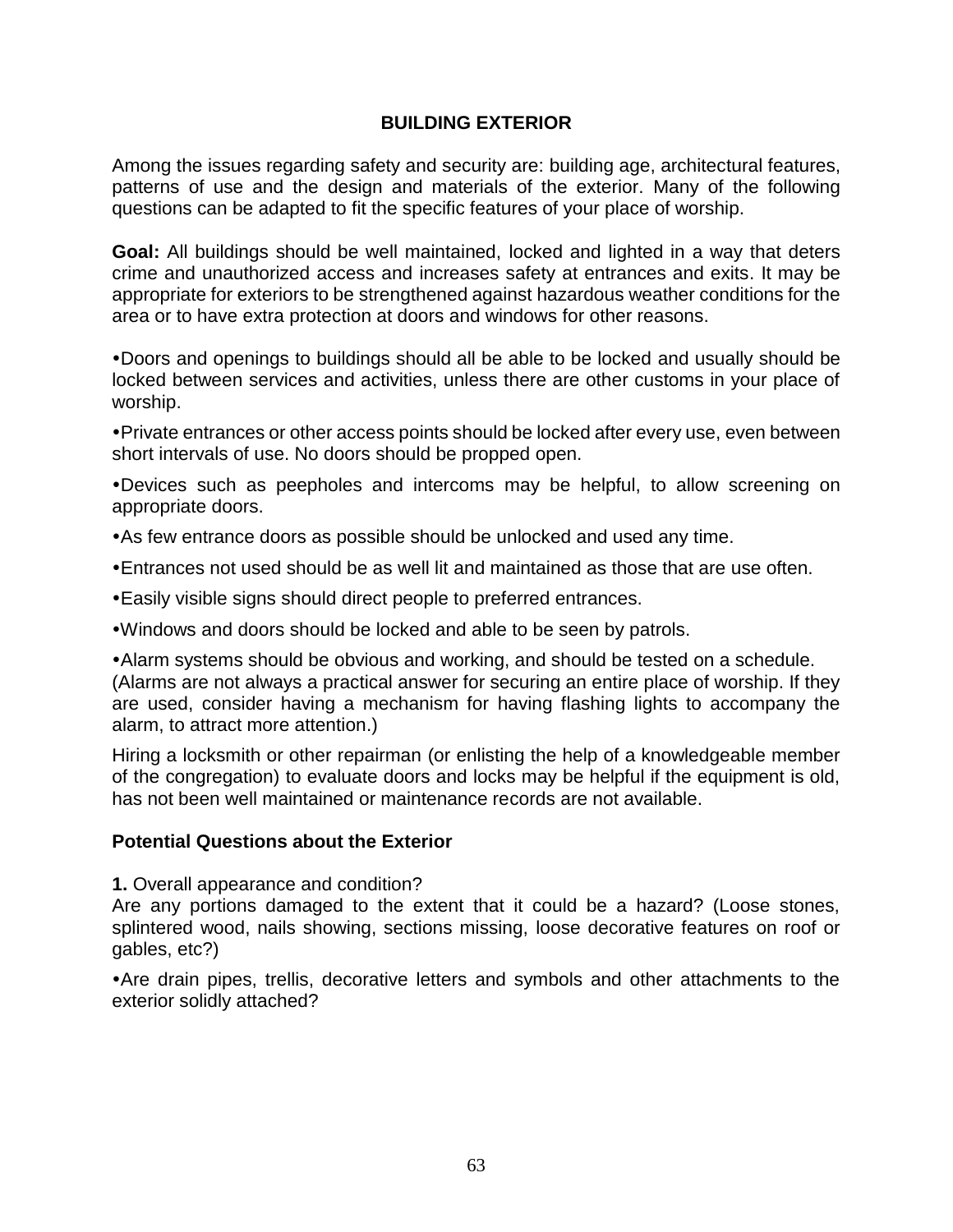## **2.** Roof

How can the roof be accessed? Can it be secured?

If access is gained, what is on the roof that could present a hazard to the person accessing it or to those in the place of worship?

• Is there anything to be stolen? (Copper, conduit, etc.)

Are skylights and transom windows closed and locked?

What is the status of vents, electrical equipment, HVAC installations, loose objects? (Check for repair needs or any apparent tampering.)

Status and condition of roof? Water or wind damage visible? Fire hazards?

# **3.** Generators, fuse boxes and other equipment

Compliance with codes and safety regulations?

Locked when allowed by code? Inspection records maintained?

Evidence of tampering?

#### **4.** Lights

At doors: Are they tamper resistant? Sufficiently bright? Are they steady burning or on sensors?

Other lights: Are there enough of them to help reduce risk to windows and doors? Are they placed correctly to be effective for their purposes?

**5.** Doors (Starting at one point and working around the building, open and close each door and inspect them carefully.)

Are doors numbered or lettered (or a combination) with easily visible stickers or paint? This makes it easier to provide information to 911 and also for giving evacuation directions or for other purposes.

Condition of door, parts and hinges as to repair, sturdiness, maintenance?

Locking mechanism: According to the type of lock being used, is it workable, in good repair? When it locks, does the door lock solidly?

Condition of door frame?

Are emergency exit doors clear and operable?

• Is the timing of automatic and handicapped accessible doors appropriate for all times and conditions? (Should be long enough to allow exit, but not so long that the doors stay open after the person using the door has left, if others are not present.)

• Is there a method of knowing and controlling who has keys and how they are used? Have there been any concerns about key use or control?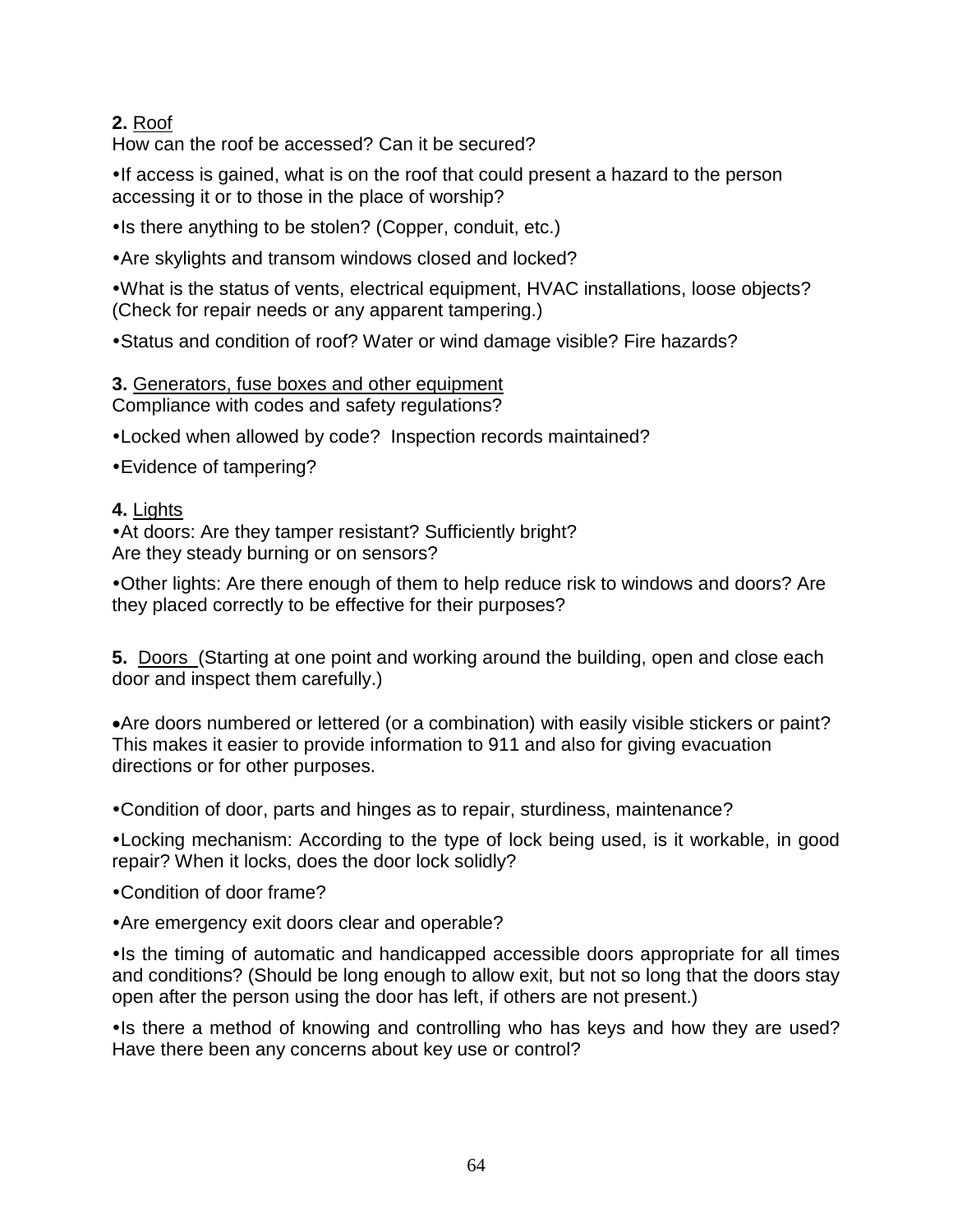#### **6.** Windows

Inspect all ground level windows, including those that cannot be opened or that are decorative.

Are there indicators that anyone has tried to gain access? (Keep window frames repaired to make this more obvious.)

- Bathroom windows or other small windows locked when no one is present?
- Window coverings prevent seeing in when rooms aren't being used?
- Upper level windows secured and unable to be accessed or opened?
- Basement windows secured and in good repair?
- Are window wells clean and covered?

## **7.** Other

Any other aspect of the exterior that needs to be assessed?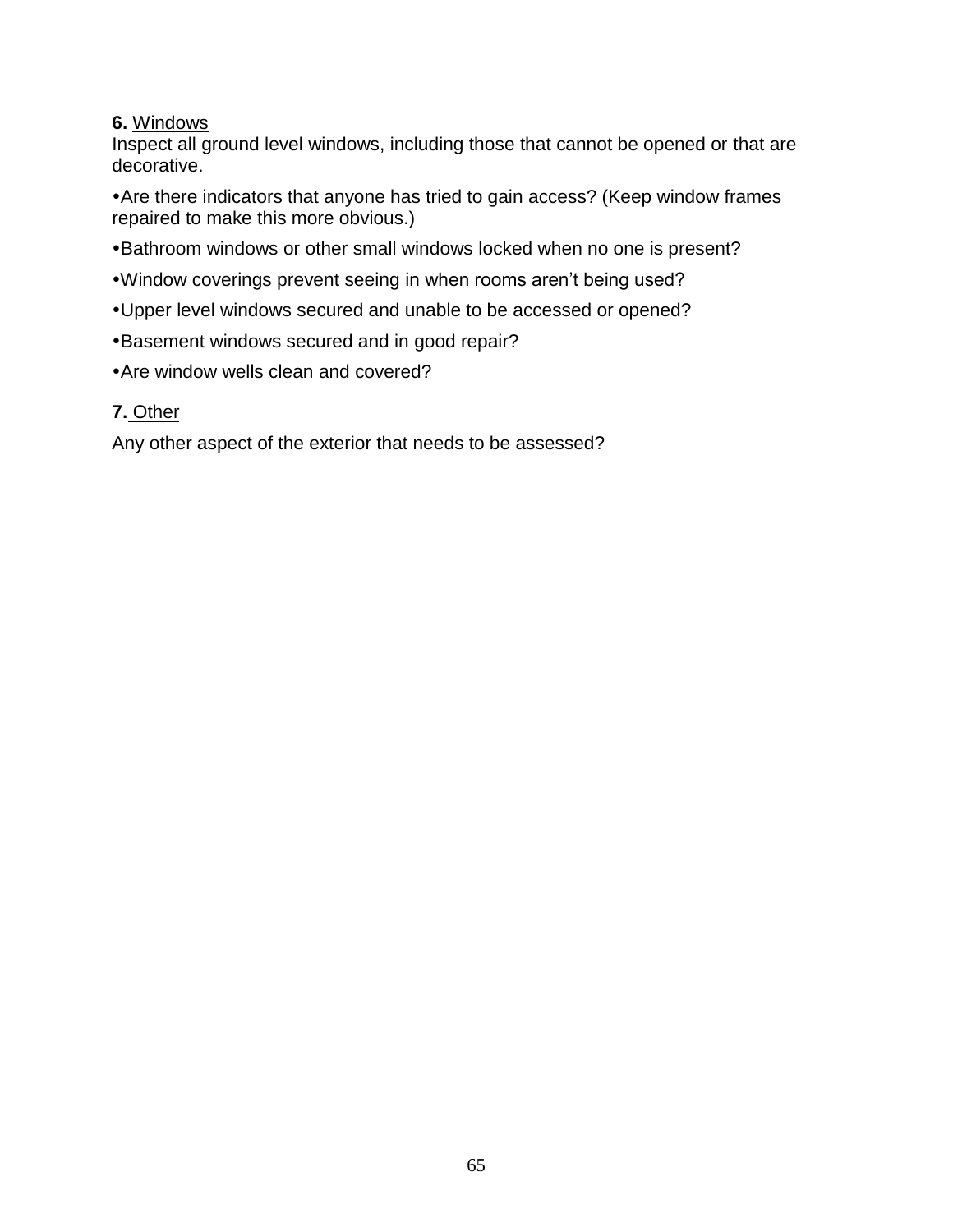#### **MAIN ENTRANCE/EXIT AND FOYER AREA**

Places of worship vary considerably in configuration of entrances/exits, foyers, waiting areas, book stores, information desks and architectural features. Adapt the following suggestions by walking through the area and listing the elements in it that could be harmed or effected by safety hazards or security threats.

**Goal:** The interior of foyers and lobbies should be well-lighted when the doors are unlocked and the building is in use. Candles, electronic items and décor should be displayed or used in a safe, secure manner. Staff stationed in the lobby or foyer should have a way to contact assistance if needed.

**Items of value:** Many places of worship have displays, furniture or décor that are costly or have historic or emotional value. Members may be so accustomed to them they do not realize their appeal to collectors or criminals. Vandalism is also a threat.

• Items on display should be in easily observed, well-lighted locations and as secured as possible, or in a way that would make removal attempts obvious.

Consider replacing real items (antique bibles or books, art work, chalices, silver candle holders, tapestries and other artifacts) with facsimiles or photographs.

**Emergency preparedness:** Issues for the main entrances and exits might include:

Are light controls in a protected area or disguised?

A procedure established for opening all front doors in the event of an emergency.

• Is there a procedure for quickly locking-down the building to prevent an attacker from entering? (While not creating a safety hazard in the event of fire or panic.)

Consider the size, weight and location of furniture and fixtures that could be used as protective barriers if needed. Ushers and greeters should be aware of what areas might provide the best cover or be most easily secured in the event of a violent situation.

Consider having a cabinet or nearby closet with emergency equipment: Flashlights, first aid kit, air horns, identifying vests and anything else that would be appropriate for the setting in potential emergencies. (Consider having enough flashlights to be able to distribute some to the congregation if needed.)

Fire suppression items? Who is trained to use it? Have the items been tested?

Are doors and hallways leading into private areas locked or kept closed if they must be kept unlocked? (Consider self-closing doors or doors with buzzers to alert staff.)

Plants, furniture or other barriers may be useful to prevent people from standing next to large expanses of glass. This may be helpful in a weather emergency or if the glass is broken in any other way.

Assessing at varied times, days and seasons is the best way to fully consider the safety, security and emergency preparedness factors of the foyer and lobby area.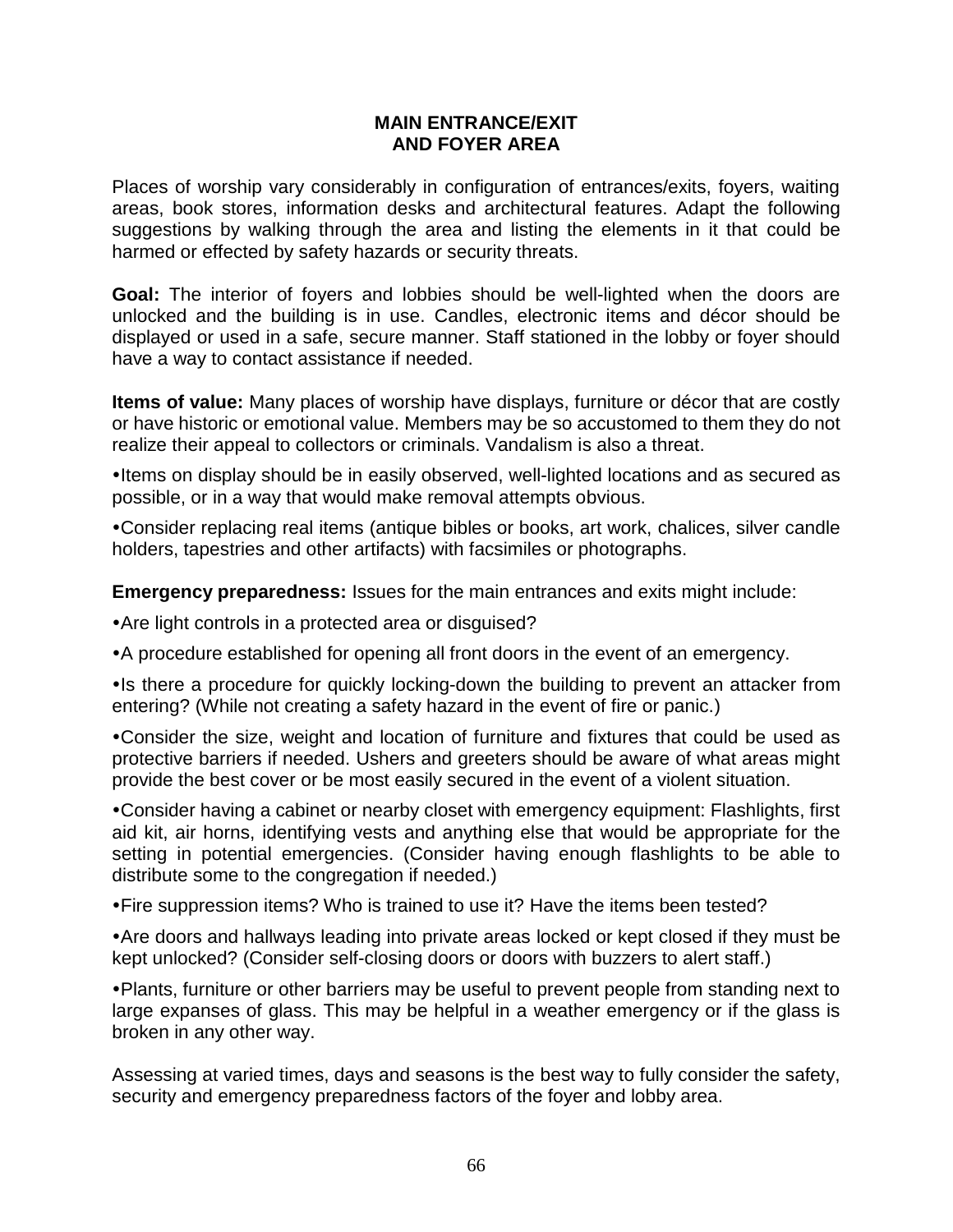## **SANCTUARY/AUDITORIUM/ OTHER WORSHIP AREAS**

**Goal:** The main worship area and other areas used for worship should be maintained in a safe and secure manner during and between use, and emergency response options should be known by members. The space should be evaluated for hazards or concerns, maintenance issues, exit in case of emergency and for areas of protection in the event of harmful situations.

**Features that do not change:** Some general information may not change over time: Maximum occupancy, average attendance (or, actual attendance if the assessment is being conducted during a service) location of exit doors and location of light and temperature controls. However, having those items on the assessment list or form reminds assessors to evaluate current concerns about each of them.

## **Potential Questions for Main Worship Areas:**

**1.** Overall space and seating:

Maximum occupancy? Average attendance (or current attendance)

• Is the layout of the space or the placement of any item likely to be hazardous during an emergency exit? (Musical instruments, people standing or sitting in aisles, etc.)

Status of light controls, thermostats, electrical outlets, etc.?

• If seating is on levels, are all levels able to be observed by ushers or others? Concerns?

Hazards related to steps, furniture, candles, activities, large numbers of people, etc?

Handicapped area status? Clear route to emergency exits?

Seating: Condition of seats or pews and in and around seats. Status of books, materials, cards, etc. and holders. Hazards, concerns?

Are there hazards related to clear movement (carpet condition, kneeling rails, congregational activities, etc.)? How can those be limited or eliminated?

#### **2.** Use and status of space

How is the space used on a daily basis, other than main worship times--daytime or nighttime? Have assessments been done during those times?

•If the space has other functions, is there a process for clearing and securing it between uses, if that would be beneficial?

. If the space is open for other purposes when few people are present:

| Are emergency exits clear and open during | Is there a way to contact staff quickly in an   |
|-------------------------------------------|-------------------------------------------------|
| that time?                                | emergency? (Buzzer, intercom, etc.)             |
| Are valuable items secured?               | •Other concerns about how the space is<br>used? |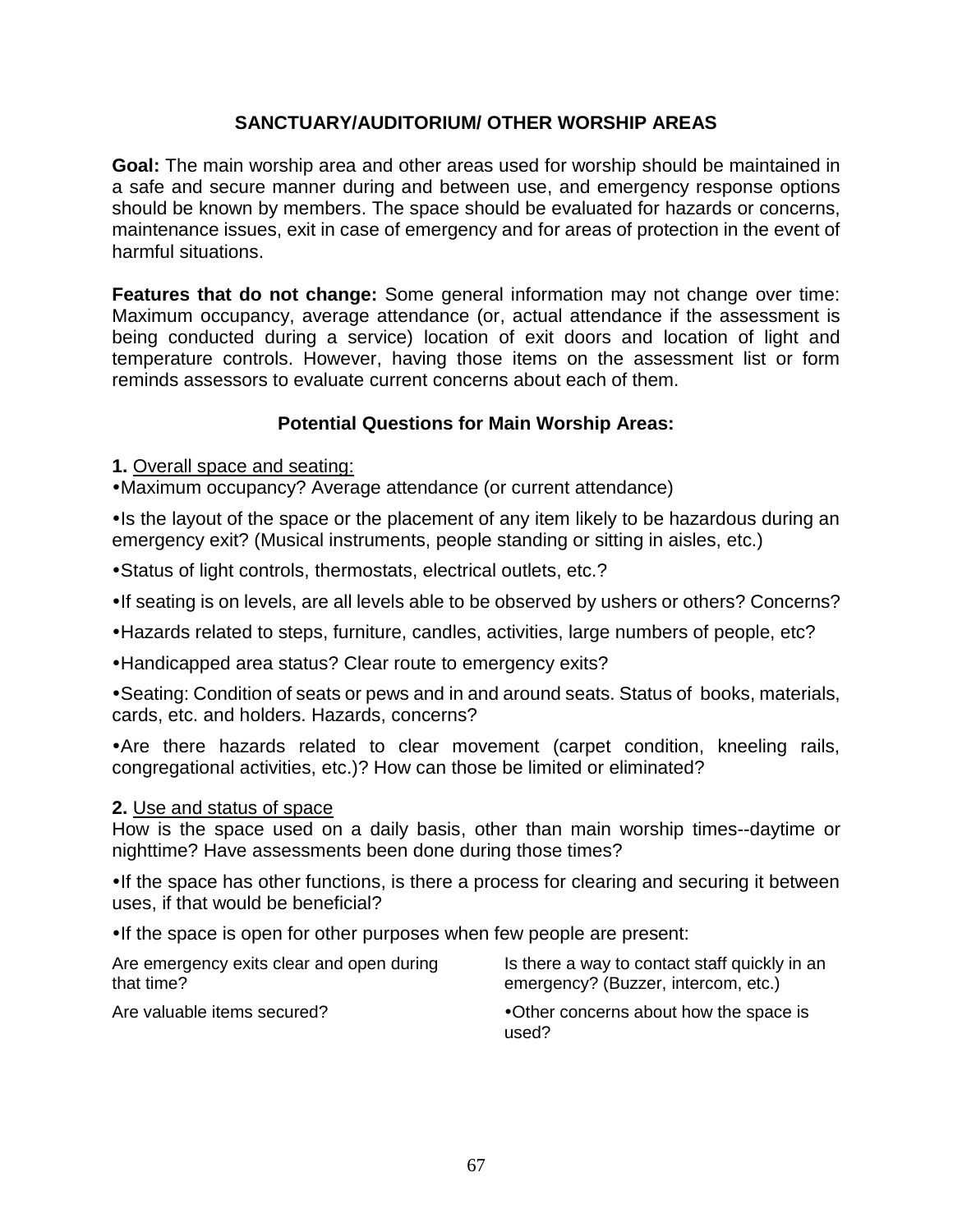**3.** Entrances and exits to auditorium:

Are side rooms or hallways locked to prevent the auditorium from being entered without the being observed?

Are emergency exits lighted and marked and the path cleared?

If emergency exit doors lead to other hallways or rooms, then to outside exits, are those doors and paths clear?

Can doors be locked from either or both sides? If so, what is condition of lock, frame and hinges?

#### **4.** Windows

Overall status?

•If entrance could be gained from outside, are they locked, with locks and frames in good repair?

•If windows are decorative, are they firmly in place and in good repair?

#### **5.** Choir, musician waiting areas, etc.

Overall status or potential hazards?

Are waiting areas secured to prevent access by unauthorized people?

- Are valuables secured?
- Are musical instruments secured?

Fire suppression and other emergency equipment available?

**6.** Rooms or spaces adjacent to sanctuary or auditorium

Overall status?

- Are these rooms secured to prevent unauthorized access, or cleared after use?
- Are there areas that could easily offer concealment for people or items?
- Fire hazards?
- . If the door is not always locked, when is it locked and how?
- Windows locked?

Other issues of concern about the space or room?

## **7.** Platform, pulpit area

Overall status of area?

• Is the area free of potential safety hazards (cords, loose rugs, steep steps, etc.)?

•If there are potential hazards have they been protected against in an effective way (located away from movement area, covered, barriers, warning signs, etc.)

Are candles maintained safely? Is fire suppression equipment nearby?

• Is the path clear from the platform or pulpit to an emergency exit?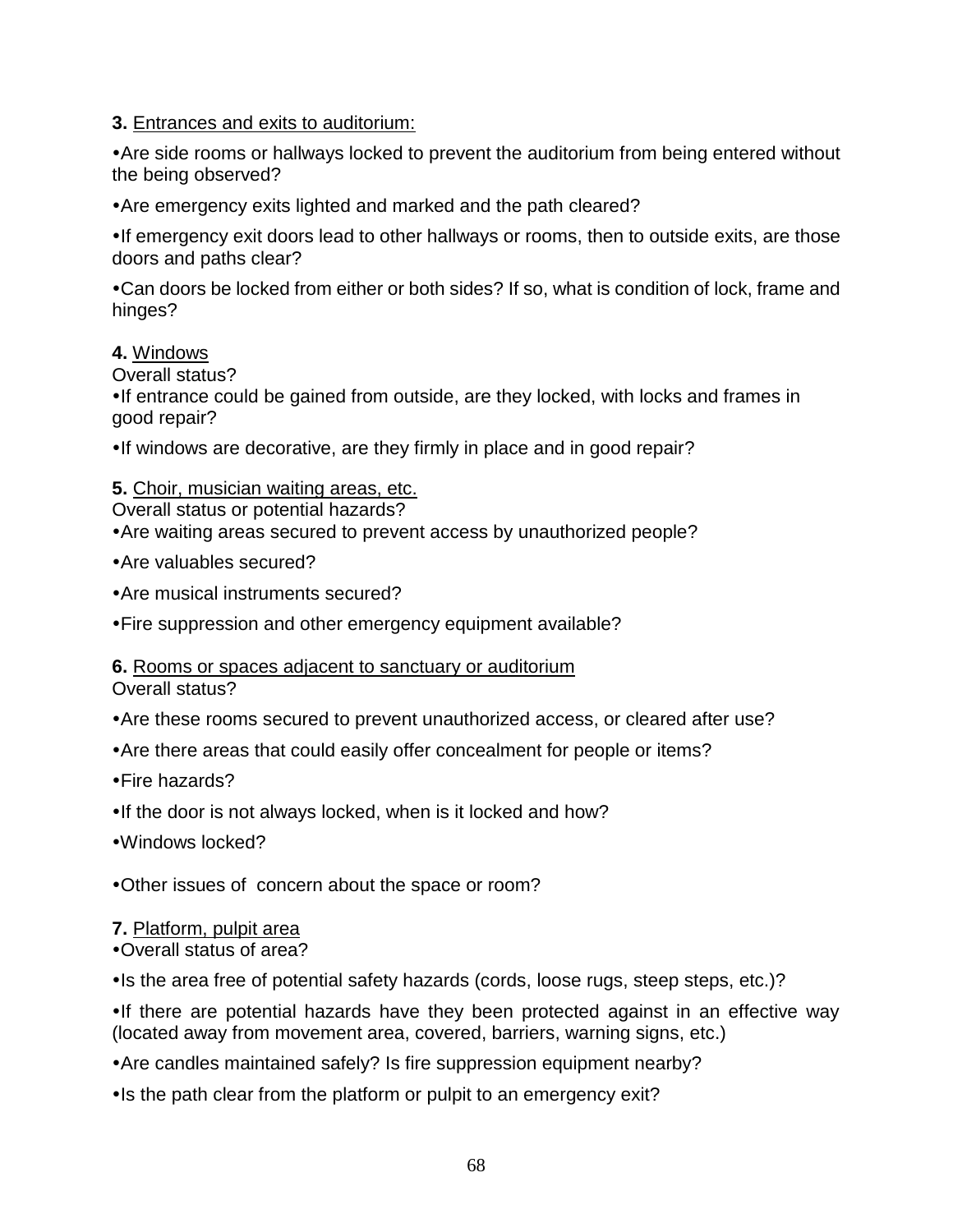Is an emergency exit available for choir, musicians, others on the platform?

• Is there an area of concealment or protection for leaders or others, if needed, either on the platform or in a side room?

Have those who are on or around the platform during services, been briefed about potential responses in various emergencies (Review the Emergency Plan as part of a process assessment.)

#### **8.** Offering Collection

• Is there an effective protocol for collecting, removing and counting the money? (This can be reviewed under assessments of processes and programs.)

#### **9.** Areas for special activities during services: (List each)

This may include baptismal areas and altars as well as activities such as communion, prayer groups, altar calls, children's church, etc.

Possible hazard or other concerns, either during services or when the sanctuary is not in use?

#### **10.** Emergency Preparedness

• Is there an Emergency Plan that provides suggested responses to a variety of emergency situations (Fire, medical emergencies, accidents, violence and other crimes, weather emergencies, mechanical and utility emergencies, etc.) that has been distributed to key people and about which adult members are familiar?

(Review the Emergency Plan as part of a process and program assessment.)

• Is there someone present at all services who could provide CPR or other life saving actions? Are there guidelines or schedules for these people?

Are there designated helpers for children and those with impaired mobility?

Are ushers, greeters or other observers usually present during services, with designated emergency response assignments?

Can ushers or others observe people who enter before or during services?

• Is there a security person or team designated to observe the pastor or pastoral team, and provide protection and assistance if needed? (Review the procedures through a process and program assessment with those in charge.)

Are there any specific aspects of the service that increase threats or hazards?

• Is there a written plan about responding to emergencies that is reviewed regularly at least by the pastoral and worship teams or key members and leaders?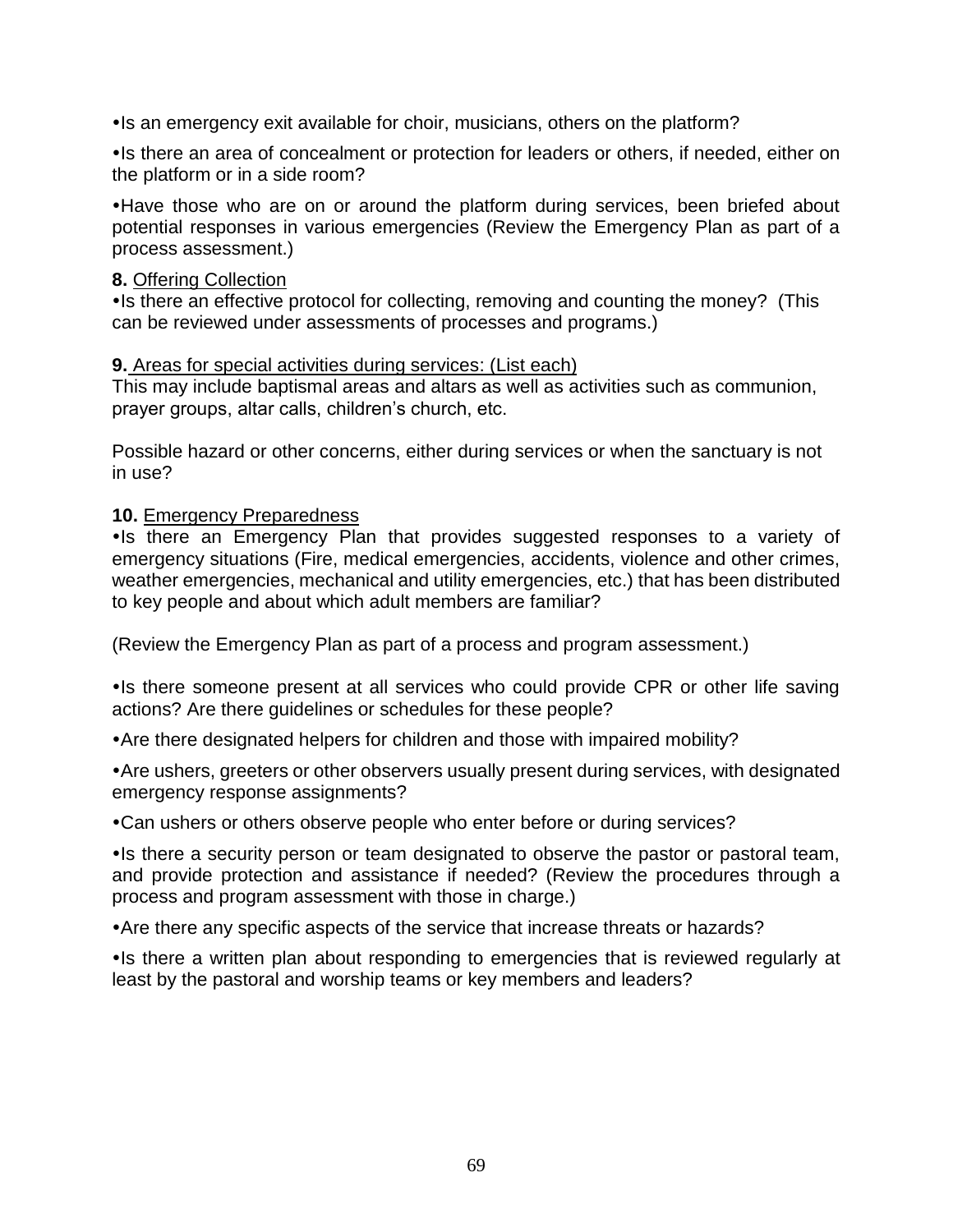#### **OFFICES OF CLERGY AND STAFF**

These offices are prime targets for crime and should be assessed with a view to a wide variety of concerns. Usually the regular occupants want to be present when their personal space is assessed. During nighttime assessments you can limit your assessing to checking doors and windows, unless there is some aspect of their work areas that need to be checked more thoroughly. Then, perhaps they can be present for this unique perspective!

While assessing staff offices it is convenient to assess the overall safety and security program of clergy and staff. They are mentioned in the section on assessing special functions and some information will be provided here.

During this assessment you may also recognize liability concerns, concerns about some aspects of their work or a need for more oversight or accountability as it relates to money or some other function. Work with church leaders to be effective in these areas.

#### **Concerns about offices:**

The presence of electronic equipment, office supplies, petty cash, a safe for large amounts of money, furniture, art, books and personal items is a temptation for burglars as well as for those who might commit a crime of opportunity.

When the offices are occupied there may be purses or other valuables left out in the open.

The clergy and staff may be vulnerable to attack or harassment.

Often they are in more isolated parts of a building and may not be aware of intruders or visitors.

The cars of staff are usually parked in obvious locations, which can signal how many are present.

Places of worship are often visited by those who want financial assistance or those who have other problems. If assistance isn't available (or even if it is) they may react violently.

The staff are more likely to be present if a mechanical failure occurs during the daytime and may not know what to do about it unless they have been trained.

Visitors and others may seek assistance and not be able to contact staff persons if business areas are locked to prevent intruders. (Which is why they are often not locked.)

Assess with a view to vulnerability of people and items, as well as potential access to the rest of the building. Consider the space when people are present, after hours, during services, during special events, and all the other times when the offices may be at risk.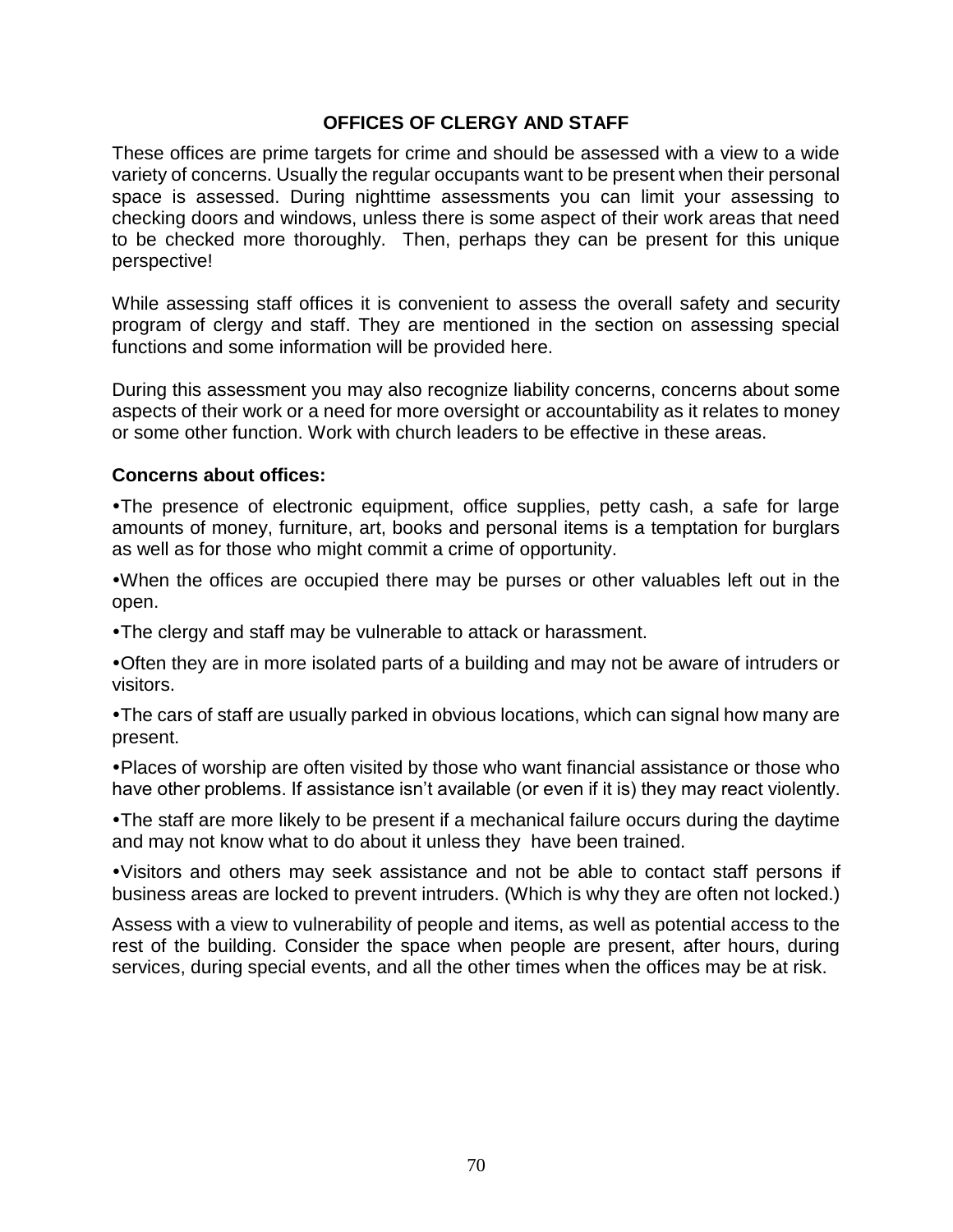#### **CLERGY AND STAFF SECURITY IN OFFICES**

Consider how to make office areas more safe and secure against intruders during the day time, while still allowing required activities.

Among the best methods are to have buzzers and intercoms (even very basic portable ones can work) and peepholes.

Guidelines should be developed for who can be allowed in and under what circumstances.

There should be sign-in sheets or other ways of letting staff know if teachers, kitchen workers or others are in the building. This will not only avoid nerve-rattling surprises but also allows the staff to know who is present in the case of a fire, medical emergency or other emergency situation.

Staff should be trained about the mechanical and utility systems of the place of worship in case there are no maintenance staff or others present to do an emergency shut-off.

Parking areas and doorways should be well lighted and staff members should avoid going to cars alone after dark in settings that may be hazardous.

•It is usually advisable to not mark parking spaces as belonging to specific people. This avoids the use of a name to gain further information and also prevents targeting cars.

Clergy and staff should have a code word or phrase to help them communicate a need for assistance if they do not feel comfortable doing so openly.

Prevention of intrusion is focused mainly on doors and windows. Window coverings that prevent people from seeing the contents of offices should be used after hours.

All staff members should be aware of how to help visitors and others get to a shelter-inplace in the building, in the event of a weather emergency or a threatening situation of any kind. A safe room or area should be identified and supplied with emergency items, including flashlights, walkie-talkies, weather radios if that is needed, water and first aid supplies, among others.

All emergency plans should be maintained in hard copy in staff offices. Computer files may not be available in an emergency and staff people should be able to grab a binder, leave, and have names and numbers of key contacts, as well as recommendations for responses in a variety of emergencies.

Staff cell phones should have key contact numbers for maintenance, emergency response and church leaders, programmed into them.

Whether or not staff members should have a non-lethal weapon such as pepper spray, may be part of the guidelines provided by church leaders. Everyone having them should be trained to use them correctly and they should be aware of the potential results. For example, the results of using pepper spay in a small space should be discussed.

The business and church functions of each individual staff person should be evaluated to ensure safety and security. For example, the person who takes money to the bank, the person who stays late to lock up after meetings, etc. Often those people already have concerns as well as ideas for making the situations more safe.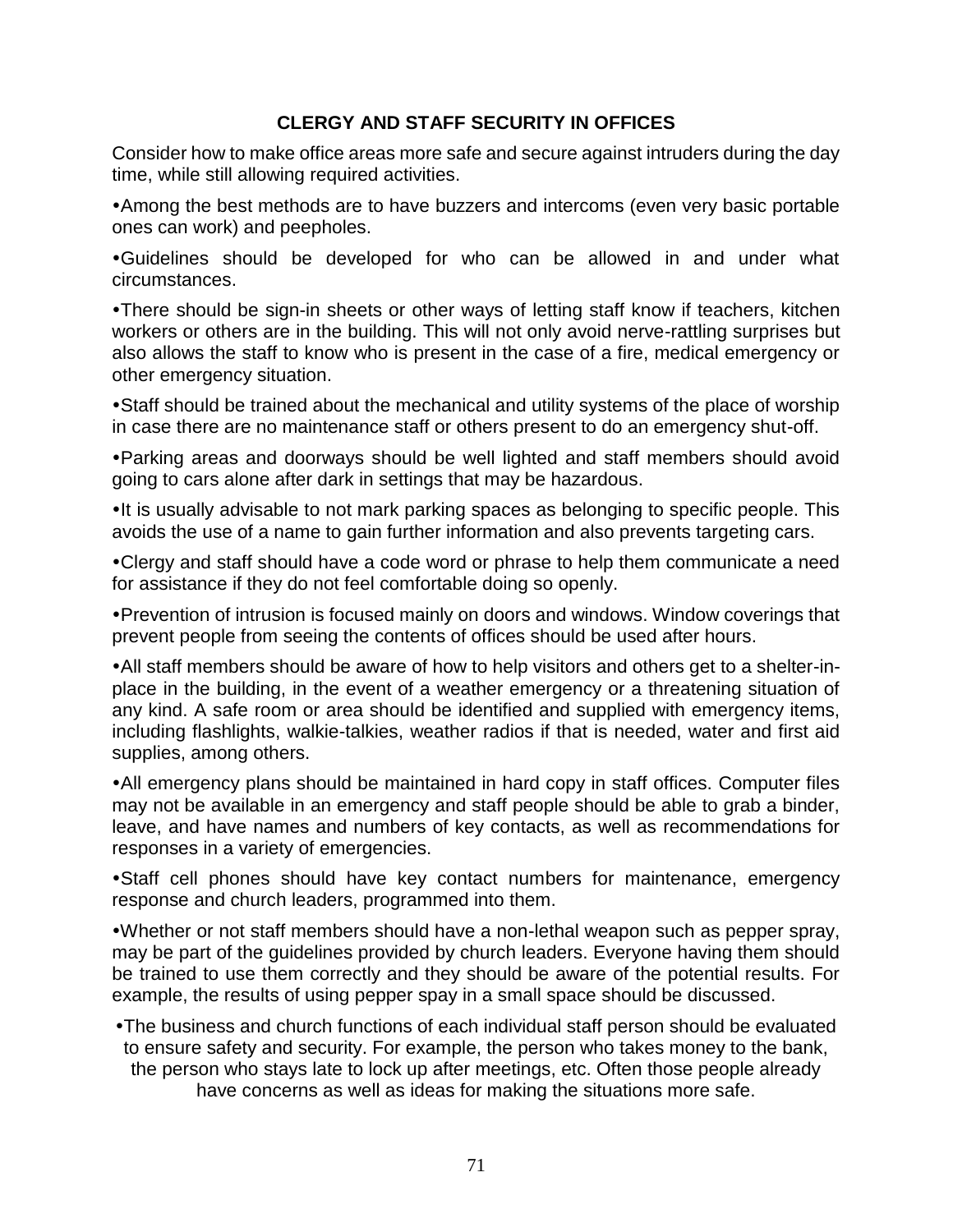### **CLASSROOMS**

**Goal:** These rooms are used for bible study, church school and similar programs, usually for designated age groups. For those reasons they may present special concerns and those responsible for them should be briefed about how to keep them safe and secure.

Classrooms should be orderly and free of safety hazards. They must also be kept secure between use, since classroom windows are often closed for sound control and windows are opened for ventilation. Everyone should be aware of exit paths and teachers should be prepared to provide leadership in the event of an emergency.

### **POTENTIAL QUESTIONS ABOUT CLASSROOMS/MEETING ROOMS**

#### **1.** Overall space

Who usually uses this space (and does that present specific safety and security issues?)

Who is responsible for opening/lock up or other security related to the space?

Maintenance and appearance: Anything noted for improvement or change?

#### **2.** Doors and windows

Windows locked, whether or not entry could be gained through them?

Are locks in good condition? Can windows be moved on their tracks even though locked?

- Any aspect of areas outside windows that present hazards or threats?
- Do windows have screens if appropriate?
- •If there are window coverings, are they kept closed when classes are not being used?
- Are doors able to be locked? Who has the key?
- Are doors locked when the room is not in use, if that is protocol?

#### **3.** Materials and furniture

Are papers and materials orderly, off the floor, away from heating vents and not covering areas or items that need to be visible?

- Are scissors and similar items secured or out of reach by children?
- Are all walking areas free of any obstructions or items?

Are all parts of furniture in good repair? (Do drawers have safety catches to avoid having them pulled out all the way? Are trims and metal solidly attached?)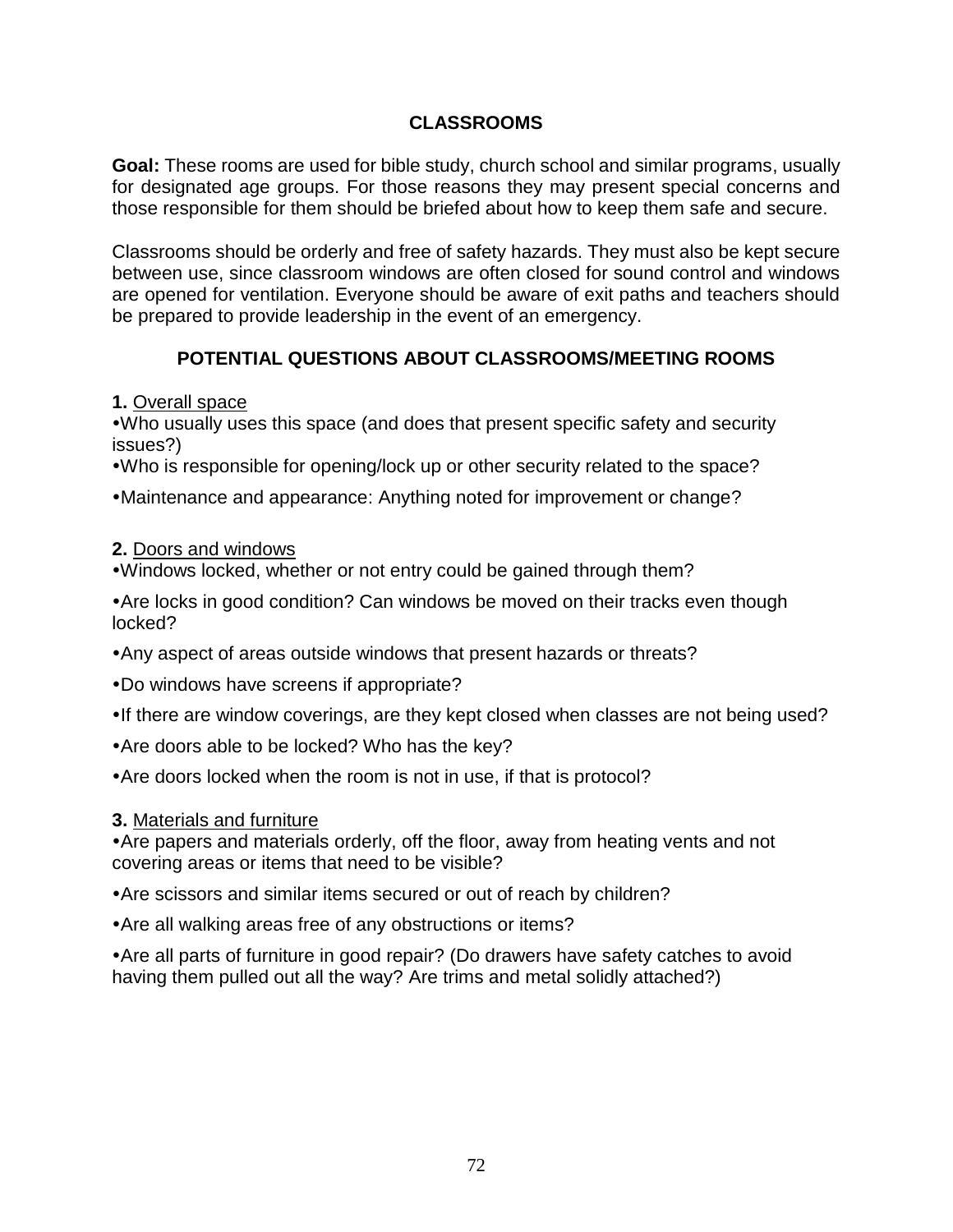**4.** Closets, storage

Are doors locked when not in use, if there is equipment or valuables? Who has keys?

Are valuables inscribed or labeled?

### **5.** Fire and other hazards

Are electrical appliances, cords and outlets in good repair?

Are appliances unplugged if no one is in the room?

Are extension cords rolled up and put away or at least not draped or stretched on or through areas where someone could trip on them or pull the appliance off a counter or shelf?

Is any item that is capable of creating heat kept secured when no adult is present?

### **6.** Emergency preparedness

• Is there a method for getting emergency assistance? (Buzzer, members use cell phones, phone in room, near other classrooms, etc.?)

• Is there a flashlight for emergency use?

Is there an Emergency Plan and does the teacher or leader know his or her role in the event of an emergency? (Review the plan as part of Process Assessment.)

Could the room be locked from the inside if necessary? If so, are there ways to prevent them from being locked in normal circumstances?

•If regular emergency exits could not be used, is there another way out? If so, is that way clear of obstructions and is it marked in some way?

Upon leaving the room, are emergency exit routes to the outside clearly marked?

**7.** If there are protocols for opening and locking up the area, are those posted clearly to avoid mistakes?

**8.** If the space is occupied during the assessment, are there any concerns based on activities, classroom control, security or safety, etc.?

**9.** Are there written protocols for rooms used by children, with regards to such issues as leaving only with adult supervision, not allowing unplanned pick-up by non-custodial adults, etc.?

**10.** Are there other observable concerns about the space or use?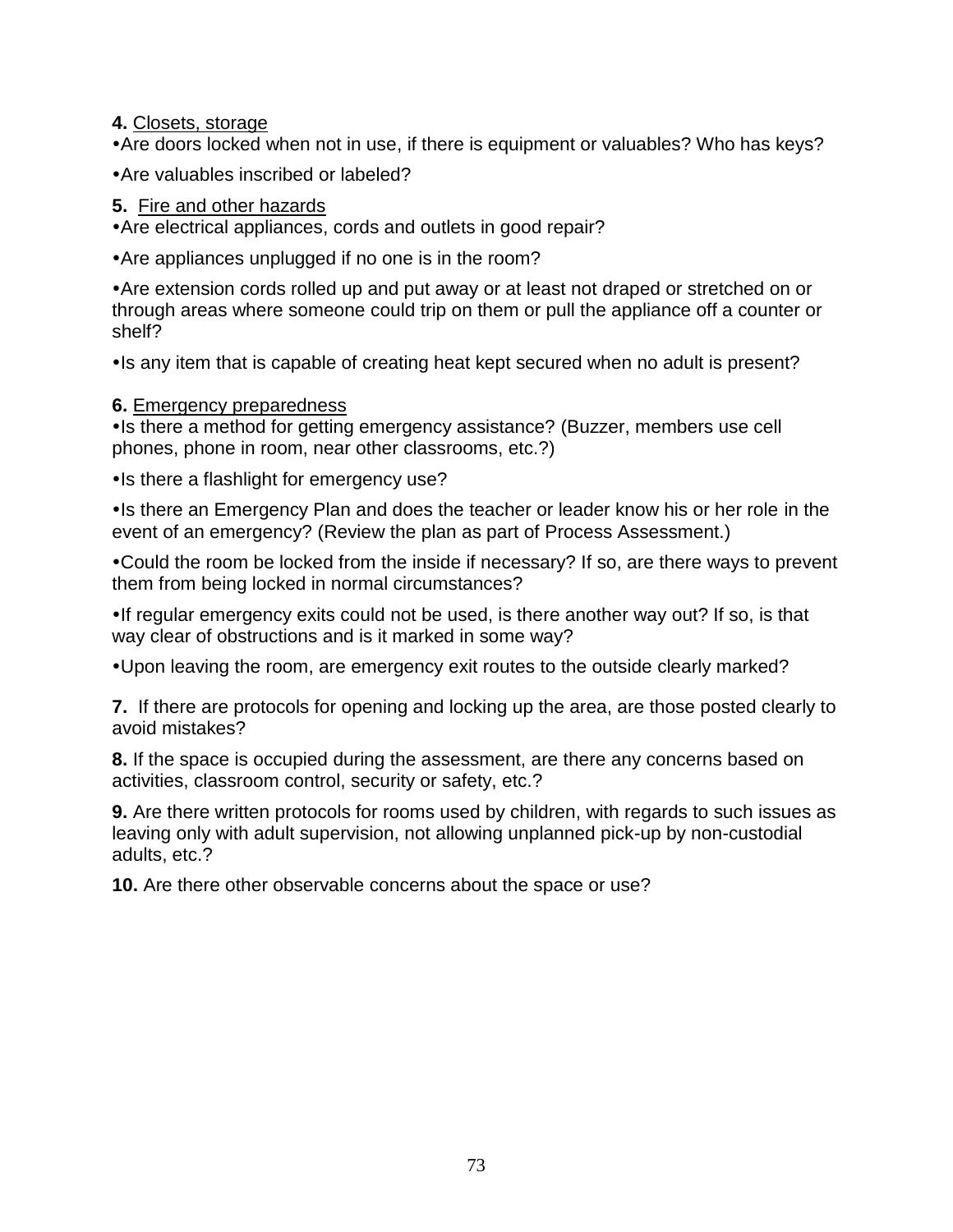### **KITCHEN AND SOCIAL AREAS**

**Goal:** These areas are gathering places during planned functions and often at other times. The areas should be kept as secured as possible between use to avoid accidents, removal of items, or purposeful damage, especially if there are electrical appliances and sinks or many food items or valuables.

### **POTENTIAL QUESTIONS ABOUT KITCHEN AND SOCIAL AREAS**

**1.** Who is responsible for maintenance and use of the area?

**2.** Are there written protocols and requirements for those who use it?

**3.** Are there sign-in or scheduling requirements and are those maintained?

**4.** Are there clean-up protocols and are those posted?

**5.** Are cabinets and storage areas that contain valuable items or supplies locked?

**6.** Are there items or areas that would be particularly hazardous to children or those who do not know how to operate the equipment? If so, are those secured?

**7.** Are there ample fire extinguishers and are they in working order?

**8.** Are there several flashlights available in case of power outage when many people are present?

**9.** Are written instructions posted or readily available for using appliances or turning on electric or gas ranges or refrigerators?

**10.** Are chemicals or cleaning items kept secured?

**11.** Are cabinets organized sufficiently to avoid spillage when doors are opened?

**12.** Is the area free of rodents and insects? If not, are there specific efforts being made to control the problem?

**13.** Is the refrigerator clean, without spoiled or old food?

**14.** Are all cords and plugs in good repair?

**15.** If there are hot water heaters or other systems in the area, what is their status as to maintenance, age and condition?

**16.** Is all furniture clean and in good repair?

**17.** Is there a way to get emergency assistance? (Buzzer, cell phone, regular phone?)

**18.** Are exit doors unobstructed? Are exits marked clearly?

**19.** Is there a protocol that doors to the outside will not be propped open for ventilation if it will allow unsafe conditions? (This can prevent assaults on kitchen workers as well as unauthorized access to the rest of the facility when staff is not present.) Look for propping devices by the doors.

**20.** Are windows and doors secure?

**21.** If people are present during the assessment, are there circumstances that indicate a concern about safety and security for people or the facility?

**22.** Are there other concerns about the space?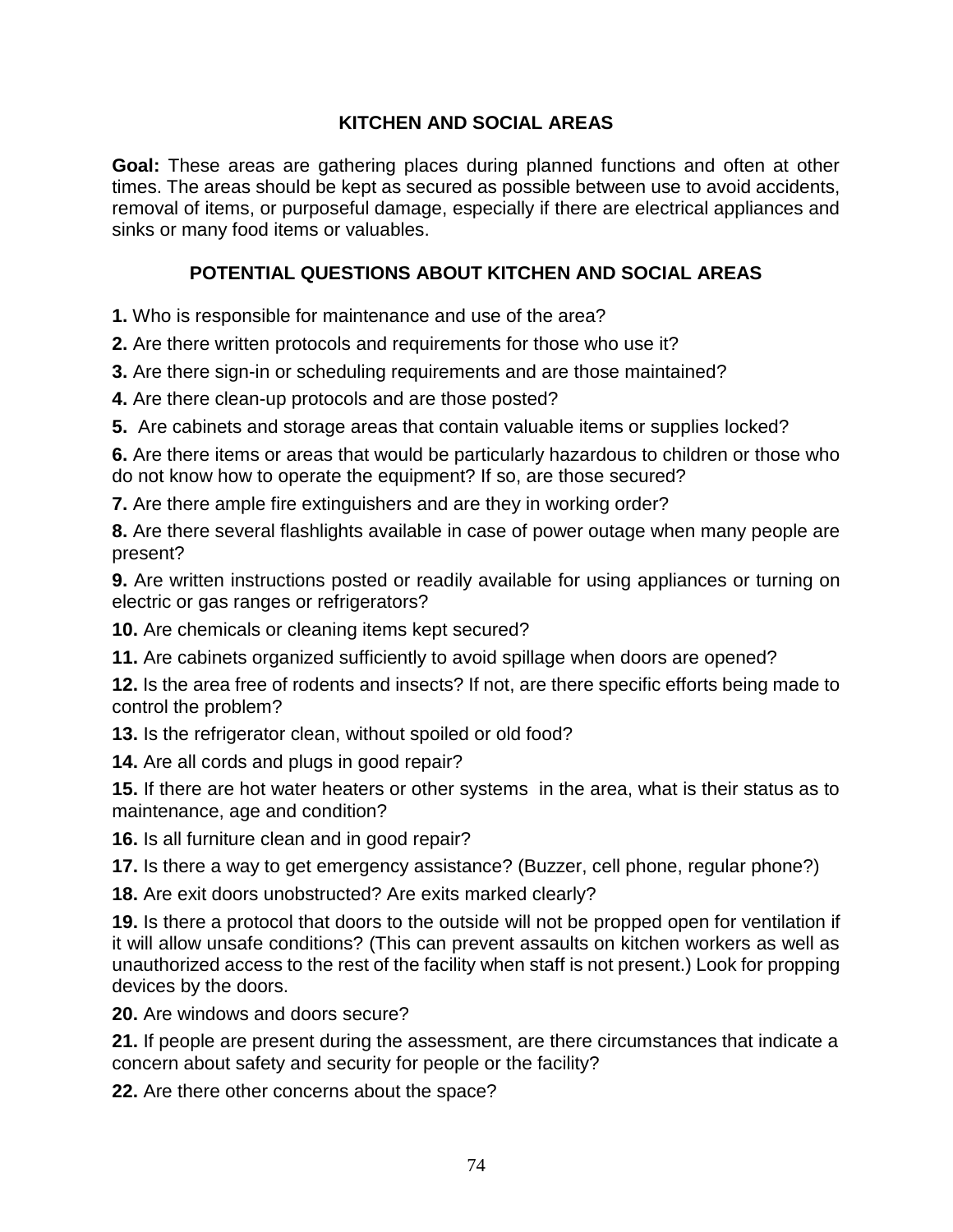#### **CHILDCARE AND NURSERY**

**Note:** The issue of protecting children and youth is a tremendously important one for places of worship and involves much more than the scope of this document. The following material is limited to assessing the spaces used by childcare and nursery workers, rather than advising about check-in and check-out policies, approving childcare workers, medical emergencies and similar issues.

**Goal:** To have a space that is clean, well maintained and free of hazards, and for which there are protocols and requirements related to safety and security. The same issues assessed in other spaces generally apply to these.

**1.** Overall status of space: Is the area clean appearing and smelling, free from litter and with floors and surfaces clean and orderly? Is all furniture clean and in good repair? Are all fabrics clean and repaired? Is trash and litter handled appropriately, especially soiled items? If there are municipal regulations regarding childcare, are these being followed?

**2.** If children are present during the assessment are there any issues related to their care or safety that should be corrected?

**3.** Are exit doors clear of obstructions and marked?

**4.** Can lighting be made bright for clear observation of infants and children and their status?

**5.** Are all electrical appliances, cords and outlets secured or childproofed in some way?

**6.** Are there methods in place to prevent children from leaving the area without adult knowledge?

**7.** Are supplies and valuables kept in secured areas when no one is present?

**8.** Are there fire extinguishers and are they operable?

- **9.** Is there a flashlight for each worker?
- **10.** Is there a first aid kit or appropriate first aid items?

**11.** Are windows locked when the area is not in use?

**12.** If windows are unlocked or open for ventilation, could someone enter easily? (If so, can this risk be reduced by making the window open only part way?)

**13.** Can emergency assistance be obtained easily? (Buzzer, cell phone, regular phone or intercom?)

**14.** Are there other aspects about the nursery or child care area that needs to be corrected or considered?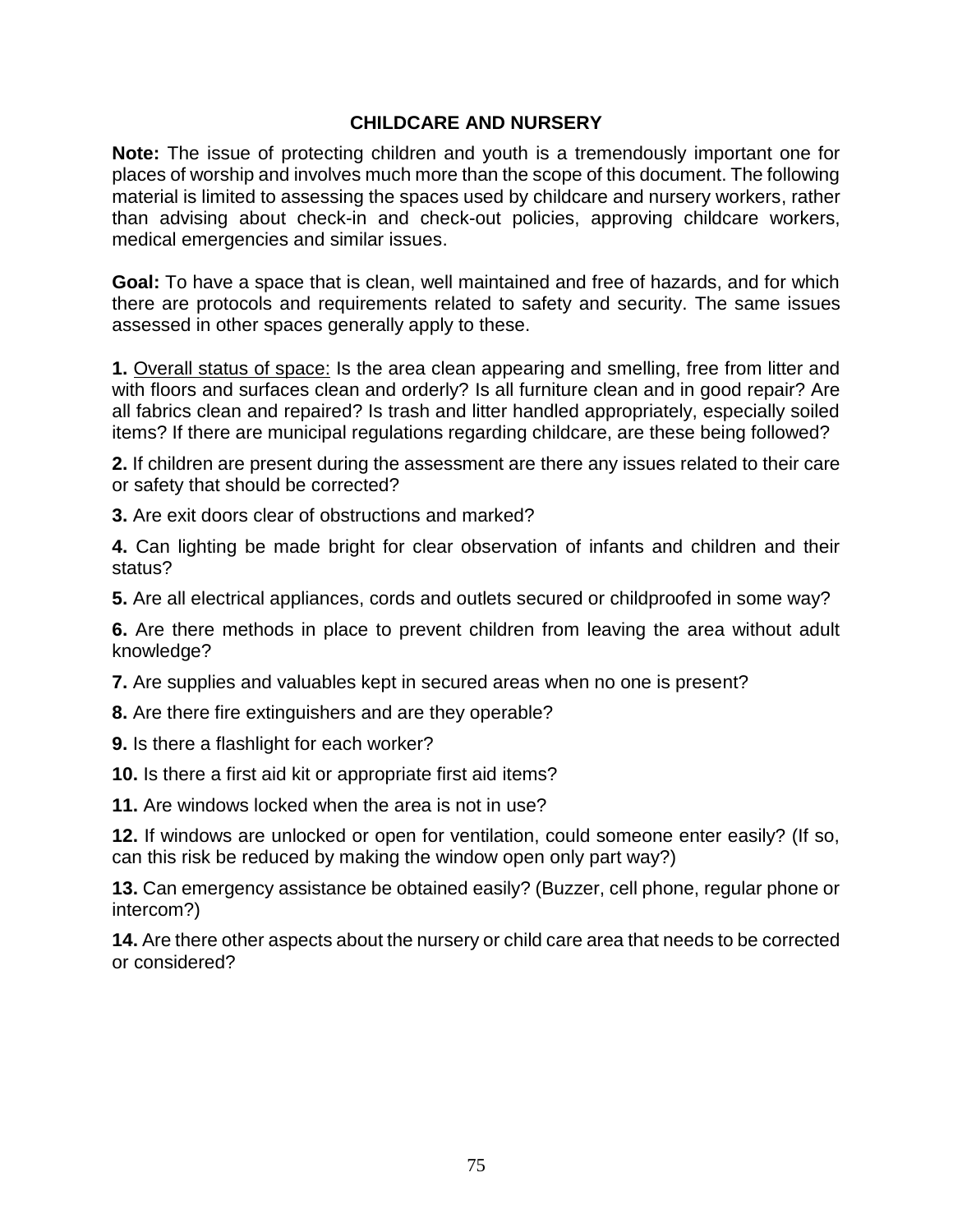#### **OTHER ROOMS AND SPACES TO ASSESS**

Every room, closet and space should be looked at and evaluated as to safety, security, potential problems or how it could be used in the event of an emergency. Do not neglect to review every area in your assessment.

Some places of worship have specific areas for worship items, artifacts and art, sacred documents or items, musical instruments, special rooms for counseling, worship or administering sacraments or rites, etc. The safety and security of these areas should be closely inspected, since they often attract the attention of the curious as well as those who want to harm people or property or to steal items.

• In very small places of worship there are few rooms, but those are often multi-purpose rooms that are used by many people and not always maintained safely or securely. It is especially common to have children return to their unlocked Sunday School classes when they are there during the week.

Any rooms, areas or buildings that are historic or that contain art or artifacts are made more vulnerable because visitors may enter ostensibly to view the item or sanctuary or to take photos, but may also take anything that is in the open and can be concealed before they leave.

### **OTHER ASSESSMENT AREAS**

#### **MECHANICAL AND UTILITY SYSTEMS**

The scope and nature of inspections and assessments will vary based on the complexity of the systems. Custodians or maintenance staff may be the point of contact for these systems, however the overall facility is still the responsibility of church leadership and oversight and assessment is appropriate.

**Inspections by professionals**: These should be conducted on a schedule to ensure the systems are well maintained and present no safety hazards. The areas in which equipment is maintained should be clean, easily accessible and well lit.

Operating information, warnings, emergency shut-off information and repair information should be posted clearly, with a flashlight nearby for reading in darker areas. The same information should be maintained in security plans elsewhere, in case an emergency prevents getting close to the equipment.

Systems should be secured as effectively as possible, in compliance with zoning and fire and building regulations, to prevent unauthorized access.

Optimally, there should be restrictions on who can operate, adjust or maintain the systems, and there should be a log of activities and access.

Instructions should be provided to those who regularly use the building about how to respond to various situations, including smelling a gas leak, finding a hot water heater or pipe that is broken and flooding an area, or observing some other system failure or problem.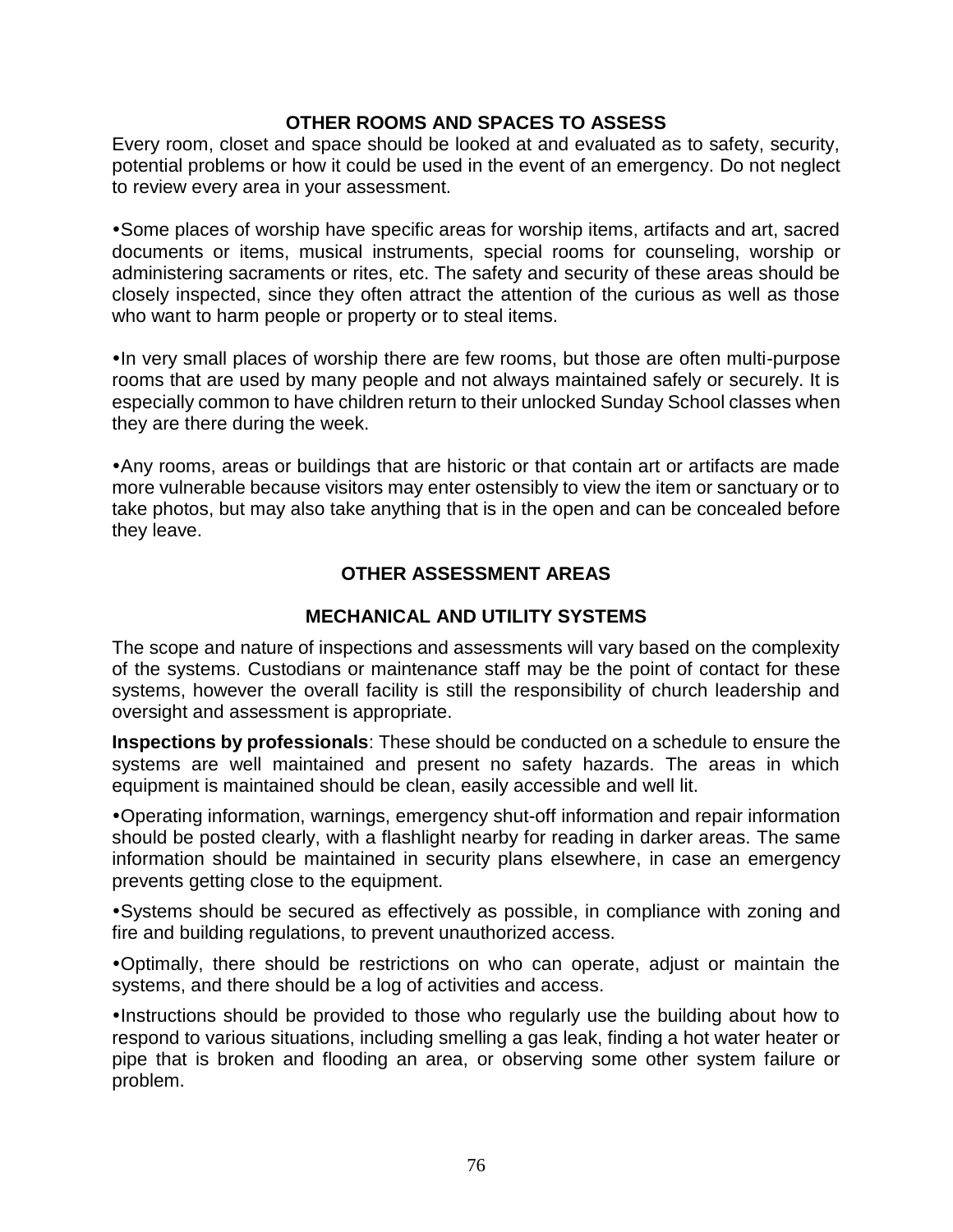### **PROCESSES, PROGRAMS AND ACTIVITIES**

Every place of worship has different needs based on their services, ceremonies and routine and activities involving members as well as the community. Consider a routine week as well as special events, to determine a list of situations that might present risks and hazards.

The following material is not meant to provide all the safety and security guidelines needed for these processes and programs. It is meant to be a discussion starter about assessing them, recognizing concerns, and working with others to develop ways to improve safety and security.

### **1. BACKGROUND INVESTIGATIONS FOR SELECT STAFF AND VOLUNTEERS**

There are some programs and processes that should be entrusted only to those whose character and history is above reproach. Among those are:

Bookkeeping or money handling Childcare and nursery workers Teachers, leaders or volunteers of children and youth Transportation volunteers or staff Counselors and others in high liability positions.

Those who will be responsible for valuable equipment Those who are hired to perform tasks for which their knowledge, skills and work history should be verified.

In those situations, even if family members in the church vouch for an individual, or if they were former members in good standing, applicants and volunteers should be subject to some level of background investigation.

For some jobs it is enough to get references and work history resumes, combined with an interview and perhaps a work sample to test their abilities.

Other volunteer or staff positions require more thorough investigation, to include criminal history records or driving records. Check with the state criminal investigation bureau or local law enforcement where you live to find out what records are available and how you can obtain them legally and ethically.

**An Internet resource:** An excellent resource about background investigations is on the U.S. Chamber of Commerce site in their section for small businesses. At the time of this writing, the specific URL is: http://business.uschamber.com/P05/P05\_1500.asp. However, their entire series of articles on hiring employees is useful for review.

### **2. MONEY COLLECTION AND HANDLING**

A protocol should be established that ensures safe and secure handling of cash and checks and immediate accounting of funds, as well as safe storage of funds and safe transport to a bank.

What is considered safe will vary according to the location and the people available. This is a situation in which most people can use intuitive thinking to evaluate concerns and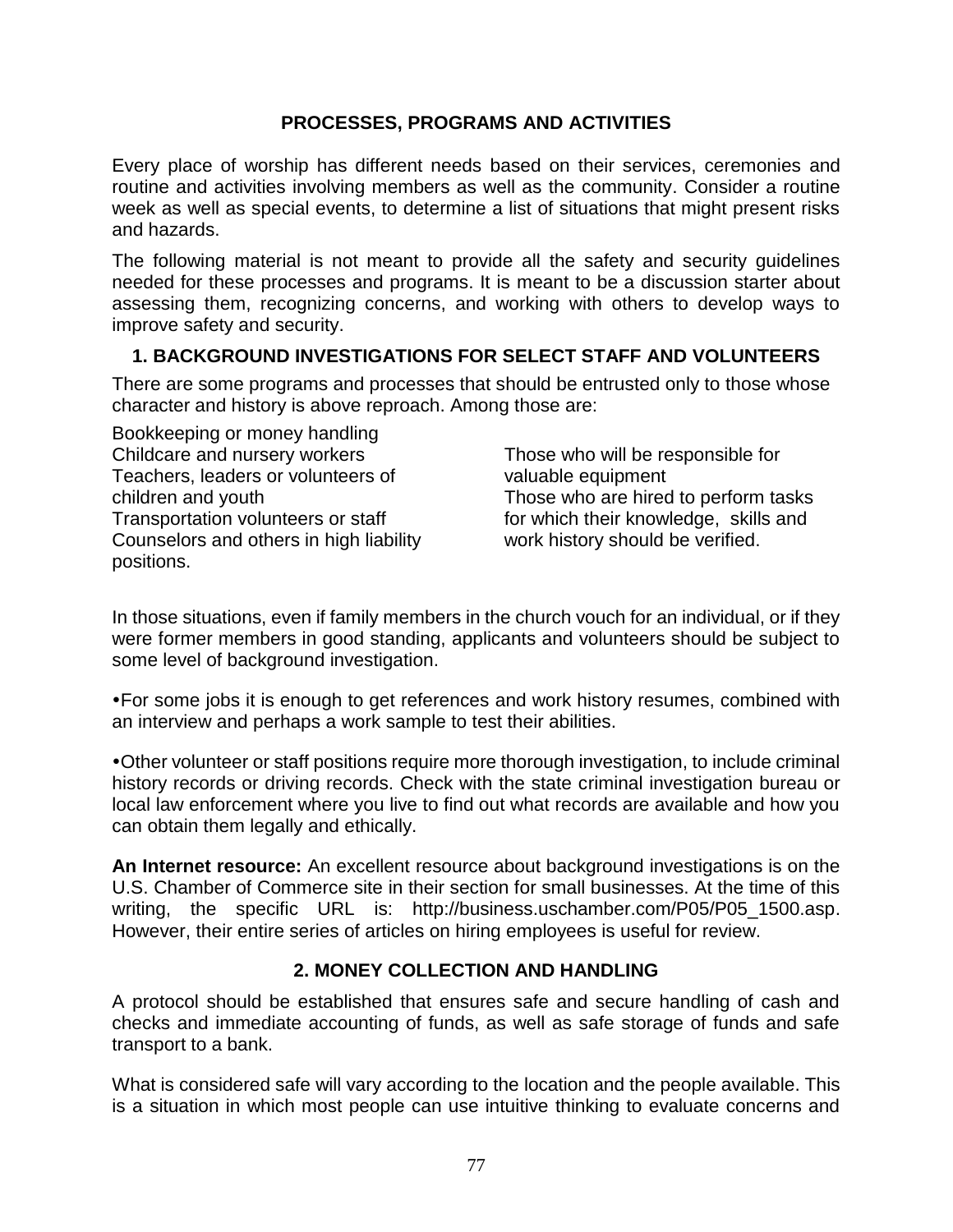develop at least a degree of improvement. Resources provided by insurance companies, banks and others, can be helpful.

# **3. BOOKSTORES, THRIFT STORES, WELFARE FUNDS**

These programs can be a temptation for visitors or members, since money is often collected hurriedly and not kept secure. Protocols should be established that require using receipts, having two people present when funds are counted, and keeping an inventory when practical. Those in charge are often most able to develop policies and procedures. However, the programs should be audited and evaluated by others, to ensure objectivity.

# **4. CEREMONIES AND SPECIAL SERVICES**

Any function that involves potential risks such as filled baptisteries, candles, unusual worship items or artifacts, dimmed or darkened areas or similar situations should be assessed prior to the activity and occasionally while a ceremony is being conducted, to see if there are obvious security needs.

 Each ceremony and special activity should be considered by security coordinators and those involved in the programs, to assess what and how there could be harmful actions or results from accidents, injuries, inappropriate behavior, crimes of opportunity, planned crimes, or anything else that could harm the place of worship of the people attending the function.

During special events children often are more likely to play in around the building and in side rooms. This is a hazard for them as well as for church property and should be limited through locking-off sections if possible, or by having staff patrol through the building.

These programs are often attended by guests and others who do not know their way around a building, which means extra greeters may be needed to assist.

Purses, equipment and other valuables should be kept secured. For example, keyed lockers or a storage closet in rooms used by wedding parties, choir members, clergy or staff can protect items that are often left in the open during ceremonies.

•It may be wise to assign a specific individual or group to security posts in high risk areas during ceremonies and special services.

### **5. COUNSELING**

Programs such as counseling for couples and individuals should have protocols established to prevent justified or unjustified accusations about the actions of counselors or clients. These might involve requiring other staff to be present in the area or to only conduct counseling during business hours or with two counselors present.

Counselors themselves are usually the best sources of knowing what might be of concern and how those concerns could be reduced. However, church leaders or the ministerial team can also determine guidelines based on those used in other places of worship or specific issues for the locale.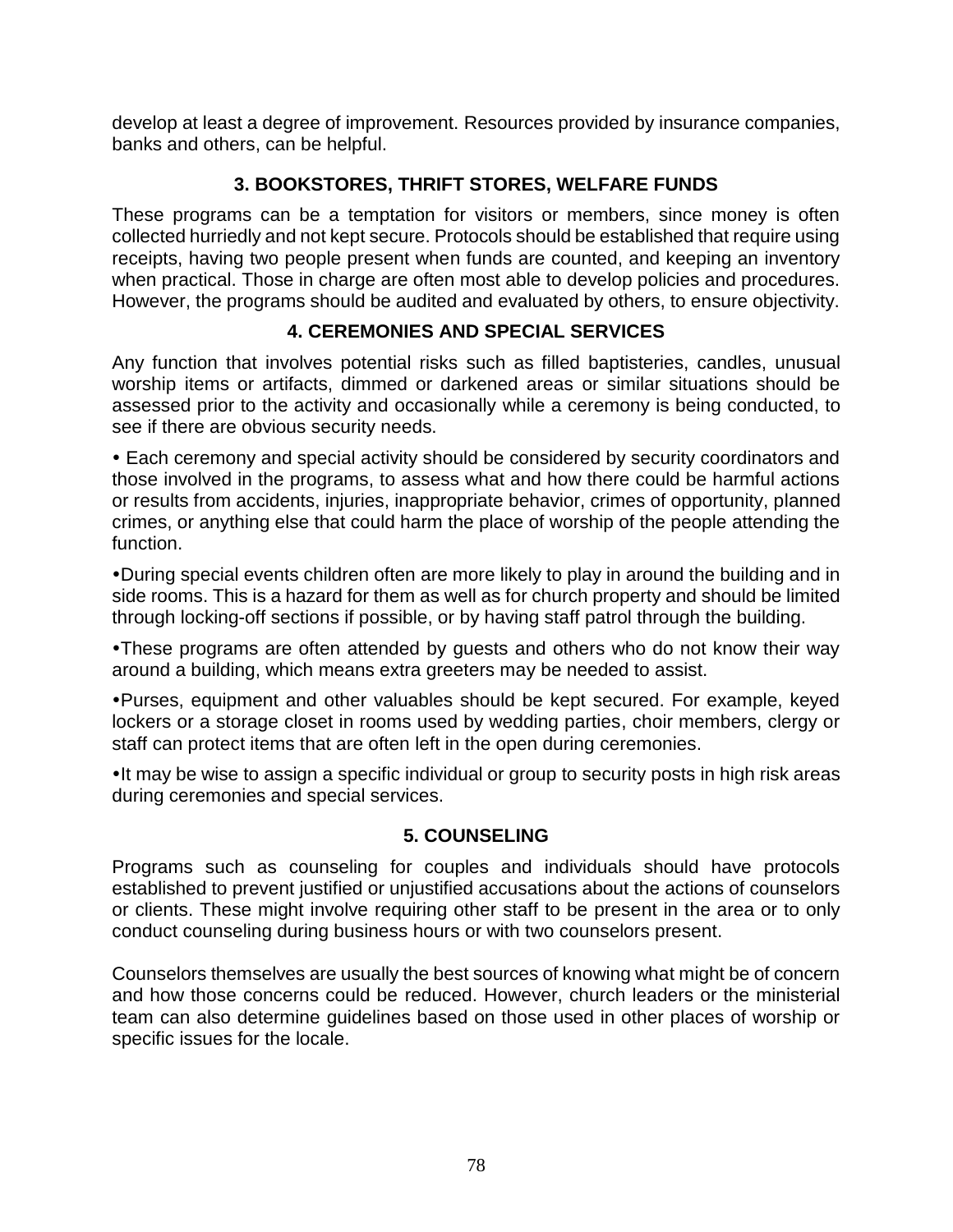### **6. YOUTH PROGRAMS AND ACTIVITIES**

These are among the most potentially problematic of all programs. Among the issues to consider are the requirements for adult supervision of all activities as well as selection and training of youth leaders—who are often young adults themselves. The well-being of youth, leaders and the place of worship depends upon oversight and caring but concerned control.

It may be helpful to have the youth participants assist in developing guidelines and emergency response plans, since they are often more aware of potential problems than their leaders might be. Problem areas may include:

Transportation safety General safety in the environment (such as at outdoor activities). The presence of inappropriate or unwanted items or substances. Inappropriate or unwanted activities of any kind.

Criminal acts by participants or by strangers against participants. Conflicts, arguments, relationship issues. Actions that could potentially bring discredit to the place of worship. Accidents, injuries and illnesses. Getting separated from the group.

### **Among the ways to reduce hazards and risks in youth activities:**

Youth should receive written instructions about safety and security before significant events, especially those involving large crowds or unusual settings.

The group should stay together.

Leaders must be notified when someone leaves the area and when they return.

A leader should generally not be alone with individual youth.

Both youth and the leaders should receive clear guidelines about acceptable and unacceptable behaviors in many areas of concern.

Leaders should provide a strong leadership role and observe closely to ensure safe, secure actions by youth, as well as to be prepared for emergencies.

The best way to assess these processes is to occasionally be present to observe or to occasionally conduct interviews of youth and youth leaders.

### **7. TRANSPORTATION**

Busses, vans and cars used to transport anyone involved with church activities should be well maintained and driven safely, with ample time for rest for the driver on longer trips. Develop a list of do's and don'ts and have drivers sign it before a trip.

A review of accidents involving such vehicles, as well as information from other churches, automobile associations and insurance carriers, will provide many ideas for guidelines for both vehicles and drivers.

Everyone who transports people on behalf of the church should be approved using reasonable criteria focused on driver experience, history and acceptance of church requirements or prohibitions for the situation.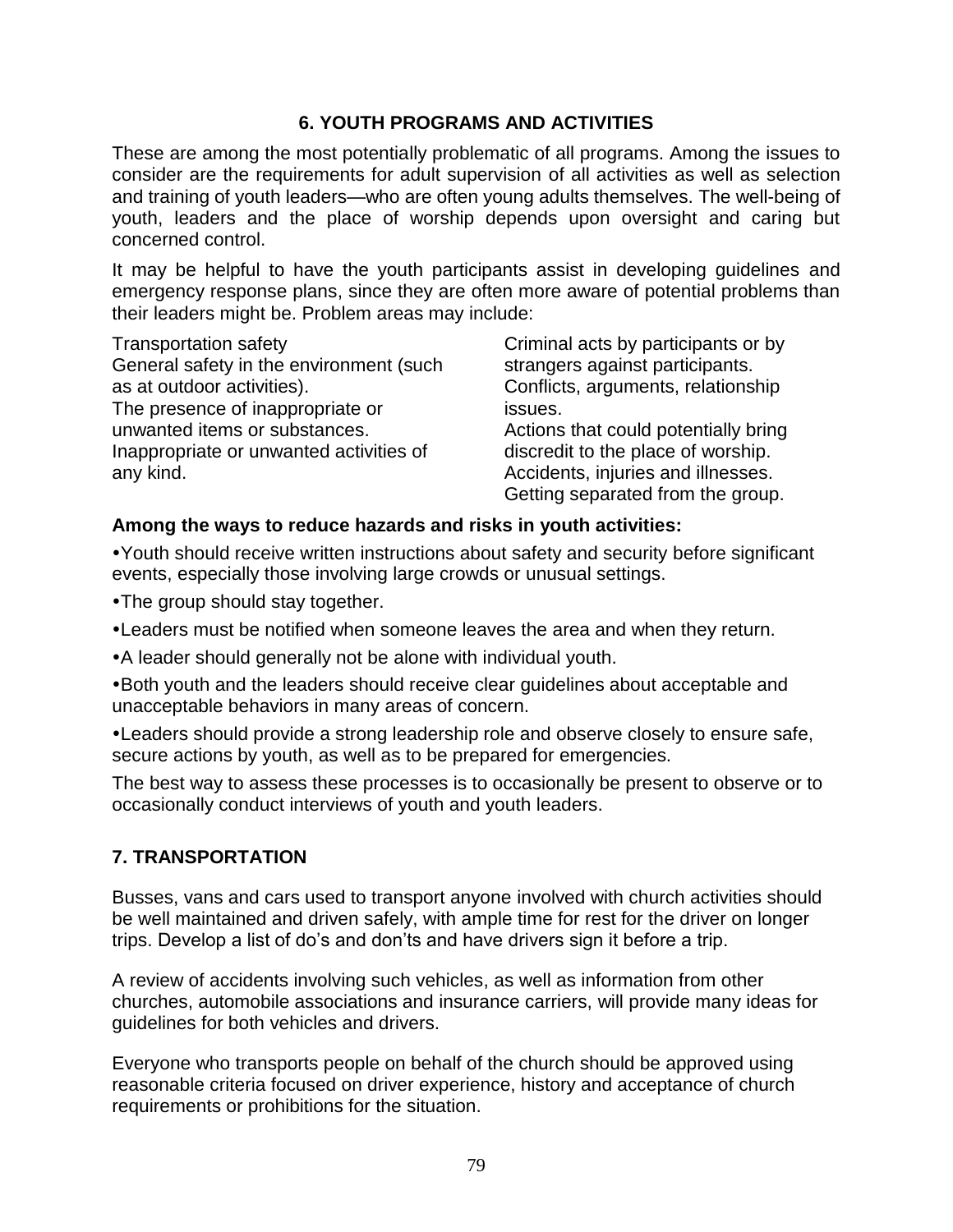### **8. OFF-SITE ACTIVITIES**

Conferences, camps, special events, concerts and retreats, are all areas of responsibility for church leadership if the events are sponsored by the church. These events and locations vary tremendously, but some general guidelines can help you develop detailed ones for specific events.

When assessing off-site activities consider these issues to decide what might improve the safety and security program.

**Safety and Security Coordinators:** One or more people should be assigned to coordinate safety and security activities for off-site activities. Their responsibilities should be clearly defined and they should be prepared to focus their attention on issues related to their roles:

Awareness of the overall environment Identification of potential threats or hazards or safety or health threats Knowledge of basic precautions related to concerns The general location of participants at all times Being available for regular contact and making status reports Having emergency contact information for participants and for church leaders and local assistance if available

**Leaders, counselors or other volunteers:** These people represent the place of worship and should be well known by church leaders or approved through a process that ensures they are dependable and trustworthy.

They should receive written material about their responsibilities, including concerns to be alert about and responses to them. When possible they should be contacted by security coordinators ahead of time, so their concerns and those of the church leadership can be discussed.

**Participant information and responsibilities:** Participants should be briefed verbally and receive written guidelines or information ahead of time about safety and security during the event. In the case of children and youth, a separate communication should go to parents. Information may include:

The role of security coordinators and other leaders The overall environment of the locale or event Threats or hazards related to the event or location Precautions related to concerns Their responsibilities for conduct and for reporting problems Any prohibited items or conduct. Contact information to give to family or others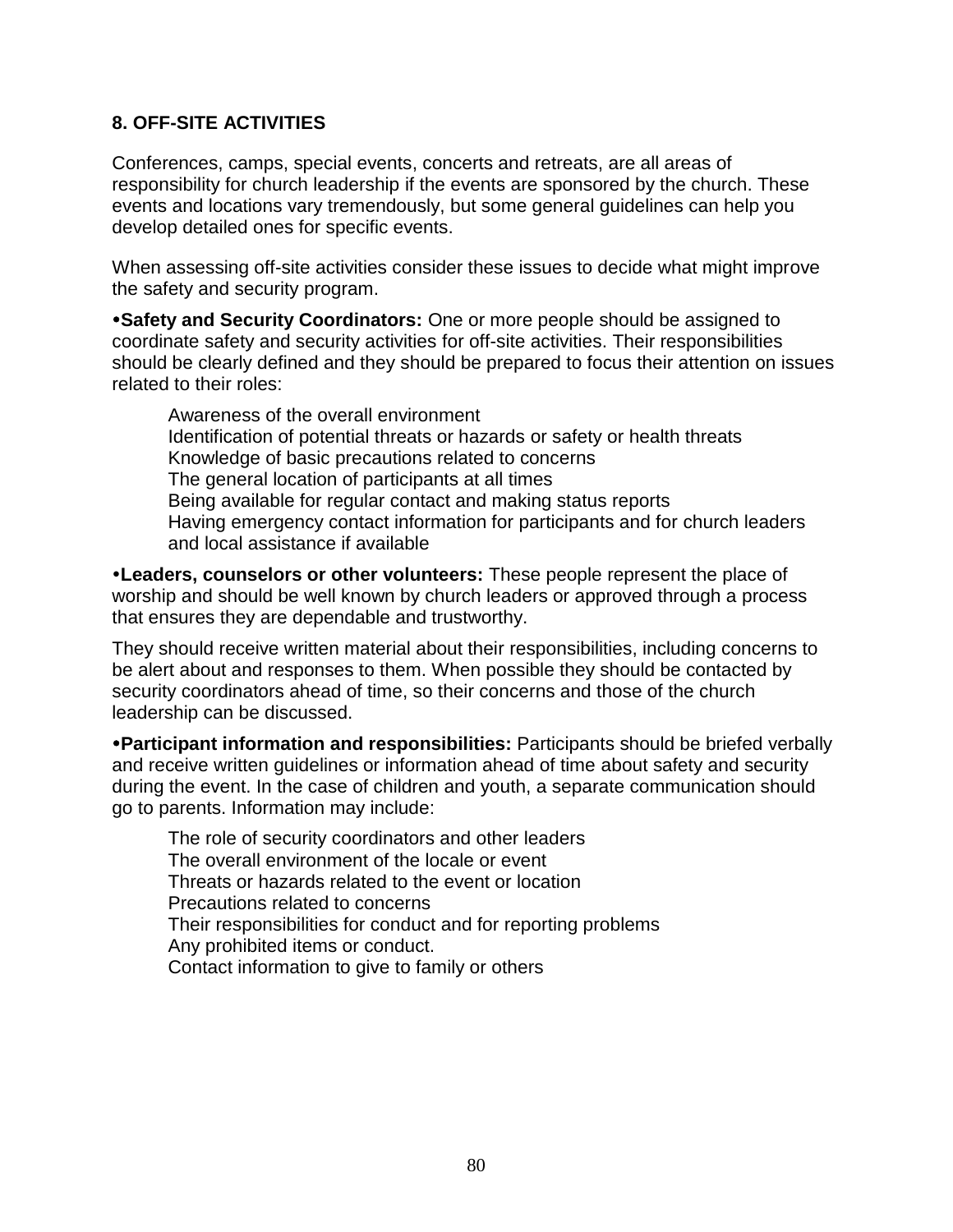#### **General safety and security guidelines:**

The following guidelines do not cover every setting and may not apply to all off-site activities, because the situations vary so much. However, it can provide a starting point for further discussion by leaders in your place of worship.

Guests who are not well-known to staff should be observed for problems as well as being given extra attention and assistance to ensure they feel safe and secure.

When members invite guests to off-site events involving travel or overnight situations, event leaders should be notified in advance, in case extra information must be provided or obtained.

At indoor events everyone should be made aware of exits and hazards related to the venue. If possible, get a floor plan ahead of time so the coordinator is familiar with it. If possible, attendees should gather for a briefing at the site.

Develop plans and requirements based on safety and security as well as on reinforcing positive messages about conduct during off-site events. This is especially true for youth groups or when many guests will be participating.

At hotels and other overnight locales, it is particularly important to stay aware of the location of participants and to ensure they do not leave the area without notification. (And also that they do not disturb other guests.) Coordinators should identify themselves to counter staff and security personnel, if any, and provide a cell phone for emergency contact if needed.

Cell phone numbers of participants should be programmed into the coordinator's cell phone to allow for quick contact. In some settings, walkie-talkies will be needed to stay in contact, and enough should be used to allow groups to stay in contact.

#### **Outdoor or camp events:**

At outdoor events or in camps or similar settings, no one should leave the immediate area or go outside cabins or tents without the knowledge and permission of leaders or coordinators. This is particularly important with children and youth. Even seemingly benign walks in the dark can have harmful results in unsupervised settings.

In outdoor nighttime settings, coordinators should have several flashlights as well as access to first aid items and a way to get emergency assistance.

Rustic buildings, dorms and tents should all be inspected for safety and security. Fire safety is crucial, but so is safety regarding fumes from generators and heaters, electrical systems that may be subject to damage during off-seasons, structural damage, fire pits near buildings, and stairs, railings and balconies that need repair.

Camp kitchens and bathrooms or toilets should be checked for cleanliness, safety regarding chemicals, fixtures, appliances in need of repair, and other factors that are neglected in facilities that are not used often or are used by a variety of groups throughout a season.

The best way to assess these activities is to visit the site well in advance of use if possible. If that is not possible, try to find a way to be present during at least one similar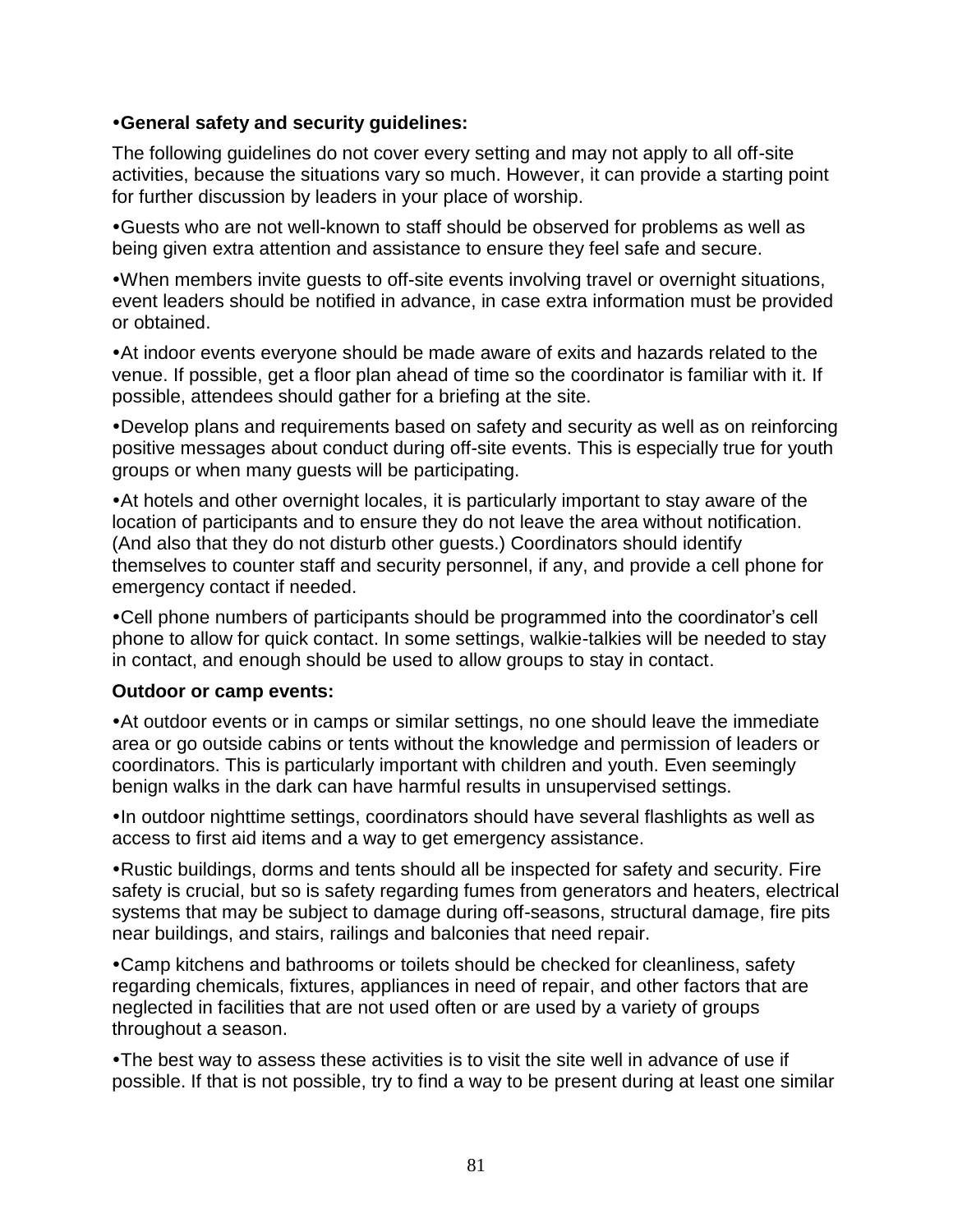activity elsewhere, to observe concerns there. Or, contact others who have had activities in that location.

As with other events, have participants and coordinators prepare a list of considerations related to safety and security, to allow for planning the next time. Unfortunately, some of the concerns may be too late to help at the time, which is why pre-assessment is so important.

### **9. TRAVEL**

The destination and method of travel will have an effect on the information needs of those who attend events off-site. At least one briefing should be held a week or so before the travel, to allow for questions about specific issues to be researched if needed. Among the issues to consider are:

The overall safety and security of the location and travel methods.

- The culture of the location as it relates to foreigners or travelers.
- Precautions related to crime or terrorist activities in the locale involved.
- General guidelines about safety in groups as well as alone.
- •In some countries bomb awareness and safety information should be provided.

Information can be obtained through Internet resources, by talking to contacts at places or worship who may have visited there in the past, from church members with knowledge or the locale, and through travel clubs.

The information should be updated after the event so it can be used by coordinators the next time.

### **10. SPECIAL EVENTS**

These may include special services, music programs, bible conferences, guest speakers, large dinners, awards banquets, seasonal programs, holiday programs, and other functions that may attract attention, be attended by large numbers, or are open to the public.

Develop a list of special events and schedule a time for safety and security planning as well as assessing. Assess during these events, as a way to be better prepared for the future and to see if there are problems that need to be corrected at the time.

Among the security activities that may be helpful:

Someone specific to assist in the event of a medical emergency should be on-site at all times when possible.

An announcement may be made to point out exits in the event of an emergency.

Greeters and ushers should be particularly observant to note visitors or strangers who exhibit unusual behavior, and be ready to get assistance if needed.

Areas of the building that are not being used as part of the program should be closed to public access if possible.

Parking lots should be patrolled or checked often to prevent break-ins.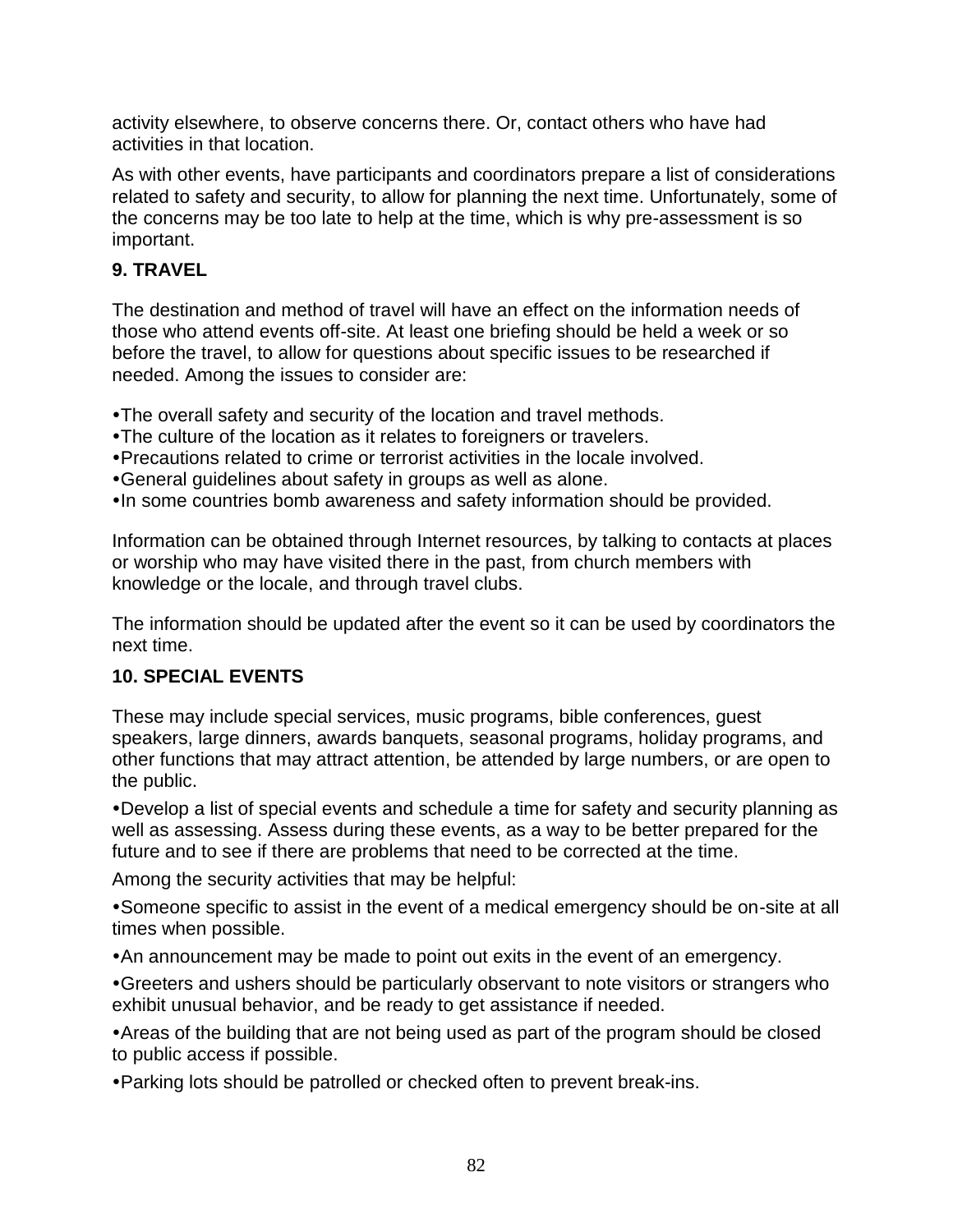Exits should be kept clear of people, musical instruments or other items.

As with all services, the pastor or leader of the service should have someone specific who is responsible for observing and responding to assist if the pastor is threatened or needs help in some other way.

Any large event usually means there will be activities and situations that are unexpected, and that systems and people will be pushed to the maximum. There is a temptation to eliminate some security or safety requirements as too difficult to follow. This is the very time when those requirements are most important.

For example, when items are being brought into the building, rather than propping doors open, someone should stand and hold the door, or the door should be relocked each time it will be left unobserved.

Discussing safety and security with coordinators of events may reduce problems and help everyone stay more safe and secure.

### **11. OTHER PROGRAMS**

You may need to get information and schedules from several sources to ensure that every program is reviewed. Your goal is not to critique the programs, but rather to work with coordinators to ensure there are written guidelines and that safety and security is a priority when the place of worship is the sponsor of an activity or function.

#### **12. INSPECTION DURING MAIN SERVICES**

During every worship service, a brief inspection of key elements should be conducted, to ensure that safety and security is being maintained at a high level. Without this inspection, assessment is limited to reviewing the space when it is empty—not very realistic!

Among the things to consider:

• Is the parking lot orderly and are all the safety features working correctly?

Are people able to move safely from parking areas into the building?

• Is there any aspect of traffic, movement or activity outside the building that could be a safety and security concern?

Are greeters and ushers and other volunteers and staff in their places and performing their tasks appropriately, especially as it relates to safety and security?

Are security staff relatively unobtrusive and not disruptive?

- Are emergency items in place? (Flashlights, first aid, etc.)
- Are doors opened or locked, according to the security plan?
- Are off-limits areas locked?
- Are there valuables left in the open and at risk? Can they be better secured?

• Are there any activities inside the church that appear to have the potential for harm either inadvertent or purposeful?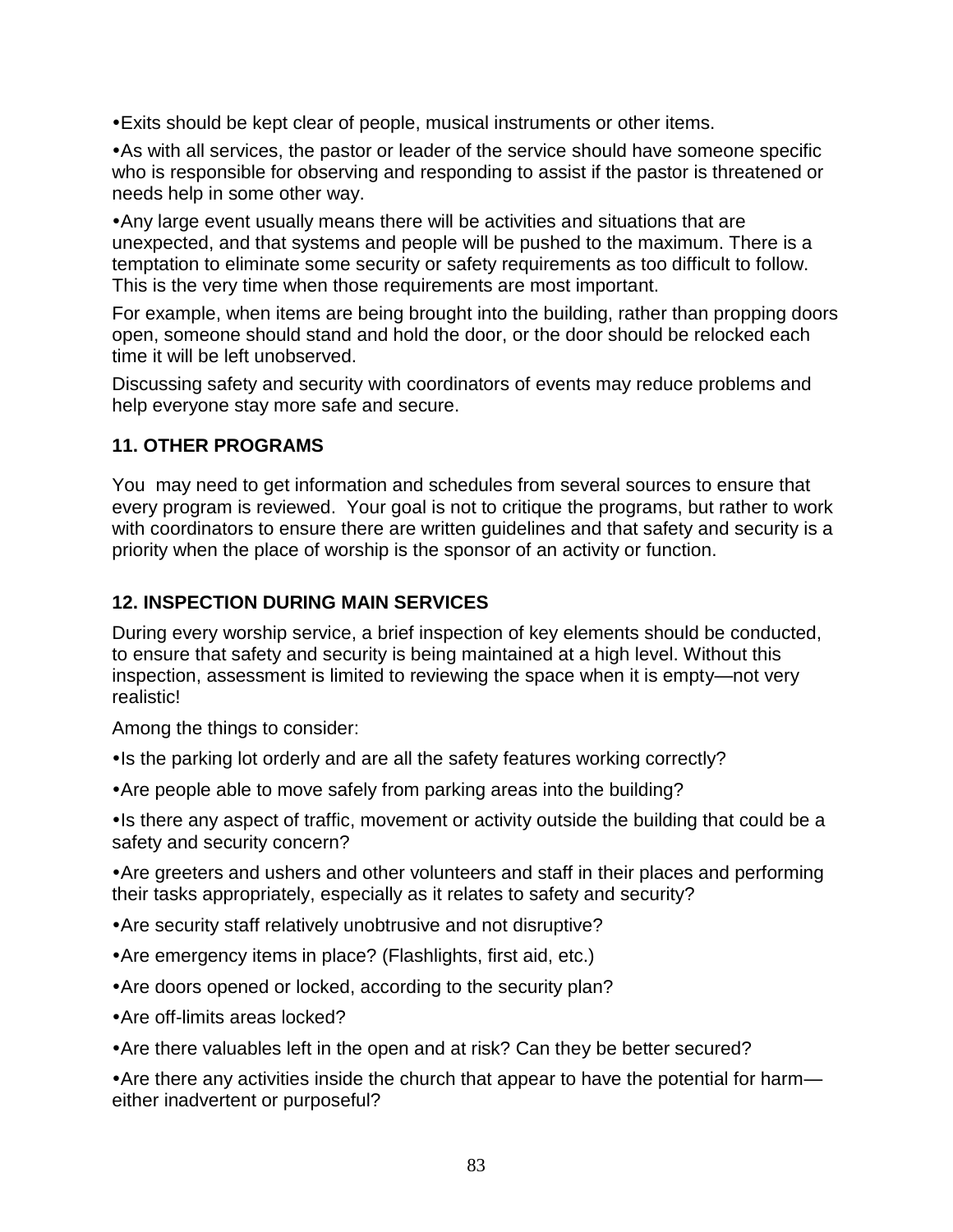•In the sanctuary, are reasonably clear path to exits maintained throughout the service?

Are the choir and musicians able to exit safely and quickly?

Are the security staff who are assigned to focus on the security of the pastor and/or his family, in place and performing their tasks appropriately?

• Is there any aspect of the service that could result in harm or that could prevent emergency responses as needed?

**Interviews:** Consider occasionally interviewing members (and perhaps guests, in some carefully chosen situations) about their observations regarding safety and security measures. It is also beneficial to have a few non-stressful, quick quiz questions for staff and volunteers, to test their safety and security knowledge.

•For example, assessors might ask the following questions of greeters or ushers: 1.) If there was an emergency right now, where is the closest exit, other than the front door?

2.) If the building is evacuated and someone asks you where they should gather outside, where would you tell them to wait?

3.) Where is the safest room near this position, if you had to lead people to shelter inside the building?

•Guests or members might be asked:

1.) Did you notice the signs in the parking lot, reminding people about safety for their vehicles? What did you think about that or how did it make you feel?

2.) How comfortable were you with the greeting you received when you first came in the door?

3.) Did you notice anything before, during or after the service that concerned you about safety or security?

4.) Were you aware that we have an extensive safety and security assessment program and a variety of security plans that all leaders, staff and volunteers are trained about?

**Photos:** Within reason, take photos to document positive and negative issues in every area assessed during the main service. Sometimes a photo will dispel a concern or reinforce the need for action, far better than the statement of the assessor.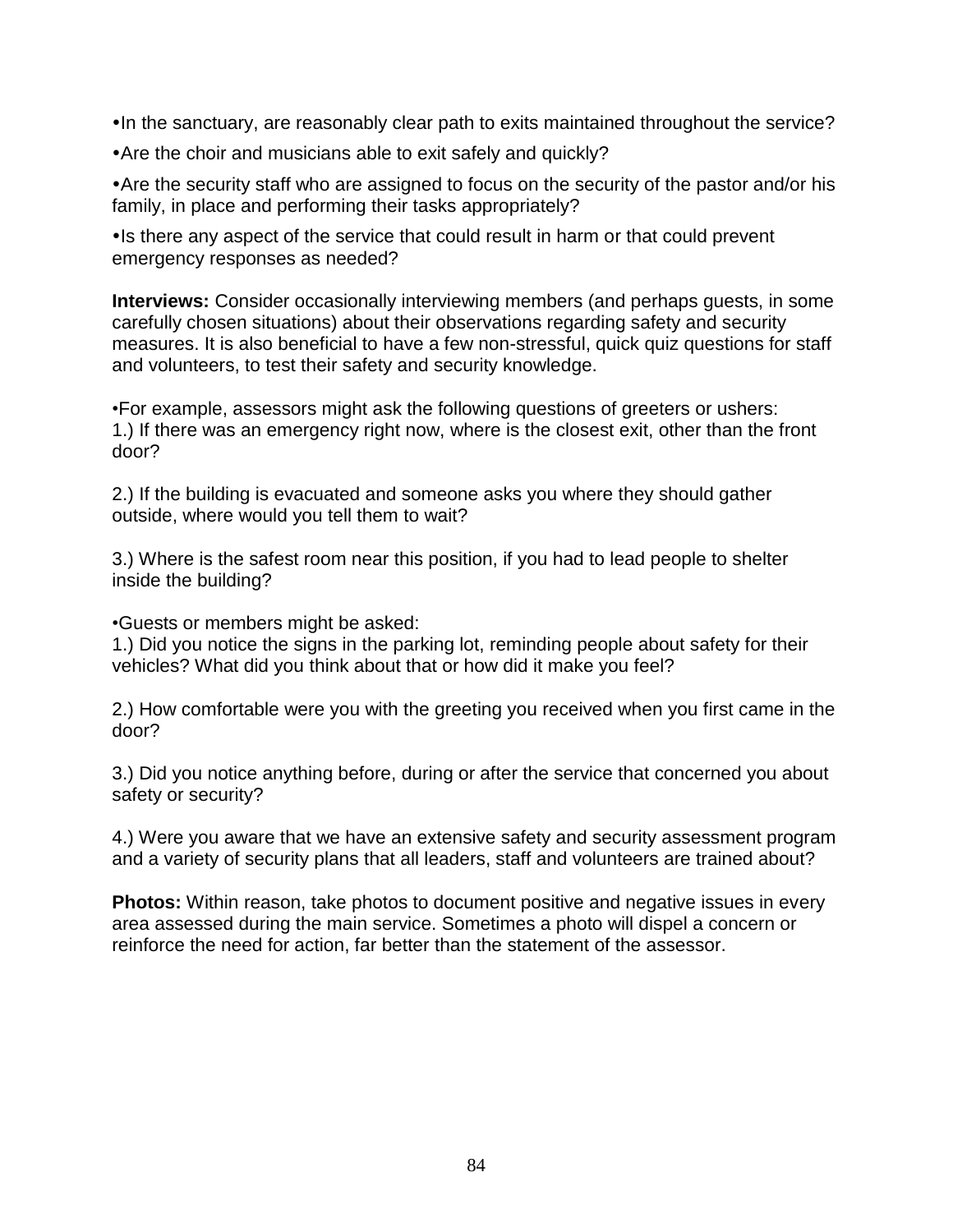# **Emergency Plans and Training**

One of the benefits of plans, apart from using them to train people about how to respond in emergencies, is the process of planning, in its own right. That is why many people should be part of the planning. It helps everyone think more clearly about all the details that are required for effective emergency responses.

There are many joking comments about having plans that are never read or used. That situation usually occurs when there is no requirement or encouragement to read or use them. A review at least three months is helpful and may be part of staff meetings, deacon meetings or special briefings before or after services, according to the nature of the plans.

Staff who are present in a mechanical, weather or medical emergency may not have access to computers, so the plans should also be in hard copy format and tabbed for easy reference and review. Consider having most security plans in a binder that also contains phone numbers and other information that may be accessed often, so staff are more likely to have them handy.

Copies should be distributed to all church leaders and regular volunteers. Every church member should at least have material that applies to them and their activities.

**Among the plans and information that should be part of a church security program are:** 

#### **1. General guidelines and information about safety and security in every aspect of activities, processes and programs.**

Over time there should be guidelines developed for leaders and participants in all of the major activities of the place of worship. This takes time, and it may be that the information is needed before the planning is completed. That is why a routine focus on safety and security is so valuable. Even without written guidelines, people are more likely to have given some thought to their personal emergency responses.

### **2. Instructions and plans for specific people, leaders and volunteers.**

These instructions may be general or very specific, according to the tasks being done by the people involved. For example:

•In the material about the security role of Greeters and Ushers, a suggestion is made to use a code word, name or phrase, so Greeters and Ushers can communicate the need for assistance if a suspicious person is nearby.

•There may be a schedule established for a pair of observers to patrol the building during services, or to check the bathrooms at regular intervals, or similar inspections that need to be assigned specifically.

•Those on the platform may all be instructed to be prepared to yell directions about evacuations or to shout at people to get down and get out, in the event of an emergency.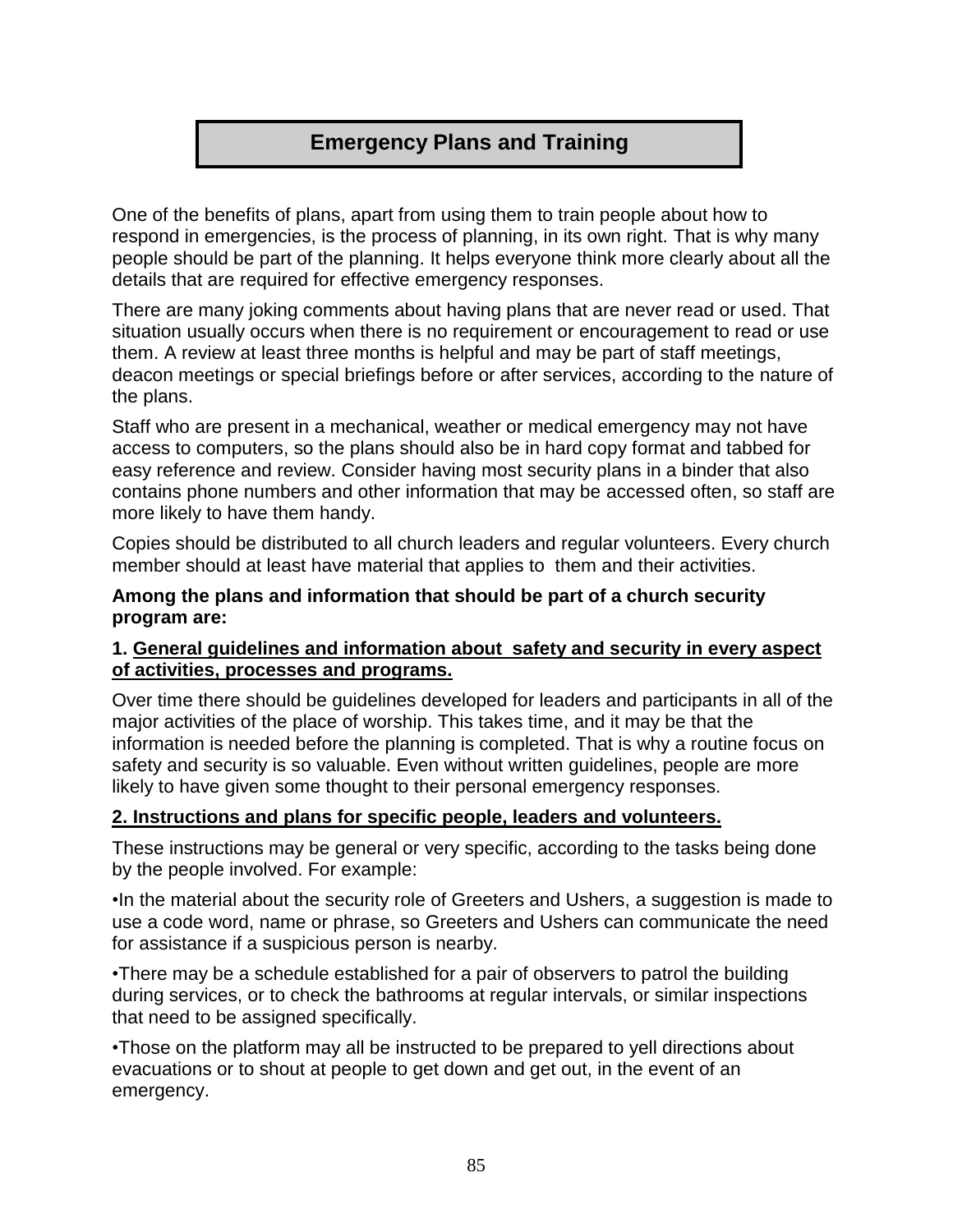# **3. Evacuation plans:**

What would be the cause of an evacuation? How will notification be made?

- What should parents do about their children, if they are in another building or area?
- Where should people go after they leave the building?
- Who will assist visitors and those who are less able to assist themselves?
- •If primary routes are blocked, what exits could be used?
- Will there be a method for notifying people when or if they should return?

Who will be coordinators for various locations where people will gather? What is that person's role?

Will weather have an affect on how evacuation takes place and where people should go for safety?

# **4. Bomb threat or other threat plans:**

There are several governmental and internet resources with information about responding to phone threats. A plan should include guidelines for the call taker as well as for who makes the decision to evacuate, especially if the call appears to be a hoax (a child's voice, for example). There should be information about where to evacuate and how far away should everyone stay after evacuation.

If the threat involves someone saying a device is hidden in the building, someone may need to assist responders by identifying suspicious items.

# **5. Emergency medical plans:**

Who can provide emergency medical help until regular help arrives? Will there be training provided for those people if they are not professional medical responders? Have non-professional medical responders been given guidelines?

• Is there equipment available and who has access to it?

Are there specific medical needs that should be identified?

**6. Fire and smoke:** These are routine plans that generally call for evacuation and emergency notification. However, such plans might also involve notifications to church members, special instructions for specific areas, assignments for specific individuals to notify others in the building, etc.

**7. Response to violence:** In these situations there is usually no warning and there may be no way to prevent the event from happening. However, having a core group of people who have thought about responses may lessen the harm to many people.

A plan for responding to an violent attack, especially if weapons are involved, should focus on getting people down to avoid gunfire or the attention of the attacker, and out of the building if possible.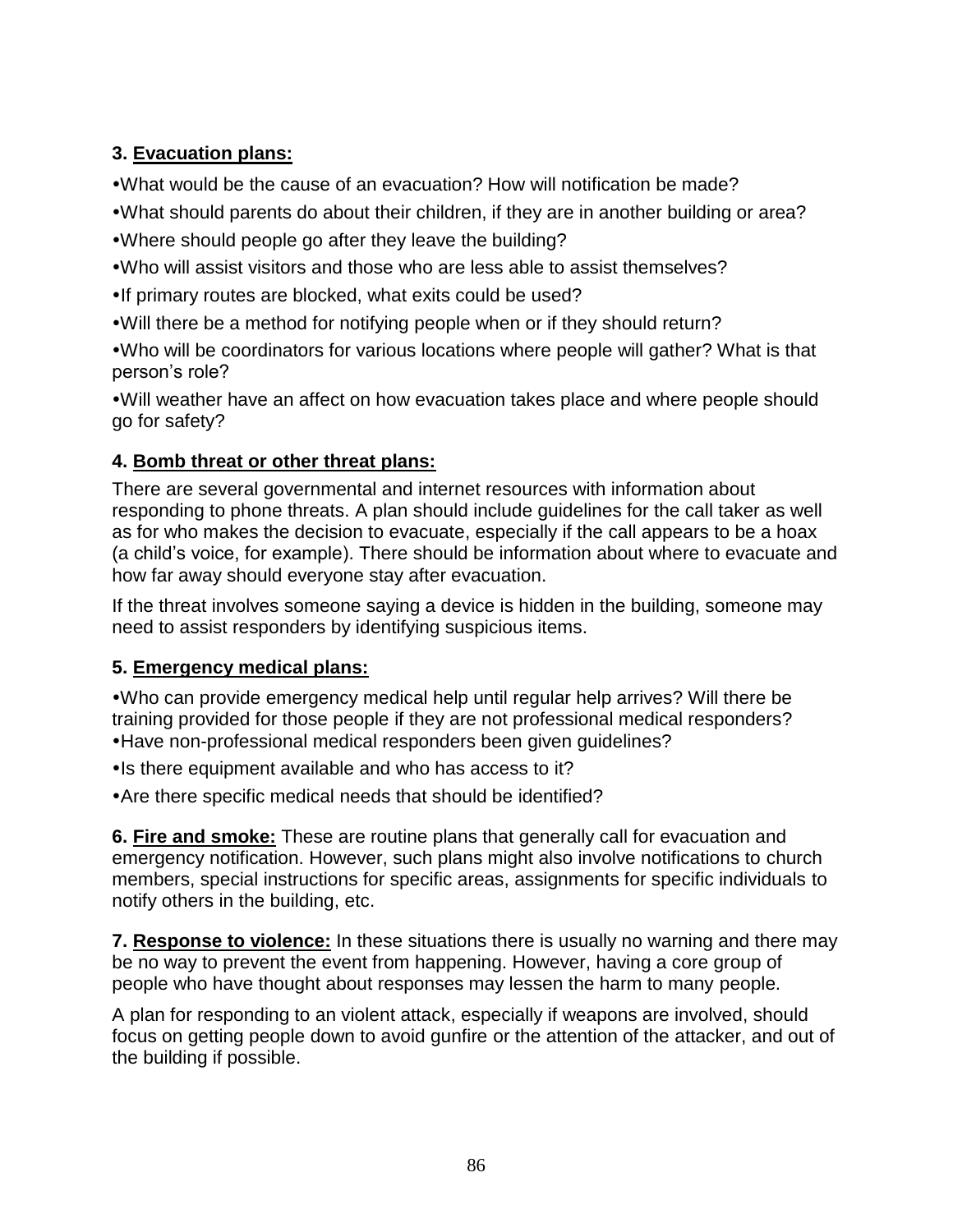Even if the police are called to the scene, it may be many minutes or many hours before they enter the building. Leaders and security team members may need to support, assist and comfort people or provide medical care throughout that time. This is at least somewhat easier to do if there is a feeling that responses have a purpose.

### **A violence response plan might include:**

Guidelines for when doors should be shut to keep individuals or groups out.

Lists of safe areas for concealment or furniture that could provide short-term barricades.

Guidelines for locking off areas of the church and assignments for doing so.

The location of safe rooms or areas that can be secured quickly and with extra reinforcements.

Advice for those who have a leadership role in safe rooms.

Assignments for leaders and members about specific areas of responsibility, or specific people or groups to assist. Assignments should be reviewed regularly to ensure everyone is aware of their roles.

#### **Weapons and other responses:**

An individual or group may decide to confront an attacker directly, no matter what the threat to their own safety. However, others may decide to try to stay concealed or help people to safety. The situation will usually dictate the options and available responses.

Whether or not weapons, including non-lethal weapons, should be or may be carried by members other than police officers, is a decision to be made within a specific place of worship and based on the law in that location.

It is likely that some members may carry concealed weapons (guns, knives, pepper spray, etc.) without approval from church leaders. The risks and liability involved should be discussed openly enough to alert those people to the concerns.

Firing a weapon in close quarters can result in unintended death or injuries to innocent people or may not be justified for the situation. There is tremendous moral and legal liability associated with the wrongful use of a deadly weapon. On the other hand, using a weapon against an assailant may stop him or her from further deadly action against the congregation.

If a decision is made to specifically approve having some members carry concealed weapons, strict precautions should be taken about the legality of the action, who is involved, the training they have received, and the knowledge others have of their armed status.

Some places of worship have members who are active or retired law enforcement officers. Church leaders have varying views about whether they feel more comfortable with the officer in uniform or not. Those issues should be discussed by everyone involved.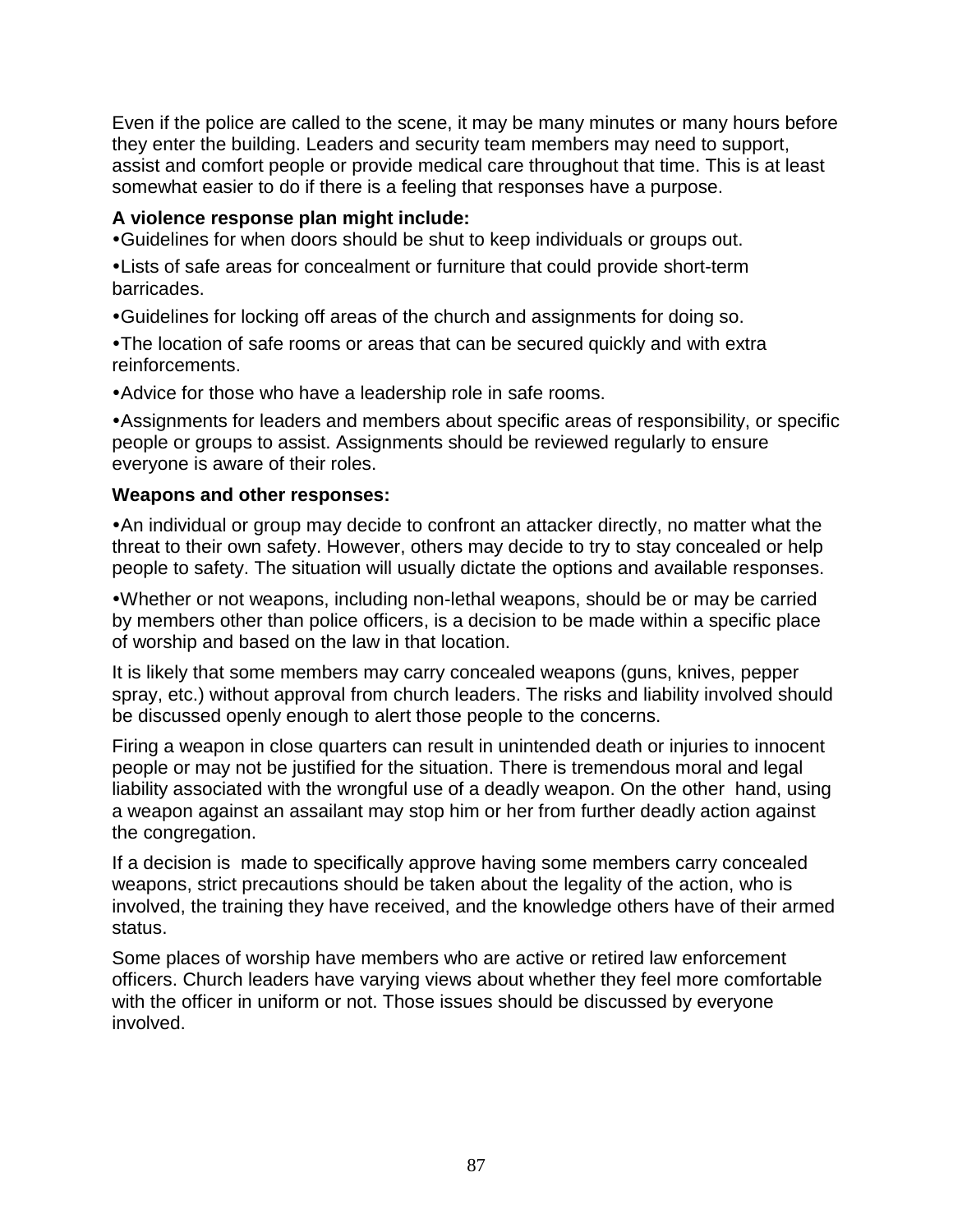**8. Weather and natural emergencies:** These will vary according to the setting, but might include:

Shelter-in-place information.

Supply lists.

Instructions for moving some items to safer places in the facility.

Call lists to alert members who can respond to help.

Similar information according to the nature of weather and natural emergencies in the area.

**9. Mechanical emergencies:** As was mentioned in the section about mechanical systems, it is worthwhile to have contact and emergency shut-off information in a binder or manual away from the potentially hazardous system and also posted near the system itself.

Directions should give step-by-step instructions for turning water, utilities or other systems off or on, as well as contact phone numbers for maintenance people.

Staff and people who are frequently in the place of worship could be given hands-on training about turning off hot water heaters, checking fuses and other mechanical firstresponses that are not dangerous.

**10. Community emergencies:** If an emergency occurs in the community, the place of worship may be asked to assist in varied ways. If that is likely in your place of worship, a plan for quick response should be in place, according to the potential emergencies in the area.

These plans might include methods for setting up a shelter site, providing food, securing the rest of the building while others are using it, extra cleaning and maintenance, and similar issues. Keep a list of contact information for local and regional emergency responders (Salvation Army, Red Cross, etc.)

**11. Continuity of operations plans (COOP):** If you were not able to meet in your place of worship starting right now, where would you meet for the next service, and how would you notify people about it? What would you do about the assets of the building? That kind of information is part of continuity planning.

•The plans will vary according to whether the place of worship is still accessible and has items that can be transferred to a new location, or if it has been destroyed or is damaged severely.

•Continuity of operations plans may also include plans for dealing with such varied issues as the emergency absence of the pastor, temporary lack of electricity or water or damage to roofs or windows,

•Plans should also include information about for restoring computers, reestablishing programs, contacting insurance providers and similar issues.

•One way to consider what plans are needed is to track the activity of your church for one week, using the church calendar and talking to the pastor and administrative staff. When you realize what it takes to keep the doors open, you'll see what is needed in the way of plans.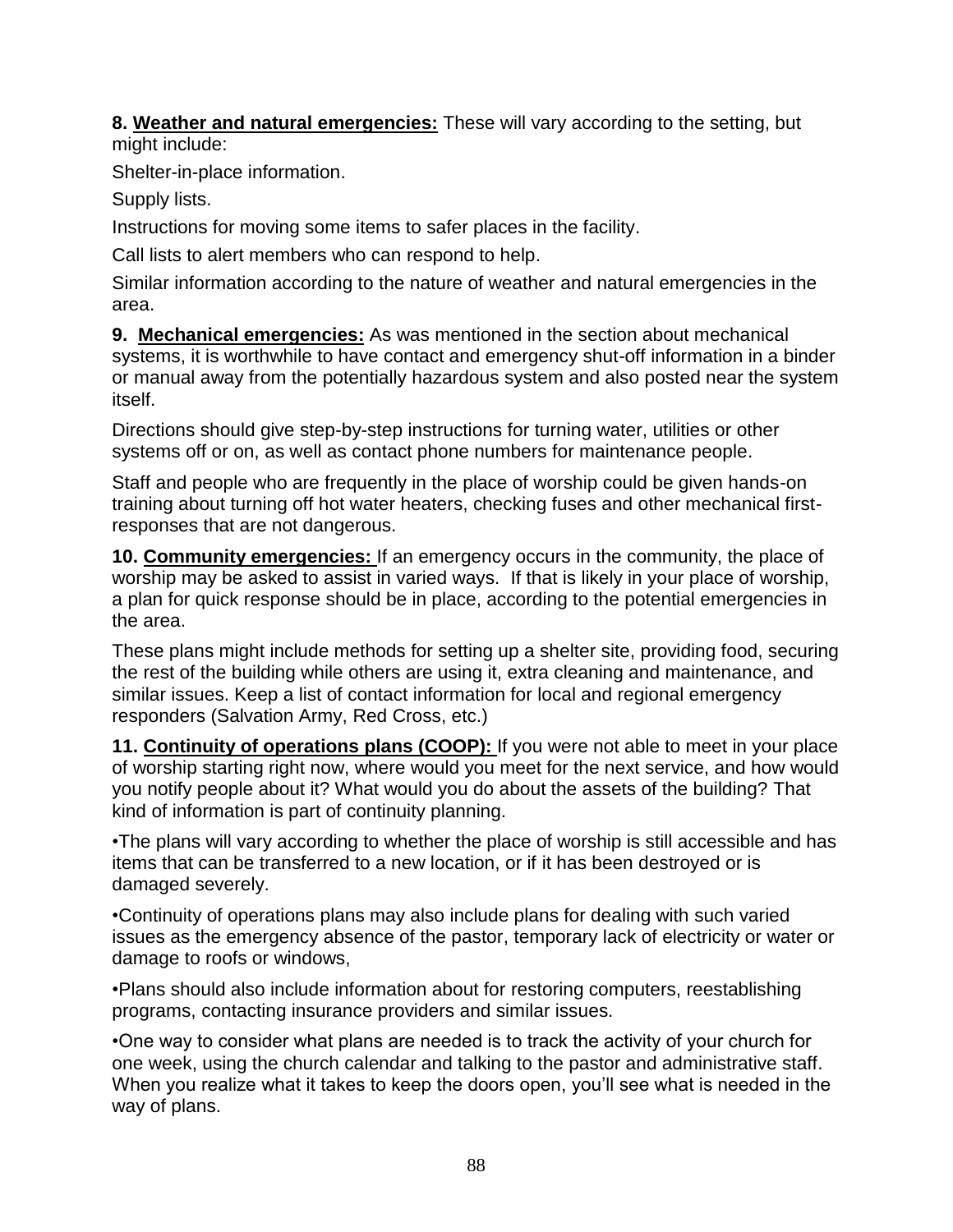**12. Communication plans.** There is often a need to communicate quickly with members and the community. Quick and frequent communication can stop the spread of rumors and misinformation as well as explaining what will happen next.

Who, besides the pastor, is authorized to speak for the church in the event of an emergency? Has that person received training about the task, at least as it relates to liability concerns about statements?

• Is there a way to use a website to inform the public about events related to emergencies or events at the church? Who would ensure that happens?

Is there a radio station that can make announcements? If so, who is the contact person?

• Is there a phone, computer or personal network of contacts to inform people about emergencies? What if the most obvious methods of communication don't work for some reason? (Phone lines down, cell phones in dead cell spots, etc.)

### **SUMMARY ABOUT SECURITY ASSESSMENTS**

The material in this document can help you get started assessing the safety and security of your place of worship. As with all activities it requires effort and a degree of knowledge and skills. However, anyone with the commitment to be thorough and focused, yet well-balanced and reasonable, can do an effective job.

Use this material in conjunction with Internet and library resources, information from other churches and the intuitive judgments of you and your team of leaders and volunteers.

**An ongoing process:** At the beginning of this material the statement was made that safety and security assessments are ongoing and must be continuous and consistent in focus and balance. The same is true about advice and ideas for conducting assessments. This material is a good foundation, but you will find many ideas through other resources, and some of that will change over time—especially as technology changes and becomes more affordable.

**Target Hardening and the Target Hardening Trap:** Briefly stated, *target hardening* is the process of making a target (something or someone that could harmed) so resistant that harm is deterred, delayed or can be detected. It incorporates protection, prevention, resistance and response. The *target hardening trap* is spending large amounts of money, time or effort to prevent something harmful from happening *again*.

One of the challenges of security is keeping the macro focus that is neither excessive nor unconcerned, but that always has the big picture and ultimate goals in mind. Art the same time you must have a micro focus to ensure you do not make assumptions about safety and security, but instead that you inspect and assess closely.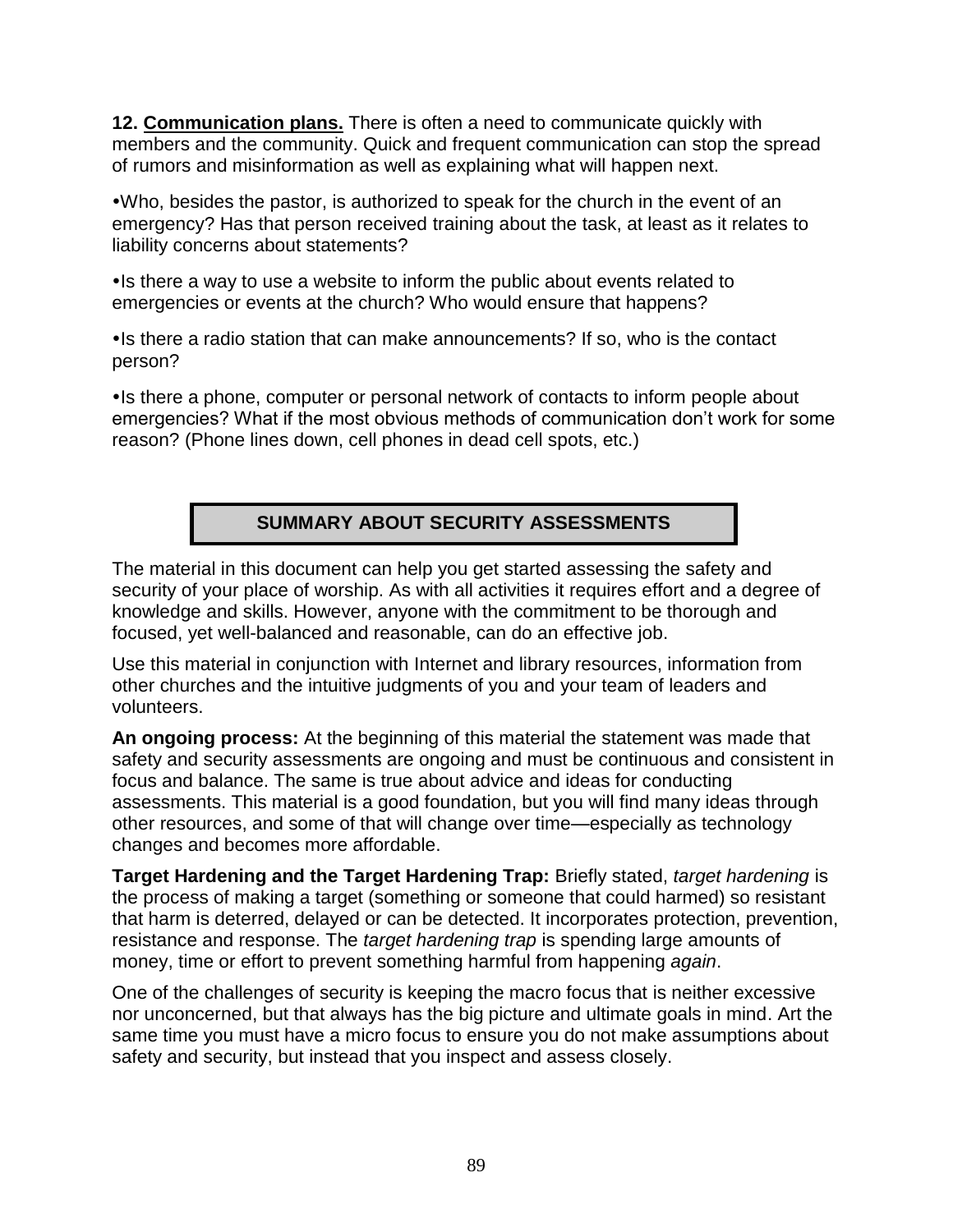**The Three C's:** The three C's of safety and security planning are to be, Continuous, Consistent and to Communicate openly and often. A security assessment process is one of the key elements of each of those elements.

You can have a tremendous leadership role in your place of worship when you work with others to know the safety and security status of every aspect of the people, places, property, processes and programs of your church and work to improve them in reasonable, effective ways. You can also have a leadership role by helping everyone be prepared for potential problems and emergencies.

**The goal of this material**: The goal, as stated in the introduction, was to:

**1.)** Give you the information, ideas and guidelines you need to conduct an effective assessment of your place of worship.

**2.)** Encourage a focused and balanced approach to safety and security planning.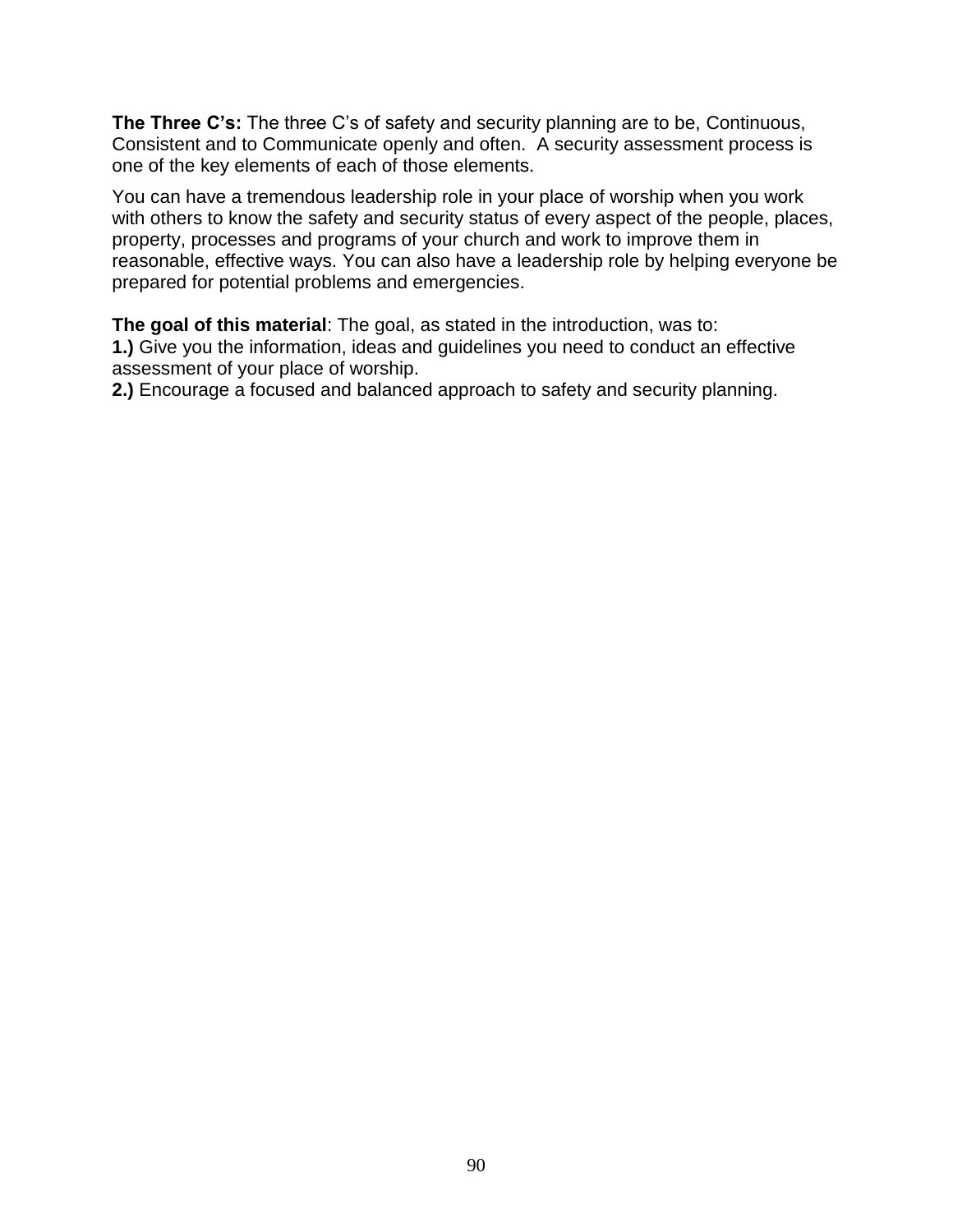# **CHAPTER FOUR**

### **THE CLERGY AND THE WORSHIP OR PLATFORM TEAM**

This chapter will include information about a *Clergy Care* program (called by a variety of names in places of worship—Sword Bearer, Shield Bearer, Security Assistant, etc.) and the role of the worship leader and the platform team in an emergency situation. It will all need to be adapted for your place of worship and your church leaders, but it is a valuable component of a complete security program.

The material will also include information about the role of the Platform Team in an emergency.

### **Clergy and Worship Leader Security**

#### **Reasons for having a well-defined** *Clergy Care* **program (or, whatever you choose call it):**

•All clergy are representatives of the place of worship and can be targets for that reason.

•Some clergy are more vulnerable because of their high-profile in the media or the community.

•Most worship leaders are highly visible during and after services but may be too busy to be aware of what is going on around them.

•Sometimes there is simply a need to diplomatically help a pastor move away from a well-meaning but problematic person.

•A pastor may have a medical emergency, have an accident or injury or just need assistance of some kind, during a service or event.

#### **Two realities that can reduce program effectiveness:**

**•**For some security volunteers, being on the Clergy Care team leads them to be overzealous and overly dramatic about their duties. There is rarely a need for Secret Service-level activities and many pastors will stop the program if that occurs.

•Some pastors want to avoid any kind of special attention and will resist efforts of Clergy Care team members. This usually isn't a problem if the team is unobtrusive and appropriate. The pastor should be consulted briefly on a regular basis to get input and hear about concerns.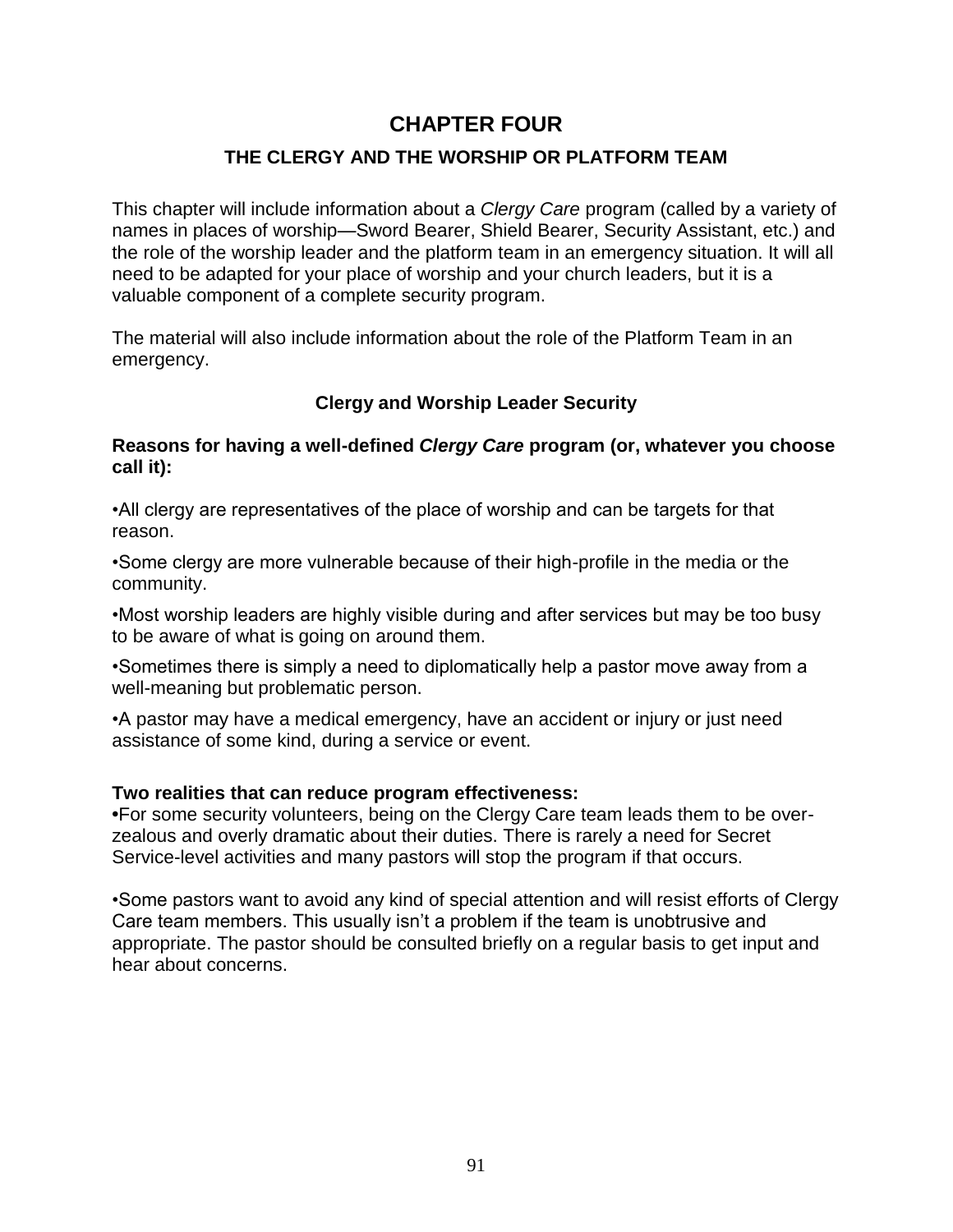**A basic program:** The most basic Clergy Care involves assigning two or more capable individuals to focus on the worship leader before, during and after services. They should be ready to:

Assist immediately, if needed for any situation.

Help (push, pull, or accompany) the worship leader to safety if required.

Shield the leader from problem people or situations, if that is desired.

Escort the worship leader through crowds, while traveling, or in other situations as requested or required.

•In some circumstances it may be reasonable to have the minister accompanied to and from his or her vehicle. This may also extend to the spouse or family members.

### **Other** *Clergy Care* **Planning and Procedures**

The pastoral team, worship leader and selected others should have a code word, name, phrase or action to let security personnel know he or she needs assistance, in case it is not obvious. This can even be valuable when the pastor is in the pulpit and sees a problem from the vantage point, but no severe threat is present.

The worship leader and other members of the pastoral team and staff, as well as their families, should be alert for suspicious events, packages, phone calls and other situations, and report them to authorities and/or security staff.

The minister should vary his her actions around service times rather than having a pattern.

All ministers, staff and volunteers can benefit from security reminders about:

- \*Travel safety.
- \*Package security.
- \*Parking security and checking the vehicle after being parked.
- \*Parking and walking in isolated or higher crime areas.
- \*The need for observation and caution at the place of worship after hours.

\*Advice about non-lethal weapons such as pepper spray.

Safety and Security information should be provided as a briefing or staff training, or distributed regularly in memos. What may seem obvious to those involved in the Church Life program may not be so obvious to pastors or others, so don't neglect training.

#### **The Role of the Platform Team in Emergency Situations**

**Who is part of the Platform Team?** The Platform Team consists of those who are in leadership roles during services, who are on or near the platform and who are known by many in the congregation. Your church may refer to those as Worship Team members, but those often include behind-the-scenes technical staff and others. You can designate this group in any way you wish—it's the roles and locations that matter.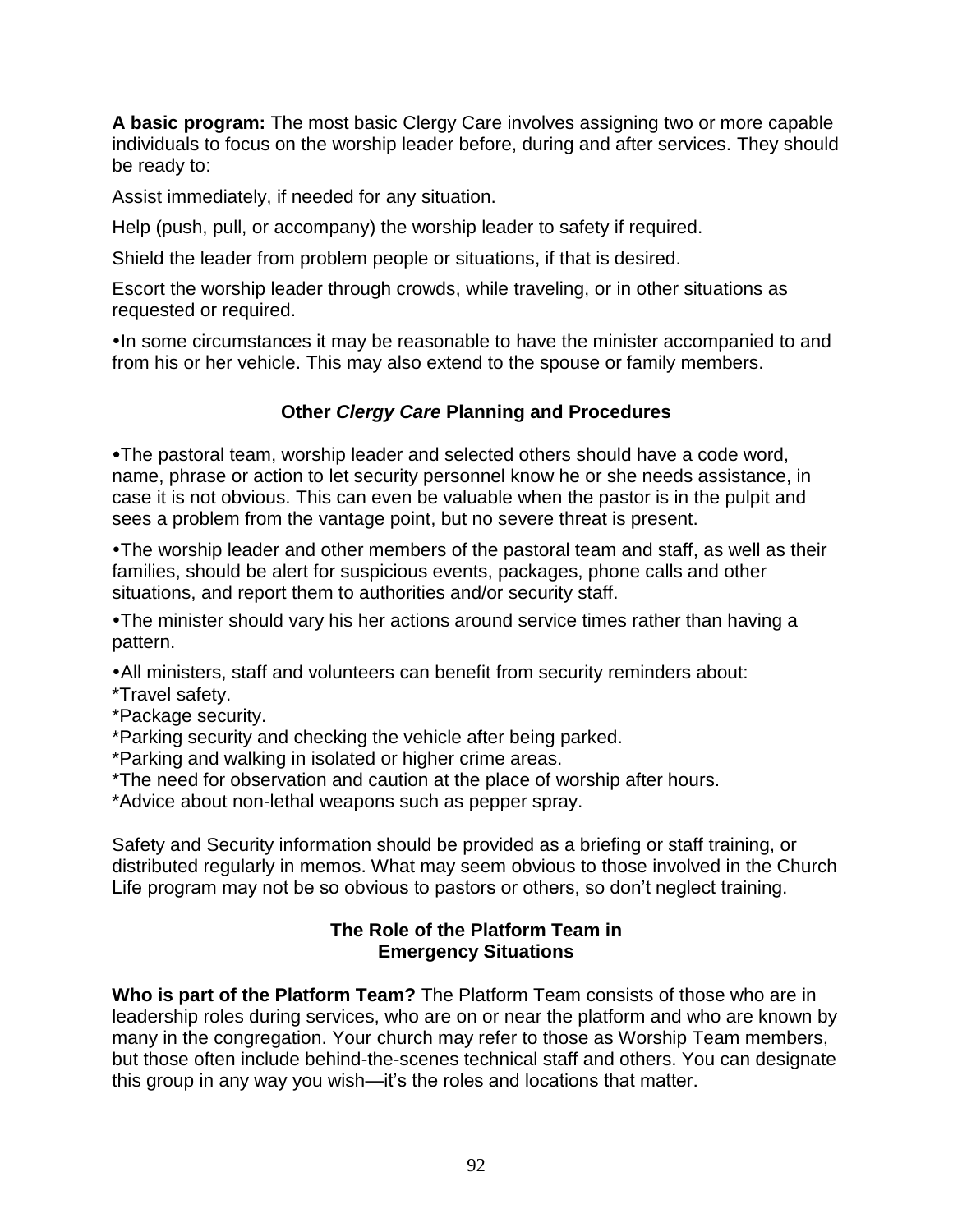•A wide range of emergency or unusual situations might require the Platform Team to provide information, direction or commands:

\*Fire, smoke or a mechanical failure or emergency.

\*Weather or other natural emergencies.

\*A medical emergency.

\*A threatening situation or violence in the auditorium.

\*A non-violent disruption to the service that needs to be handled or that *is* being handled.

\*A disturbance outside the auditorium that can be heard inside.

\*An event outside the church building that requires notification of the congregation.

Your place of worship may have unique concerns based on its location, some aspect of the facility, or attributes or issues related to specific members or guests, the pastor or publicity about the church.

**Variations in auditoriums and settings:** The general suggestions in this material will need to be adapted for every worship format and environment. They are written with the assumption that light levels allow those on the platform to see the congregation and that the congregation can hear those on the platform.

#### **The Observation Role of the Platform Team**

**Stay aware (and stay awake, too!)** Members of the Platform Team may be involved in singing, reading scripture, presenting a sermon or listening to the sermon. However, each should stay aware enough of the sights and sounds of the congregation and auditorium to notice if there is an obvious emergency or other concern.

That may not be easy to do in a large auditorium or in some portions of the service if people are standing or moving about as part of worship. However, just as lifeguards learn what is usual and what is not, most people can learn to notice what seems right for the situation and what does not, even when many things are going on.

**Signals and Codes:** It isn't always possible or desirable to communicate openly about a safety or security concern. Signals and codes can be helpful if they are known by those who need to know them, used correctly and acted upon immediately. Of course, in a life or death situation, any method that works should be used.

*Two Signals:* Consider having at least two signals that can be used by security team members, greeters or ushers, or deacons or others. One signal can indicate the need to communicate with the Platform Team about a situation—someone could leave the platform and go to the location of the Security Team member.

The other signal could indicate that a severe emergency exists that requires the services to stop and potentially for the congregation to leave the building. (Weather or some other emergency.)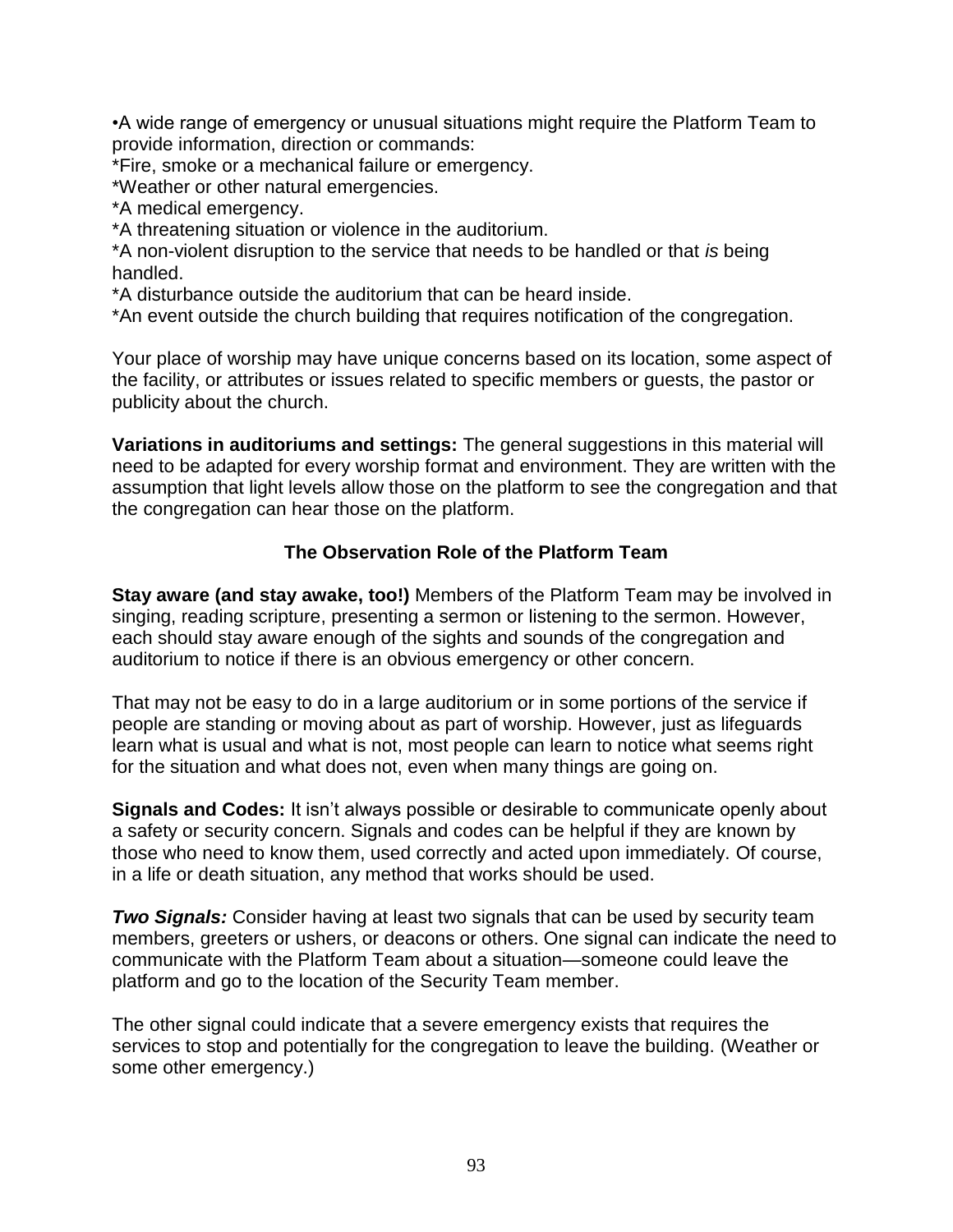•Having signals allows the Platform Team or pastor to maintain the attention of the congregation, rather than having someone rush into the auditorium shouting that there is an emergency, which increases the chance of fear and confusion.

•The signal could be a wide arcing arm wave from the back of the auditorium, both hands held in the air, by someone standing close to the platform, or anything else that conveys the message clearly to the Platform Team, without being unusually disruptive or upsetting.

•The Platform Team leader at the time (usually the one with the microphone) can respond by calling on the person directly or asking someone to go to his or her location to find out the problem.

*Codes:* At least one code should be developed for use by the Platform Team to communicate security team or others who can call 911 for assistance, even without knowing exactly what the situation might be. (It is preferable to know enough to tell the 911 operator, but may not be possible in every situation.)

Such a code might be used to indicate that the Platform Team member thinks he has seen someone with a weapon or someone who is behaving in a way that appears to be dangerous.

The code phrase can be anything that can be used comfortably but that will get the attention of those for whom it is intended. Be clear with everyone that the code word or phrase means "Get police help immediately." If other codes are used they should be very different from the 911 code.

The service form makes a difference in what kind of code is used. One pastor had an agreement with his deacons about how he would alert them if a specific person was starting to be disruptive. He said, as though part of the sermon, "Brother Jim, I want you to stand on the left side of the congregation, near the back, and be ready to pray down manna from Heaven." That comment might not work so well in other churches, but it worked well for them on that occasion!

**Maintain awareness before, during and after services:** Emergencies of all kinds or threatening or violent actions can happen at any time, That is why some churches have at least one or two people (or a security team or leader) who stands near the platform before and after services to observe the auditorium in a casual appearing but alert manner.

#### **The Response Role of the Platform Team**

The leaders who are on the platform when an emergency occurs have a unique ability to help the congregation. The most effective actions will require thought and preparation *before* the event.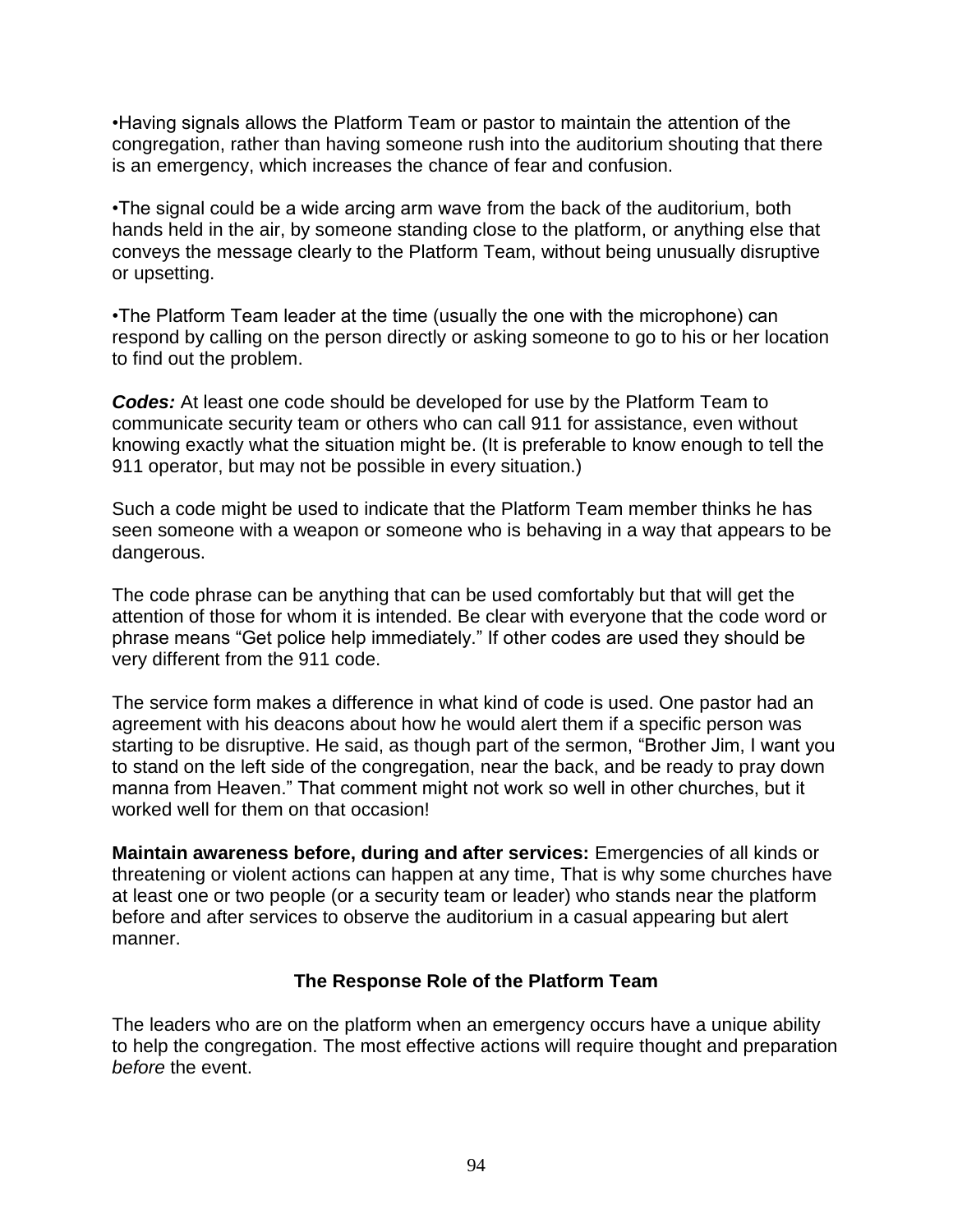It is also worthwhile to take a few minutes during services, every few months, to let the congregation know what kind of guidance will be provided in an emergency.

**Be prepared to get to safety or find safety in-place.** Everyone on the Platform Team should be aware of the nearest exit they can use if evacuation is required or the best protection or shelter in-place on or near the platform.

The podium, chairs or benches or a place near a large piece of furniture or behind a plant, may all provide protection and/or concealment if it isn't possible to get out. However, except in dire circumstances, the Platform Team or assigned leaders on the team should ensure that the congregation is assisted as much as possible before they seek safety for themselves, even if that only involves a quick command.

•In larger churches it may be helpful to have assignments, so that in an emergency one person knows to stand to one side of the platform to give directions and another goes to the other side. The ultimate goal is to provide as much assistance as possible and reasonable for the situation.

**Be prepared for clear communications:** The best way to ensure clear communications in an emergency is to think about what is needed to help a group of people in such a time and to be prepared with some clear phrases to assist them.

In the case of an obvious fire, shouting, "Fire! Get out the nearest exit and get away from the building!" will get people going. In an earthquake, shouting to take cover will be clear enough. In the case of a violent event, yelling a direction to "Get down!" is probably sufficient to signal that something bad is happening and everyone should take cover. In other situations, more direction may be needed.

- **\*** "Get down and get out!"
- **\*** "Get down and take cover!"
- \* "Get out the front and get upstairs!"
- \* "Get down and stay down!"
- \* "Get away from windows and get down!"
- \* "Medical assistance. Now!"
- \* "Cover the children and get down!"
- \* "Medical emergency! Call 911!"
- \* "Grab someone's hand and get outside!"

**Non-emergency communications:** Sometimes events occur that are not lifethreatening but which require communication from the Platform Team to keep things calm while the situation can be handled. As with more serious situations, those on the Platform Team should be in a state of readiness to observe and respond.

#### Examples:

- \*A sudden illness, but it doesn't appear to be life-threatening.
- \*Someone has a seizure or becomes ill and family members are nearby to assist.
- \*A non-physical disruption, perhaps by someone who is emotional.
- \*A disruption of some other kind, without immediate violence or threats.
- \*An accident happens but no serious injury results.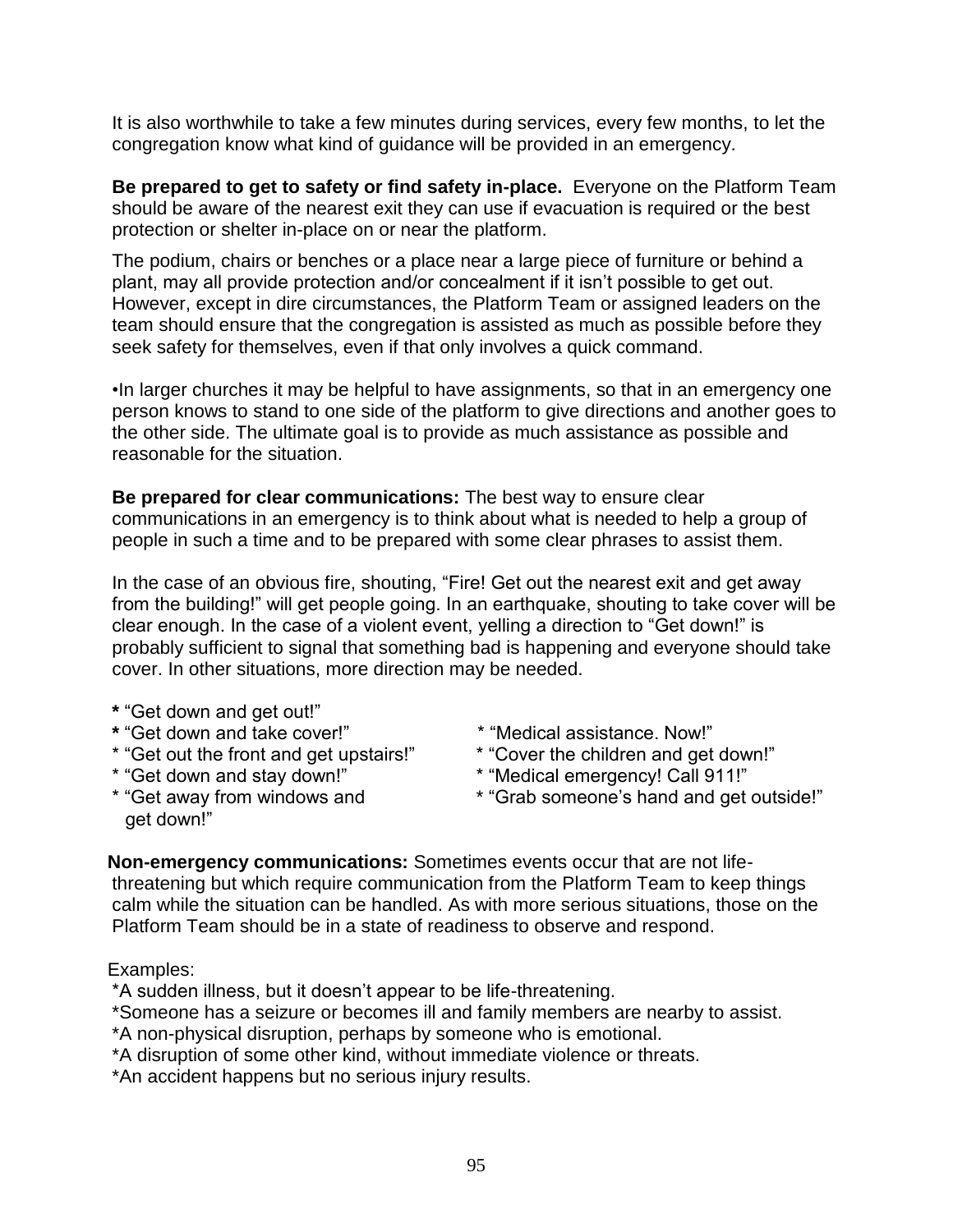\*Any of dozens of other things that might occur and someone on the Platform Team can reassure the congregation while others move to handle the situation, either to call 911 or in some other way.

#### **•Examples of non-emergency communications that have been reported as effective when used by Platform Teams:**

\*"Deacons, would you go to the left side of the auditorium to assist? Everyone else please stay in your places in a state of prayerfulness."

\*"Our security team is helping with this. Let's stay quiet."

\*"We have plans for these kind of situations and those are being followed. Let's continue on with our service and not let this disrupt our fellowship."

\*"I'm going to stop speaking for a moment while this is sorted out. Please quietly wait with me."

\*"This is just a temporary disruption, so stay where you are and we'll go on with the service in a moment."

\*"911 has been called and assistance is on the way. We have someone helping Mr. Vickers until the ambulance gets here. Let's change our order of service while we wait for the ambulance to arrive. Let's pray for our brother."

**SUMMARY:** The ideas presented in this section, as with all other security measures, must be adapted for the *specific people* involved, and should be talked about often and practiced at least every few months.

It is often difficult to get those in formal leadership positions to feel comfortable with the necessity of protocols and procedures designed for their safety. It is also sometimes difficult to get pastors, praise team leaders and members, choir members and others involved in worship, to practice--either in real time or slow-scenario-time--some basic responses to emergency situations.

Nevertheless, everyone in the place of worship will benefit if the worship team views leadership in an emergency as part of their service to the congregation.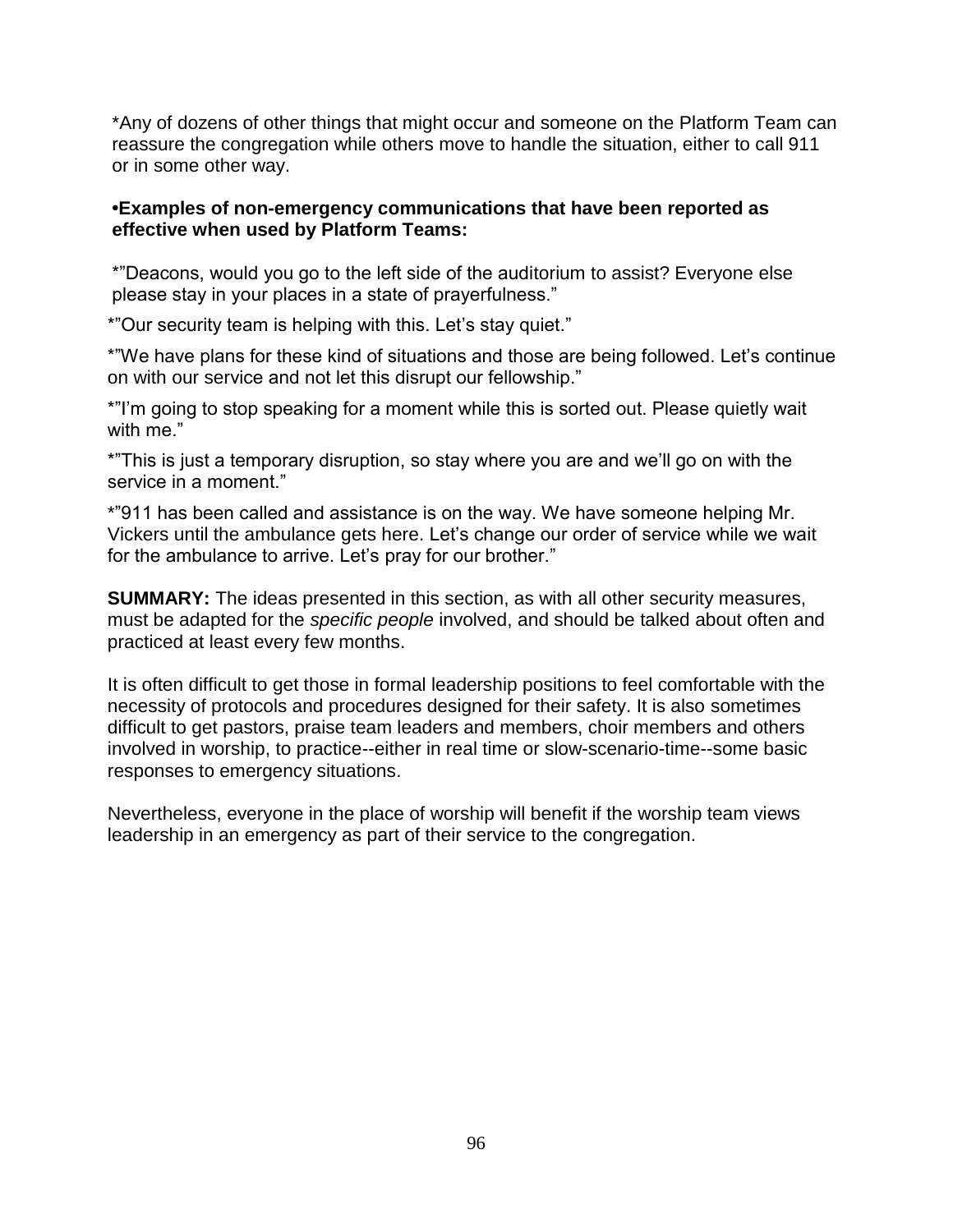# **CHAPTER FIVE**

#### **DEVELOPING A SAFETY AND SECURITY MANUAL FOR A PLACE OF WORSHIP**

#### **Why Have a Safety and Security Manual?**

The safety and security *manual* most often is a collection of written material maintained in a binder or folder as well as in a word processing file. It is the documentation of the safety and security program of a place of worship.

There may also be edited versions of the large manual, distributed to staff, volunteers and others. The security material for a church member may only consist of a page or two of information, while the manual for the Music Director may be large and the main manual will contain everything.

#### **Suggested Manual Contents**

It will be a *work in progress* that will change over time. The important thing is to give it structure and get it started. The following suggestions for contents can be customized to the specific needs of a church and can be changed as needs change or new information becomes available.

For example, the section on childcare or nursery programs may start with a few pages of basic procedures, then expand as higher levels of safety and security are implemented or as the program grows. Eventually, the main manual may only refer to the Childcare Manual, which will contain full and extensive information.

#### **1. Overview information**

This provides the organizational structure of the church with staff contact information, assignments of responsibility and who is a resource for what activities.

Community resources (law enforcement, fire department, public utilities, wastewater drainage, street maintenance, etc.)

Contractors, vendors and others that are resources for various tasks or responses for church maintenance or emergency assistance. (Plumber, locksmith, glass repair, water clean-up, alarm companies, mechanical maintenance supplies, etc.)

•Phone chains and contact lists for members.

**Note:** Putting important contact information in the manual means that people are more likely to keep it handy and review it occasionally or regularly.

**2. Sections for major components of church operations.** The sections will vary between churches. Very large churches may have full binders just for the safety and security procedures and plans for educational areas and programs. Very small churches may only need a few pages of material with a few sections to cover needs for one or two rooms and one weekly service.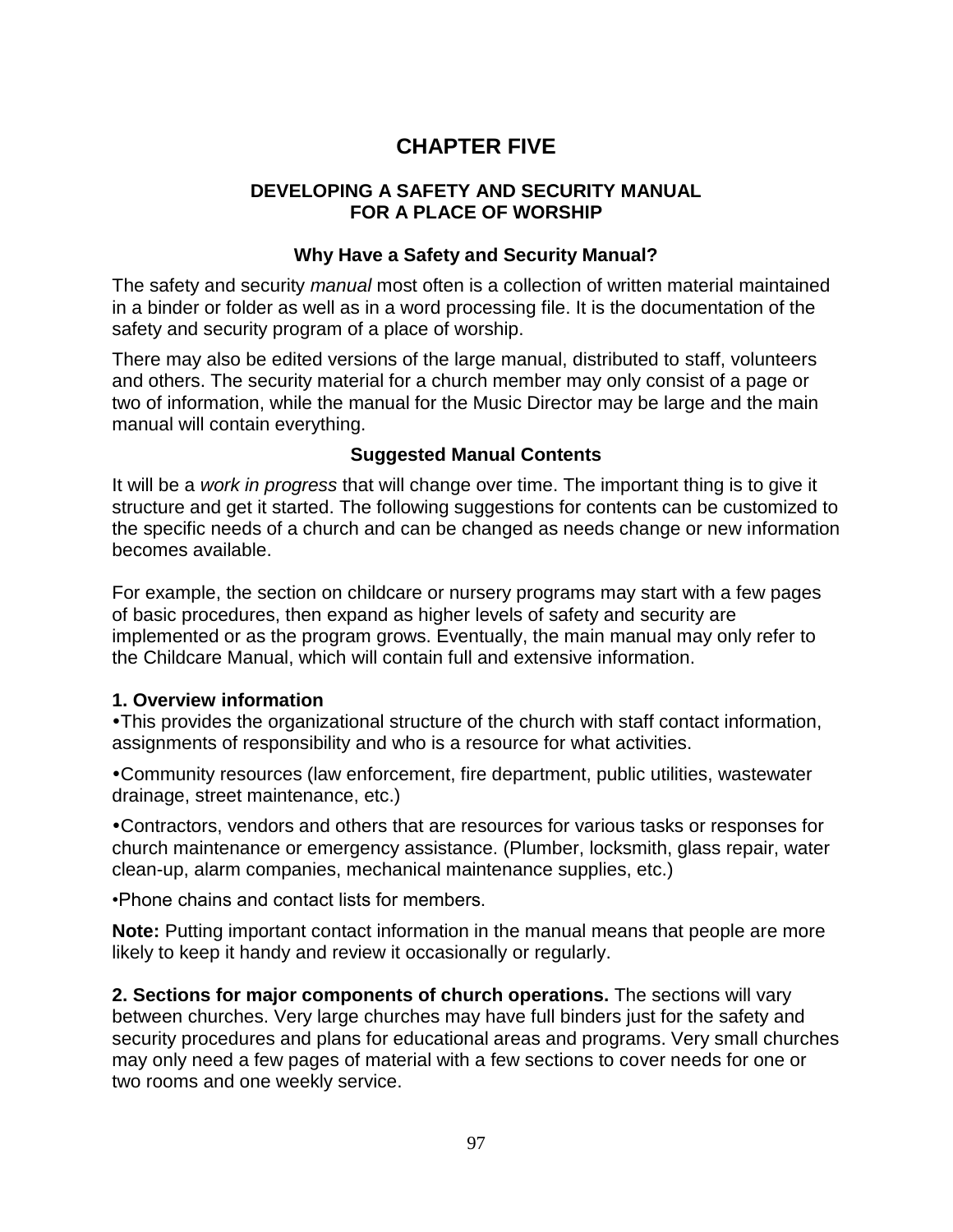**By space and areas.** (Church buildings, floor, area or other division of space. Parking lots, exterior of the building, sheds and other out-buildings.)

**By groups and responsibilities.** (Pastoral team, counseling team, administrative team, maintenance staff, youth leaders, security team and/or security committee, etc.) These will vary according to activities of staff or volunteers and how often the building is open.

Among the procedures or plans may be:

\*Protective measures for staff and volunteers when alone in the church.

\*Requirements for times when two or more staff members must be present for liability purposes.

\*Requirements and rules about counseling services.

\*Safety guidelines for doing various tasks.

\*Sign-in requirements for participants.

\*What doors should be locked, how equipment should be stored, in what condition should a room be left after using, etc.

\*Key control procedures.

\*Lists of dos and don'ts for using the church after hours.

\*Other rules, requirements and responsibilities.

**Programs, processes and activities**. (Worship service, Sunday School, nursery, childcare, Choir (services, practice, etc.), social and other events, baptisms, Vacation Bible School, youth conferences, vehicle use, travel to and from sponsored events, etc.)

**Procedures and Plans:** Information about how to develop them is in the next section.

**Include examples of forms or other material.** The manual should contain blank copies and/or examples of any forms, sign-in sheets, approval forms, placards, etc. This is a good way to easily review all forms and to see how they fit with other procedures.

#### **3. Distribution of the Manual Or Excerpts**

Although a computer file will be saved as material is developed, maintain hard copies in offices and classrooms.

The ultimate goal is that everyone is so aware of the information they do not have to refer to the manual in a dire emergency. However, if they need to find a contact number or what to do in the event of a non-emergency situation, the readily available manual will be convenient.

• It generally is best for individuals and groups to receive only the material they specifically need. Church leaders and other designees would have the complete manual to maintain at home as well as on-site and be familiar with all of it, while volunteers may only be given instruction sheets for their activities.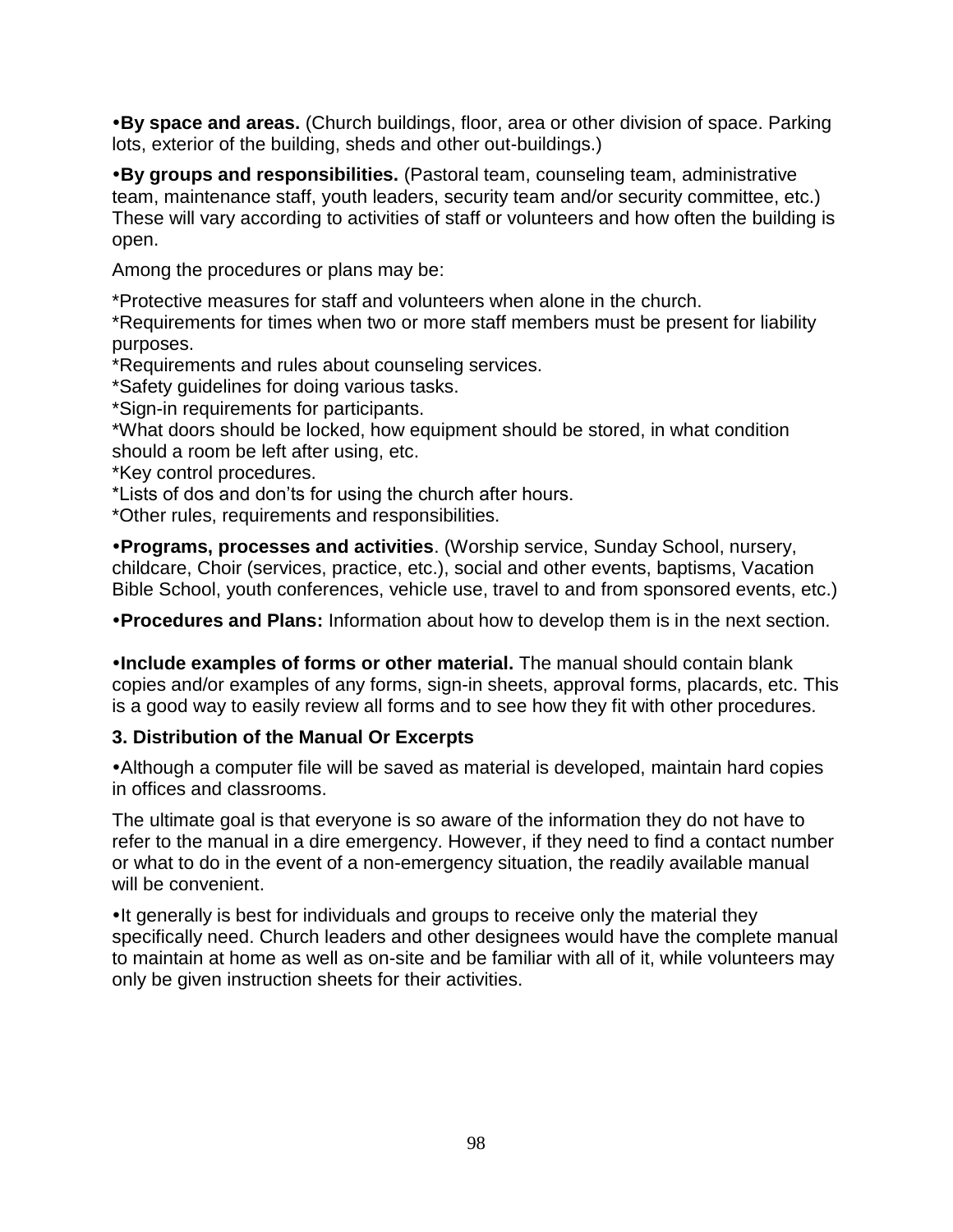### **4. Steps for Developing the Safety and Security Manual**

**1.) Identify the person or group who will have the primary responsibility for developing the manual.** They should work in cooperation with everyone involved and under the guidance of church leadership.

**2.) Begin assessing the current status of the place of worship.** The document on safety and security assessments that is available from the author of this material provides a method for a very thorough assessment, with an initial assessment and further assessments taking place over the course of a year.

**3.) Develop the most immediately needed plans and procedures**. After initial assessments, start to develop preventive measures and response plans for each major component of the church. Think about the most frequently discussed concerns, the most likely situations or the problem that is the most severe right now.

This list can remind you of the many issues that may need to be considered. Don't focus only on violence or threats—think of this as a whole-church safety and security project.

\*Medical emergencies

\*Violent actions (shootings, attacks against individuals or congregation.)Accidents and injuries or damage involving people and property.

\*Criminal activities involving property (Building, property and equipment crimes.)

\*Criminal actions involving people (threats, assault, kidnapping, sexual assault, phone calls, other crimes.)

\*Disruption of services or activities (protests, emotionally disturbed persons, angry responses, etc.)

\*Mechanical emergencies (Electrical outages, water line breaks, overflowing sinks, etc.) \*Weather emergencies

\*Explosives or bomb threats

\*Other threats or threatening situations.

Your church may not need extensive information about all of those areas, but anything *can* happen and those most likely to be involved and responsible should be prepared.

### **4.) How to Write Procedures and Plans That are Read and Remembered**

A plan answers the question: "What do I do when this happens?" It may not be doable in every detail, in an emergency, but it provides preferred actions.

A procedure answers the question, "How do I do that task?" It can be followed as written and there is often a church requirement that it will be followed as written.

Those two terms get used, misused and confused many times and are often used synonymously. Sometimes the term SOP (Standard Operating Procedure or Standing Operating Procedure) is used, even though that may not be correct either.

For most Church Life programs, the most important thing is the effectiveness of the directions, guidelines, instructions and checklists you develop, whatever you call them.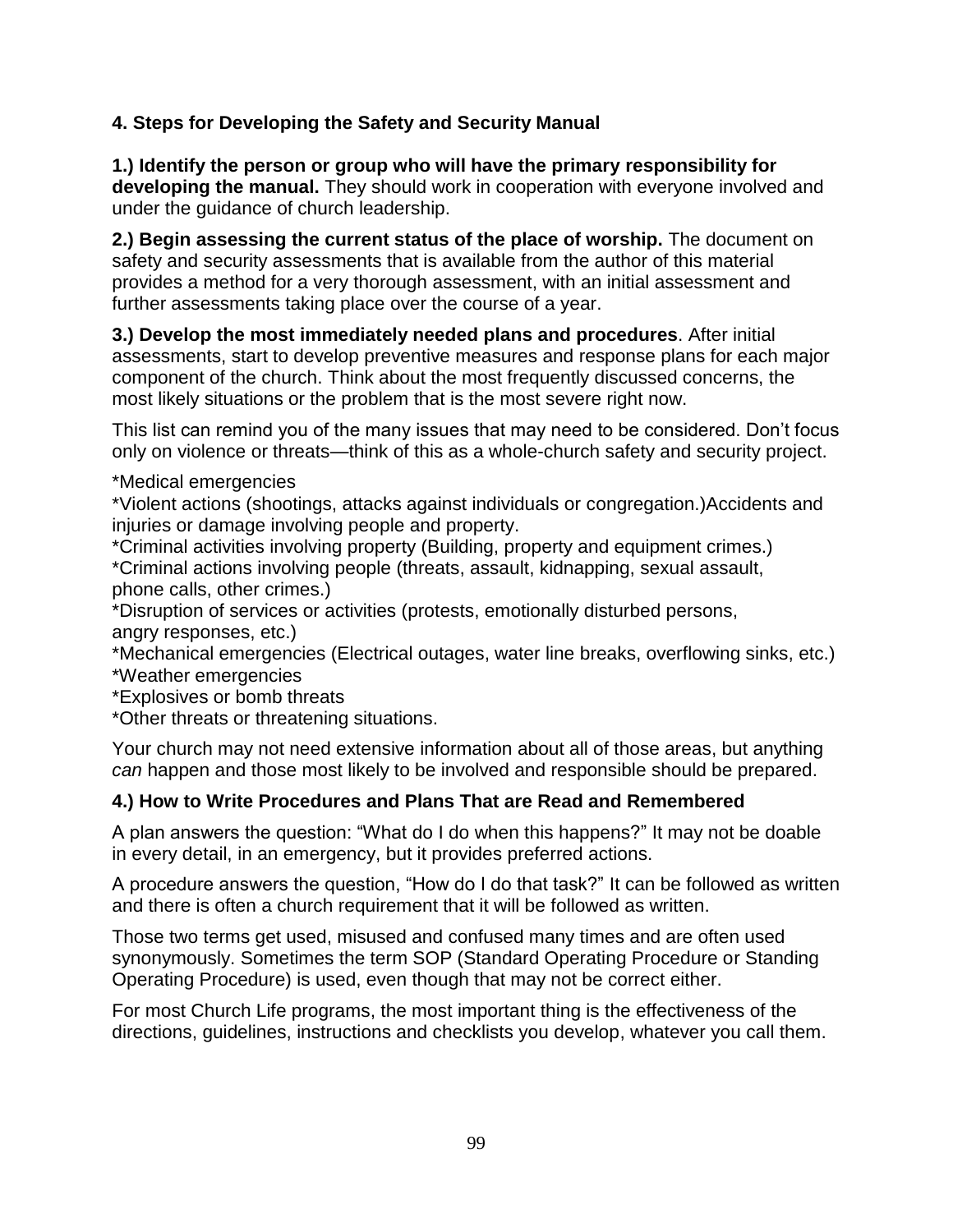**Procedures:** These will help people perform tasks that are:

\**Not done often enough to be remembered.* (How to set the alarm or turn it off (if this isn't a regular activity for the person doing it), or how to open the kitchen and close it up after use.

\**With so many steps that it is not easily remembered.* (How to prepare the van for an off-site activity, how to decorate for Christmas, with a focus on safety or how to set-up for a safe baptismal service.))

\**So important or so crucial, that the procedure should be followed precisely every time or all the time.* (How to check-in and check-out babies and children in childcare, how to schedule and conduct counseling sessions, how to structure security training.)

\**Likely to be used in an emergency or when reminders are needed.* (How to turn off the water going into the hot water heater, what to do if there is a report or observation of a crime.)

**Plans:** These are usually developed to give people guidelines for what to do in an emergency. For example, if there is a fire, if someone is injured, if someone becomes ill, if a threatening phone call is received or similar situations.

### **Tips for writing plans and procedures:**

**•**Make them clear, concise and in an easy-to-read format. Once you've written a procedure or plan, give it to someone (preferably someone who might be implementing it) and ask them to say back what they understand from it or what they will do if a situation occurs. Ask for their critique about how easy it was for them to read the key points and follow them.

**•**List brief steps to be followed rather than using a lot of text, unless the text is necessary to explain a complex activity.

For example, exiting a classroom, leaving the building and gathering a block away, may not be difficult to describe in five or six short sentences, but setting up the Living Nativity and ensuring safety for participants and guests, probably will be.

**•**Write in a directive format ("do this" or, "will do this") rather than suggesting ("should do this").

**•**Developing preventive measures and response plans requires reasonable, logical thinking, but it does not require large amounts of expertise in most cases. Most people, with input from others, can identify problems and determine reasonable responses.

For example, it will take expertise to determine where to place alarms, if those are used. It does not take expertise to know that purses should not be left unsecured in the choir room. With the input of others, including choir members, a solution can be found.

**4.) Get approval for the manual while it is being worked on.** Get a second opinion or the approval of a team or church leader.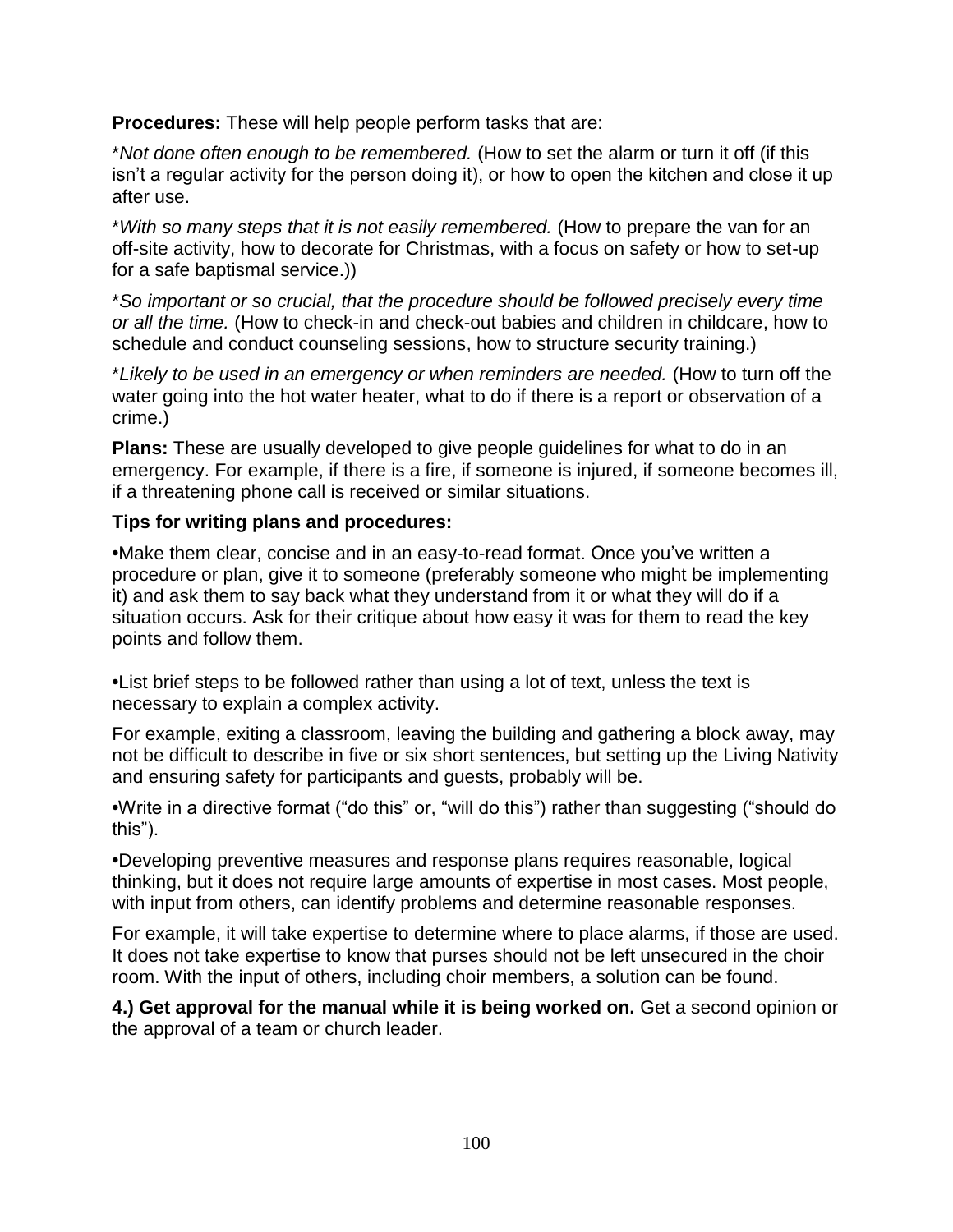**5.) Distribute and train.** Keep a list of who has the entire manual and who has portions. As changes are made, everyone should sign acceptance of the changes and get rid of old material. Otherwise, there will be a dozen versions in use at once!

•Training does not have to be time consuming or very formal, although as much time as possible should be given to it. For example, all Sunday School teachers should gather at least annually to discuss safety measures, security activities, things to be cautious about, how to evacuate the class in case of an emergency, what to do about a medical emergency and similar issues. New teachers or volunteers should receive a briefing before they begin.

At some point, each teacher should be able to stand in his or her own classroom and talk about how safety and security procedures and response plans will be applied in that room with the usual children or adults present.

People and groups should informally or formally train about the procedures for their specific interest or location. For example, the music director may want to do frequent reminders about not leaving valuables in the choir room. In addition, he or she might do an emergency drill every six months, to refresh information about the evacuation route and what to do after leaving the building.

**6.) Update and edit.** Keep the manual a vital, immediately applicable document. As events occur or incidents happen elsewhere, add to it. When a new program or process is started, put procedures about it in the manual.

**Summary:** There are no rules about how a safety and security plan or manual is developed—and it often changes mid-way and looks differently than planned. The goal is to develop a manual of helpful material that works for the people using it.

Unfortunately, the real test of the effectiveness of the material and the training received about it often takes place in an emergency when it is too late to make corrections. The contents and format of the manual should be closely considered and it should err on the side of too much useful information rather than not enough.

The final version of a manual, with all of its procedures, plans and information, may not be completed for months. Even then it will be in a constant state of adjustment and change. The important issue is that all of the elements of a church—people, places, property, processes and programs--are being considered. That alone will increase the safety and security of a place of worship.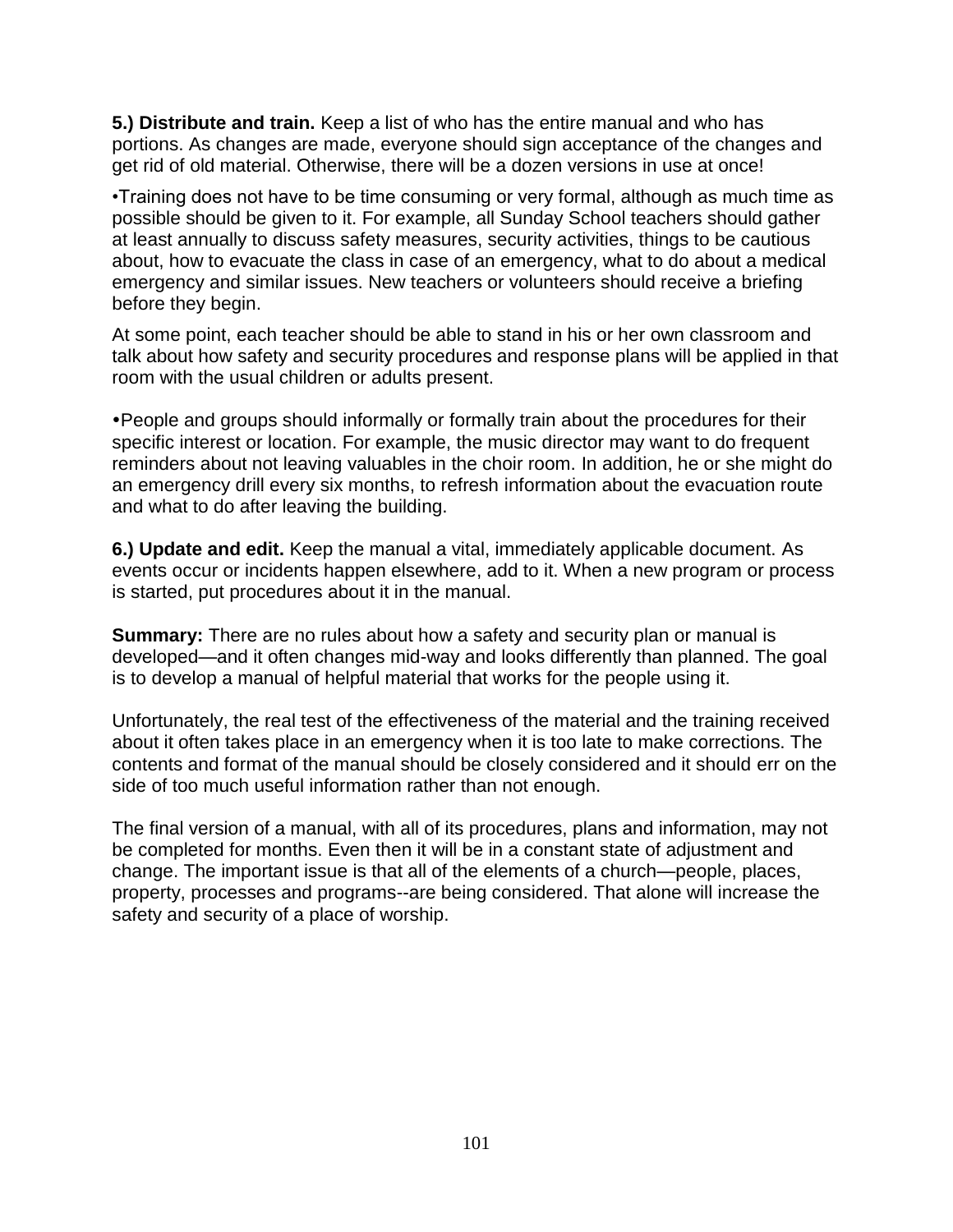# **CHAPTER SIX**

#### **Security Concerns For Churches: The Role Of Greeters and Ushers**

The following material was first published in 2008 and has been updated several times since then. It focuses primarily on responses by Greeters and Ushers to potentially violent or disruptive situations. However, it can be adapted to many other roles and activities.

It contains some specific scenarios and potential responses that can be helpful for security briefings and training with any staff members or volunteers.

Even when there is a full-time security team, greeters and ushers can have a leadership role in safety, security and emergency planning related to many concerns in a place of worship. Their knowledge and experiences about church schedules, members and visitors and concerns or problems they have observed or handled, can make them invaluable contributors to the overall church security program.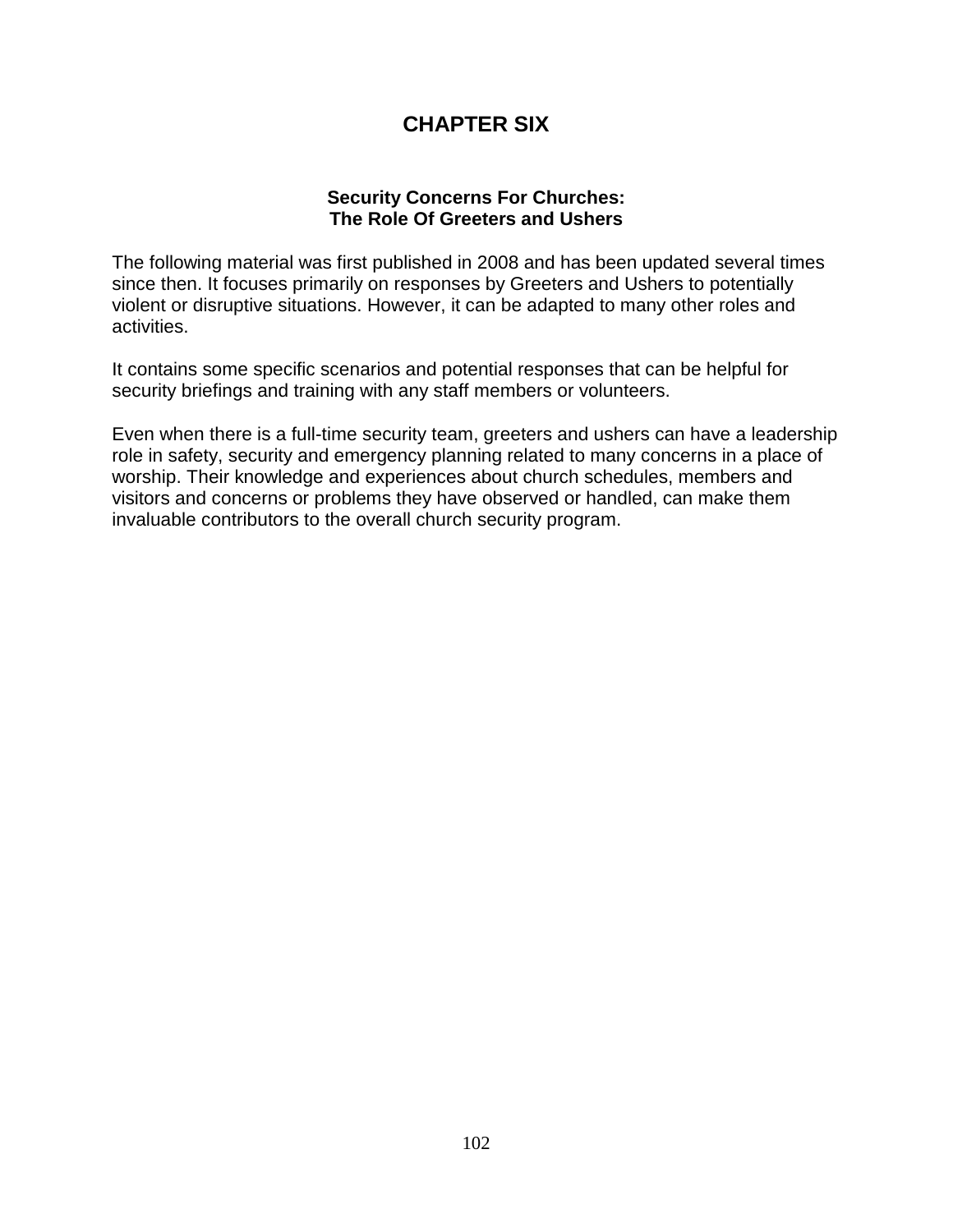# **The Role of Greeters and Ushers: Establishing A Foundation For Church Security**

If you are like most greeters and ushers (G/Us), you have little or no background in emergency planning, protection or security activities. You may be a senior-aged member or have a disability or illness, or you may be youthful and inexperienced in dealing with people who are upset. You may be friendly in a quiet way or assertively outgoing. You probably thought your role as a greeter or usher would involve smiling, shaking hands, directing guests, passing the offering plate and helping during services. Fortunately, those will continue to be your primary tasks.

However, greeters, ushers, deacons, assistant ministers, teachers and the pastor, all share responsibility for the safety and security of the congregation. You are not expected to do it all yourself or act as a police officer or security guard but you *are*  expected to continuously observe people and the environment, assess the situation to see if there is danger, and respond appropriately. *Your challenge is to fulfill the dual roles of greeter and guardian.*

**If your church has a Security Response Team who is responsible for security, you may be directed to notify them of any suspicious thing you observe or any emergency that happens.** Call 911 in a dire emergency—a life and death situation, a fire or a serious health emergency, then notify security, rather than waiting for someone to respond before calling.

Discuss emergency scenarios with your Security Response Team, especially in situations where they may not be immediately available.

**You must be balanced in your approach.** You must balance the need to provide a feeling of welcome and openness with being watchful and appropriately wary. Some G/Us are so unconcerned that they are rarely aware of what is happening around them, while others are so concerned that they are tense and on edge all the time.

**You must be realistic about your church environment.** When people gather for worship, things are rarely as organized as they might be in some other meetings:

- •People arrive early and late and in groups and alone.
- •Members and guests may roam around the lobby or wander down halls.
- •The lobby may be packed with people of all ages.
- •Your church may not have a greeting area, or it may have a large lobby.
- •If there is more than one service some people will arrive as others are leaving.

•Your post may be in the sanctuary and focused on seating people, or you may be at the front door or in the lobby. You may be busy greeting, conversing and handing-out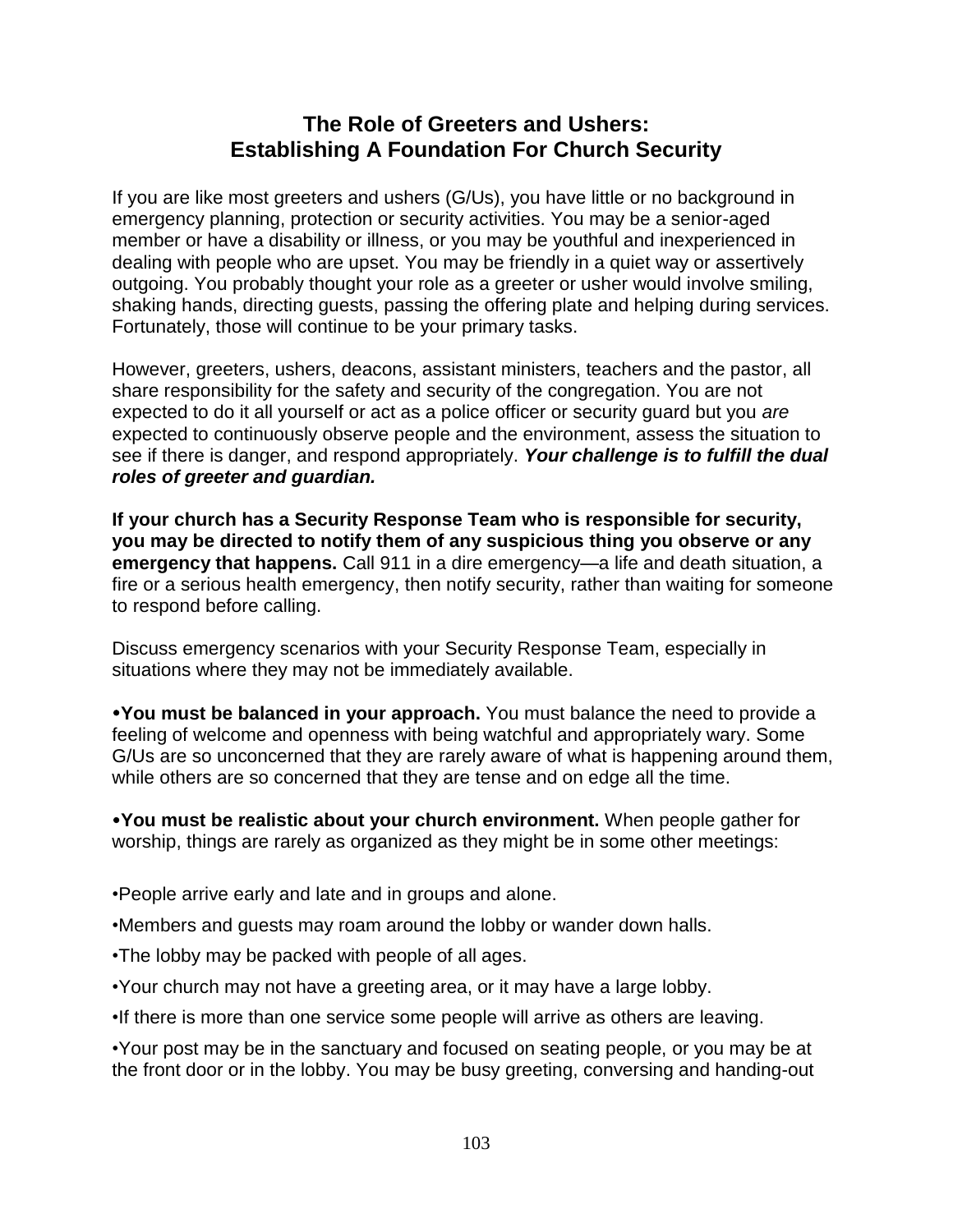materials. Some guests may not want to be greeted while others may want to stand and talk.

Your task is to keep these realities in mind as you look for even small ways to plan and prepare for an emergency. You may not have a perfect situation from the viewpoint of safety and security, but you can improve the situation you have.

**You must be knowledgeable.** You need to know what to look for and what to do if you see something of concern. You do not need extensive training to be reasonably effective. Your life experiences and some review and discussion will provide you with most of the knowledge you need.

#### **Other ways to gain knowledge about your security role**:

•Read all of the written material you receive and review it regularly.

•Ask about anything you do not understand or with which you disagree.

•Talk to other greeters and ushers, perhaps even those in other churches, to develop plans for a variety of potential emergencies.

•Find other resources and share them—but be sure they fit the guidelines established by your church leadership.

**You must be willing and able to fulfill your security responsibilities.** Your role is too important to treat it as a joke or something you do not intend to do because it is not comfortable for you. On the other hand, you must not react to people in a hostile, humiliating or excessively fearful way. Being balanced, knowledgeable and proactive is your goal.

#### **Your security challenge: Be balanced; Be knowledgeable; Be realistic; Be willing and able.**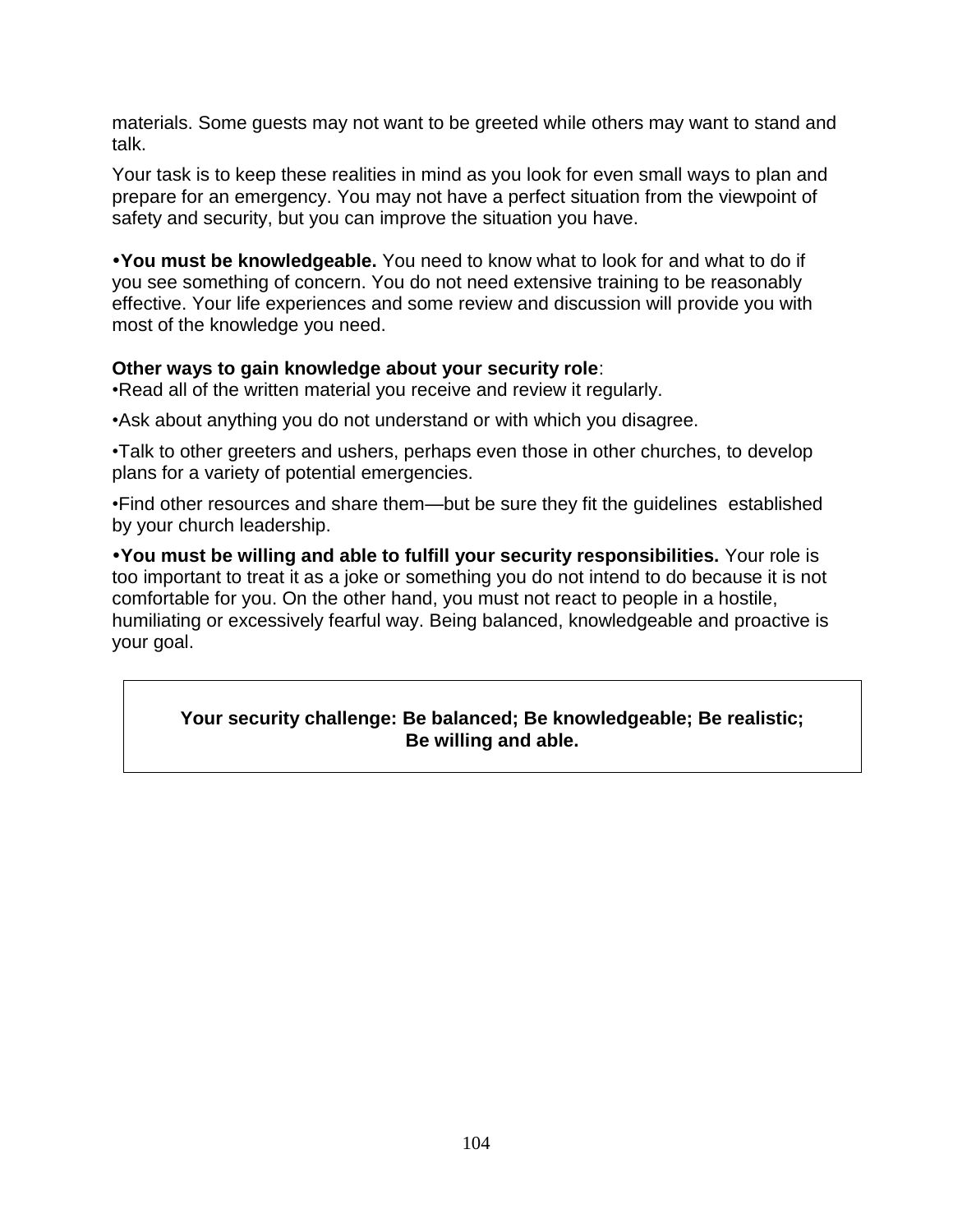### **THE SECURITY ROLE OF GREETERS AND USHERS**

**You serve as a representative of the church and the pastor.** You work as part of a church team and must be careful to not go outside guidelines you are given. You should not be more strict or more lenient than the guidelines, or base your actions on your personal likes or dislikes about people or behaviors. When in doubt, get another opinion and assistance, unless the matter is an emergency.

**Not all harm to a church or congregants are related to violence.** You should also be concerned about other emergencies: Medical, weather, fires, mechanical, accidents, injuries. You should also be ready to respond to observations about misuse of property or equipment, inappropriate activities in rooms or church areas, noise, or reports from congregants about other problems.

**Your primary security tasks are to observe and assess, then get assistance or take appropriate emergency action.** The best way for you to fulfill your role is to be aware, alert and ready to get assistance. Going beyond that role can make a situation worse, or get you or others killed or hurt in the case of a violent or threatening person.

You should not carry guns, pepper spray, *tasers* or other devices without permission. If permission is given the devices must be carried and used within the law.

**Get assistance if you have a concern:** Ask one—preferably two—G/Us to assist you if you need to talk to someone whose behavior concerns you or if you are checking on a suspicious situation. Do not confront someone on your own unless you have no other choice. Stay alert to such situations so you can assist others quickly.

Some G/Us have a well-meaning desire to counsel or pray with someone who is upset. However, while you are talking to a person who seems threatening, volatile or irrational, have another G/U call 911. There may be no time to get assistance if your attempts to communicate and counsel fail.

#### **Your security activities should focus on:**

**1. Observation:** Observe people and the environment continuously and purposefully.

**2. Assessment:** Make a reasonable evaluation of the potential for harm.

**3. Action:** Get help, then warn and help others. You may be able to do something to prevent violence or keep it from getting worse, but first try to get help and warn and help others.

> **The security role of greeters and ushers: 1. You are a representative of the church. 2. Your primary security tasks are to observe and assess people and situations and take appropriate action. 3. Get assistance rather than trying to handle a situation on your own.**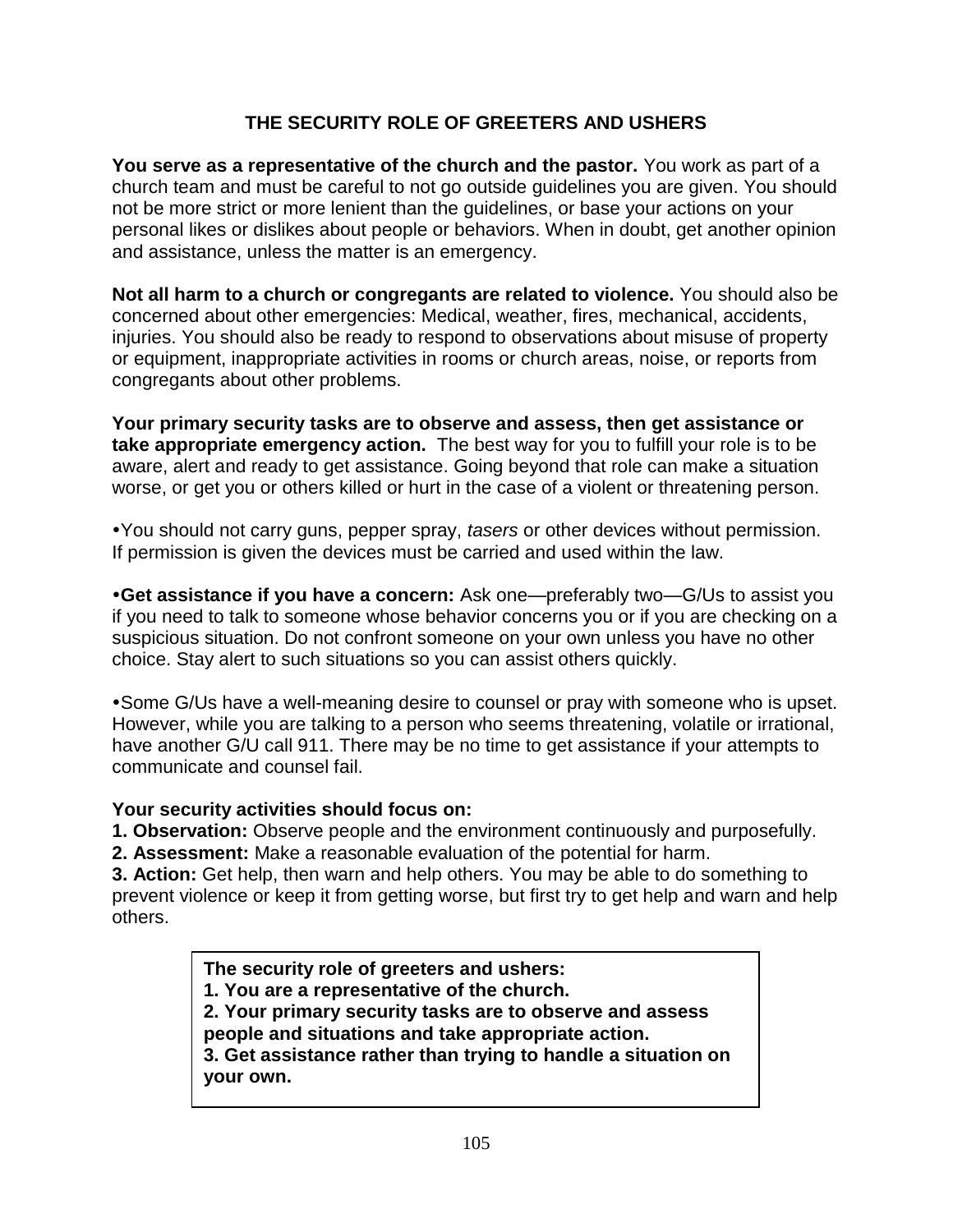### **THE POTENTIALS**

Among recent tragic events that have happened in places of worship in the United States have been:

• In December 2007 in Arvada and Colorado Springs, Colorado. Four young people were killed in two locations. If not for the actions of a volunteer security officer, Jeanne Assam, the attacker might have killed hundreds of people.

On July 27th, 2008, Greg McKendry and Linda Kraeger were shot and killed in the Tennessee Valley Unitarian Universalist Church in Knoxville, Tennessee. Mr. McKendry, a board member and usher sacrificed his own life to shield others. Ms. Kraeger was a visitor who came to watch a play. Seven others were injured.

On March 8th, 2009, Senior Pastor Fred Winters of the First Baptist Church in Maryvale, Illinois, was shot in killed at the close of services, in front of his congregation.

**•**On August 5, 2012, an attacker killed 6 and himself at a Sikh temple in Milwaukee.

Around the world similar and even worse acts of violence have occurred.

By the time you receive this and read it, there will likely be other tragic events that could be added to a chronology of violence or disruption.

#### **Other crimes and acts of violence:**

A scenario of someone on a hate-filled rampage is the one we tend to think of most often when we consider violence or disturbances in a church. However, other violent and criminal situations have occurred that could happen in your church as well.

•In Neosho, Missouri, two members and an assistant pastor were killed at the conclusion of a Sunday morning service, by a man who had argued the night before with the two members he shot, both who were relatives of his.

In Arkansas, a man involved in a child-custody dispute came to his wife's church and shot her while she was getting out of her car in the parking lot.

•In Chicago a young church musician was unloading musical equipment when he was shot and killed by a gang member who had intended to shoot the first person he saw.

•In Florida a man was brought to church on a Wednesday night by a friend, so he could talk to someone about the fact that he murdered a female neighbor. He caused no harm there, but the potential for other actions were great.

•In California a church building was damaged, the pastor's wife was injured, and services were disrupted, by protestors who objected to a scheduled guest speaker.

• In North Carolina a church worker who assisted a homeless man was stabbed to death by him in the church kitchen, after which he took her purse and fled.

•In Laurel, Maryland, a man entered a church during an evening meeting and sexually assaulted three girls, ages 6-12, who were playing in a basement area, then abducted a 4 year old and sexually assaulted her before releasing her. None of the three girls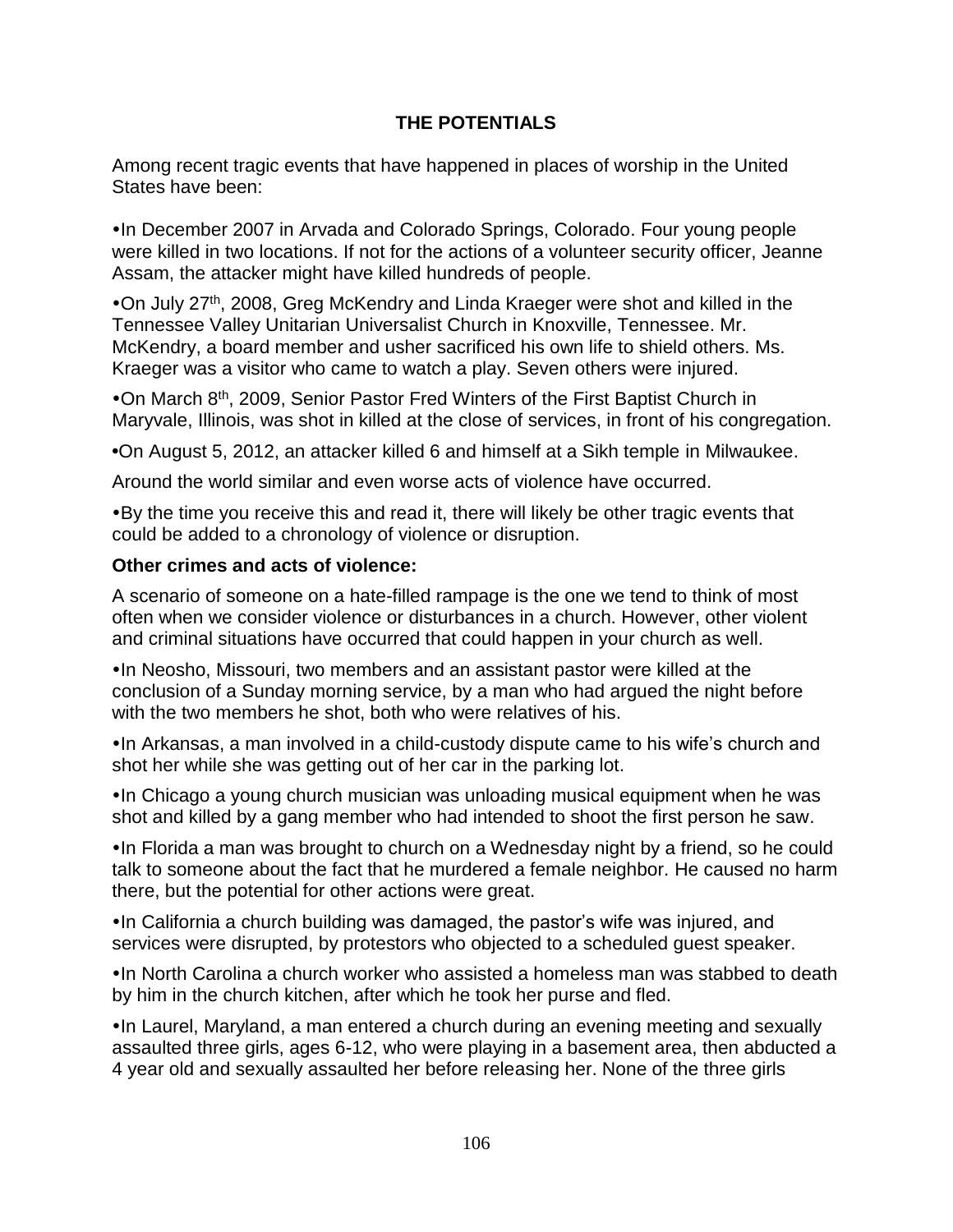reported what happened to them until the mother realized the 4 year old was missing, almost an hour later.

•In 1963, the 16<sup>th</sup> Street Baptist Church in Birmingham, Alabama was bombed, killing four young girls. Since then other churches have been bombed or vandalized for a variety of reasons or for no discernible reason.

•In 1998, in Illinois, an Assembly of God church and a Methodist church were bombed, killing one and injuring many others. Two weeks later the prime suspect was killed while making a bomb in his garage.

Several churches in recent years have had shootings during funerals.

In many of the cases above, a church building was viewed as more vulnerable than other locations. In some cases the church or a member was the specific target. It is clear that violence can happen, even at your church.

No amount of planning can stop someone from wanting to harm others. Nevertheless, having a plan of prevention and response can make your church a more difficult target and can help reduce the harm if violence occurs. A frequent recommendation for effective planning is to prepare for *when* something happens rather than *if* it happens.

### **CONSIDERING THE RISKS**

Everyone involved in church leadership, including those who are often the frontline of security responses—greeters and ushers—should be involved in considering the risks that are present in a specific church. Do some of these issues fit your church?

Churches in urban areas have a higher likelihood of random violence—although, no church is immune from the danger.

Churches in isolated or rural areas may be viewed as easier targets or defenseless.

Every church has beliefs that may be controversial to some and these can result in threats, vandalism or violence.

Churches that are near highways and main thoroughfares provide escape routes for criminals.

Churches with schools may be targets for that reason.

•If a church is thought to provide food, lodging or financial assistance it can attract people who are disturbed, resentful or desperate, as well as criminals. If a request for assistance is turned down, there may be a criminal or violent reaction.

Churches who have had conflicts with individuals, groups or neighbors may be the subject of revenge or retaliation.

People who have already committed criminal acts may go to a church to seek help, then become violent over the way they feel they were treated.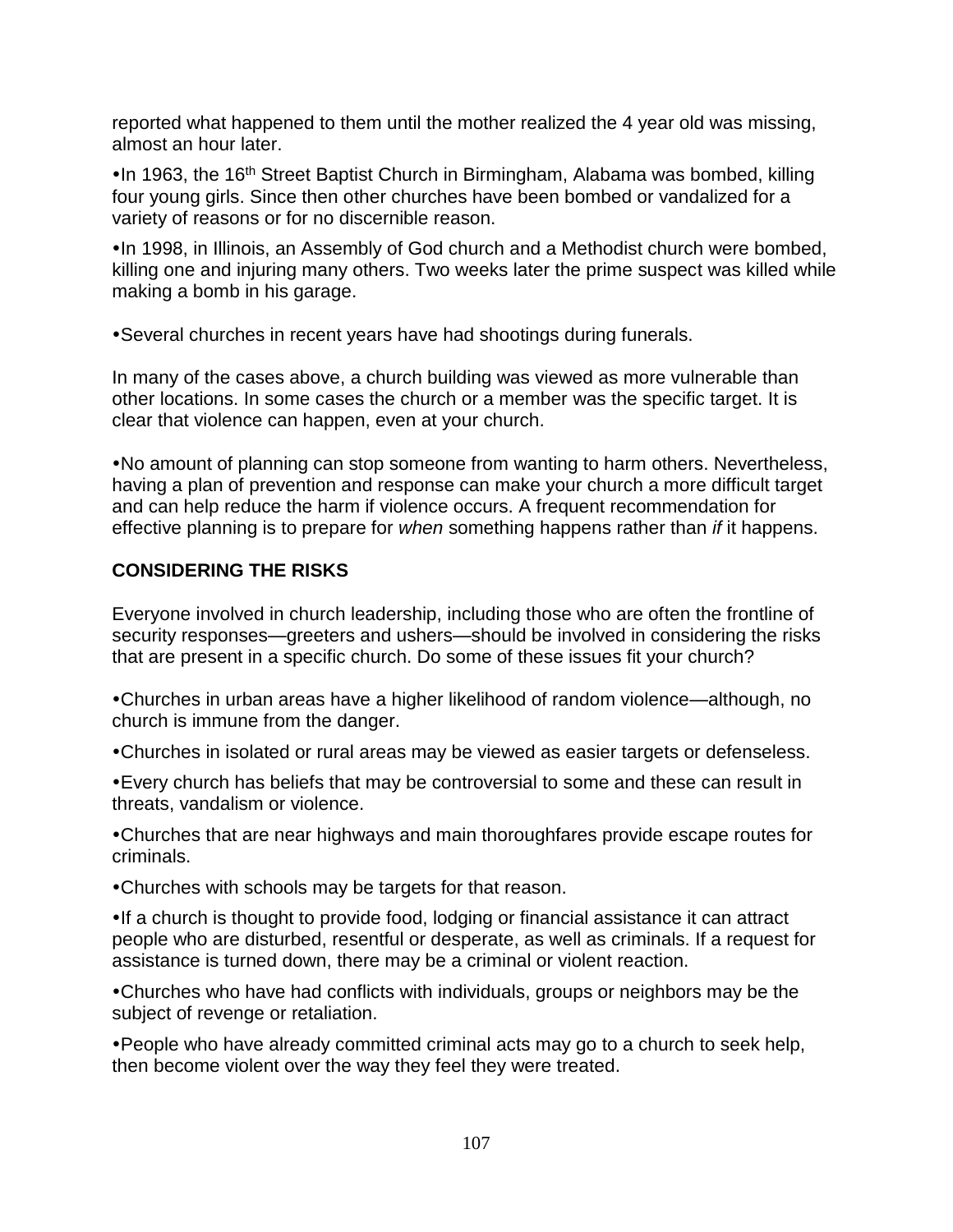Churches that attract attention, even for very positive reasons, can also attract the attention of those who want to commit a crime or do a violent act. The attention may be from publicity, special events, television ministries, church programs, sports, signs, crowds, music, well-known pastors, guest speakers, or any of dozens of other reasons.

### **Human risk factors:**

•If there is a family conflict, it may continue at church.

•If one member of a family is a new convert, a spouse, child or sibling may resent the role of the church in creating unwanted changes at home.

Former church members may have grievances and become violent about them, even years later.

Someone who was once asked to leave may come back to get revenge.

Someone who feels rejected or criticized by even one church member may react violently toward the entire congregation.

Divorces, separations and child custody issues may create violent conflicts.

Someone whose church membership is well known can have a conflict away from church that results in someone following him or her there.

People who are ill or on medication, or who have mental illnesses, can react violently for no logical reason, or because they think they are doing the right thing, getting revenge or simply making themselves famous.

Churches may become the focal point of general grievances against society.

When there is violence in one church, there is the likelihood of copycat violence.

**What else might place** *your* **church at risk?** Talking about that with other G/Us and with your church leadership is the first step in prevention, planning and preparing.

**A total comprehensive security program:** The security program of your church may involve a safety and security committee, a security response team, an emergency medical response team and security items and technology.

The comprehensive security program of your church may be developed with advice from a security firm, security consultant or the police, or through research by informed church members such as you and other G/Us. Your pastor may appoint a committee to provide oversight for the program and your insights would likely be very helpful.

*This* **document is focused solely on how you can effectively fulfill your security role as a greeter or usher, as part of the church team. You may not have control over other aspects of security, but you can do your part.**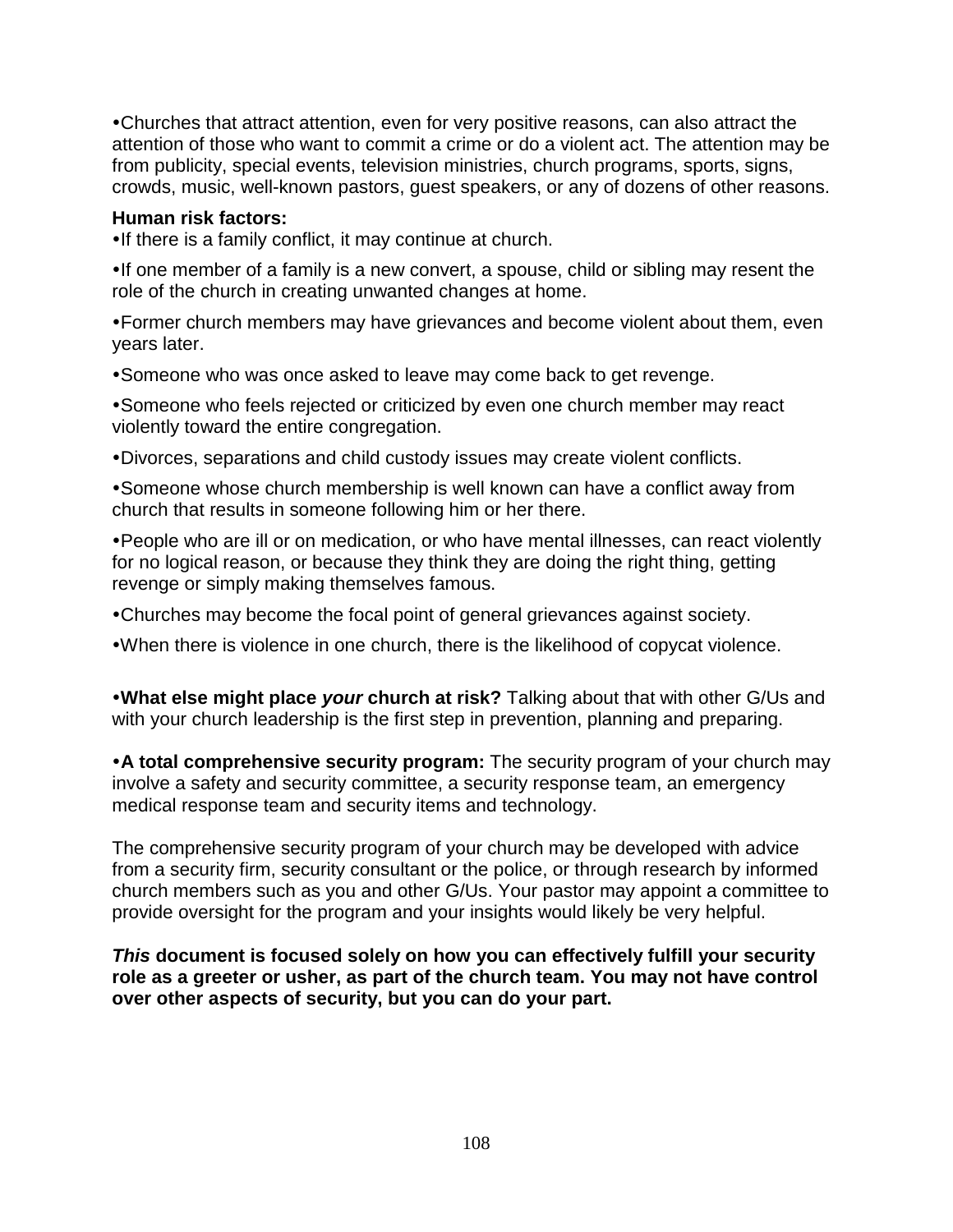## **PLANNING FOR THE RISKS**

Generally, decisions about the level of planning and preparation for any church security program are made by the pastor or his designee. The material in this document can be used by them to help train and guide greeters and ushers. Even if you are not in charge, you will probably be able to offer worthwhile input. Whether or not your church has a formal security plan, you can think about what *you* would do and mentally prepare for a variety of potential situations.

If you are ever tempted to think security planning is unnecessary, do this: The next time you are at church, look at the people of all ages who are laughing and talking in the lobby, kneeling in prayer in the sanctuary or enjoying refreshments in the fellowship hall. Ask yourself what you and the other G/Us would do if one of the violent events you have read or talked about were to happen right at that moment. It's a chilling thought!

**Plan as a G/U team.** Purposely spend some time talking about what would be the best way to handle sample scenarios that all of you develop. Even though your G/U group may change every Sunday, or at least now and then, a core group can benefit from thinking about those questions.

What should the first G/U who becomes aware of a problem, do? Who will help the first G/U, and who will warn the pastor and congregation? Who will call 911?

Who will lock the doors to keep an assailant out, and is that possible? Who will guide people to safety and how will they do it?

**Know the locations of your G/U team members.** The ideal situation is for each G/U to have an assigned location and stay in that general area throughout the greeting time. G/Us in the sanctuary should stand or sit in the same general area throughout the service. If G/Us conduct a security walk-through of the building or outside, other G/Us should be informed. This allows everyone to be able to depend upon where a security resource will be most of the time. That level of planning may not be easy to accomplish and may be more than your team decides is necessary, but it is a good goal.

If the parking area is not visible from inside the lobby, G/Us should work together to determine specific locations with the best view of the parking lot, to allow for occasional checks of the area. As with the lobby and sanctuary posts, this consistent outside post will let G/Us be better aware of the location of others and can increase safety.

If your church has parking lot attendants or assistants, include them in your security conversations since they may be the first to observe a suspicious vehicle or person. They should call 911 immediately if that is necessary, or let the G/U team know that further observation might be a good idea.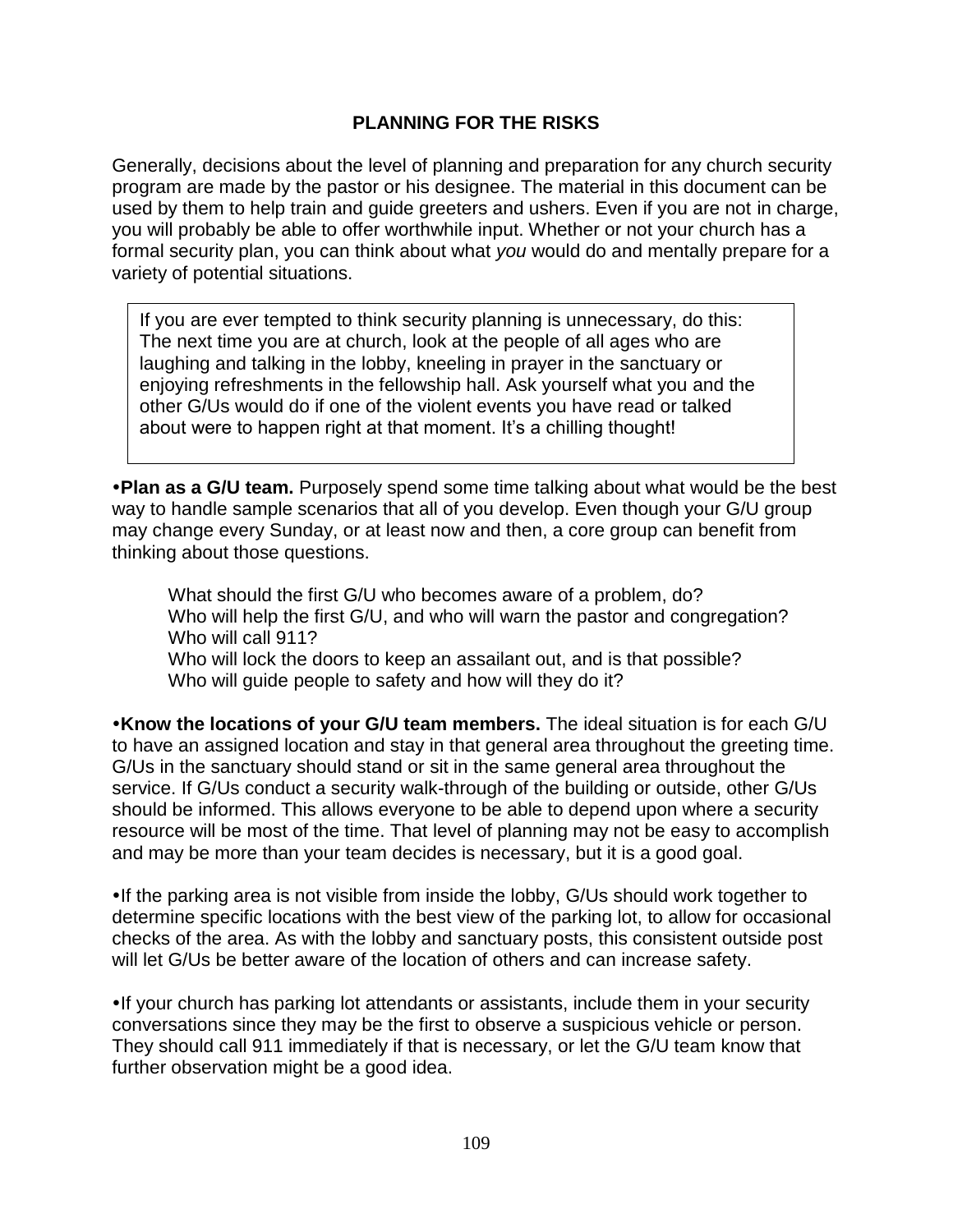# **INCLUDE CHURCH MEMBERS IN THE SECURITY PROGRAM**

Church members of all ages can help protect themselves and others if they are given tips about how to report their concerns immediately, and how to respond to situations that might occur. Let members know you depend upon them to help.

**Children:** Even very small children can be taught to tell adults immediately about people or situations that are strange or scary. They should not play in isolated rooms or areas when trusted adults aren't around, and they should not play in the parking areas or away from the immediate view of teachers or other adults.

**Adults and young adults:** Adult and teenage church members should be briefed on the overall security plan of the church and the role of greeters, ushers and others. They should also be given guidelines about common safety and security concerns and how to respond effectively. This can include information about fire and medical emergencies, the characteristics of dangerous devices, safety hazards and violent situations.

**All members:** Everyone should be encouraged to be observant about people and situations in the parking lot, in areas adjacent to the church, in rooms and hallways inside the church, and before, during and after services and activities. They should write down license plate numbers or physical descriptions. If they feel concerned about any aspect of a situation—medical, criminal or other—they should immediately report it to a G/U or call 911 if it is an emergency.

### **Basic guidelines for church member response to a violent or threatening situation:**

- **1.** Get down.
- **2.** Get out if possible.
- **3.** Get to a safe place and stay there if you can't leave immediately.
- **4.** Get help by calling 911 or asking someone else to do it.

**5.** Guide others by directing children, the elderly, guests or others to get down, get out through the nearest exit, or get to a safe place and stay there.

**Inform the pastor about potential problems:** Members should inform the pastor immediately if there is a risk issue, such as a potentially violent conflict involving the family, neighborhood or work, or about stalking, threats or child custody conflicts.

**An alert word, phrase or signal:** Consider establishing an alert code word, phrase or signal for G/Us and members of the congregation to use if they want assistance or for 911 to be called, but cannot ask openly. This security technique can be helpful in a variety of situations if used correctly.

Any word, phrase or signal that will get attention but not alert a potentially violent person, can be effective if everyone knows it and responds without questioning the person using it. It should never be "tested" as a joke. Note: The "phone call" gesture with hand to ear, is too obvious a signal for calling 911, so don't use that!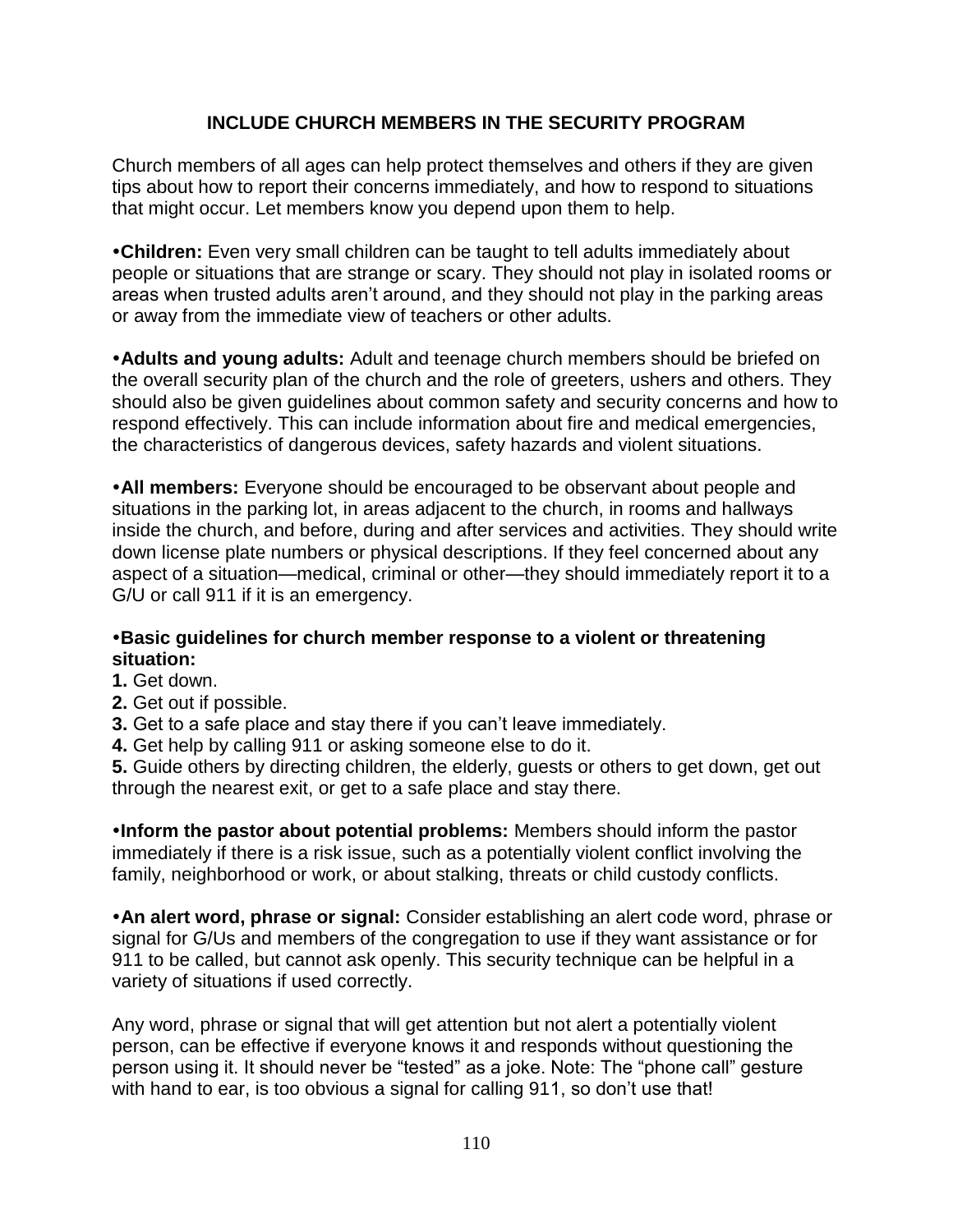# **Observation: Continuous and Purposeful**

The same diligence that is necessary to ensure that guests and members are made to feel welcome will also allow you to do a brief security observation of each person. It may be helpful to have one or two G/Us whose primary job is to observe and assist.

**Assigned responsibility:** Each door, group of doors, or general entrance area, should have an assigned G/U. One of the main causes of security failures is when everyone assumes someone else is doing a task. The attitude of, "If it's going to be, it's up to me" applies to the security function as well as to everything else.

If your church does not have G/U post assignments, you will probably notice that you and others have a favorite location. Make sure the location you pick allows you maximum time to observe people who are walking up to the door, and lets you see areas adjacent to the door, if possible. In the sanctuary, you can stand at a slight angle to be able to see both the entrance and the congregation.

If a door is used infrequently and there is no G/U posted there, it would be far safer to give keys to the few people using it rather than having it unlocked.

**Observe with purpose:** Visually scan and personally greet members and every nonmember, if possible. This not only fulfills your greeting role, it allows you the chance to observe people close-up and establish a friendly relationship with them. A friendly greeting and good eye contact can make a difference in how someone reacts, even when angry or upset.

**Hands and body first:** Before you make eye contact, look at the hands, general appearance, items being carried or worn, and the overall actions and demeanor of the person you're greeting. With practice, you can do this effectively in a few seconds while reaching out to shake hands or give the person a bulletin.

Remember the old adage: No one hits you with his face—so look at the hands and general behavior first. Then, you can make eye contact with a smile and say a friendly greeting. That is when you can observe the person's facial expression and reaction. In addition, *really* looking at someone and smiling at them, is the best way to show warmth and welcome.

**Limited entry areas after services start:** Consider reducing the number of doors that are open and post a sign about which door should be used after that time. Fire department restrictions may affect which doors can be locked when people are present.

**Security walk-through:** Your church leadership may prefer that G/Us not engage in security patrols, so be certain of your responsibilities. However, if no one else is doing it, you may want to suggest that you and other G/Us could perform a quick walk-through, and still be done in time to be in the service and participate in worship.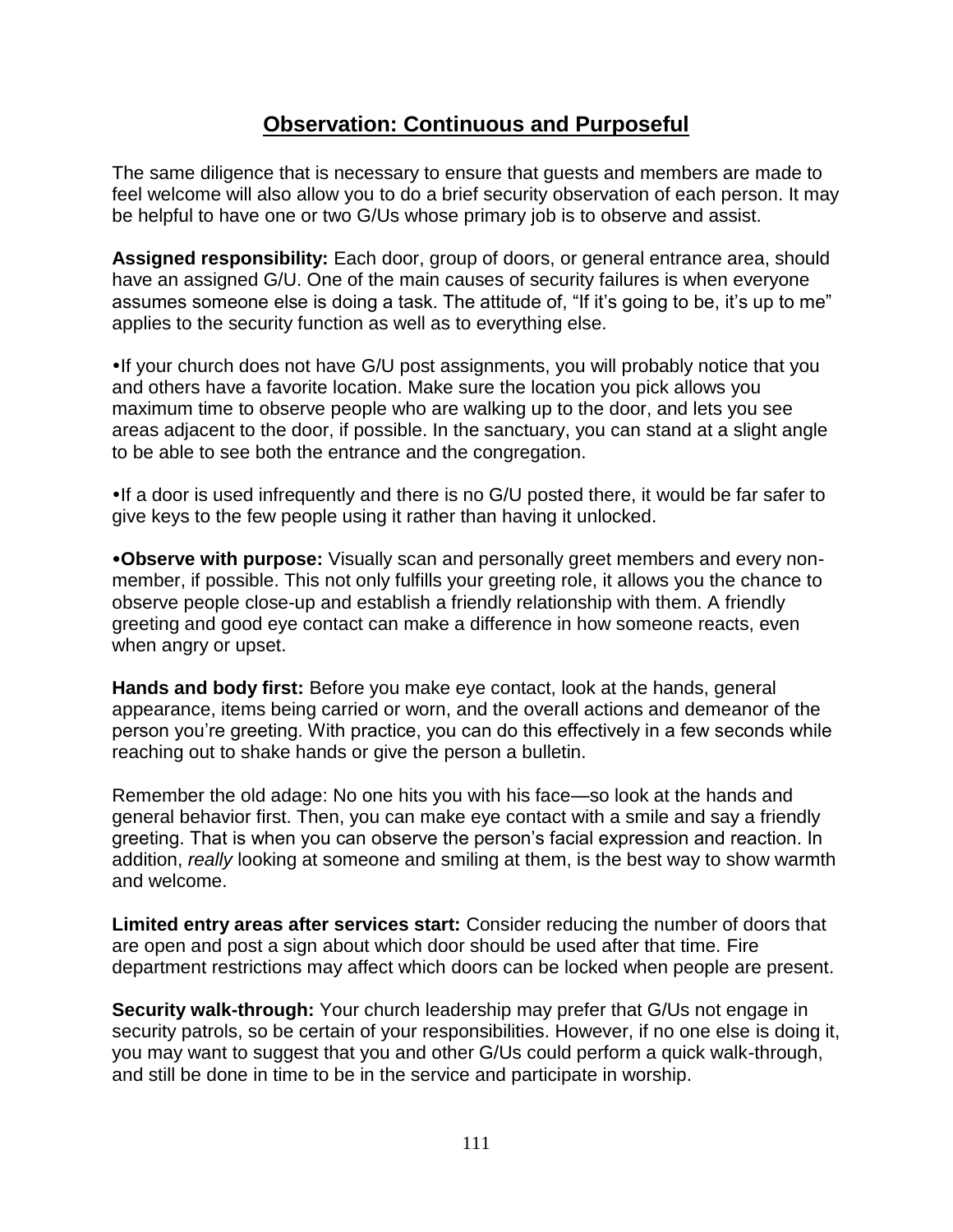### **Purposeful observation during a security walk-through:**

Check unused offices and rooms and lock those that should be locked. If *you* can walk in a room or office, someone who wants to commit a crime can do so as well.

Unless there is a legitimate reason for people to remain in halls, rooms and offices, or to stand outside, courteously remind them that the service has started. If you have a reason for concern, linger in the area until the person either goes into the service or leaves. Do not leave someone in a place where he or she should not be.

If there is a child-care area, check to ensure there are no outside doors propped open and that all the children are in the child-care area.

Look for anything that could be a safety or security hazard or evidence of a crime. Among those things are suspicious packages, boxes left in unusual places, tools in areas where they should not be, items and equipment moved about, or unusual odors.

If you think a crime has been committed, call the police immediately and notify the person responsible for the area. You may want to notify the person responsible before you call the police, to have them verify that something is wrong. Otherwise, it may be enough to lock the area and notify the person in charge after services.

Quickly inspect the parking areas and other areas you can easily see around the church building. Your church campus may be too large to make this practical, but if it is possible, it is a good security check before the service starts.

**Maintain your role to maintain your effectiveness:** Your role in all of your security activities should be limited to looking for situations and areas of immediate concern and dealing with emergencies. You will be resented and will lose your effectiveness if you are viewed as being meddlesome, over-bearing or excessive. If you see that tendency developing in other G/Us, gently help them regain their focus or discuss it as a team.

**During services:** Some churches keep one more G/Us in the lobby at all times, while others prefer to have all members in the church service. Even if G/Us are in the lobby, at least two should sit at the back of the sanctuary, in a location where they can observe doors and the congregation most effectively. They can sit with their families or friends, but need to be alert for problems.

The degree to which you should be active during services will depend upon the guidelines you are given and the nature of the situation. The pastoral team is in charge of services and may want to deal with non-emergencies such as talking, emotional outbursts or someone standing or moving about unexpectedly. They may prefer that greeters, ushers or deacons handle those situations for them.

If someone becomes ill, appears to be having an emergency emotional or physical crisis or is asking for assistance, you may need to respond to the area immediately, or step out and call 911.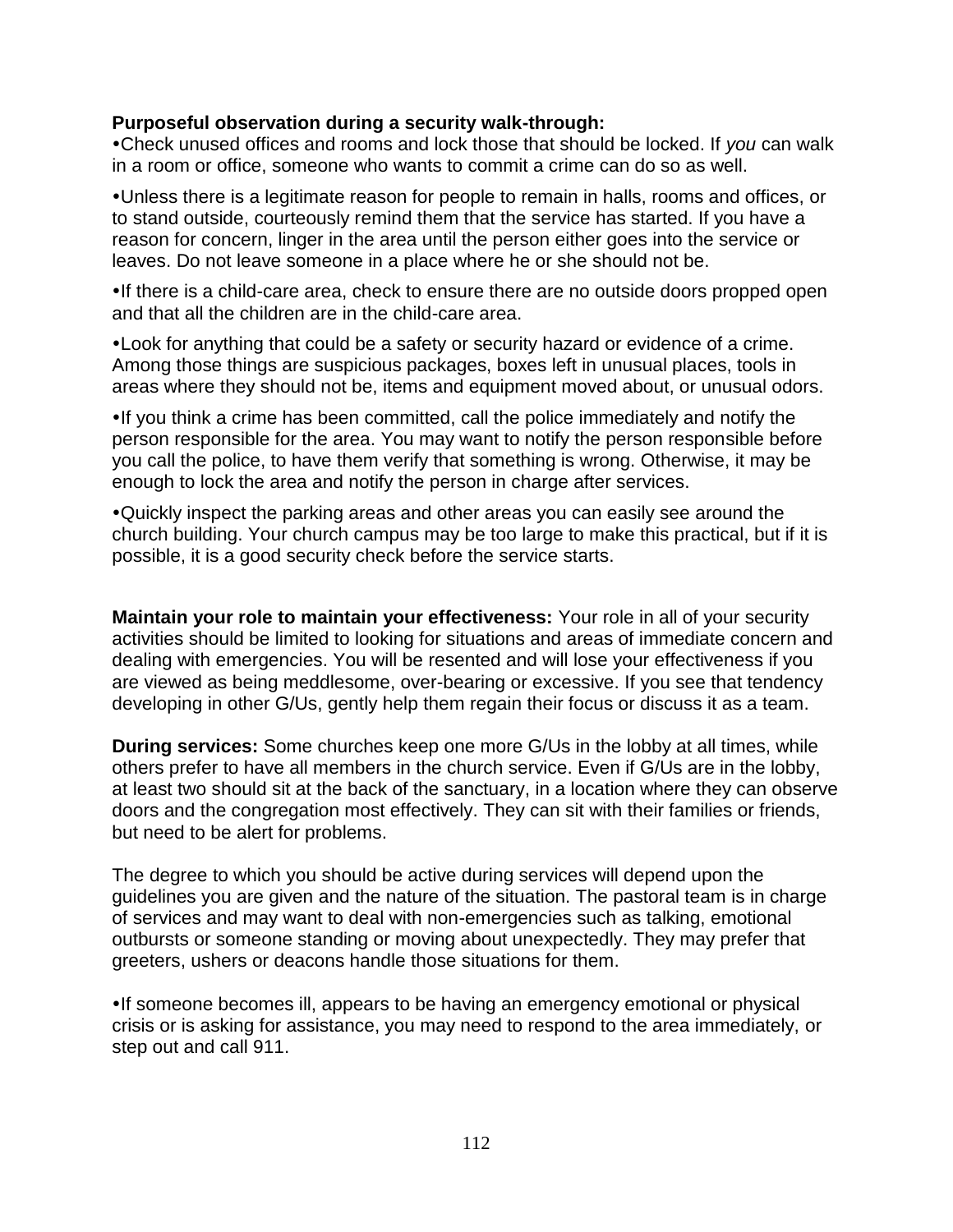Get direction from your G/U leader about potential security problems related to people leaving the sanctuary during services—especially in unusual circumstances. People often need to leave to use the restroom or for other reasons, but usually they will return in a reasonable amount of time. Failure to do so could be a cause for concern.

# **Assessment: A Reasonable Evaluation of the Potential for Harm**

While you are observing a person or situation, you should be mentally assessing what you see. Is everything normal? Is there something that bothers you? Do they seem to need assistance in some way? Is there a potential for danger? If the danger is obvious you may need to quickly decide the degree of danger.

If you try to visualize someone committing an act of violence at your church you probably envision a man—probably a young-to-middle-aged man who does not attend your church. Statistically you would be correct in making that assumption. However, violent crimes have been committed by men and women of all ages, ethnicities and religions. Anyone—a member, a guest or someone walking by—could do something to harm people, buildings or assets. Remember also that violence can be caused by one person or by two or more people who have plotted to do harm.

The fact that there is no one type that commits violent acts doesn't mean you should think the worst of everyone, or that you can only call for assistance if you have proof of violent intent. However, it should remind you not to base your assessment solely on factors such as clothing, hair, race, age, or the fact that you do or don't know someone.

**Use your reasonable judgment**. Your reasonable judgment will usually be enough to help you decide whether to call the police or what other action you should take. You don't need to be a doctor or psychologist to be able to tell if someone seems to be drunk or drugged, or if he or she is already angry or talking in a depressed way. You don't need to be a police officer to see if someone has a weapon or if they are wearing or carrying something that might conceal a weapon.

The same reasonable judgment you would use to decide if your safety or the safety of your family is at risk is appropriate for your role in church security. Your biggest decision is whether to call the police. Sometimes that is obvious. If it is not, it is better to call than not to call if you have any concerns.

*The presence of the following behaviors and appearance do not make it likely that someone is going to do something harmful.* However, each has been observed in the behavior and appearance of those who have committed crimes and acts of violence and it is reasonable and appropriate to watch for them. Action to take if these indicators are present will be discussed in the next section.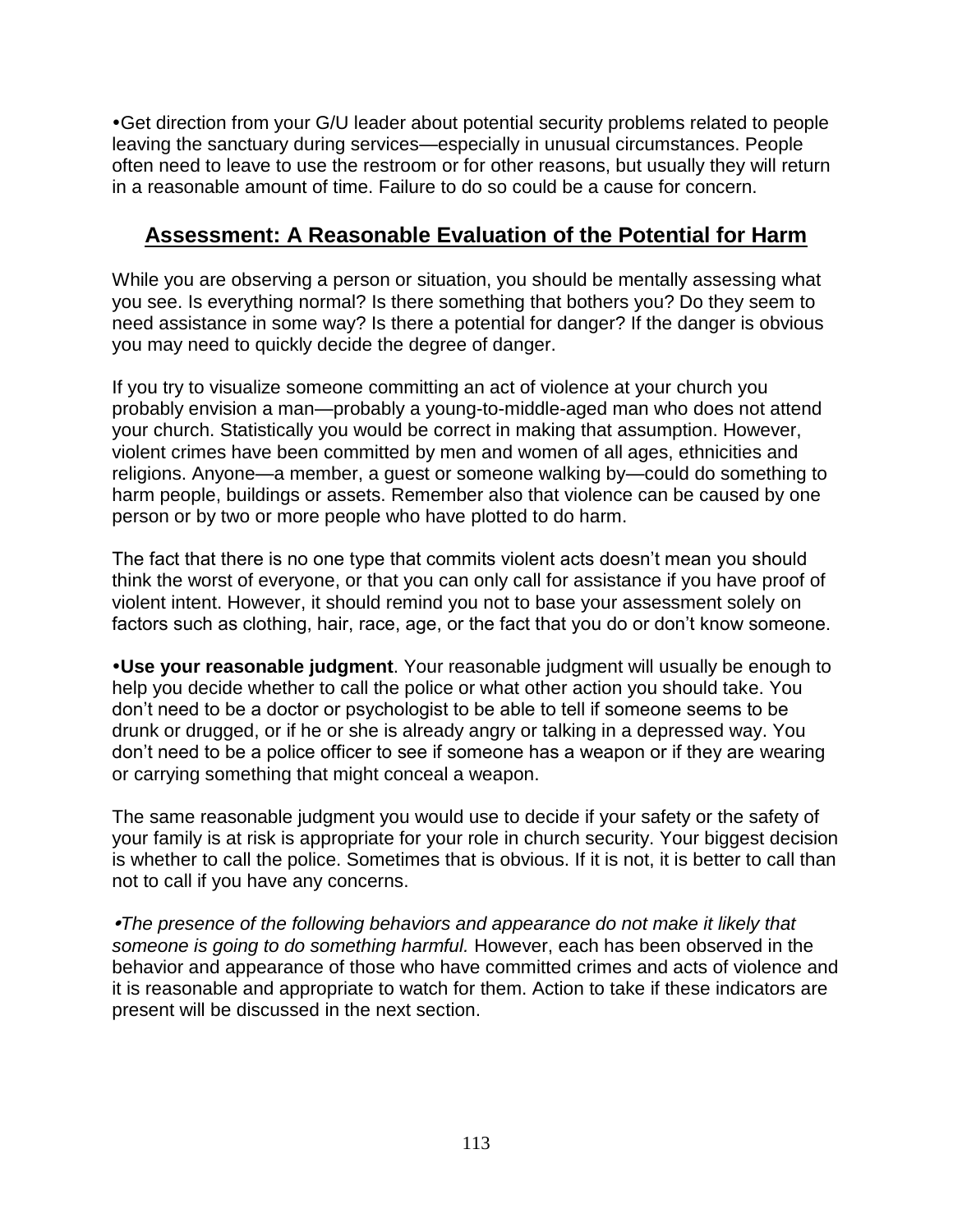# **1. Look for indicators of unusual emotion.**

- Anger or rage
- Crying
- Unusual laughter or hilarity
- Nervousness, furtiveness or evasiveness
- Fear or panic
- Out of control or "wild-eyed"
- An unusual absence of any emotion

# **2. Look for unusual behavior.**

- Standing or sitting in a vehicle for an extended length of time.
- Taking unidentifiable items out of a vehicle.
- Walking up to the door and looking around as though on the lookout.
- Running up to the door.
- A suspicious appearing person being dropped off but the car stays idling.
- Someone walking in with members who do not seem to know the person.
- Two or more unknown people entering together and going different directions.
- Obviously trying to go unnoticed, being furtive or looking for concealment.
- Confrontational or angrily questioning or arguing with you or someone else.
- Asking for monetary or other assistance, especially if you know it cannot be provided.
- Asking about a church member or about the pastor.
- Talking or muttering, or fidgeting or moving excessively.
- Indicating self-hatred or disgust with self.
- A grin or smile that seems inappropriate for the situation.
- Intoxicated, drugged, flustered or confused.
- Responding with anger to greetings or questions.
- Staring in an exaggerated way; especially, staring while moving toward someone.
- Standing very still when others are moving forward.
- Seeming to stall for time.
- Standing alone or facing the congregation in the sanctuary instead of sitting.
- Doing something that does not fit with the service at the time.
- Going into areas other than the sanctuary when no one else is present.
- Spending an excessive amount of time in the bathroom.
- Attempting to get a G/U or someone else to go away from the main area.
- Note: A frequent action of those who have a concealed weapon, explosives or drugs, is to touch the area or keep a hand in the pocket or bag where the items are hidden.
- Walking awkwardly, as though having concealed weapons.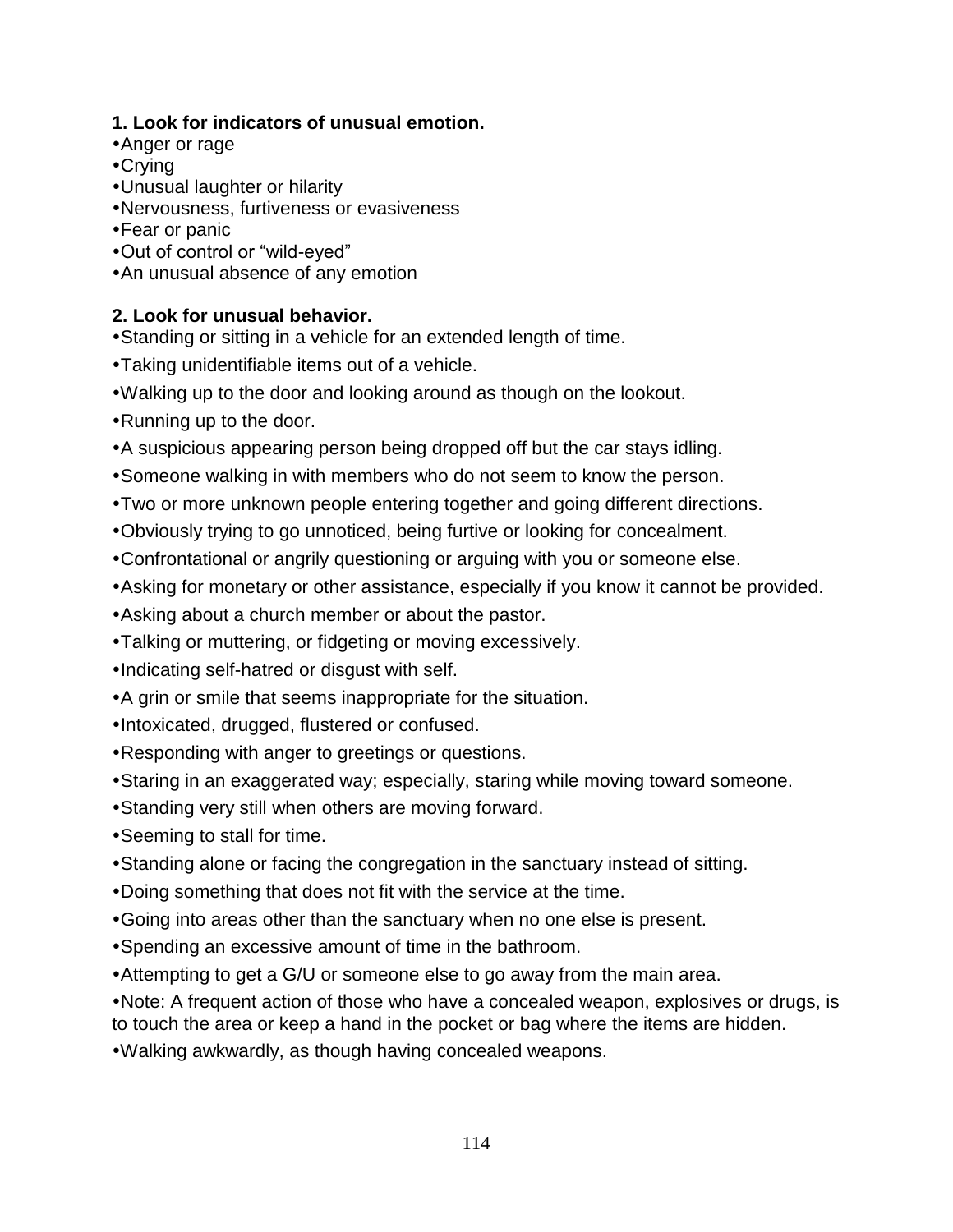**3. Look for clothing or characteristics that might be linked to problem behavior.**  It is becoming more the norm for people to wear casual clothes to church. Even though some clothing may seem inappropriate or offensive to you, clothing alone is not an indicator of problem behavior.

However, the characteristics of some attire seem to be linked to a potential for disruptive behavior. Observe more closely or talk to the person in a friendly way, to assess the situation.

Wearing unusually inappropriate clothing for a church environment.

- Wearing military, hunting or camouflage clothing without a reason.
- Wearing menacing-appearing clothing: Pulled-down hats, all dark, long-coats, etc.
- Wearing clothing with wording or a photo to convey a hostile message.
- Being noticeably dirty or unkempt or having a very offensive or unusual odor.
- Carrying or wearing a bag or backpack, especially if it looks stuffed full.
- Wearing a coat or other clothing that looks as though something is being concealed.
- Looking much less heavy than the bulkiness of the clothes would indicate.

# **ACTING ON YOUR ASSESSMENT**

You will not have time to observe and assess much of anything if someone runs into the church lobby, sanctuary or other area with a weapon and begins to fire it at people. That frightening scenario would require immediate action in a panic situation. There are many other times when you can prevent a conflict or violent situation, or reduce the harm, by responding in an effective way.

# **A TOOLKIT OF RESPONSE OPTIONS**

Plans, suggestions, tips and ideas don't have to be followed exactly to be useful. Even a very good plan may not fit every emergency. However, plans, suggestions and tips can give you a toolkit of options for responding to situations.

The following guidelines are not in order and all of them may happen at once, according to the number of G/Us present and the situation. Some portions of these guidelines are written as though you are directly involved with a suspicious, threatening or violent person, but your actions will depend upon your role at the time. Adapt them to your personal situation, the layout of your church and the assistance you might receive. They are a starting point for your own planning.

### **SECURITY CONCERN: A PERSON WHO DOES OR SAYS SOMETHING THAT MAKES YOU CONCERNED ABOUT HIS OR HER INTENT FOR BEING AT THE CHURCH.**

Most visitors will walk in the door, be greeted by you according to your church's protocol and continue into the sanctuary or other area. If you are in the sanctuary, you will find that most people walk in and look for a seat or get your assistance and sit down.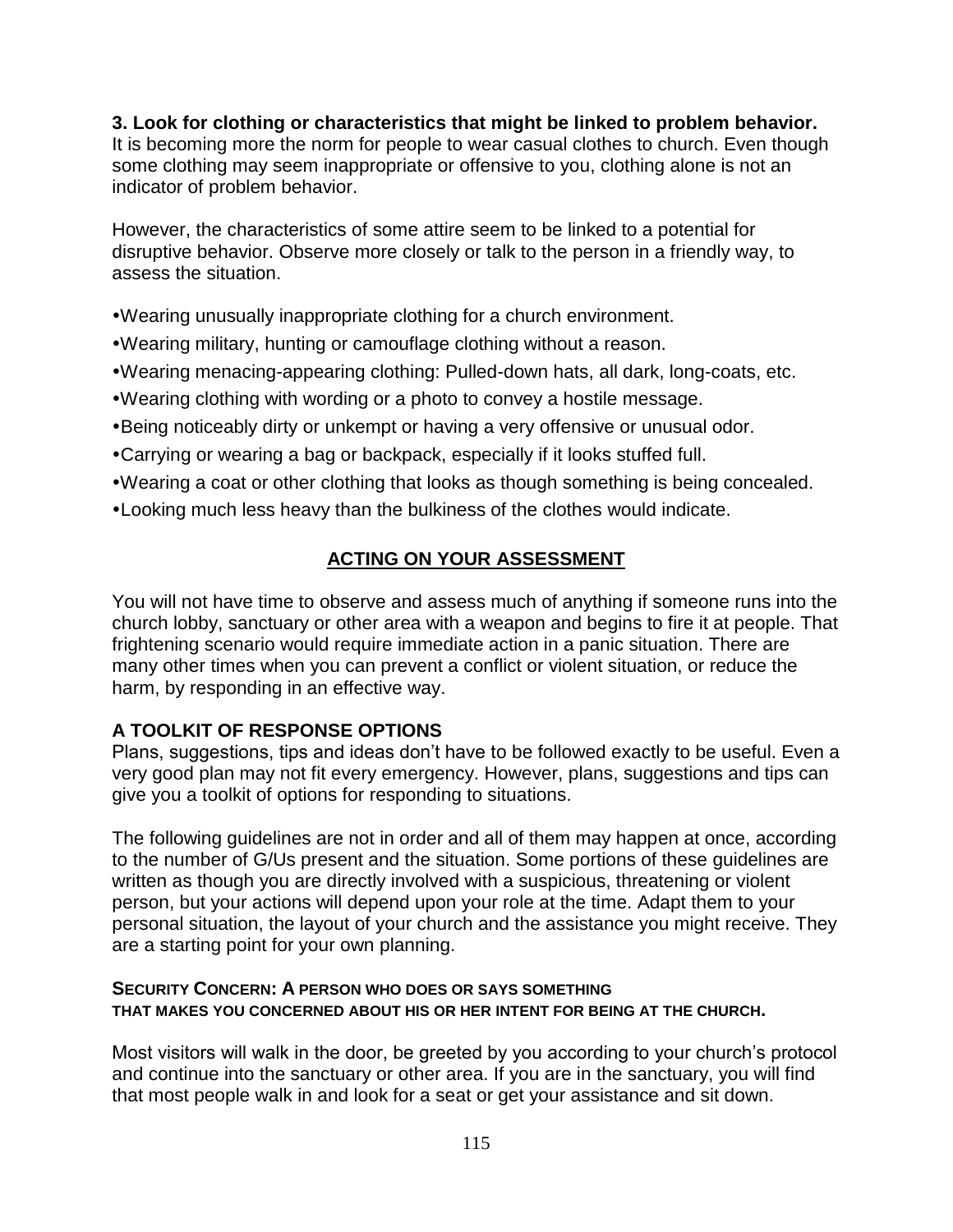Occasionally someone will concern you for some reason. There is no harm in finding out more about the person. Your effort to establish a positive relationship may change the mind of someone who was going to create a problem. Your focused attention may make someone realize he or she could be easily identified. The best result is that your extra observation assures you there is no reason for concern.

**1. Observe and assess further to determine if a threat exists.** As part of your friendly welcome, step slightly to the side with the person and have a brief conversation. ("It's great to have you visiting with us! I'm Bill Logan. Have you been here before?") If you are in the sanctuary you might even sit next to the person for a moment as a way to have a more personal conversation.

You might say: "Do you know someone here?" "Is there something special that brought you here today?" "Have you visited a (type of church or denomination) before?" "Is there any way we can make today more meaningful for you?" "If you have questions after the service please ask me."

**2. Signal to another G/U if you become more concerned during the conversation.**  Use an alert code or other subtle method to let another G/U know to come over to stand by or to call the police if that seems necessary.

This is when a well-trained G/U team is helpful. It would not be good for a G/U to rush over and ask what the trouble is or if he should call the police! However, if he were to calmly walk over and allow you to introduce him to the person, he could provide reinforcement if something were to occur or be a witness to what is being said. Or, based on your signal to him, he could call for help.

**3. If you are still concerned, but nothing seems problematic, let a G/U in the sanctuary know about your concerns. If you are a G/U in the sanctuary, alert other G/Us so they can watch when you are busy.** This will not happen often, but it is better to stay aware than to not tell anyone of your concerns for fear of sounding foolish.

**What would you do?** You see a young man walk into the lobby from a side door that is not often used. He seems to purposely avoid making eye contact with anyone and heads for the sanctuary in a hurried manner.

### **Some suggested actions:**

•Immediately catch up with the young man and get his attention verbally in a friendly but direct way. Visitors aren't required to talk to greeters or ushers, but the fact that someone will blatantly avoid being noticed could be reason for concern, if combined with other factors. On the other hand, he may simply be shy or not want to be pressured. Your friendly greeting may help him see that there is no need to worry.

Or, signal to another G/U to take your place before you leave your area to contact the young man. You might explain what happened and ask that G/U to contact the person.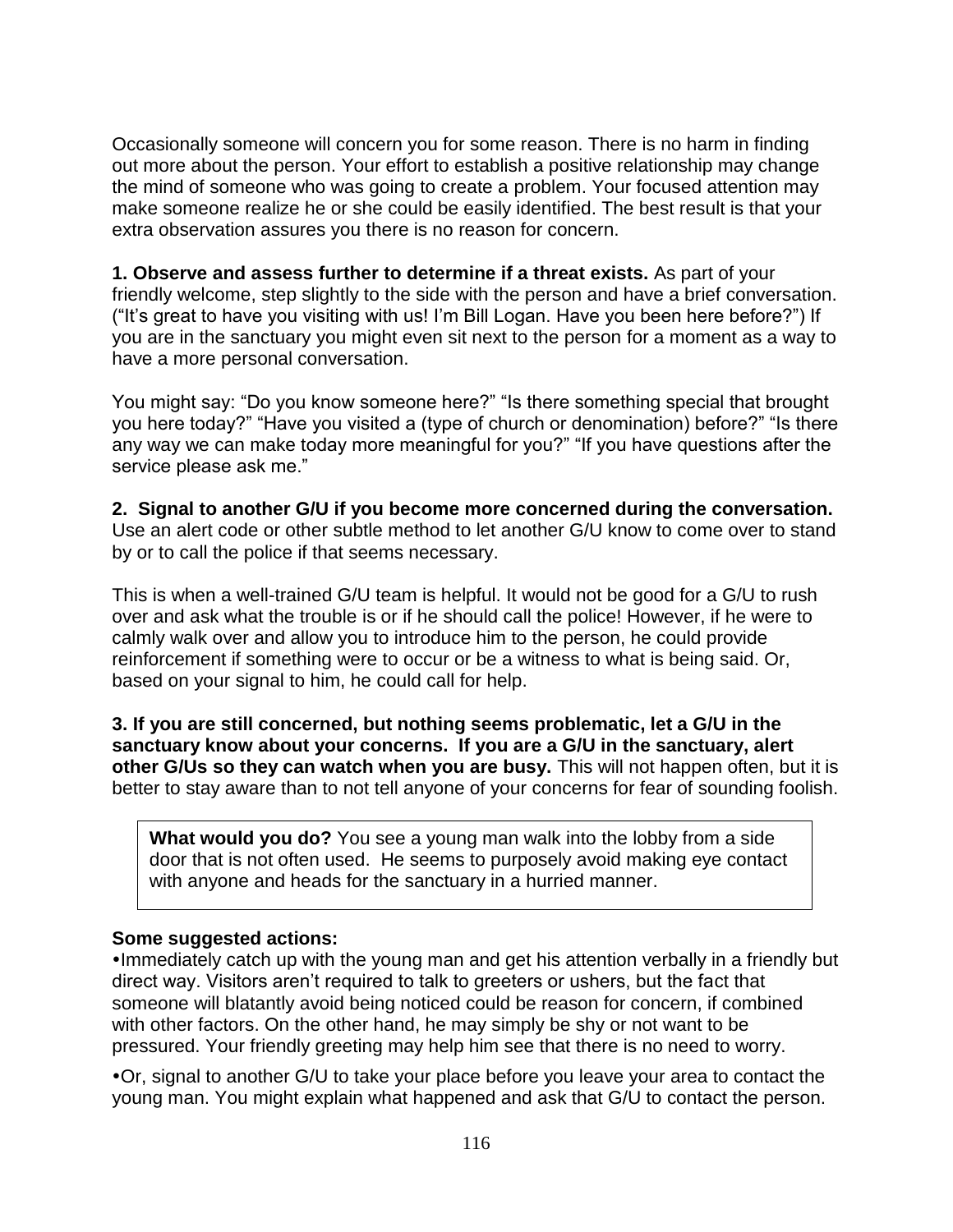Even if a visitor who concerned you is already seated in the sanctuary and service has started, you can make a brief, friendly contact to allow you to do a quick visual and verbal assessment. Offer the visitor a hymnal, bulletin or Bible, or introduce yourself briefly and say you are available if the person has questions afterwards. You could also offer to introduce them to someone appropriate, such as a youth worker, women's leader or others.

#### **SECURITY CONCERN: A PERSON WHO SEEMS TO BE EMOTIONALLY OR MENTALLY DISTURBED, BUT IS NOT IMMEDIATELY VIOLENT OR VERBALLY THREATENING.**

Some people are more emotional than others are. You may encounter people who seem highly emotional because of a spiritual or personal situation. This section specifically refers to someone who is acting unstable or disoriented, seems mentally or emotionally ill, seems irrational or has some other condition that makes him or her potentially harmful.

A person who is emotionally or mentally disturbed may not consciously want to harm anyone, but may do so anyway. You must be very cautious in your dealings with such a person because their demeanor can change quickly and for no reason.

**1. Observe and assess the physical and mental state of the person and the immediate level of threat.** Is the person drunk or drugged? Is he or she crying or angry? Is there a weapon or something that could be used as a weapon? Is the person saying or doing anything that is unnerving or a cause for concern?

If a G/U is talking to a disturbed acting person, one or two other G/Us should assist or stand near enough to hear and see what is happening. In a normal, non-threatening situation, a female member of the church might be asked to assist with a female guest or member. But, when dealing with a problem person it may be safer to have only the G/Us or a member of the pastoral team involved.

One G/U should be prepared to call for police assistance immediately if necessary. This is another time when a code word or signal is useful.

**2. Separate the person of concern from others.** This safety space could be created by you and/or other G/Us standing between the person and other people, or by moving the person to the side of a lobby or sanctuary. You could also go to an adjacent space or office or take the person outside to talk.

One way to get someone to move to another area is to start walking while looking at the person and conversing with them. More often than not they will walk with you. Nonthreatening phrases can be used: "Let's step over here so I can hear you better." "Why don't we move to this room so we can talk without being bothered."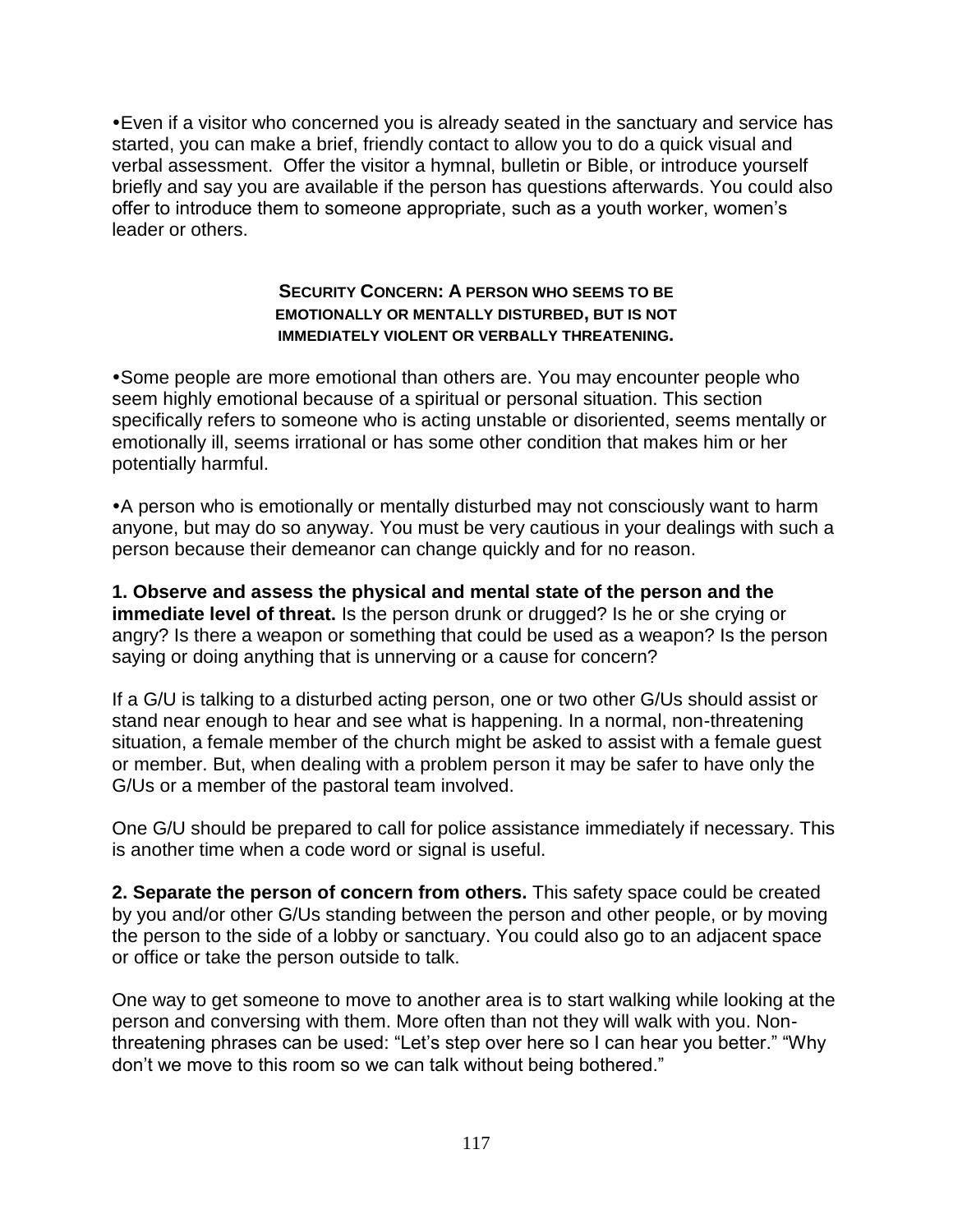**3. Talk in a normal and calm tone of voice and keep some distance between you and the other person.** Ask non-threatening questions: "What did you say your name is?" "Where did you park your car? Did you find a parking place OK?" "Where do you work?" "Do you live around here?" "Do you know someone in our church?" "I can tell something is bothering you. Can I help?"

Asking questions and having a conversation can help keep the person calm, and will also be helpful if you need to give information to the police later.

Do not try to grab or hold a disturbed or agitated person unless there is no other way to avoid harm. Keep some distance between you and them rather than standing right next to them. If someone gets increasingly upset, step back and away to allow more safety if he or she becomes more agitated or violent. You do not have to keep talking to someone who is threatening you or acting irrational. Step back and keep stepping back, all the way outside if you must, until help arrives.

## **4. Call the police or have someone else call immediately, if the person:**

Appears under the influence of alcohol or drugs.

Says or does anything that indicates he or she may harm anyone, including comments that he or she doesn't *want* to harm anyone.

Does not immediately cooperate with requests to leave or stay out of the sanctuary or other parts of the building, or to stay away from members of the congregation if he or she is disturbing them.

Appears mentally ill or severely emotionally upset or for some other reason should be questioned by the police, given protective custody or evaluated further. The person may leave your church and harm himself or herself or others, so you cannot consider the situation over when the person leaves.

**5. Do not attempt to detain a person who wants to leave before the police arrive.** Get a good description and write it down and watch or follow to see where he or she goes. There is an inclination to try to keep someone there until the police arrive, but that can create the violent situation you are trying to avoid.

**What would you do?** You see a young man walk down the street, then stop and stand in front of your church, staring at it for a few minutes before coming in the lobby. He is wearing a winter coat and has nothing in his hands. He looks around in a confused, disoriented way. His conversation is rambling and incoherent and he says he wants to talk to the congregation. You courteously explain that it will not be possible, but he is insistent that he wants to do so. Many people are in the lobby and some seem unnerved at his belligerent tone of voice.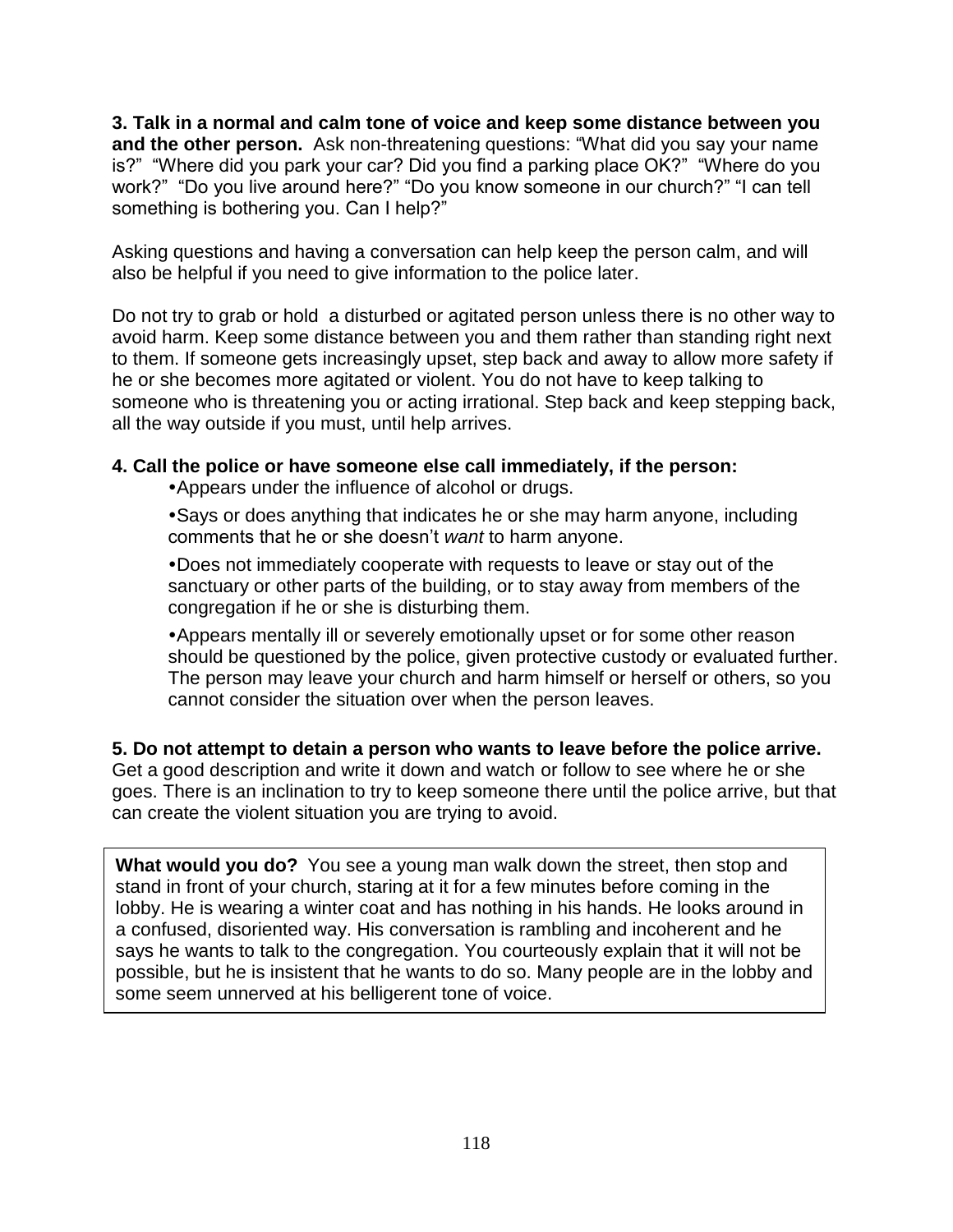Did your assessment include some of these thoughts?

You do not want this person to feel he is being rejected, but you know he will not be allowed by the pastor to speak to the congregation.

Until he is more rational you do not think he can be reasoned with or assisted to his satisfaction.

You know your church wishes to help everyone, but this person seems to want and need more than brief counseling or prayer.

You realize a person who is disoriented and confused has the potential to be violent if he or she feels upset or threatened.

You have looked at the young man's hands and do not see a weapon, but he is wearing a coat in which something could be concealed.

You are concerned that he could come back and harm someone if he is treated badly this time, or he could leave and harm himself or others.

You notice that people are already unnerved by his demeanor.

You think this person would probably be disruptive to the service, but you also worry that he might react in a violent way if you tell him he cannot go into the sanctuary.

You worry that people standing around the two of you might be hurt or frightened if there is a verbal or physical altercation.

### **Some suggested actions:**

Your best response, unless there are other circumstances, would be to signal one or preferably two G/Us to your area and signal another G/U to call 911.

You may wish to get the assistance of a member of the pastoral team, a deacon or some other person, if it seems safe to do. They might ask the person to come back for counseling or prayer or ask him to convey his message to them. You could get the young man's name and phone number and have someone contact him later.

•If the weather is good enough to allow it, consider telling the man you want to talk to him about his request and you would like to step outside to do it. This adds an extra layer of protection for church members. You may want ask the disturbed person to step to an adjacent office area if that is safe and you have assistance.

In the meantime, a G/U or other person inside should calmly ask people to move from the lobby or entrance area into the sanctuary. There may not appear to be a need for serious concern, but the fewer people who are close to the situation the better, if something occurs.

Some greeters or ushers hesitate to call the police about an otherwise nice person who is mentally disturbed or disabled in some way, if no crime has occurred. However, the police may have information you do not have about the person or his or her previous actions. They may be able to contact relatives or transport the person home or to a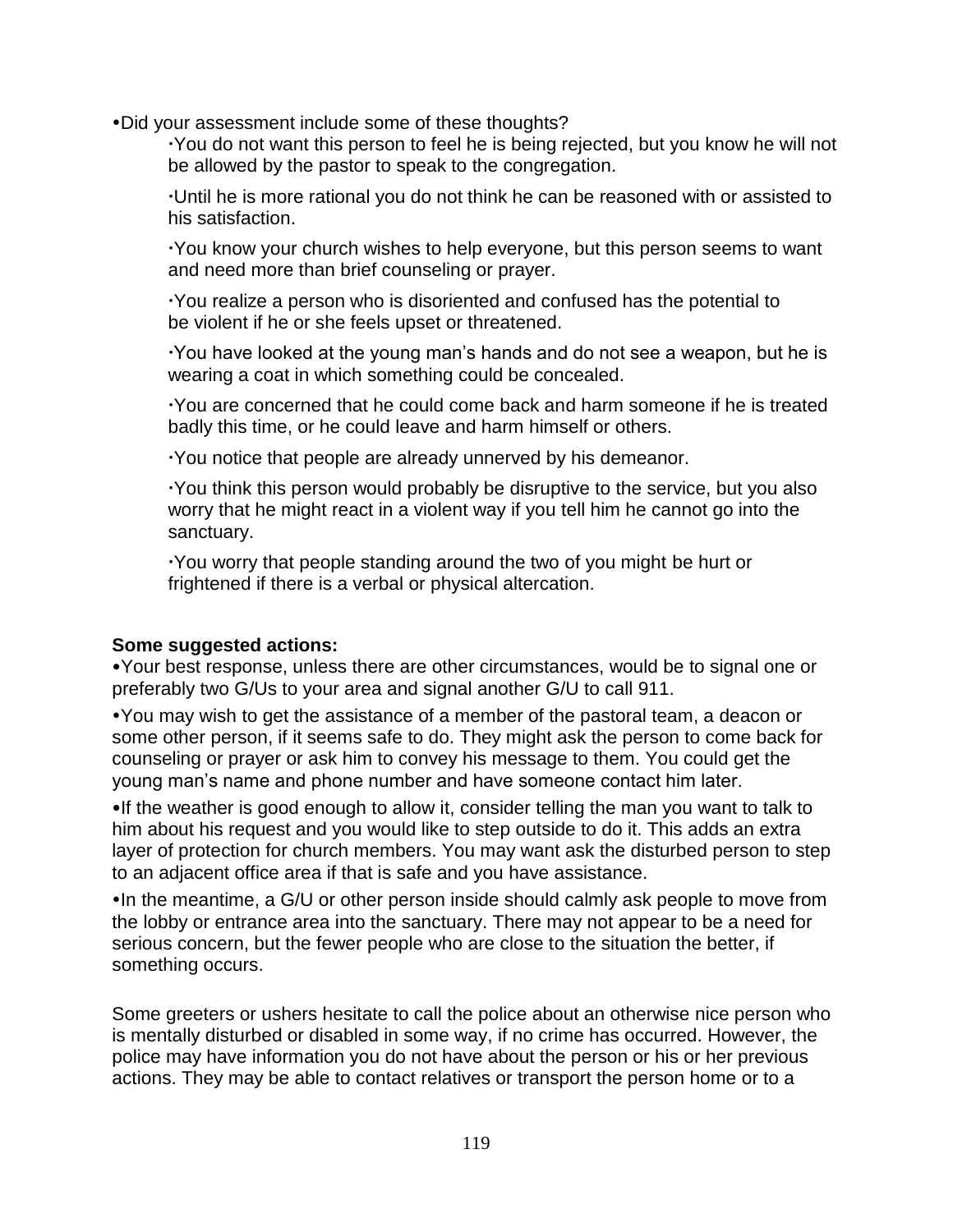community resource. You need to call the police about anyone who is irrational, disoriented, confused or who seems to be in need of professional care.

### **SECURITY CONCERN: SOMEONE OUTSIDE THE BUILDING IS COMMITTING A CRIME, OR APPEARS TO BE DANGEROUS OR READY TO DO VIOLENCE.**

The nature of the crime or threat will dictate some of your actions, but in every case 911 should be called and as much detail as possible provided about the situation. You can be on the phone while moving to take other action or directing others to safety.

Know how to lock the doors quickly and be ready to do so the moment you see trouble developing. Your role generally is to prevent outside danger from coming inside to harm the entire congregation, then to do what you can to respond to the situation that is happening outside, if you can do it safely.

Whether you should let a criminal or violent person know you have seen them will depend upon many factors: Your ability to protect yourself, the assistance you have, the number of criminals and weapons involved and the nature of the crime.

Generally, if you see someone committing a crime or apparently intending to commit a crime, stay in a safe place and yell that the police have been called.

If you do not think you can safely yell at the criminal, you may be able to turn on outside lights or shine a flashlight at night to stop the criminal activity.

Circumstances may compel you to intervene more directly to save a person's life or to prevent some other dire act such as the taking of a child. Otherwise, you should limit your role to calling the police, letting the criminal know he or she as been seen, getting good identification of people and vehicles, and observing from a safe distance.

•It is not worth being killed or injured to prevent a car from being stolen or to chase a purse-snatcher.

**Outside:** Yell to others in the area of the criminal activity to get down and get to safety by coming into the church building, locking themselves in their cars and leaving if possible, or going to adjacent business or residential areas.

**Inside:** Lock all the doors to prevent the criminal from coming in the building.

. If there is imminent danger, warn the congregation and pastor.

•If it is safe, stay at your observation post and tell someone else to take the appropriate action about warning or contacting others.

According to the nature of the criminal activity, you or the pastor might tell everyone to stay where they are and be ready to get down. You and other G/Us might need to move people to areas of safety.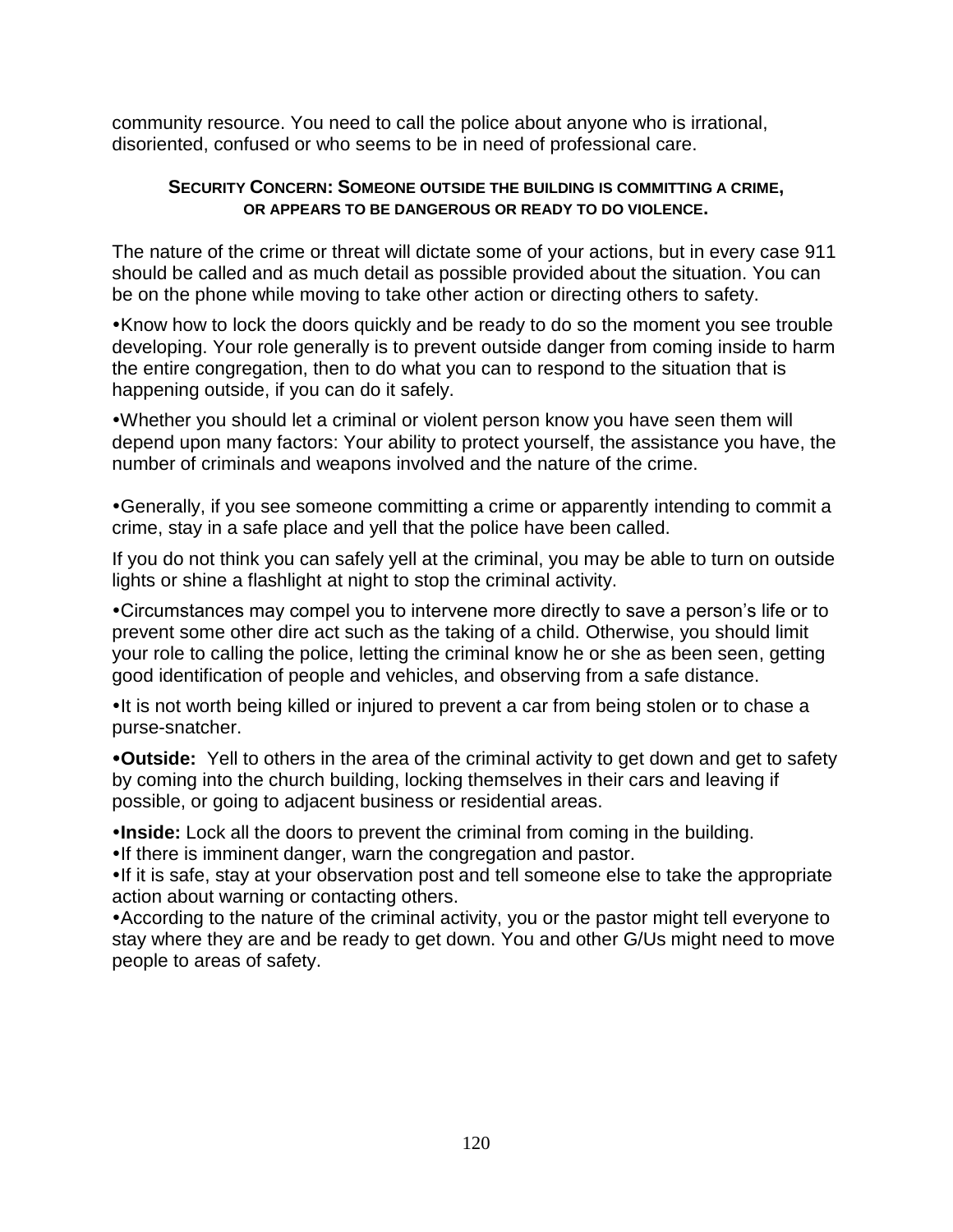**What would you do?** Services have just begun and you have stepped outside for a last visual check. You see a man who is a member of your church walk angrily up to a car driven by his wife and begin to yell at her. He kicks at the door and picks up a rock and breaks the window.

## **Suggested actions:**

## **Call 911.**

If you are in a safe place, yell and let him know he has been seen and that the police have been called. You can do this even while on the phone to the 911 operator.

Tell another G/U to let the pastor or other church leader know what is happening.

Do not approach the man unless you feel you must do so to prevent a violent crime. This is where your judgment of the situation will be vital.

The fact that he is a church member you know does not lessen the crime or make him less of a threat to you or others.

**What would you do?** Your church is having a local community leader as a speaker. You look out the door and see a group of apparently angry protestors approaching the church, waving signs and chanting. Many people are in the lobby and others are walking in at that time.

That specific scenario might not be likely at your church, but something similar might occur. The key point is this: How should you react to a situation that involves people or groups that are not thought of as criminal, but that could be threatening or dangerous?

# **Suggested actions:**

# **Call 911.**

Tell those outside who can safely get inside to do so, otherwise tell them to leave immediately, go back to their cars and leave the area.

Lock the doors, while telling another G/U to alert the pastor and congregation.

Keep everyone away from the front doors and windows and stay away yourself to avoid agitating the group more, and also to avoid injuries if windows are broken.

The pastor or speaker will likely decide what to do about confronting the group. Your role is to take immediate action to reduce the level of harm to the congregation until the police arrive, then to provide information about what happened.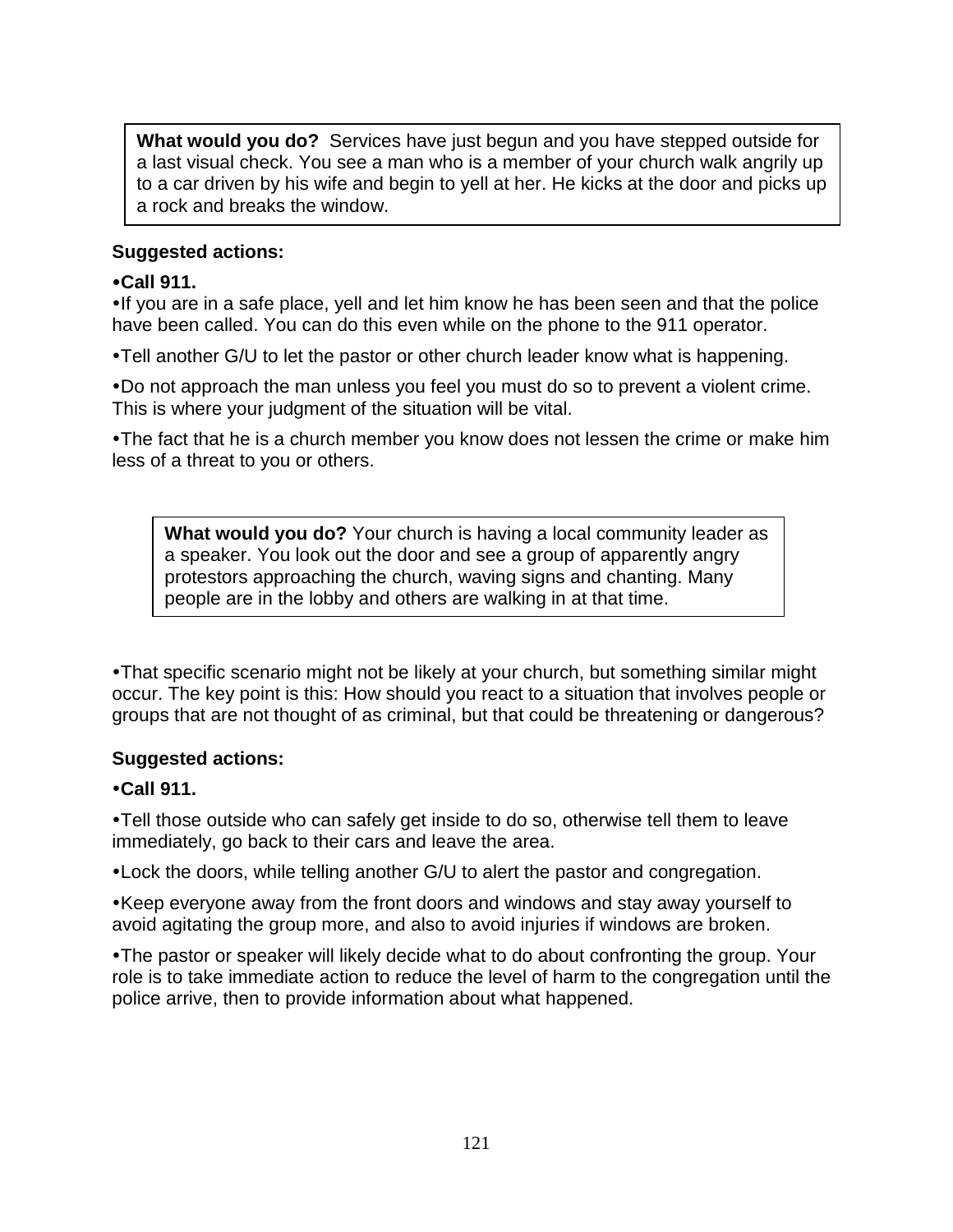### **SECURITY CONCERN: AN ARMED PERSON OR GROUP ENTERS THE CHURCH.**

This is the scenario that brings the most fear to everyone. You may only have a few seconds for your immediate response and you may or may not have other G/Us to assist you.

A violent situation can involve many scenarios:

An assailant targets one or more people in your church, but does not target others.

An assailant shoots randomly, with no specific target.

The purpose is to kill, to take hostages, to commit other crimes, or a combination.

There is one assailant or more than one.

The assailant has one loaded weapon.

The assailant has many weapons and a large amount of ammunition.

The assailant only has firearms.

The assailant has other devices, such as explosives or tear gas.

Services may not yet have started.

Services may be in progress.

The church may be in meetings or Sunday School, instead of a regular service.

People may be in the sanctuary or in the fellowship hall or classrooms.

By the time you can react, the assailant may have already shot people you know, or may have taken hostages and threatened to kill them. Your own family may be involved. This is when your preparation and self-control can help the most. Even though you may not be able to do much, there may be some things you can do that will save lives or stop the violence. It is in these extreme situations that having thought about such an event ahead of time can help you and others.

If you have discussed possible responses with other G/Us, you may be able to take coordinated action without much communication.

If you and your family have discussed how to respond in an emergency you may not need to direct them to exits or safe locations.

If you know the building in detail, you may not need lights to guide others to safety.

If you have spent some time checking the building, you may know the most sturdy protection in the sanctuary or lobby, or the most easily fortified rooms.

Even if your plan of action is not the absolute best one, by having a plan you maybe able to do something immediately rather than taking too long to decide.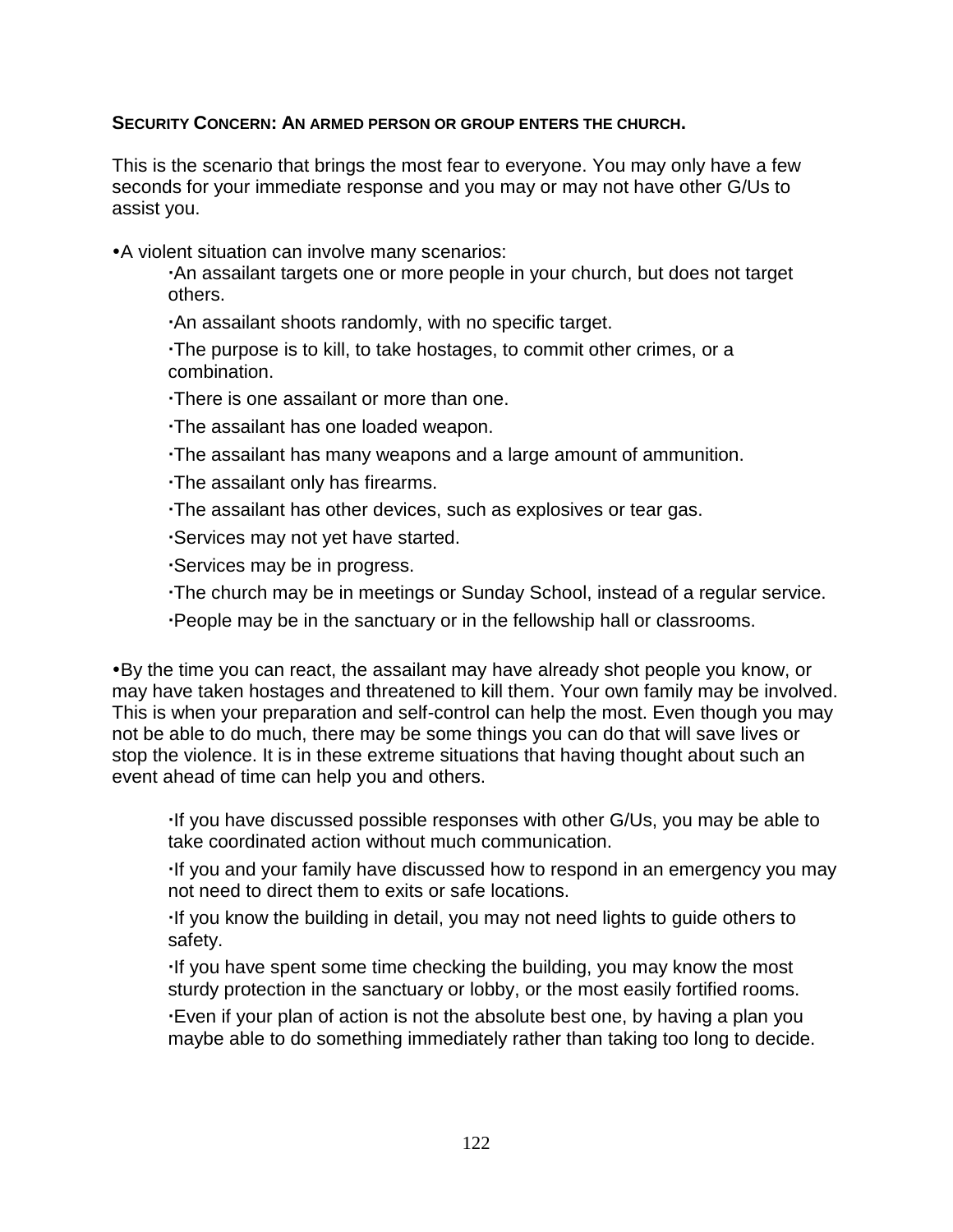### **The knowledge, plans and preparation that are helpful for responding most effectively to violent events include:**

Regular briefing of each key person about their roles: Pastor and pastoral team, ministers of programs, greeters and ushers, deacons, teachers, key adults, etc.

Briefing the church membership about how to respond in emergencies.

Knowing exits in every area of the building, including windows that can be used for exit in an emergency.

Knowing areas and items of concealment and/or protection and how they can best be used. (Can pews, desks, chairs or tables be easily turned over, picked up or moved? Is the lectern or podium solid? How many people could hide in what locations?)

Knowing the most easily secured inner areas of the church and how to lock the doors or barricade them quickly.

Knowing the layout of the building, including overhead and crawl spaces.

Being able to quickly direct guests who are unfamiliar with the building.

Having methods for communicating with 911, other G/Us, the pastoral team, teachers, or people in other areas of the building or church campus.

Knowing the location of fire extinguishers, phones, water valves, electrical and mechanical equipment, ladders, tools and other items and equipment.

Having each G/U pre-assigned a primary responsibility for this and other emergencies. (Some may be assigned to help Sunday School classes get to safety while others are responsible for helping the handicapped or the elderly.)

Having each G/U know some basic First Aid techniques.

Reviewing emergency information regularly and at least walking through possible events, with a focus on observation, assessment, and suggested actions to help members and guests.

### **If a shooting incident is threatened or occurs:**

The minister or worship team should provide direction to the entire congregation if possible, by yelling "Get down and get out!", or some other quick guidance. If it's not possible for them to do so, you and other G/Us should direct those around you.

Get in the most protected area you can and call 911, unless you know others have called. (Having several hundred calls made in a few minutes is not helpful, and your time could be better spent if the call has already been made.) If you have information about the assailant or the location of victims that other callers to 911 may not have had, you should call.

You can't help if you are injured, so you should attempt to stay down, be undetected and assess your options.

The presence of children always creates an added risk and responsibility. If possible, have adults shield them and get them to exits or get them under pews.

Even though you may have a responsibility as a greeter or usher, if you are with your family you will likely be most concerned about them. Discuss this with your family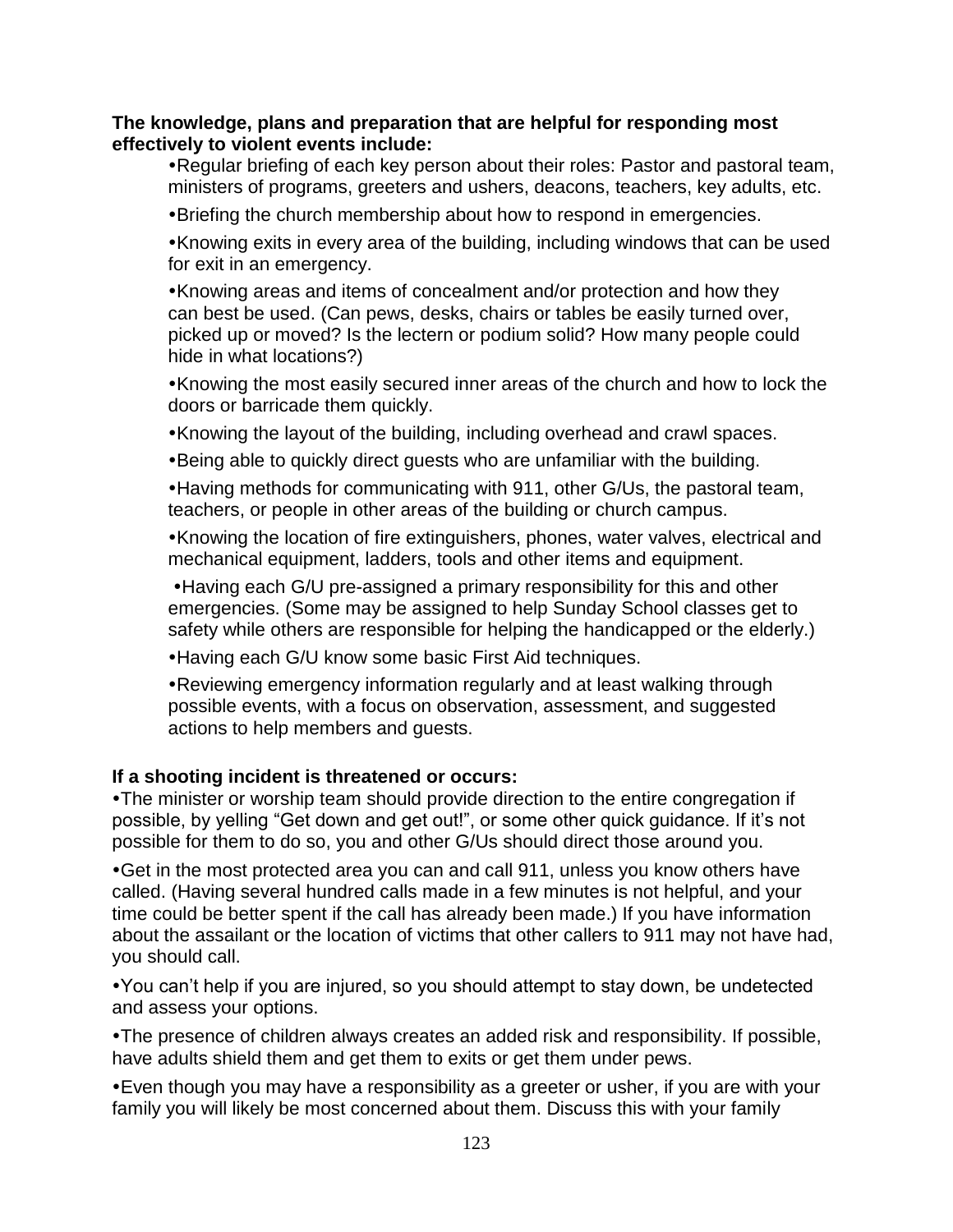members ahead of time and talk about how each of you might respond to protect your family or those around you in church.

Sometimes staying down and staying put is the best solution. However, in some situations people had options to escape but were fearful to leave. The decision to try to leave or to stay in a concealed location will likely have to be made quickly, based on where the exits are located, the level of concealment available, and the actions of the assailant.

Direct those around you to get down and get out if they can do so, or get to a safe place if they must stay inside. If you can go with them, do it and lock and barricade the door to the room, trying to ensure that as many people as possible are using the safe place. You may not be able to help everyone, only the group you are guiding, but you will have to do your best in the situation.

Unless you know for sure it is safe to do it, do not call others in the building to check on them. Answering a phone is not the best use of their time! And, if they are concealed the ringing may give away their location. It may be possible to contact people if you know their phones are set on silent or vibrate.

If you are directly confronted by someone with a weapon who is demanding you to do something, your response will depend upon the imminent threat. If the person threatens to shoot, but has not shot anyone so far, you may think it best to comply with the person's demands long enough to allow you to take other action. Or, you may feel the circumstances indicate you should not comply.

If you are with several other people you may be able to work together to overpower an assailant. You will have to decide the risks and the likely outcome quickly. This kind of decision is not one that can be planned ahead. However, talking about your options *prior* to a violent event, and considering how you think you could respond, may allow you and others to act with much less obvious communication at the time.

Remember that help may arrive quickly but not enter the building quickly. It may be many hours before you can move from a safe location.

If that happens, the reality is that children will cry, people will need to relieve themselves, some may be injured, some may become ill, sorrow may engulf the group, fear will be overpowering for many. Your leadership role will be best fulfilled by keeping everyone as quiet and calm as possible until you feel completely confident that the threat is over.

**What would you do?** In the middle of congregational singing a wild-eyed man kicks open a door to the sanctuary and opens fire with a long barreled weapon. Several people fall and the noise of the weapon, combined with screaming and yelling, seems deafening. You are standing with your family.

There is no way for you to know exactly what you would do in the tragic and frightening situation described above. However, having security information and plans in mind can help you be a better observer and be able to assess effectively and take action. The material in this document can help you with that planning and preparation.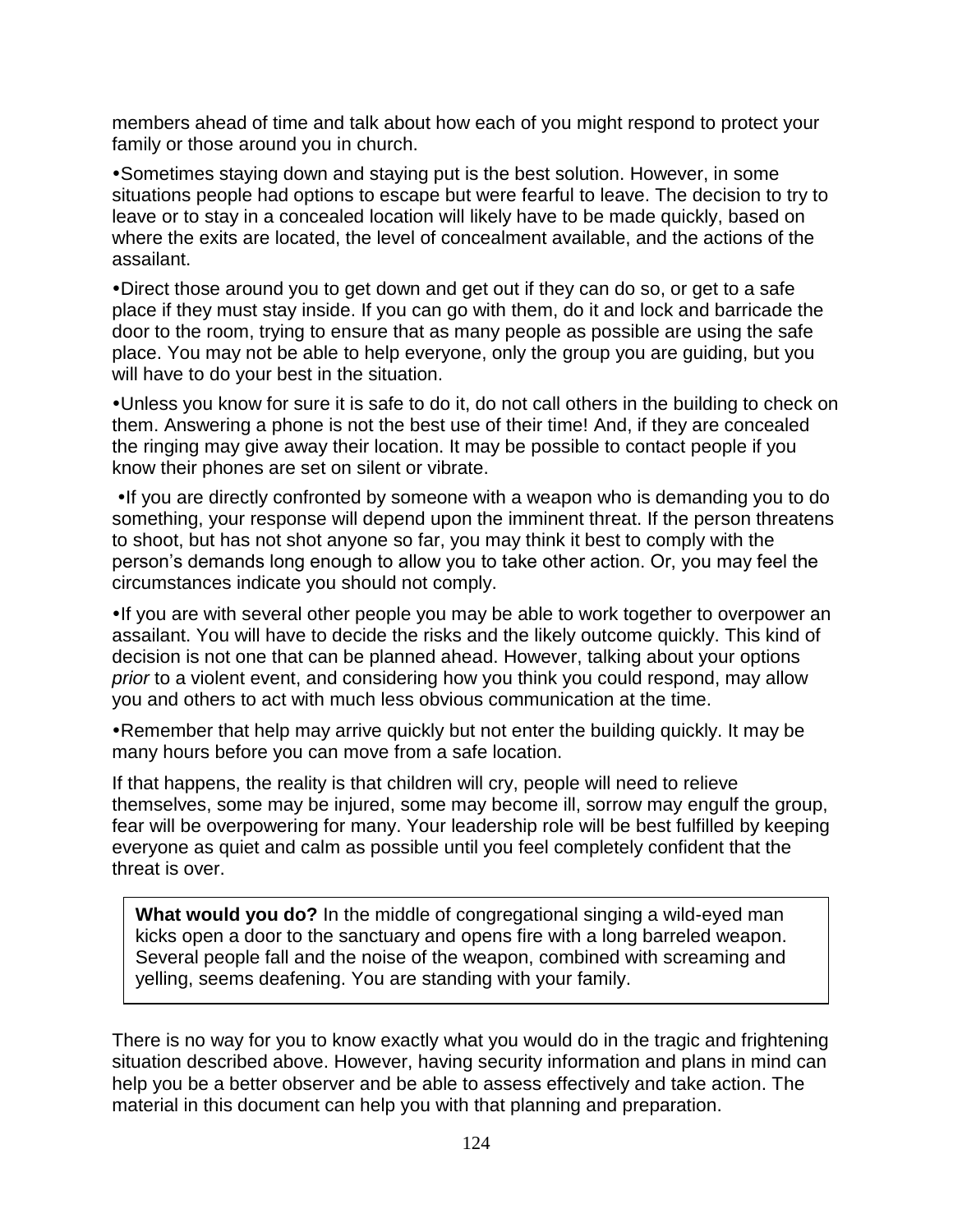Use this checklist to decide if you have the information you need to effectively fulfill your dual role as a greeter and guardian.

# **Greeter/Usher Security Checklist**

|                                                                                    | Y/N |
|------------------------------------------------------------------------------------|-----|
| 1. Do I know the policies of my pastor or other leaders about my security role?    |     |
| 2. Do I have a G/U post assignment?                                                |     |
| 3. Do I know where other G/Us are supposed to be?                                  |     |
| 4. Have I talked with other G/Us to develop plans about emergency responses?       |     |
| 5. Am I comfortable being assertive with a suspicious person or situation?         |     |
| 6. Do I know the best route to every exit in my church building?                   |     |
| 7. Do I know how to covertly signal another G/U to call 911 or to assist me?       |     |
| 8. Do members of my church know my role if an emergency occurs?                    |     |
| 9. Have I walked the route from my G/U post to every exit in my church building?   |     |
| 10. Have I ever practiced getting to another area while staying low?               |     |
| 11. Do I have a plan for how I can separate a suspicious person from other         |     |
| people in the lobby or sanctuary?                                                  |     |
| 12. Do I know what items or areas in every part of the building would provide the  |     |
| best protection, barricade or concealment?                                         |     |
| 13. Do I know where mechanical and utility areas and items are located and how     |     |
| to access them? (Electrical boxes, water supply, alarms, gas, fire extinguishers,  |     |
| ladders, tools, potential weapons, office keys, etc.)                              |     |
| 14. Do I know where crawl spaces, overhead storage and closets are located         |     |
| and if they would be useable for concealment?                                      |     |
| 15. Could I lock every front door quickly?                                         |     |
| 16. Do I know which interior doors have locks?                                     |     |
| 17. Do I know the best location outside for viewing each parking area?             |     |
| 18. Do I know where there is a flashlight in several areas of the building?        |     |
| 19. Have I ever checked to see if I could move a pew, desk, table or other item if |     |
| it was necessary to do so in an emergency?                                         |     |
| 20. Do I have a plan for how I might respond to an emergency in a variety of       |     |
| church areas? (Lobby, during the service, classroom, fellowship hall, parking      |     |
| lot?)                                                                              |     |

**Are you prepared for your dual role of greeter and guardian?** You can be better prepared by knowing your role, your resources and your options for responses.

Best wishes to you and thank you for your service in helping others!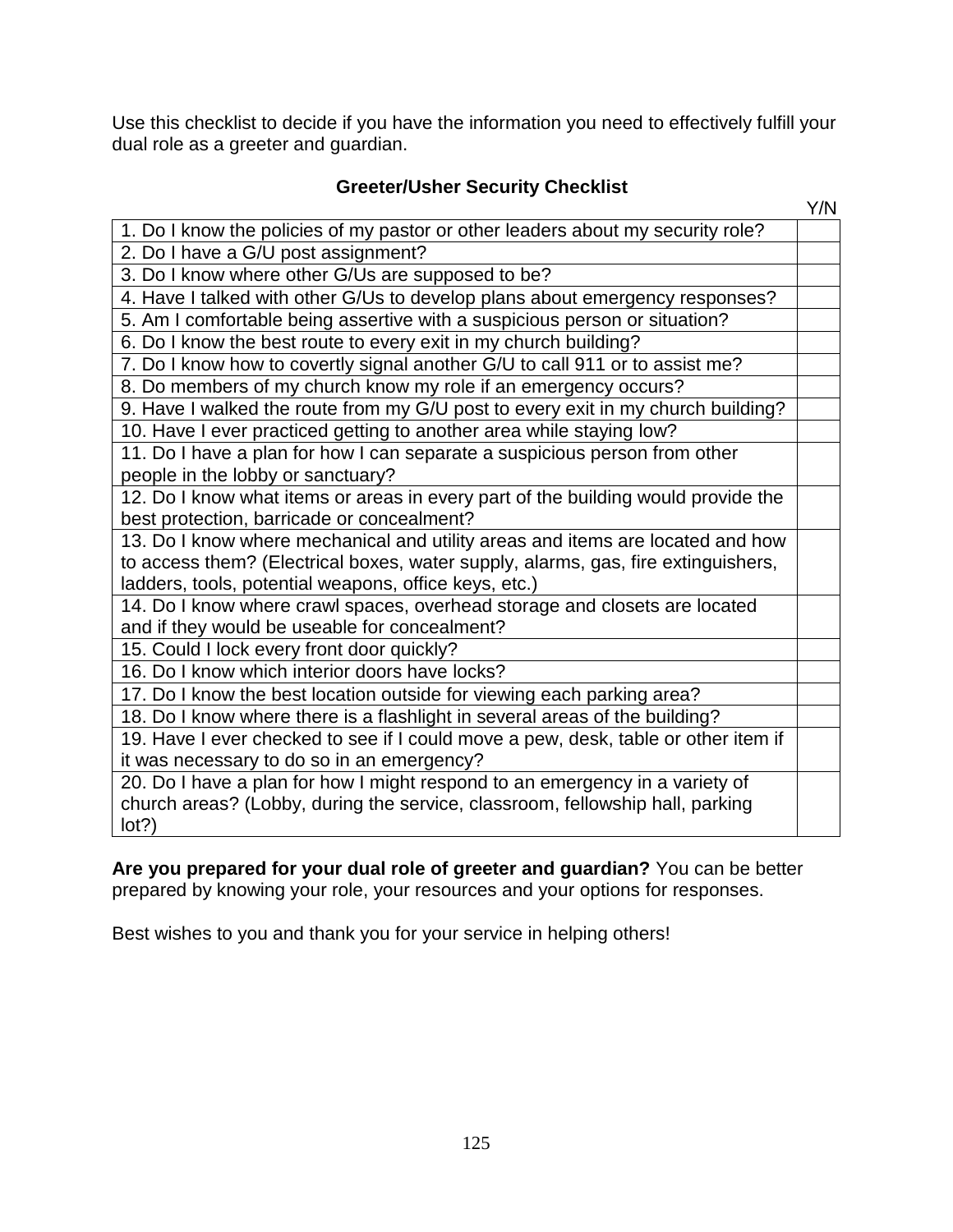# **CHAPTER SEVEN**

# **PLANNING FOR A SPECIAL EVENT**

Dwight Eisenhower said, "In preparing for battle I have always found that plans are useless but planning is indispensable." That has often been quoted to show why planning is important. It also has been used to justify the absence of plans or to explain why the plans are vague and imprecise. I don't know about battle plans, but when it comes to special events in churches, planning is indispensable and effective plans are repeatedly useful.

A plan is simply a collection of scheduled activities, assigned responsibilities and preventive and response procedures, policies and guidelines. They are a logical part of having a smooth, well-run, successful event.

If the plans are not written, discussed and trained about, they may not be implemented consistently—and consistency is crucial for safety and security activities.

Plans can be used like a checklist. In the area of safety and security they can ensure that all that is reasonably possible has been done to keep people and property safe.

When there are written plans that are followed consistently, even a negative event can be reduced in severity. At the very least the church is less likely to be considered at fault for not planning at all or not planning enough.

It is probable that plans will start as vague and imprecise concepts—they will become more precise as the whole event is scheduled and planned. This is one value of planning—it encourages people to consider potentials and options.

This document is an overview of how safety and security plans can be developed and implemented. It doesn't cover every aspect of plan development, but may be useful as an starting point. (The ideas may also be useful for general planning.)

### **1. Assign a safety coordinator, under the direction of the event coordinator.**

One person should be assigned to work directly with the event coordinator to ensure that no aspect of the event is planned without considering the impact on safety and security for people, property and the well-being of the event and the church. That person may have others who work with him or her.

•It is just a matter of semantics, but it seems to work best to shorten the title to either *security coordinator* or *safety coordinator*. Trying to combine the two produces a lengthy title and also results in jokes or sarcasm about the *SS* and their rules. (Just a reality of life!)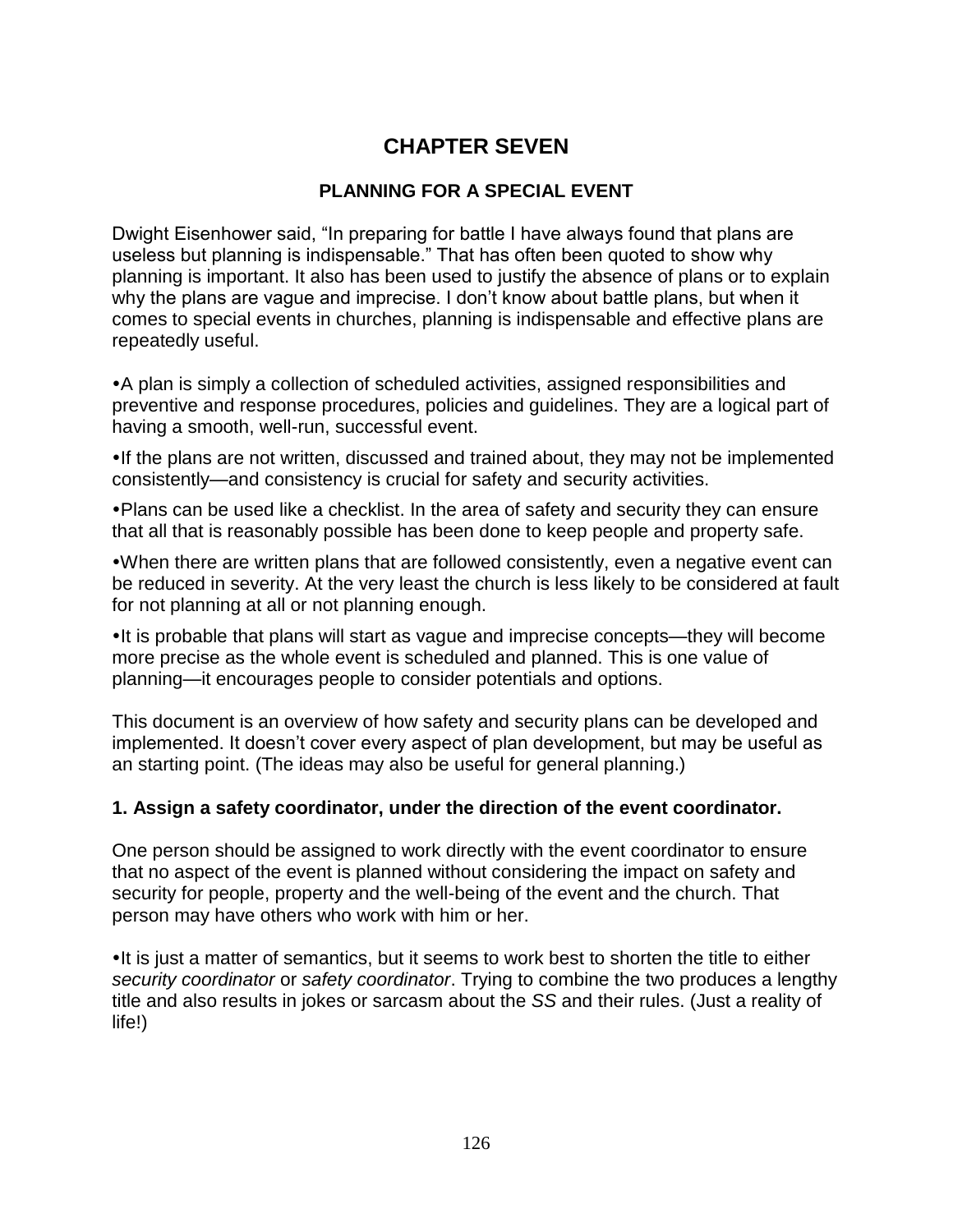The coordinator does not need to have a law enforcement, fire service or military background. Police officers are not routinely trained to plan events or to develop safety and security plans, so any church member who is effective at taking care of details could do well.

Whoever serves in the role should work closely with the event coordinator—and the event coordinator should feel comfortable asking for changes in plans or directing plans that are needed.

### **2. Establish the role and tasks of the event safety director and gain a safety commitment from all volunteers and staff.**

**The Five C's:** Procedures must be **communicated clearly** and there must be a **commitment** that they will be implemented **consistently** and **continuously.** This is rarely emphasized enough at the beginning and it results in most of the problems of major events--not only in the area of security but in every other aspect.

The most common problem occurs when volunteers, church leaders or staff (or their spouses) think they know better how something should be done and decide to change a procedure. This is usually well-meant but often creates chaos!

For example, a church leader arrived with his daughter for a youth retreat. He didn't understand why the busses were being loaded in a way that would result in some having few passengers (and his daughter wanted to travel with her friends) so he started directing the drivers to help him get the passengers consolidated on fewer busses, thus reducing the need by two busses. The drivers knew he was a high level church staff member and did as he suggested.

The travel coordinator rushed over to see what was happening and was able to stop the process, but it required taking people off the busses and removing their luggage, then reloading them on the correct bus.

What the church leader didn't know was that the young people and their counselors had to be dropped off at widely separate locations the first day. Further, all the busses had been paid for already and the drivers were being paid for a specific schedule. The travel coordinator knew what she was doing and why—the procedures just needed to followed to make the travel plans go smoothly.

Volunteers, church leaders and staff should always consult with the event coordinator or the task coordinator before making changes in plans or directing something different than is currently being done, except in emergency circumstances. It is better to ask someone to stop doing what they are doing and wait for clarification than to direct them to do something different.

Everyone involved should promise to follow safety procedures and rules. Nearly always it is the volunteers and staff that violate the most procedures. For example, a church had a rule that the back door would stay locked. The women cooking for a church BBQ, blocked it open with a chair for ventilation, which allowed someone to come in and frighten the women as he aggressively asked for money. A few hours later the child of one of the workers wandered out of that same propped-open door!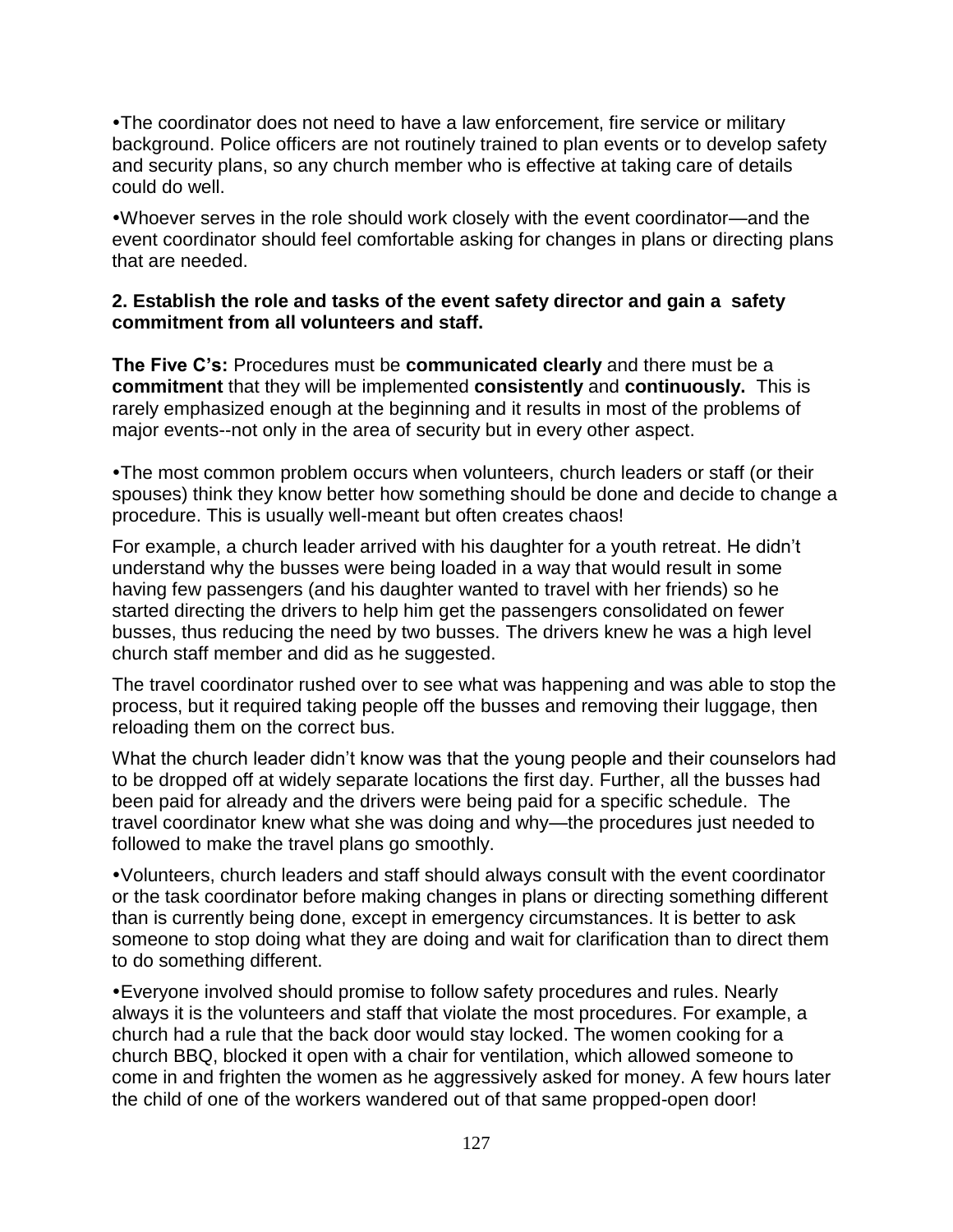The general guideline should be: If there is a problem created by a safety procedure (lack of ventilation, no easy access to an area, long wait lines, etc.) solutions should be developed prior to the event if possible. If there is no way to improve things, the safety procedure—if it is reasonable—should take priority.

In the case of the door, a locked screen door was installed (and at the same time a peep hole was put in the solid door.) That could have been done years earlier, it just wasn't done until something negative happened.

## **3. Start planning by listing the components of the event and in another column list what could go wrong.**

This probably sounds like a negative way to approach things, but can be very effective. Most of us are much better at thinking about what could go wrong than we are at what could go right! This approach gets those things out of the way at once, leaving people prepared to prevent problems. There is nothing more frustrating than hearing someone say, "I was afraid that would happen."

This is the idea behind a Force Field Analysis in problem solving. It's not complex and it doesn't have to be excessive, but the concept is useful.

| What could keep the | The desired results | What will ensure that the |
|---------------------|---------------------|---------------------------|
| desired results     | for each aspect     | desired results happen.   |
| from happening      | of the event.       |                           |

When you do that kind of thinking, consider the risk factors involved.

**What is the event?** Reasonably, what might be likely to happen that could create harm or confusion? Church functions should always be prepared for the presence of those who are more emotional than the norm or who are there seeking help or to confront someone because of past grievances.

**Clientele:** Who will be present? Strongly consider the various groups involved and what risks are more likely with each. (Age factors, health factors, status of visitors, etc.)

**Number of people involved:** A small number of people can be as problematic as a large number in some ways and not as much in other ways. However, the larger the number of people the more likely it is that someone can be harmed or cause harm without being noticed.

**Time of day and season:** There are inherent concerns when the weather is inclement compared to when it is comfortable and clear, and whether an event is in the daytime or nighttime.

**Resources required:** Think of the impact on costs, the effect on lawns, traffic, facilities, electric use, clean-up and other issues. Work with those who may need to deal with the issues.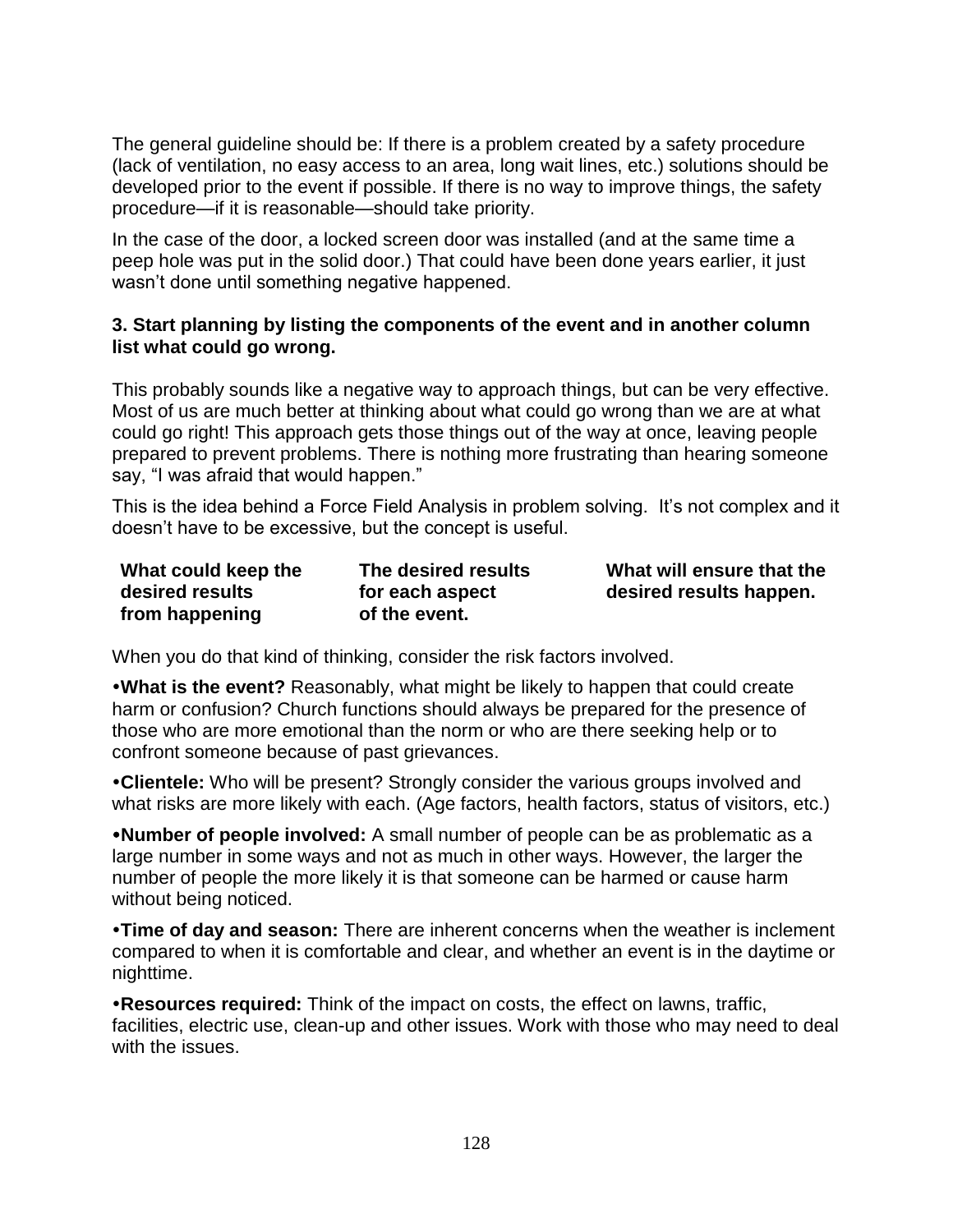For example, because no one thought about how much toilet tissue might be used during a conference, volunteers were going to nearby residences asking for it! In another case, citizens were outraged at how parking overflowed into their residential area—and police kept busy for the first hours of the event trying to deal with complaints.

### **4. Walk over and through the areas that will be involved in the event and consider them as though the event is beginning, in progress and ending.**

Plans should involve preparation time (volunteer, facility and materials safety and security), the hours before the event and after the event as people are leaving, clean-up time, and when the last volunteers and staff depart.

If an event has been advertised or if activity surrounding it is obvious, anyone who wants to commit a crime or cause disruption or harm may be planning as well. Volunteers and staff should be observant and following safety procedures long before people start arriving and they should continue after guests have left.

### **5. Concentrate procedures and response plans on key areas of safety and security, customized for the event.**

- 1.) Medical emergencies.
- 2.) Accidents by volunteers or visitors.
- 3.) Theft or damage of church property.
- 4.) Loss or misuse of property.
- 5.) Crimes against children and adults.
- 6.) Crimes to vehicles.
- 7.) Parking and entrance/exit safety.
- 8.) Liability concerns.
- 9.) Disruptions.
- 10.) Violence, planned or spontaneous.
- 11.) Inappropriate activities by
- participants or volunteers.
- 12.) Other?

Plans and procedures don't have to be lengthy, complex or harsh and repressive. The most important attribute is that they are complete so volunteers or staff people have guidelines for action regarding situations that might affect safety or security.

It is also beneficial for the safety coordinator to be ready to develop instant procedures as they are needed. For example, a large street fair was being held in the block in which a church was located. A bus of developmentally disabled youth arrived at the fair with two counselors. The counselors asked a church food-booth volunteer if some of the youth could use the restroom facilities at the church since public ones were busy and the young people were upset and worried.

The volunteer wanted to say yes immediately, but knew she was supposed to contact the event coordinator and the safety coordinator. They quickly worked together to assign hastily assembled volunteers to create smaller groups, according to bathroom needs and gender, and to accompany each group into the church, directly to the restrooms and back out the door, keeping count of everyone involved and checking the facilities afterwards.

*This also highlighted the need to have custodial staff or volunteers present throughout even an outdoor event, just in case supplies are needed or cleaning must be done.*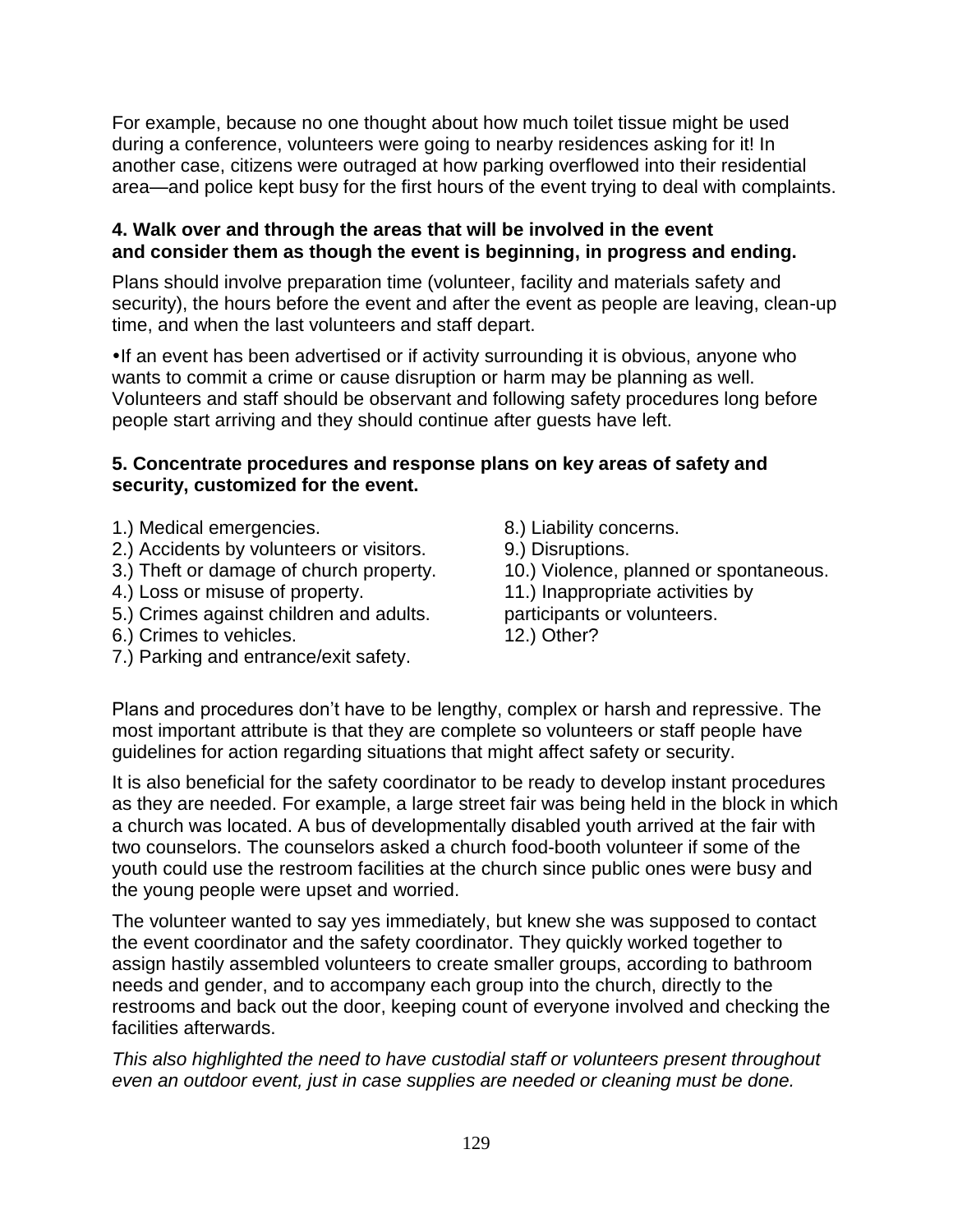# **6. Consider the basic areas of planning in the twelve or more key areas above.**

1.) Entrance/Exit for vehicles and people.

2.) Off-limits areas and how they will be secured and instructions for those responsible for securing doors or areas.

3.) High risk activities or situations (High risk for crime, accidents, illnesses, inappropriate activity, disruption, panic, etc.)

4.) Emergency evacuation. (This applies even to outdoor events, when it might be necessary to get people away from the scene quickly. Always plan for a holding area and train volunteers to instruct people to go there, rather than just dispersing into a neighborhood or business area.)

5.) Medical response access and exit. Medical treatment area.

6.) Comfort maintenance. Water, food, restroom facilities.

7.) Special needs. (Age, gender, mixed-gender, health, etc.)

8.) Identified concerns from similar events. (Consider contacting others who have been involved in similar events or brainstorm with volunteers and staff.)

9.) Safety and security for volunteers and staff, their vehicles, purses and other items.

10.) Assign safety staff and volunteers to quadrants, rooms, areas or activities. Or, inform those who are responsible for an area or activity about what to do in the event of an emergency.

11.) Plans for response in the event of a serious incident: Violence, disruption, weather or other emergency, accident, etc. Plans should be customized to the specific area or activity and the person responsible.

12.) Other plans, using guidelines in a variety of material or from advisors.

### **7. The biggest concern of everyone: What to do in an emergency.**

### **1.) Response plans for volunteers and staff should focus on:**

**1. Observation:** Observe people and the environment continuously and purposefully.

**2. Assessment:** Make a reasonable evaluation of the potential for harm to people or property or involving anything related to safety, security or an emergency.

**3. Action:** Get help, then help those involved if possible. Or, help others get to safety or away from the area, to clear the way for emergency responders.

There really are only a few options for response by the average person, especially given variations in age, health, physical condition and aggressiveness, and those things should be focused on getting help and preventing the situation from getting worse.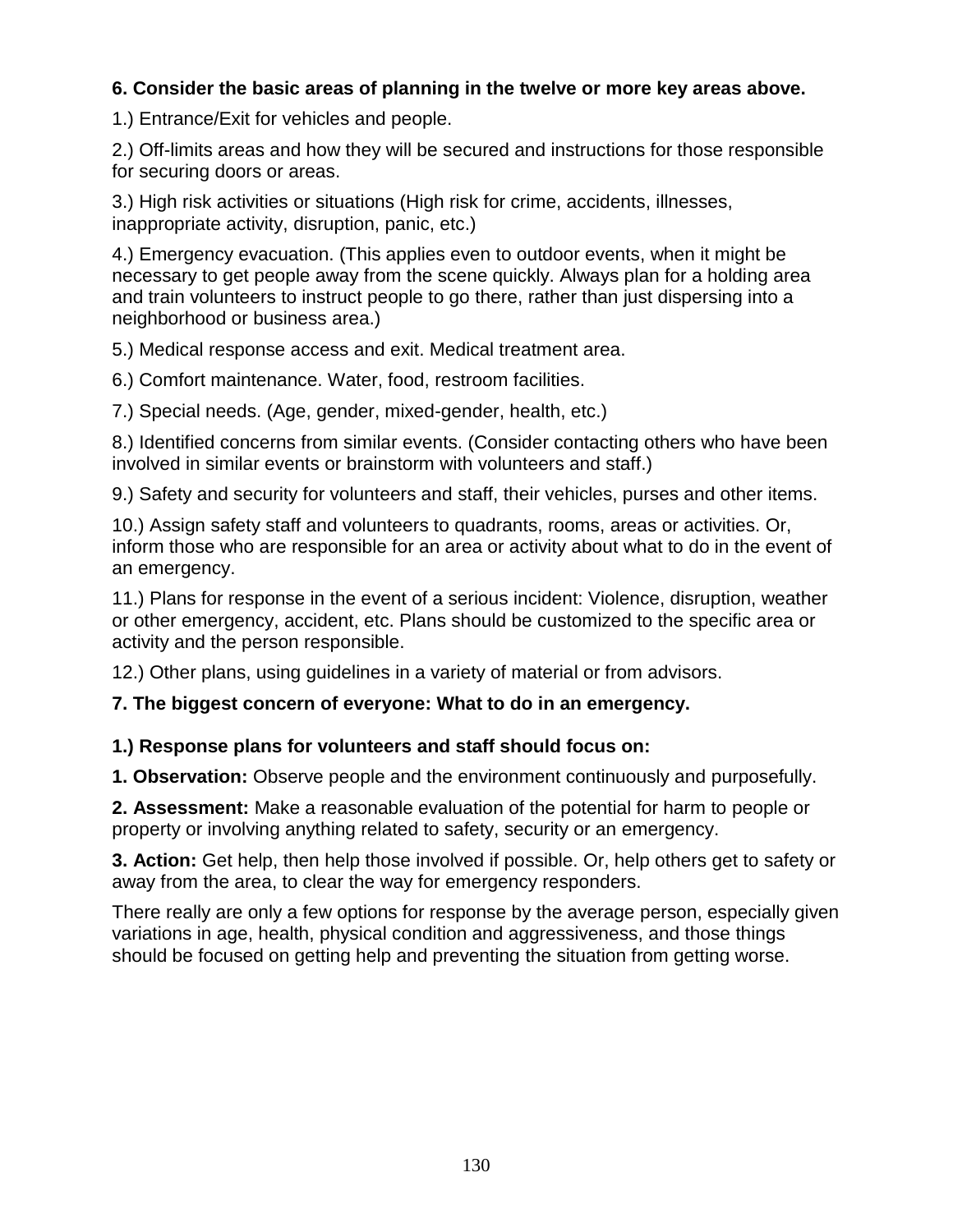# **2.) Volunteers and staff should walk through their responses on-site.**

Written guidelines should be distributed—not too brief and not excessive. However, nothing can take the place of meeting with the volunteers on-site and asking them questions about their responsibilities.

For example, they should be able to walk the path they would take to evacuate people from the area for which they are responsible.

•Use short quizzes and scenarios and make it a fun way to test awareness of the best responses to emergencies. This is especially important with youth volunteers, who may need to be reminded of the seriousness of their responsibilities, but will be more likely to participate in a light-hearted quiz.

### **8. Conduct a final walk-through, checking the preventive procedures and response plans.**

The week before the event is a good time to check all of the safety and security issues related to it.

Have emergency responders been notified of the times and the number of people expected?

Are police aware of workers who might be in and around the building at odd hours and the times when no one should be present?

Are all supplies in place and does everyone know how to get them if they are not in locked areas?

• Is everything involved in safety and security in working order? (Electrical, plumbing, HVAC, locks and alarms, etc.)

Are there procedures in place to prevent the things that could cause harm or disruption? Are volunteers trained about those procedures and committed to them?

Are there plans in place for immediate response to emergencies of any kind?

Do the people responsible for the various areas or activities know what they are expected to do?

Will there be a safety and security coordinator or assistant available and roving at all times? This role can double as a host or hostess role or a public relations and greeter role. Consider a walkie-talkie or just a cell phone close at hand.

Are positive relationships being developed and encouraged as a result of this event and the planning involved with it? (This is not only important for the well-being of the church but also makes it more likely that procedures are followed.)

Has your list of negative potentials been thoroughly planned for?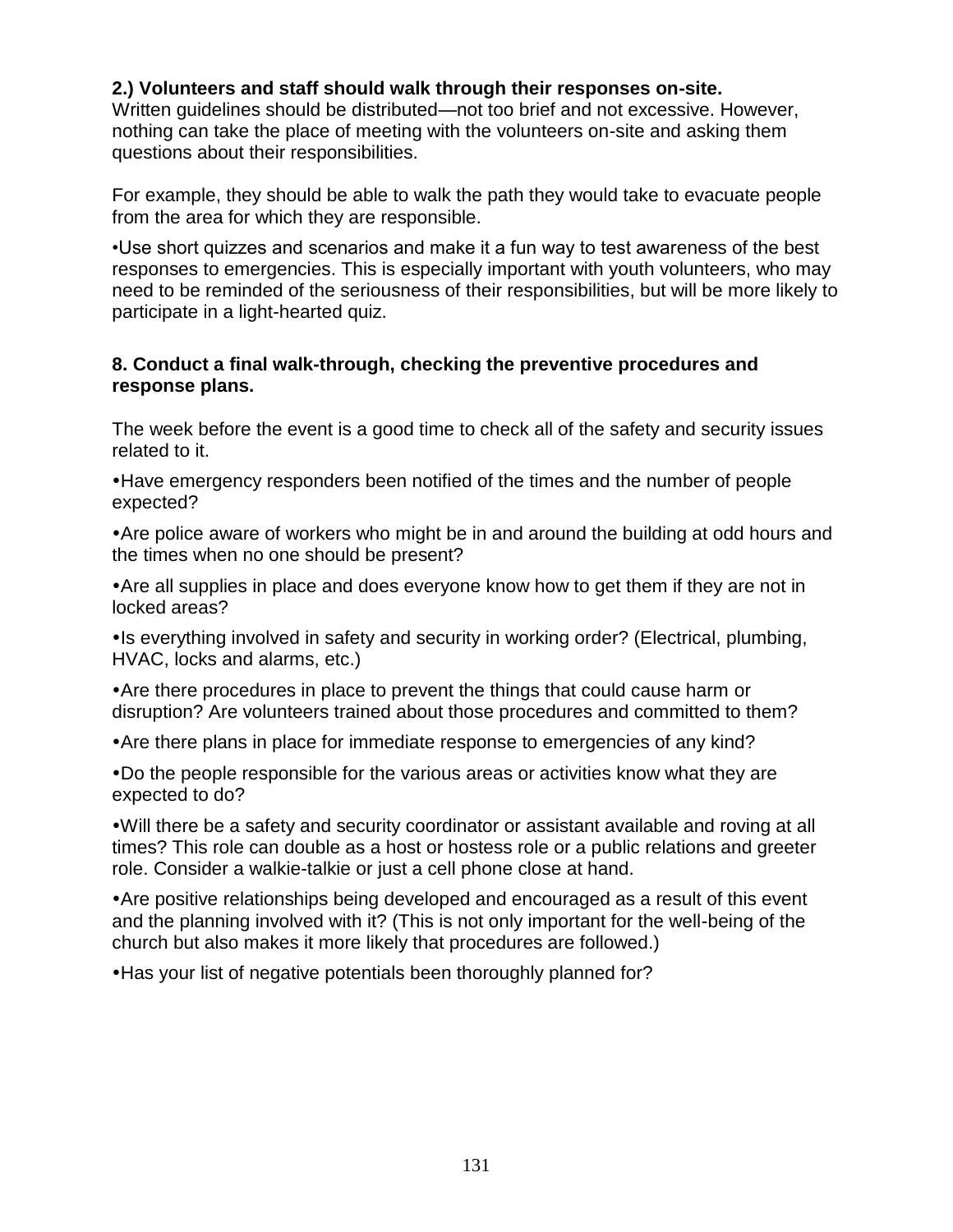### **Summary**

This material is a starting point and a reminder of the many issues involved in keeping a special event safe and secure. There is no doubt about it, it involves more than many people think is necessary or want to do.

The positive aspect of planning for a special event is that it can develop individuals and the group and it presents the church in an effective way. Many people begin attending a church because their first introduction to it at a special event was a positive one.

Best wishes to you!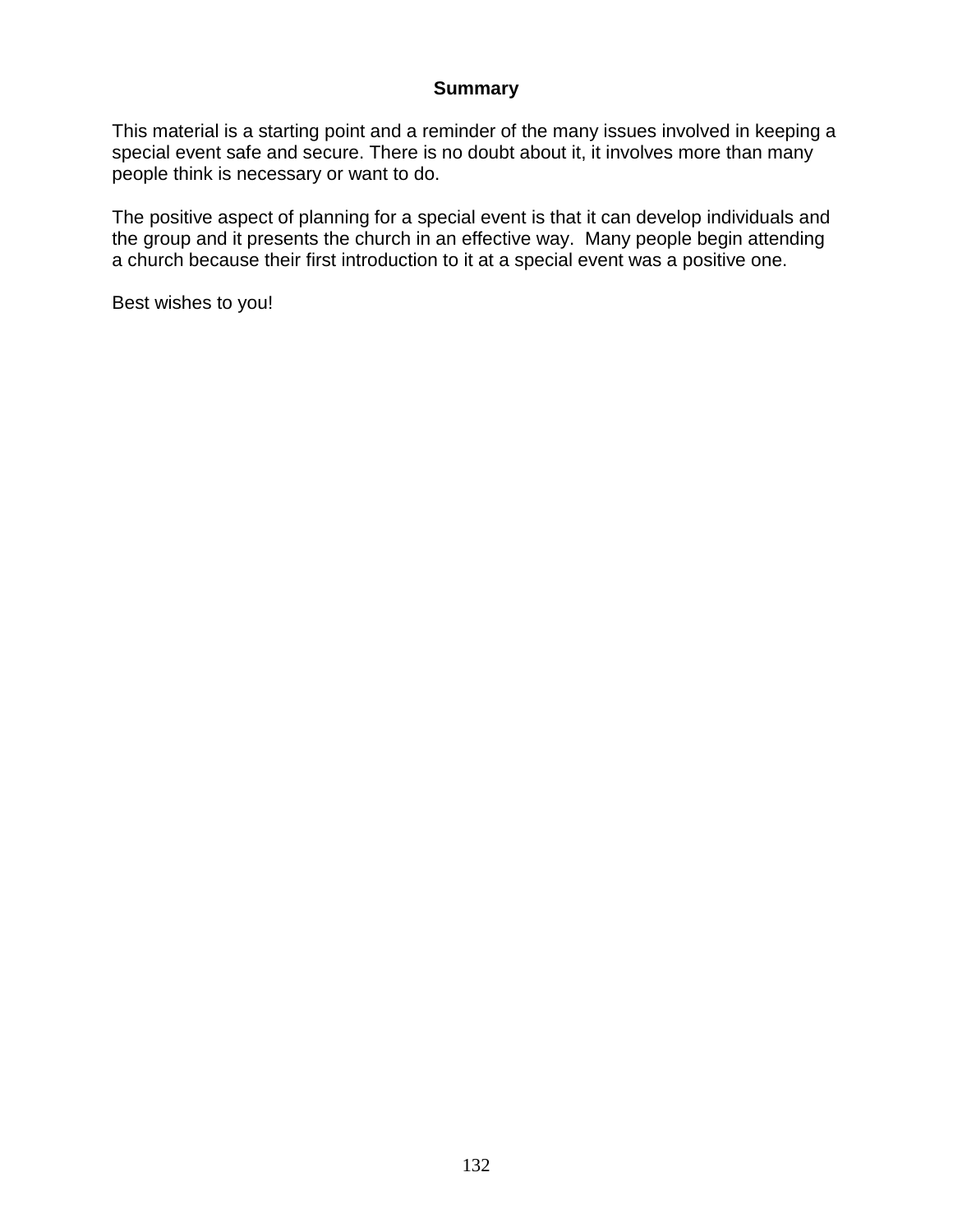# **SAMPLE SECURITY TEAM MANUAL**

This is an example of part of the Security Team Manual for a medium-sized church that had a several people who participate in a security team.

You'll notice that safety issues are not discussed (fire prevention, electrical and other maintenance, child care security, youth groups and others). Nor does it mention the wide array of other issues related to overall safety and security. It is focused solely on the roles and activities of the Security Team as responders.

However, it can be helpful for seeing how one church approached the topics involved in main service and special event security. The group who developed it said they also will distribute security procedures and plans especially for office staff, Sunday School teachers and other groups. That kind of material doesn't need to be in every manual, but should be in the overall manual maintained by the security coordinator, pastor and/or others.

This format is not the tidy one that was eventually developed, but can provide you with some thoughts you might be able to adapt to your own place of worship.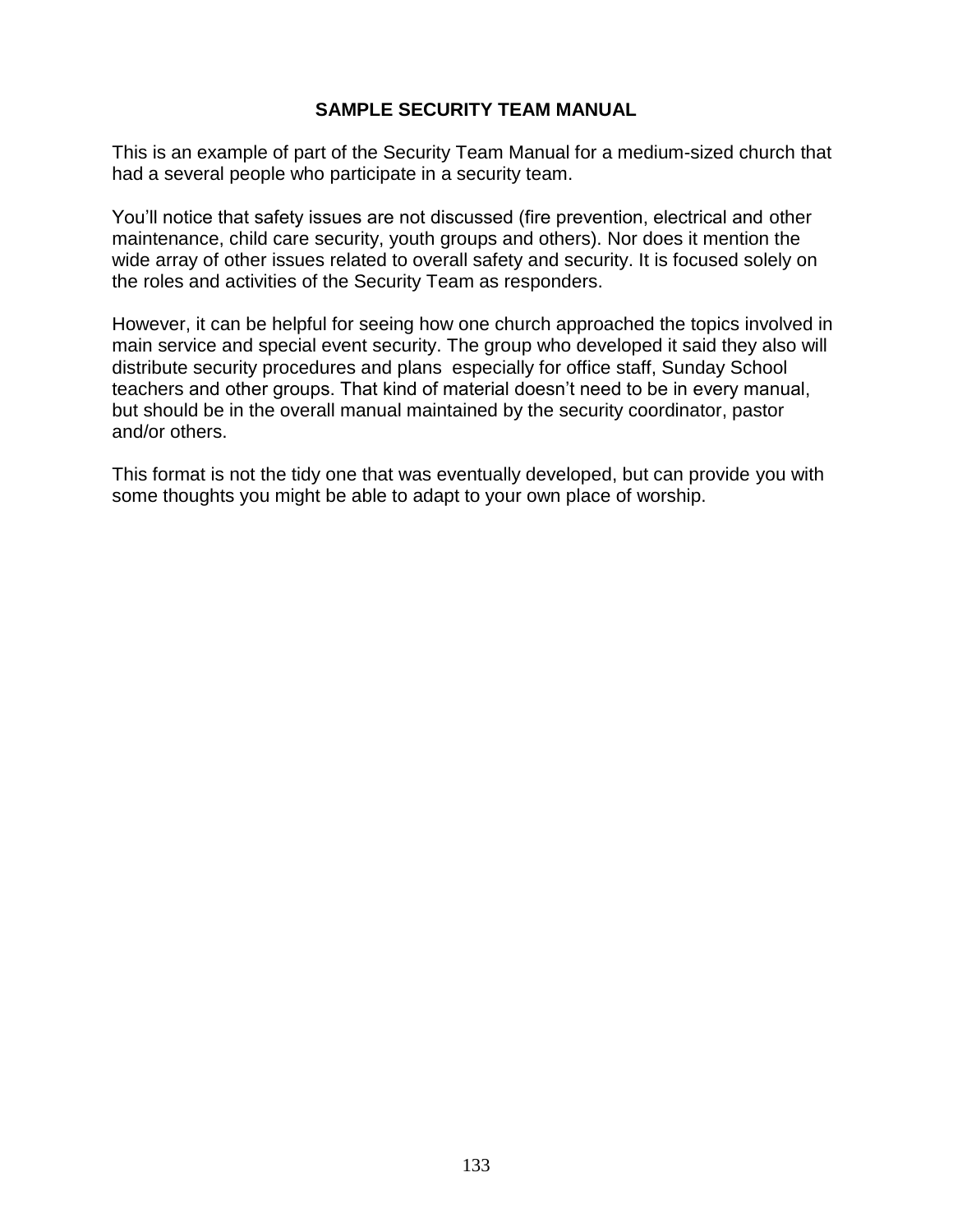# **Church Security Team Manual**

# TABLE OF CONTENTS

| 6. OBSERVATION - ASSESSMENT - ACTION                                |      |
|---------------------------------------------------------------------|------|
|                                                                     |      |
|                                                                     |      |
|                                                                     |      |
| D. Additional Tasks Requiring Attention As A Security Team Member12 |      |
| 7. RADIO PROCEDURE                                                  |      |
|                                                                     |      |
|                                                                     |      |
|                                                                     |      |
|                                                                     |      |
| 8. POTENTIAL SITUATIONS REQUIRING ACTION FROM SECURITY TEAM         |      |
|                                                                     |      |
|                                                                     |      |
| C. Communication Tips For Dealing With An "Unruly" Individual18     |      |
|                                                                     |      |
|                                                                     |      |
| F. Evacuation                                                       | . 20 |
|                                                                     |      |
|                                                                     |      |
|                                                                     |      |
|                                                                     |      |
|                                                                     |      |
|                                                                     |      |
|                                                                     |      |
| 1. SCOPE                                                            |      |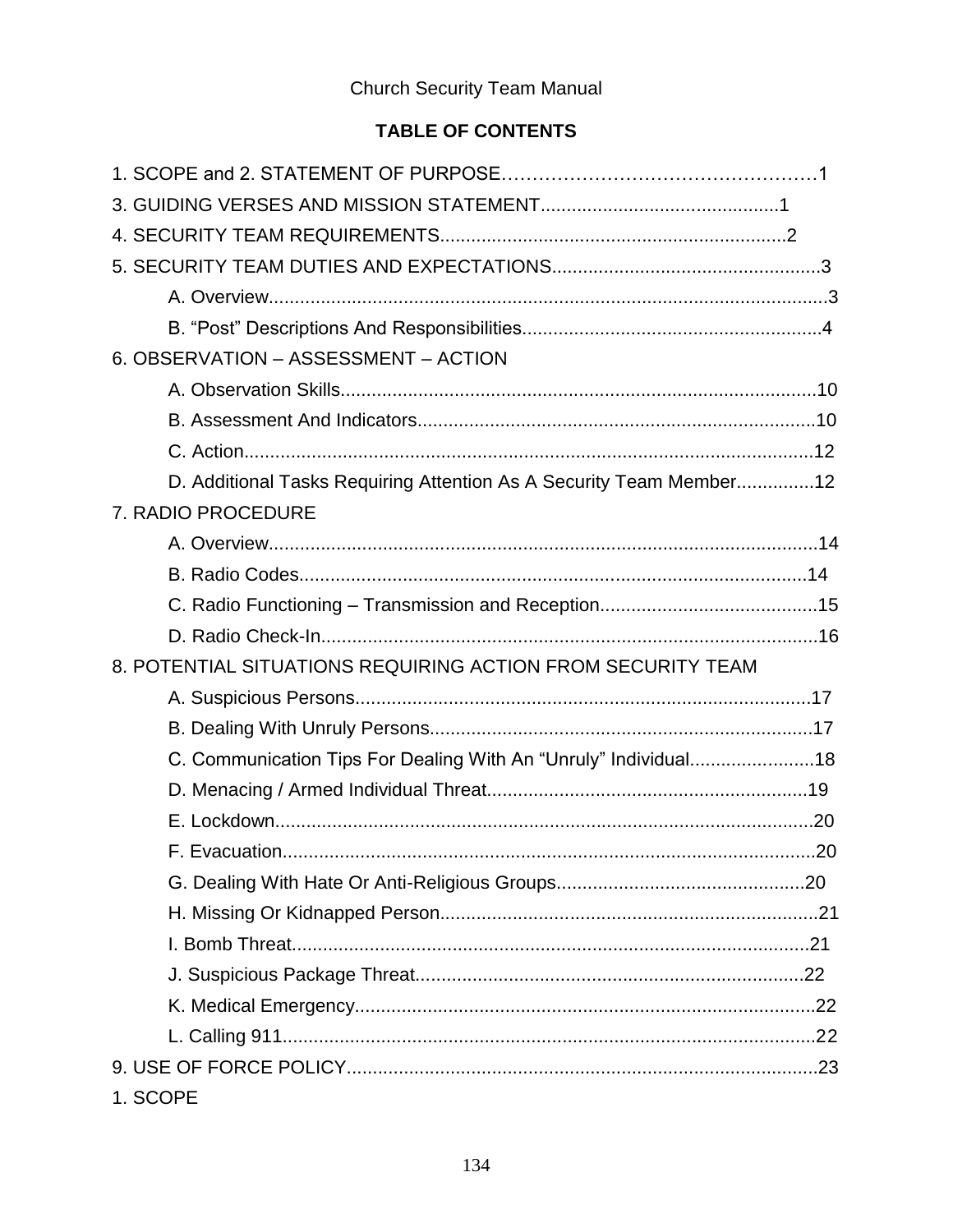These guidelines provide standard procedures for Ushers/Security, Ministry Workers and Church Leadership. Certain sections of this manual will be developed as a separate procedure manual for Classrooms/Teachers and for Church Leadership.

2. STATEMENT OF PURPOSE

These guidelines outline the measures to be taken to reduce risks and to provide a secure environment for church leadership, congregants and visitors.

Church security seems a contradiction, but Christian churches everywhere have been compelled to seriously address this issue. No place is sacred to the criminal, and all churches, large and small, are vulnerable. Church violence is a nightmare to every church member and visitor. Natural disasters often occur without warning. There is no possible way to predict the "if, what, when and where" of a violent act or natural disaster. The key is to be prepared ahead of time and ready to act in the event of natural disaster or hostile act.

In protecting lives, preparation is the proven key to success. The Church Security Team members may have to deal with issues involving lost children, administration of first aid, de-escalation or containment of mentally unstable individuals, security for the "offering," pastor/staff protection, and security of all church special events and activities.

(Church name), after much prayerful consideration, believes that the reasonable steps outlined in this manual will bring worshipers together in a safer and more secure spiritual experience.

# 3. GUIDING VERSES AND MISSION STATEMENT

### Guiding Verses (KJV)

Matthew 10:16 "Behold, I send you forth as sheep in the midst of wolves: be ye therefore wise as serpents, and harmless as doves."

.. Through experience, training, and common sense, we will make wise decisions while maintaining a peaceful atmosphere free from fear and full of trust in the LORD.

Matthew 10:22 "And ye shall be hated of all men for my name's sake: but he that endureth to the end shall be saved."

. We recognize that love for God is enmity with the world, and that identifying ourselves as joint heirs with Christ will cause conflict with those who hate the Gospel and would prevent the fellowship of believers. Hebrews 13:5b "... for He hath said, I will never leave thee or forsake the."

. God promises to always be with us; we will seek His guidance and help always.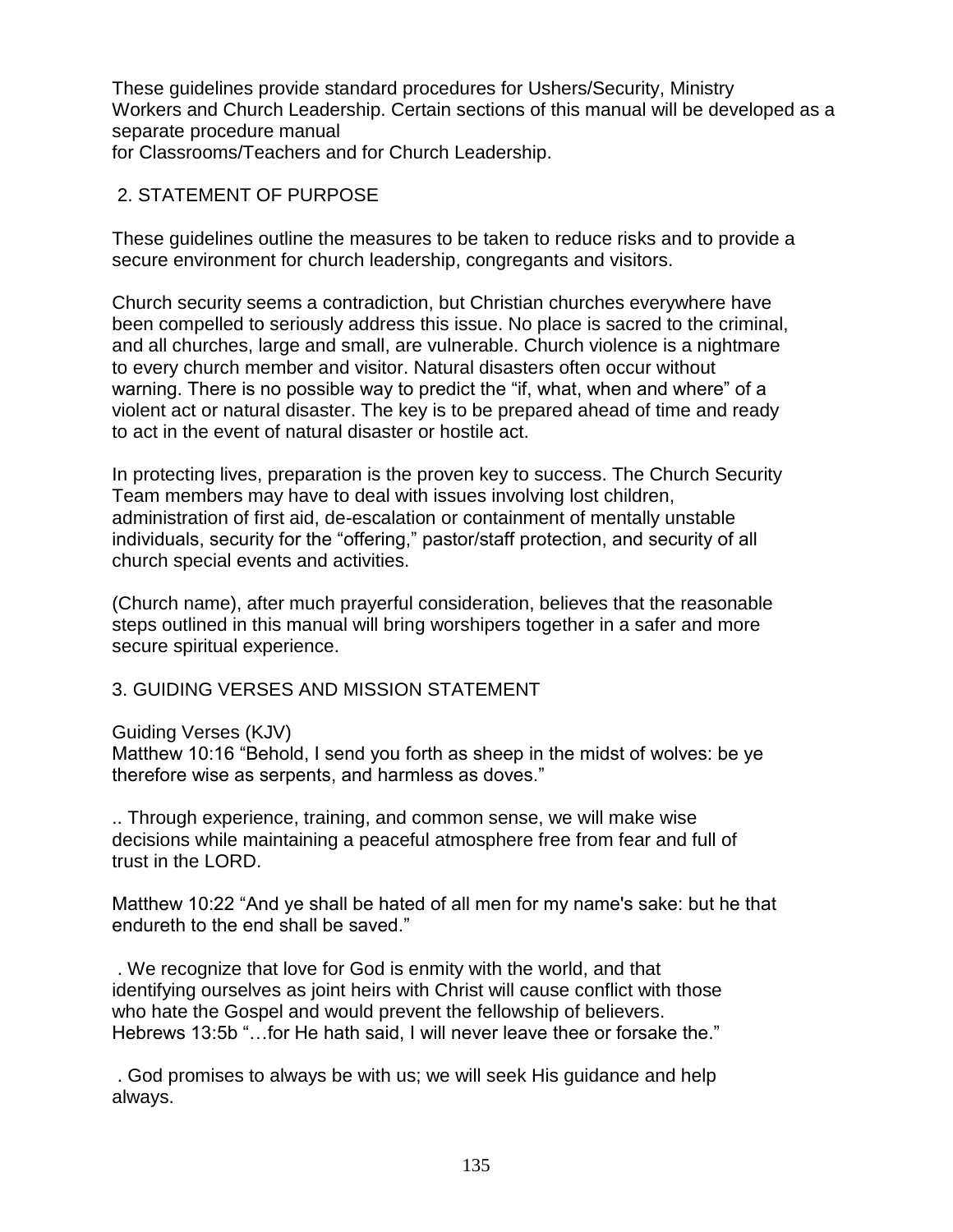Nehemiah 4:9 "Nevertheless, we made our prayer unto our God, and set a watch against them day and night, because of them."

.. God promises to protect us, and we will use the Holy Spirit given to all Christians to supply reasonable, sensible provisions to prevent harm to the assembled followers of Christ at (Church Name Here).

### **Mission Statement**

To recognize that the days are evil and to show the love of God by sacrificing time, talent and treasure to provide a safe, secure and peaceful place of worship for followers of Christ, both members and visitors, at (Church Name Here). We pray continually that these policies never have to be acted upon, but if necessary, will be carried out quickly and effectively.

### 4. SECURITY TEAM REQUIREMENTS

Security Team requirements include, but are not limited to the following:

1. Must be a mature Christian.

2. Member of (Church Name Here) for at least one year.

3. Physically able to perform the duties required (walking and standing, possibly running a short distance).

4. Ability to remain calm in the event of an emergency.

5. Must be able to communicate clearly to other team members, authorities and/or the congregation should the need arise.

6. Security Team members should keep the Guiding Verses and Purpose in mind as they perform their duties.

7. Security Team members must remember to operate with a spirit of grace and love at all times.

8. In all actions, Security Team members should remember they are doing their duties for God, and not for men; all actions should be accomplished with a sacrificial, Godly attitude.

9. Security Team members should remember we are not Police but a Volunteer Security Team.

10. All Security Team members will use their level of authority in an approved manner and not abuse this trust placed in them. Any improper actions toward a member or visitor will be addressed and will not be tolerated.

11. Security Team members will understand the procedures set forth in this policy, with due consideration for common sense at the appropriate time.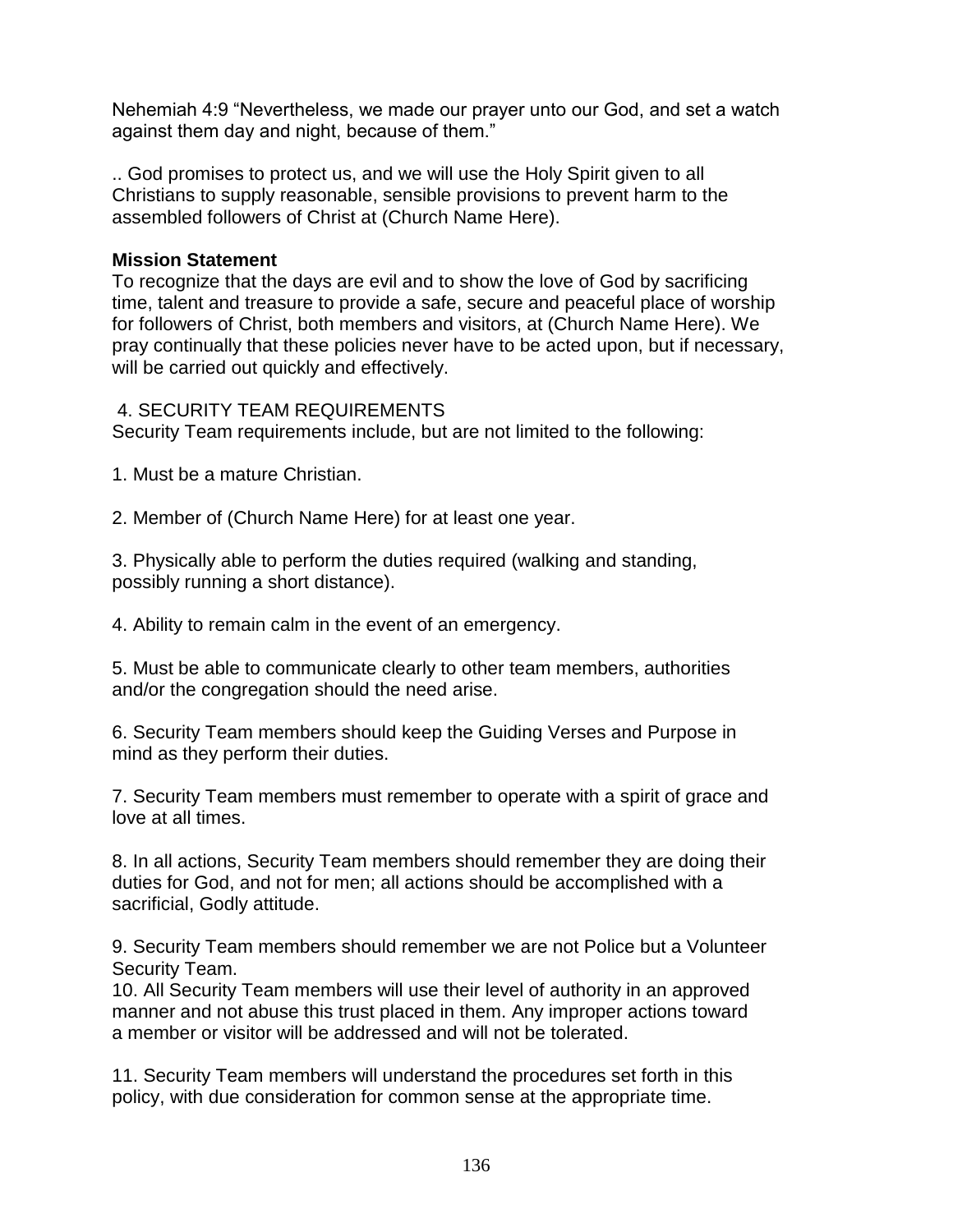Security Team members will be needed for all 3 services during the week, and for all Church special events, as assigned.

5. SECURITY TEAM DUTIES AND EXPECTATIONS A. Overview

Security Team duties and expectations include, but are not limited to the following:

1. All Security Team members will have assigned posts. All Security Team members are required to be at their assigned post no later than 30 minutes prior to the gathering start time.

The Security Team members at Post 1 and Post 11(numbers or descriptive call sign position) need to be in position 45 minutes prior to the gathering. These two positions are assigned for all 3 weekly services – Sunday AM and PM and Wednesday PM. You will receive a schedule of all assigned dates.

2. If a Security Team member cannot be at their assigned position they must contact the head usher as soon as possible. The Security Team members assigned to Post 1 and Post 11 (outside front position 1 and outside Back position 11) need to get a replacement for their position in the event either is unable to cover their assignment.

3. All Security Team members without specific assigned duties before the gathering have the responsibility to greet people as they arrive, to be friendly and to smile. Assist visitors to find a seat or to locate the appropriate classrooms for their children. At all times be prepared for possible disturbances inside or outside the church.

4. Additional duties may be required at other times depending on special circumstances, events or a specific threat known to the area.

B. "Post" Descriptions and Responsibilities

The posts are identified by "Call Name" 1 through 15 (see Church Plot Plan, details attached).

Post 1 - "(Call sign)" - Outside Front:

• Maintain a visible presence by patrolling the parking area at the front of the church. You are not to leave this area unless you are relieved by another Security Team member, or there is an emergency, or unless you are directed to leave your post by church leadership. A visible presence in Post 1-(Call sign), serves as a deterrent to criminal or disruptive activities.

• Pay attention to persons/vehicles entering the north and south lots and vehicles that park on the street.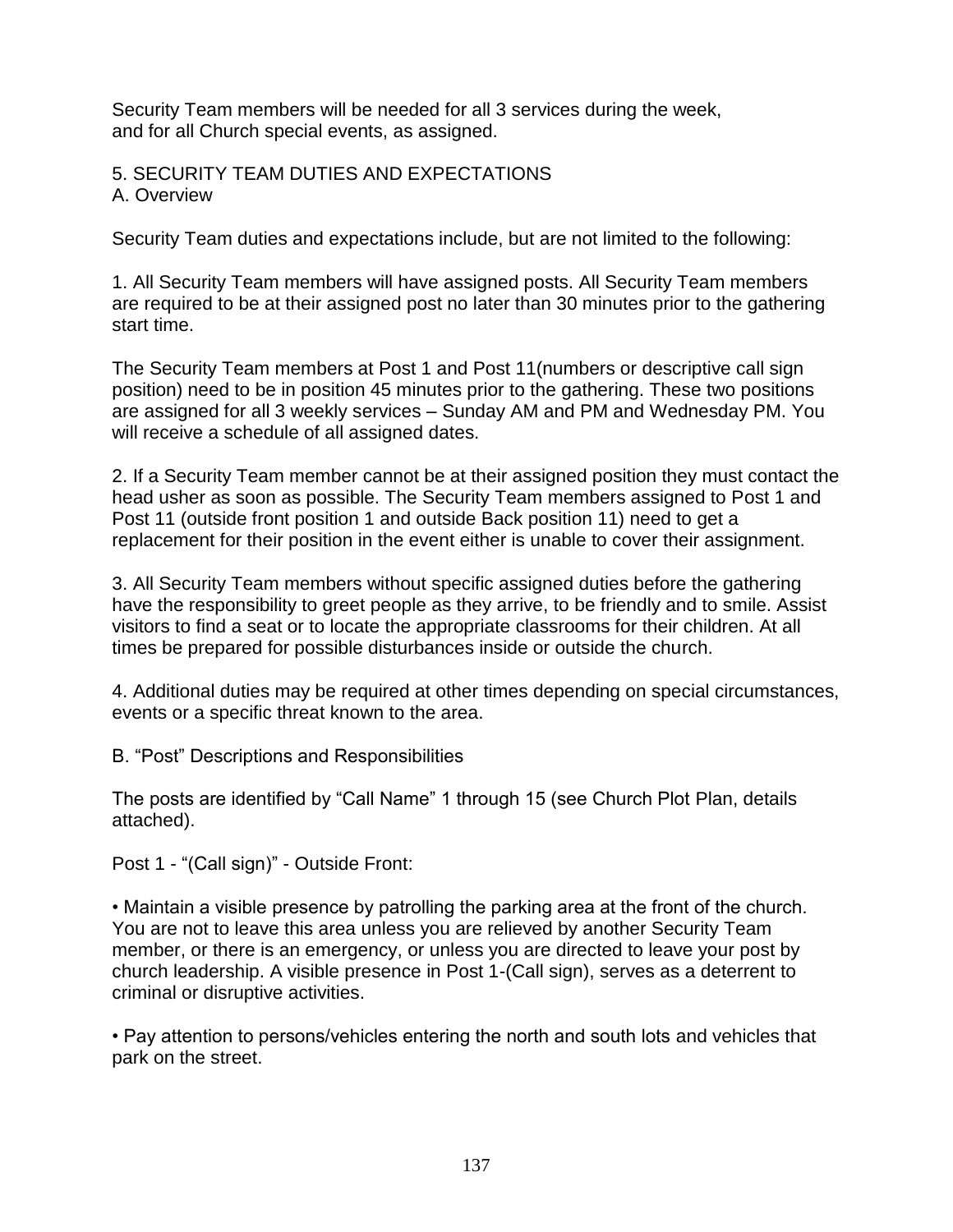• After the service has begun, broadcast over the radio when a car enters the parking lot late.

• As described in detail below, greet those entering the Church with a mindset of Observation, Assessment, and Action. Remember to be friendly when doing so, and not suspicious or aloof.

• When the Children's ministries notifies Post 2-(Call sign) that children are coming to the main building, Post1 –(Call sign) moves to the north driveway so kids can be observed as they change location. Position yourself so the front door and south driveway is still in your view.

• A main security role of this post is to prevent an assailant from entering the church and/or alert others of potential trouble before entrance is made.

• Post 1 (Call sign) is to maintain position after the service and until Pastors have left the property, remaining alert to activity in this area.

Post 2 - "(Call sign)"- Foyer:

• Performs a radio check with all stations 15 minutes before the gathering begins.

• Monitor the foyer during the service and observe visitors that enter through the west and east doors.

• Locks the west foyer door prior to offering and unlocks the door when service ends.

• When Children's ministries notifies Post 2-(Call sign) that children are coming to the main building, Post 2-(Call sign) moves to the east entrance area to observe the children as they come across the parking lot and when they return.

• Monitor bathrooms and be alert to individuals spending excessive time in the bathroom. Post 2-(Call sign) also assists the teachers when children are brought to the bathroom and observes to ensure noise level is kept to a minimum.

Note: No adults are allowed in the bathroom when the children are brought in.

• A main security role of this post is to prevent an assailant from entering the sanctuary and/or alert others of potential trouble before entrance is made.

Post 3 - "(Call sign)" - Back Wall Sanctuary, West:

- Observe and monitor the entire sanctuary.
- Assist with prayer and ministry time as needed.

• Notify parents when needed by children's ministries.

• A main security role of this post is to secure the sanctuary doors in the event of an intruder.

Post 4 - "(Call sign)" - Back Wall Sanctuary, East:

- Observe and monitor entire sanctuary.
- Maintain thermostat setting.
- Assist with prayer and ministry time as needed.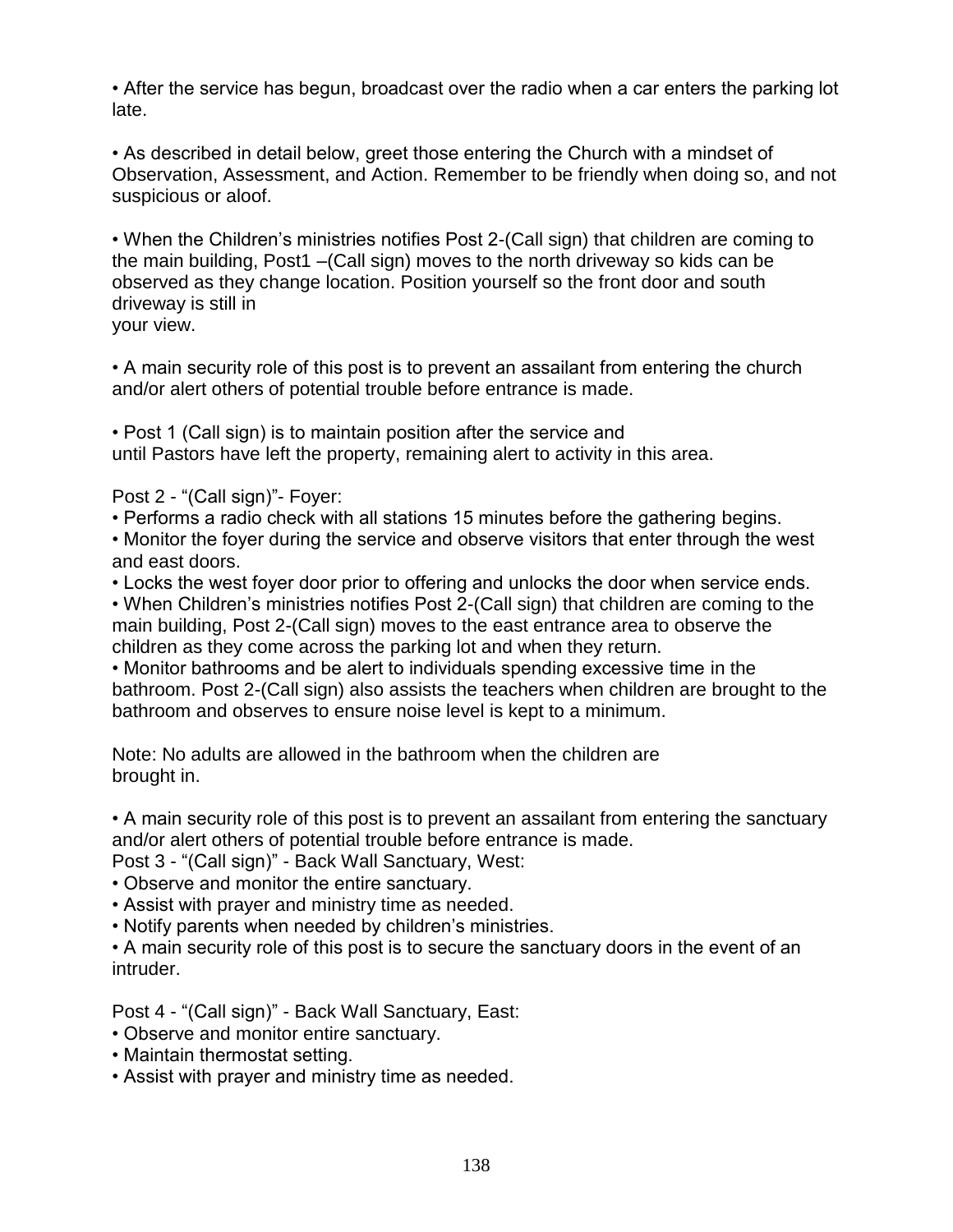• A main security role of this post is to secure the sanctuary doors in the event of an intruder.

Post 5 - "(Call sign)" - Row 4, West:

• Observe and monitor the west and middle sanctuary seating area.

• Should be in the sanctuary 30 minutes before the gathering starts and remain there to greet new people and assist in an emergency.

• Assist with prayer and ministry time. This post moves to the front of the aisle when Post 10 goes forward.

• A main security role of this post is to respond/assist to any emergency call in or out of the sanctuary.

Post 6 - "(Call sign)" - Row 7, West:

• Observe and monitor the west and middle sanctuary seating area.

- Assist with Offering.
- Assist with Communion.
- Assist with prayer and ministry time.

• A main security role of this post is the responsibility to move church leadership to the assigned "safe area" by leading the group out of the sanctuary.

Post 7 - "(Call sign)" - Row 6, East Drums:

- Observe and monitor the east and middle sanctuary seating area.
- Assist music team on and off the platform.
- Assist with Offering.
- Assist with Communion.

• A main security role of this post is assignment to the Pastor during prayer and ministry, to respond/assist to any emergency call in the sanctuary and to observe for any possible entrance into sanctuary.

Post 8 - "(Call sign)" - Row Behind Pastor:

• Observe and monitor the area around Church Leaders.

• A main security role of this post is to ensure that individuals are not allowed to approach the Church Leaders.

• A main security role of this post during prayer and ministry time is assignment to (name of church leader) and assists (name of church leader) on and off the platform. • A main security role of this post during an emergency is to move church leadership to the assigned "safe area" by serving as "cover."

Post 9 - "(Call sign)" - Middle Section, Front Seat Next to Pastor:

• Observe and monitor the area around the Church Leaders. This post ensures that individuals are not allowed to approach the Church Leaders.

• Assist with Offering.

• Assist with Communion.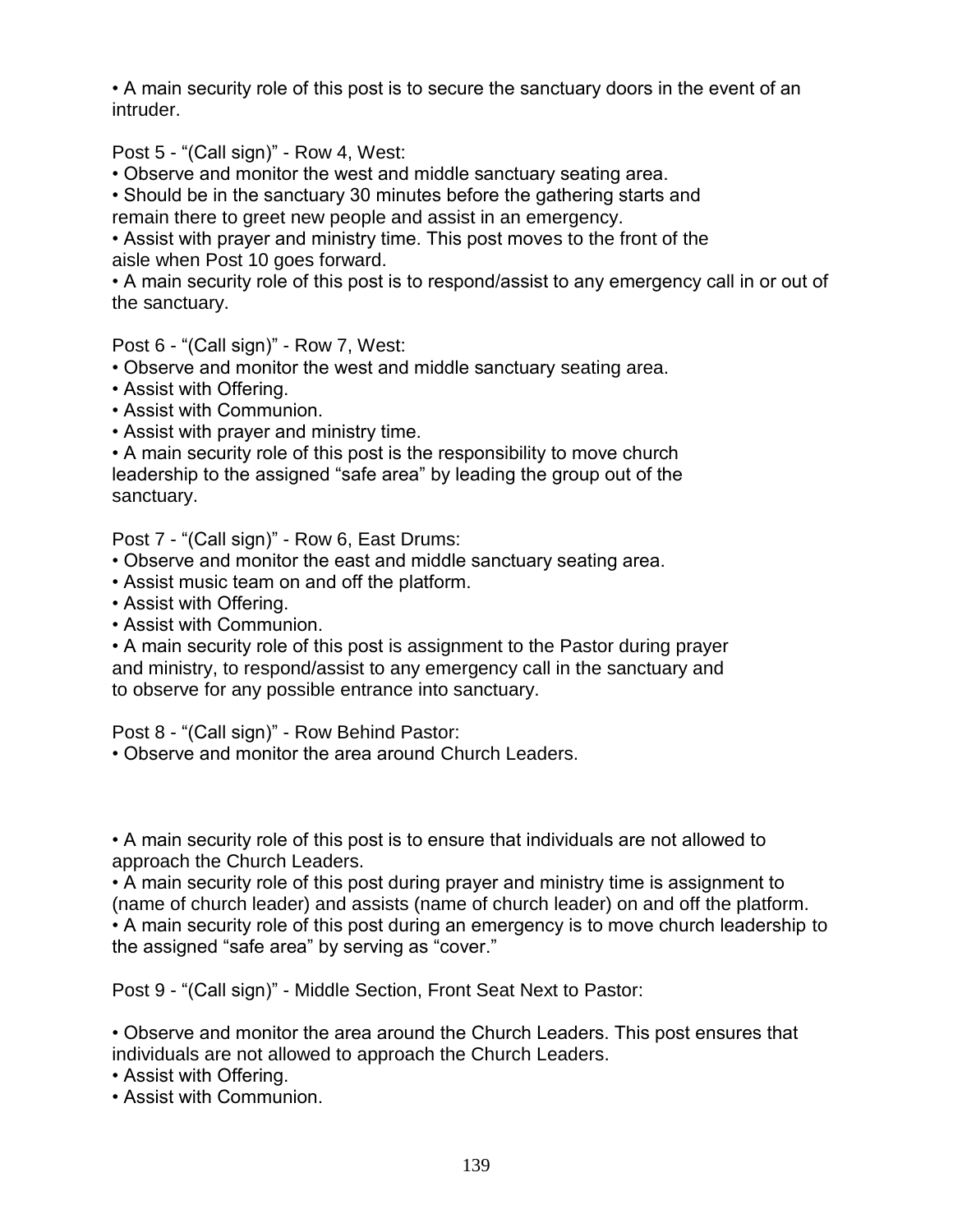• Maintain the front aisle during prayer and ministry time and move forward to assist as appropriate.

• A main security role of this post during an emergency will be to assist Post 8 in moving church leadership to the assigned "safe area" by maintaining the rear area during the move.

Post 10 - "(Call sign)" - Middle Section, Front Row, East:

• Observe and monitor the east and middle sanctuary seating area.

• Assist with prayer and ministry time by standing at the aisle to assist those coming forward.

• A main security role of this post is to ensure no one approaches the front and to respond/assist to any emergency call in or out of the sanctuary.

Post 11 - "(Call sign)" – Outside, East Church Grounds:

• Patrols the entire church property, including the back fence area.

• Check with teachers prior to class to inquire as to any needs or special instructions or alerts – such as knowledge of a parent who may be coming early for pick-up. Make sure each classroom is staffed with at least one adult.

• Will regularly walk through the children's area during service and check with the teachers and nursery workers for any irregularities. Should any security situation that involves children arise, notify Security Team leads/Head Usher or Church Leadership as soon as possible. Anyone who appears suspicious or is in the children's area without sufficient reason should be directed back to the Sanctuary and observed

• Ensure cars are unoccupied and locked.

• Escort children's ministries anytime they leave their classrooms.

• After the gathering, remain in position and watch the parking area to verify that children are not injured due to parking lot traffic.

• A main security role of this post is to prevent an assailant from entering any of the classrooms and/or alert others of potential trouble before entrance is made. During a "Lockdown," make sure all kids are in rooms and classes locked, or assist in moving kids to a safe location.

Post 12 - Nursery - "(Call sign)"

Post  $13 - 3 - 5$  year olds - "(Call sign)"

Post 14 – 1st – 6th grade - "(Call sign)"

Post 15 - Youth Room - "(Call sign)"

• All Children's and Youth classrooms will contact Post 2-(Call sign)- Foyer and will wait for directive from Post 2-(Call sign) -Foyer prior to leaving classrooms.

• The primary responsibility of the Children/Youth worker is the security of the children.

• Each Children/Youth worker must read and demonstrate understanding of these guidelines and other emergency response guidelines.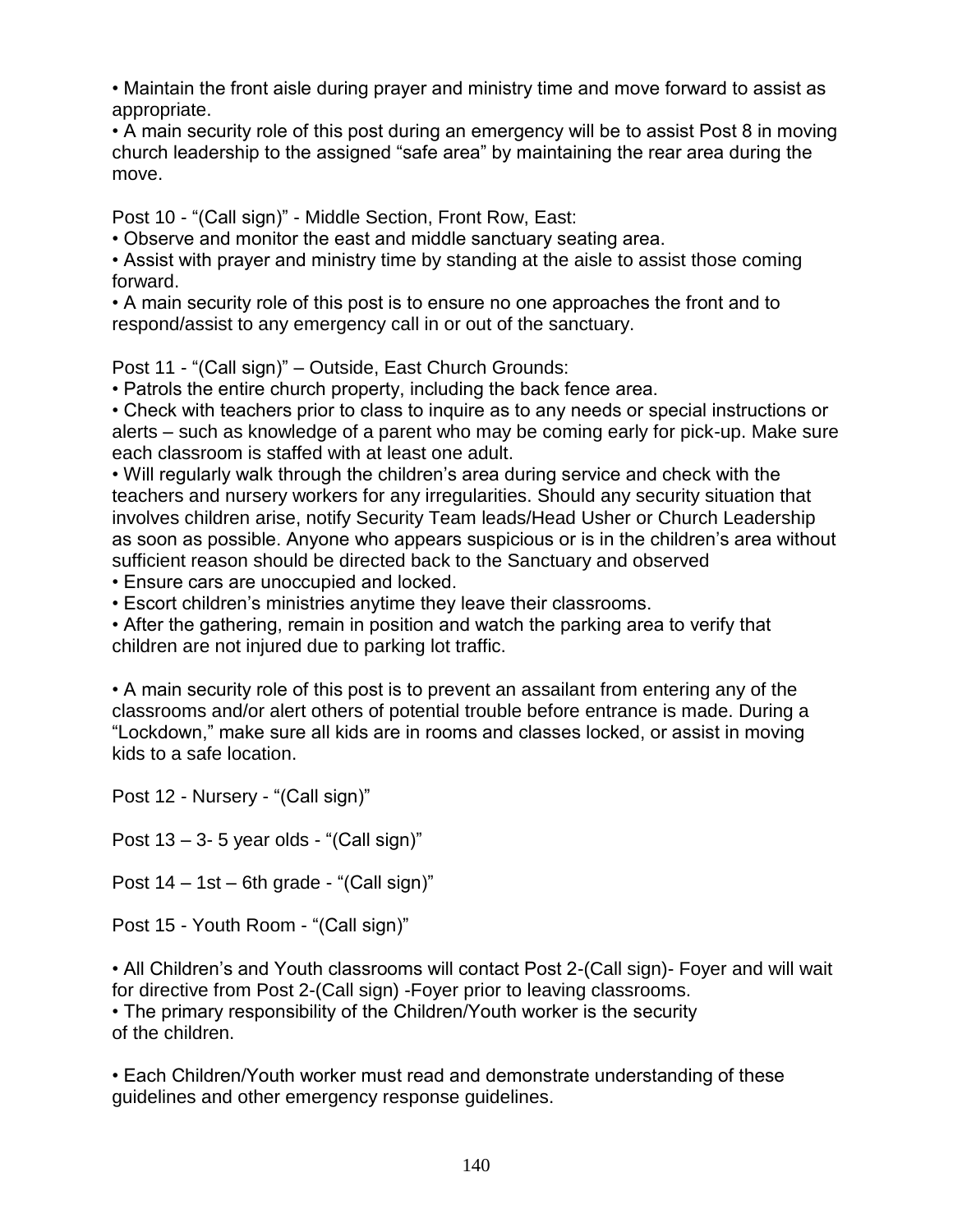• Each classroom will have a two-way radio to use for communication with the Usher/Security personnel. The radio must be with a ministry worker at all times and be turned on. Radio call codes must be available at all times.

• If a parent is needed in the classroom, the radio can be used to contact the usher and request the parent.

At 10:30 am Sunday morning, 5:00 pm Sunday evening and 7:00 pm Wednesday evening, Security Team leads will conduct a facility walk. East grounds Security Team members, Post 11-(Call sign), to conduct if others are not available. (Is all ok, lights off on vehicles, vehicle doors closed, etc.)

## 6. OBSERVATION ..ASSESSMENT ..ACTION!

Security Team members maintain the following "mindset" and will utilize these skills to remain alert and prepared to prevent and/or handle situations that may arise.

## A. Observation Skills

Observe people and the environment continuously and purposefully. Visually scan and personally greet members and visitors. This not only fulfills your role as a team member but allows you to observe people up close and establish a friendly relationship with them. A friendly greeting and good eye contact can make a difference in how someone reacts, even when angry or upset. Before you make eye contact, look at the hands, general appearance, items being carried or worn and the overall actions and demeanor of the person you are greeting.

Remember the old adage that "no one hits you with his face". Look at the hands and general behavior first. With practice, you can do this effectively in a few seconds while reaching out to shake hands.

Ask first time visitors to fill out the "Visitors Card" and direct them to turn the card in at the (designated area) so they can receive the packet. Good OBSERVATION skills allow you to be constantly aware of your surroundings.

### B. Assessment and Indicators

You should be mentally assessing everything you see. Ask yourself, "Is everything normal?" Is there something that bothers you or does not seem right? Is there a potential for danger?

Make a reasonable evaluation of the potential for harm using your judgment. Your reasonable judgment will usually be enough to help you decide what action to take, be it keeping your eye on a specific person, notifying your team for back-up or immediately calling the Police.

The same reasonable judgment you would use to decide if your safety or the safety of your family is at risk is appropriate for your role in church security.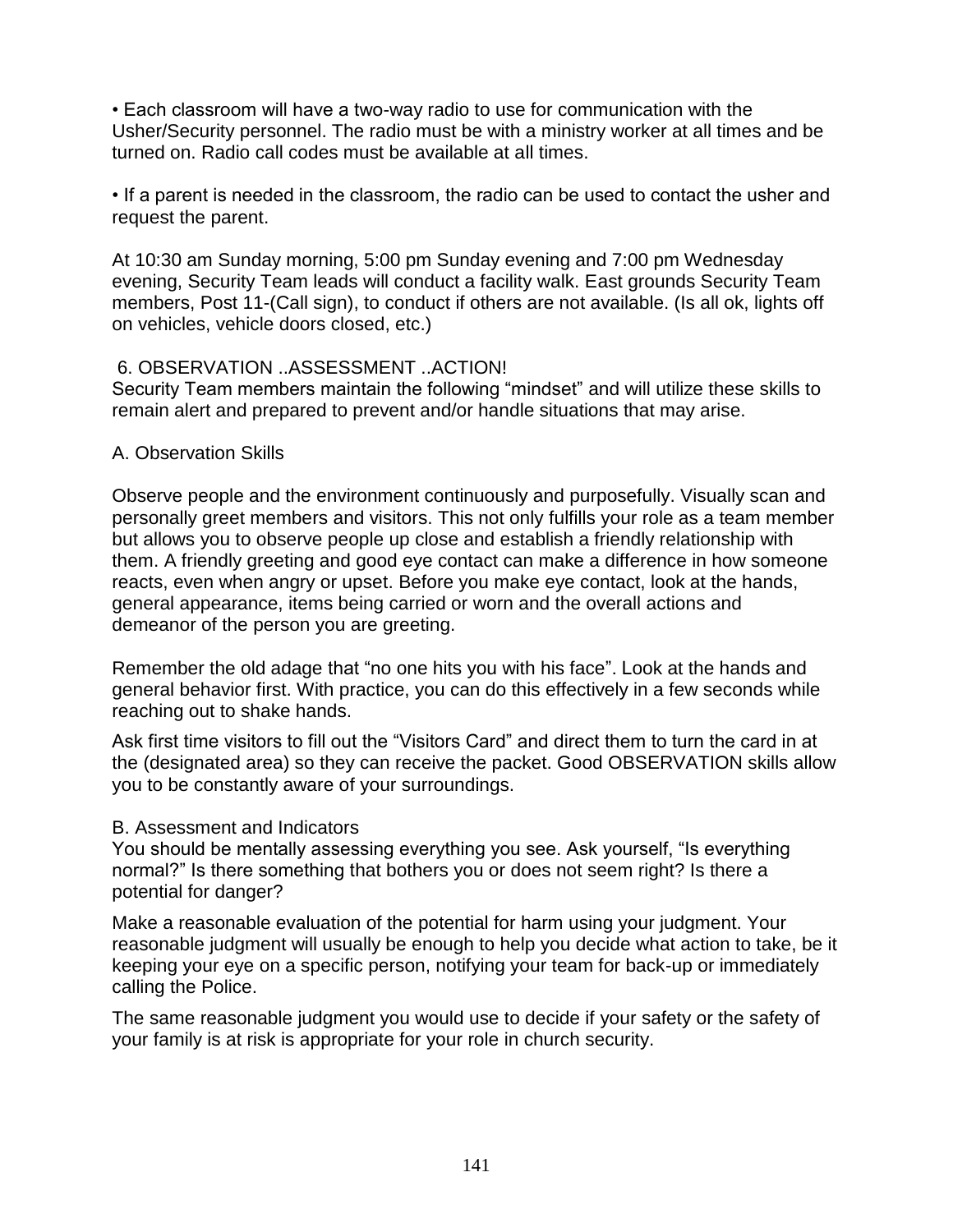As part of your continual assessment of people and situations, the following behaviors and/or appearances may be indicators of the potential for criminal or violent acts. It is reasonable and appropriate to watch for them.

Potential Emotional Indicators

- Anger or rage.
- Crying.
- Unusual laughter.
- Nervousness or evasiveness.
- Fear or panic.
- Out of control or "wild-eyed."
- An unusual absence of any emotion.

Potential Unusual Behavior Indicators

- Standing or sitting in a vehicle for extended length of time.
- Taking unidentifiable items out of a vehicle.
- Walking up to the door and looking around as though on the lookout.
- Running up to the door.
- A person being dropped off, but car stays idling.
- Two or more unknown people entering together and going different directions.
- Obviously trying to go unnoticed, being furtive or looking for concealment.
- Confrontational or angrily questioning or arguing with another.
- Asking for monetary or other assistance.
- Asking about a church member or about the Pastor.
- Talking, muttering, fidgeting or moving excessively.
- Indicating self-hatred or disgust with self.
- A grin or smile inappropriate for the situation.
- Intoxicated, drugged, flustered or confused.
- Responding with anger to greetings or questions.
- Staring in an exaggerated way, especially when moving toward someone: "Fixated."
- Standing very still when others are moving forward.
- Seeming to stall for time.
- Standing alone or facing the congregation in the sanctuary instead of sitting.
- Doing something that does not fit with the service at the time.
- Going into areas of the building/property when no one else is present.
- Spending an excessive amount of time in the bathroom.
- Attempting to get the Usher or someone else away from the area.
- Walking awkwardly as though having concealed weapons.

• NOTE: A frequent action of those who have a concealed weapon, explosives or drugs is to touch the area or keep a hand in the pocket or bag where the items are hidden.

Clothing or Characteristics Linked to Potential Problem Behavior

- Wearing unusually inappropriate clothing for a church environment.
- Wearing military, hunting or camouflage clothing without a reason.
- Menacing appearing clothing: pulled-down hats, all dark clothing, long coats, etc.
- Wearing clothing with wording or pictures that convey a hostile message.
- Being noticeably dirty or unkempt or having an offensive or unusual odor.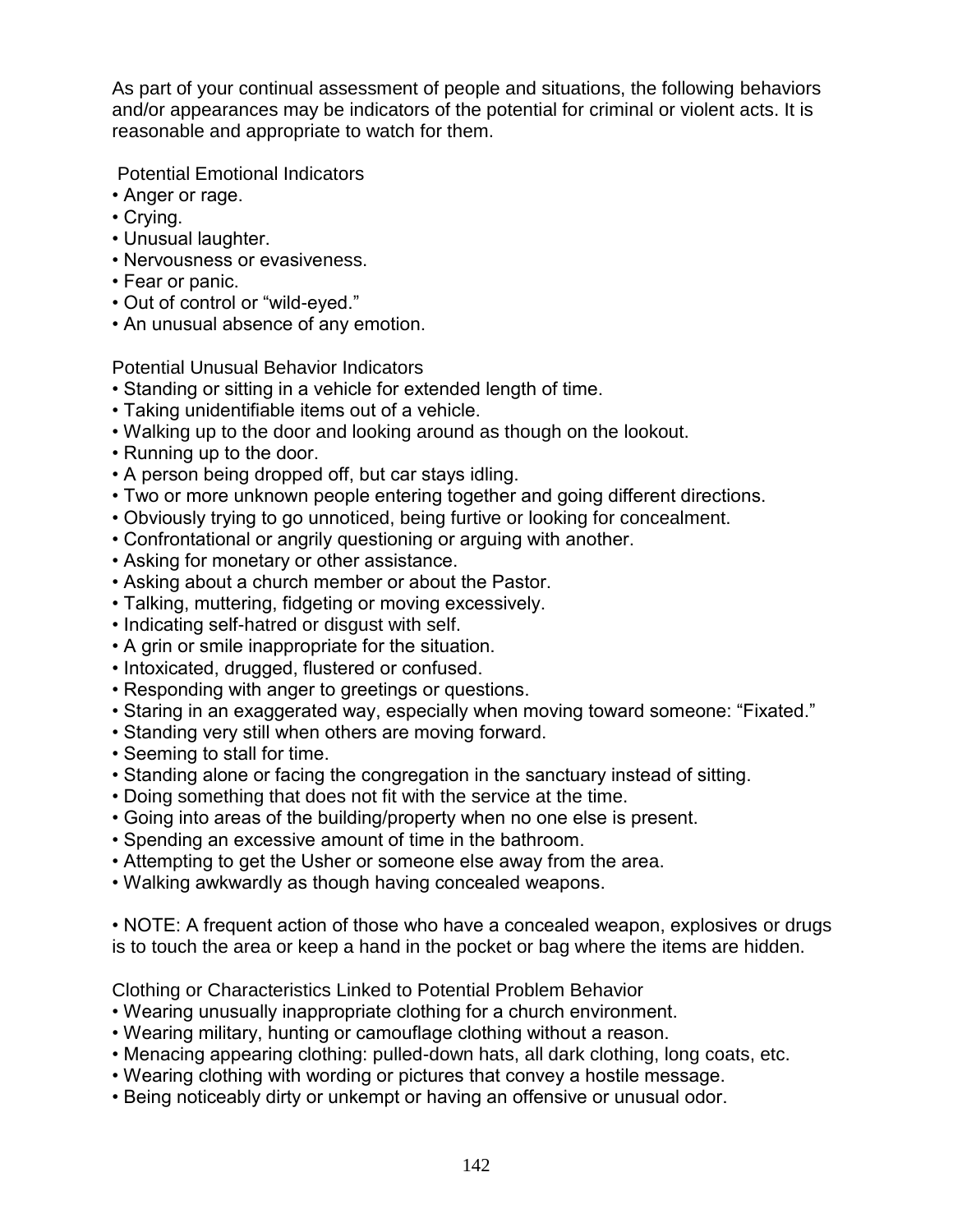- Carrying or wearing a bag or backpack, especially if it looks stuffed full.
- Wearing a coat or other clothing that looks as though something is being concealed.
- Looking much less heavy than the bulkiness of clothes would indicate.
- Wearing clothes not appropriate for the weather or time of year heavy clothes in summer.

• Pay attention to "stuffed pockets," or un-tucked shirts that may conceal a weapon on the waist.

# C. Action

Observation and assessment may result in "no action" necessary on your part. At other times you may be required to perform some action. This may be as minimal as maintaining your observation of a specific individual, to notifying other team members to also observe and monitor.

Action may require that you make contact with a suspicious individual (should include at least two team members). Action may require that you warn and/or help others or that you immediately call 911. Effective action taken by you can decrease the chances of conflict, harm, injury and/or violence. Never try to handle a situation alone. Communicate your situation so others can assist.

D. Additional Tasks Requiring Attention As A Security Team Member As detailed above, each Security Team post has specific responsibilities and expectations. All Security Team members are also responsible for the following tasks:

• During the Offering, be watchful of anyone you do not know. Stand watch until offering is delivered to a safe area.

During offering, you should maintain visual contact with your offering bags. Two Security Team members (Post# 2 and Post #4) should be with the offering at all times. In the event of a robbery attempt, Security Team members should not use physical means to stop an armed thief. Do not place any church members or guests at risk by trying to stop a robbery. Note a complete description and contact Police.

• Look for and report any safety or fire hazards. As you make your rounds, note any loose railings, tripping hazards, or anything that may cause a fire or other dangerous situation on the church grounds.

• In the event of an emergency, the Security Team member should notify the congregation and Children's Ministry workers. Security Team members will help to guide members to the appropriate safe areas.

• A list of all Medical personnel (Nurse, EMT, etc.) that attend will be available. In the event of a medical emergency, sickness, or injury, the Security Team member should contact one of these individuals for assistance and also call 911 if necessary.

• Make routine checks of the parking area or any other activity going on away from the main gathering. Provide any assistance as long as it doesn't take away from the primary duty of protecting the congregation as a whole.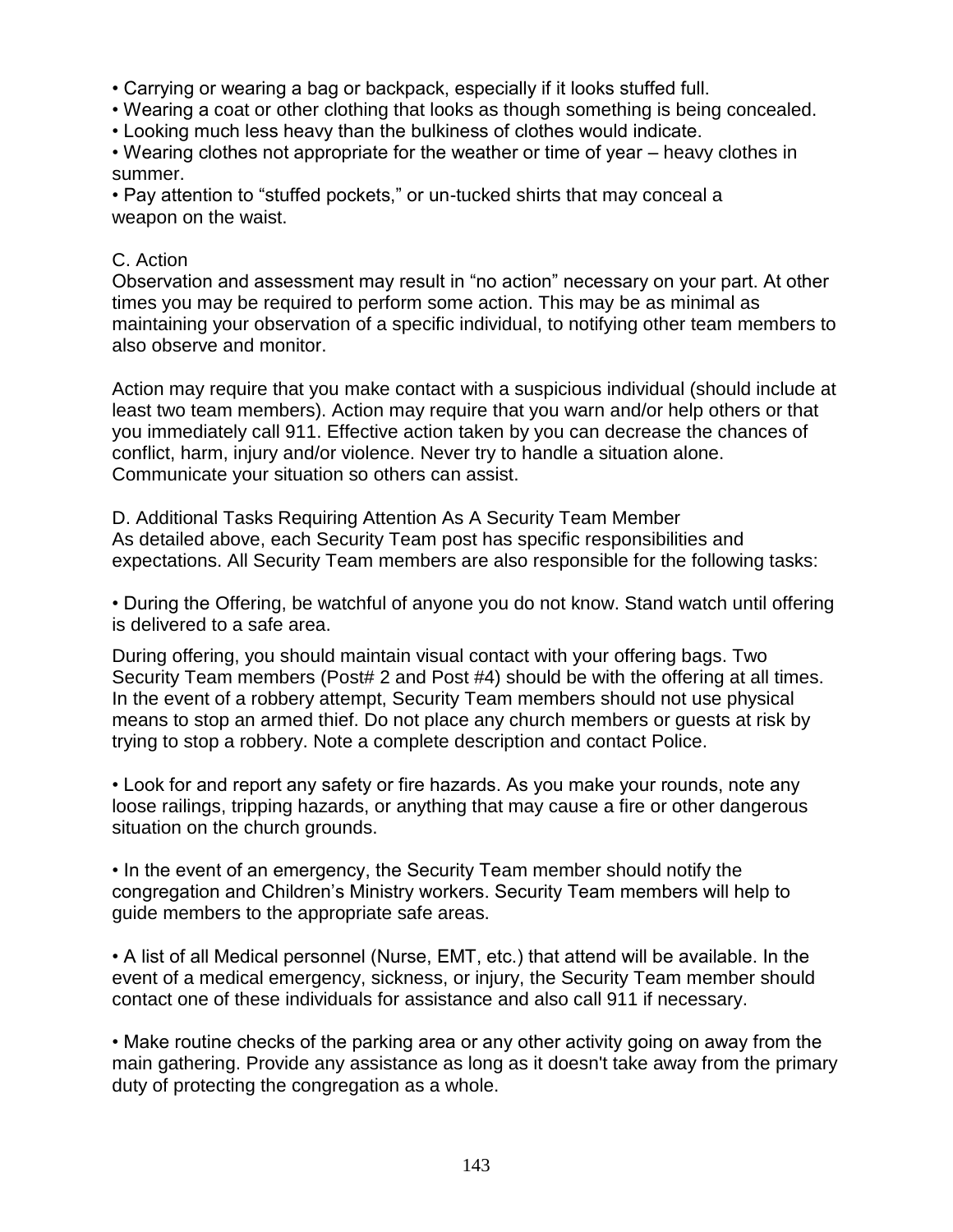• Being prepared also means "psychological preparedness." Do not cling to "denial" that nothing bad could ever happen or bluff yourself into thinking you are prepared for "every" situation. A very important way of preparing yourself psychologically" is to envision "what if…?" scenarios.

As you are performing your duty, think about how someone might cause a disruption and how you would react. What would you say or do? Think like a "criminal" to try to figure out what someone might attempt or how someone might try to get around the safeguards we have in place.

As you walk the buildings and the grounds, take mental notes of rooms, hallways, entry points, hiding spots, vulnerable areas, etc. Share your ideas and observations with other team members. In the event of an emergency, the mental notes you made previously may be vitally useful.

### 7. RADIO PROCEDURE

### A. Overview

The radio is one of our most important tools for communicating among Security Team members and for ensuring church security. Each Security Team member will have a radio. A radio will also be located in the Nursery,  $3 - 5$  year old classroom,  $1st - 6th$ grade classroom and Youth classrooms.

Proper use of the radio is vital to your role as a Security Team member. It is necessary for you to learn the Radio Codes and to become competent with the workings of your radio, including transmission and reception of information and use of ear piece and lapel microphone. Unless otherwise instructed, all Radios are to be "locked" on Channel # (select a channel that has no or little outside interference).

Radio codes are important for several reasons. Our radios are not on "secure" channels and thus our transmissions can be monitored by others. Use of codes thus provides a level of confidentiality. In the children's classrooms, foyer and other areas where earphones might not be in use, codes are not as distracting as detailed information that may be transmitted. Codes are also easier to understand when receiving a transmission. Codes also make for a more succinct transmission and response, minimizing use of radio time.

Keep in mind, if a code is forgotten, always resort to use of regular verbal communication over the radio, especially in an emergency.

### B. Radio Codes

The following Radio Codes will be utilized by the Security Team:

10-4.........................OK / transmission received

10-7.........................Out of service / in bathroom

10-8.........................In service / ready for duty

10-9.........................Repeat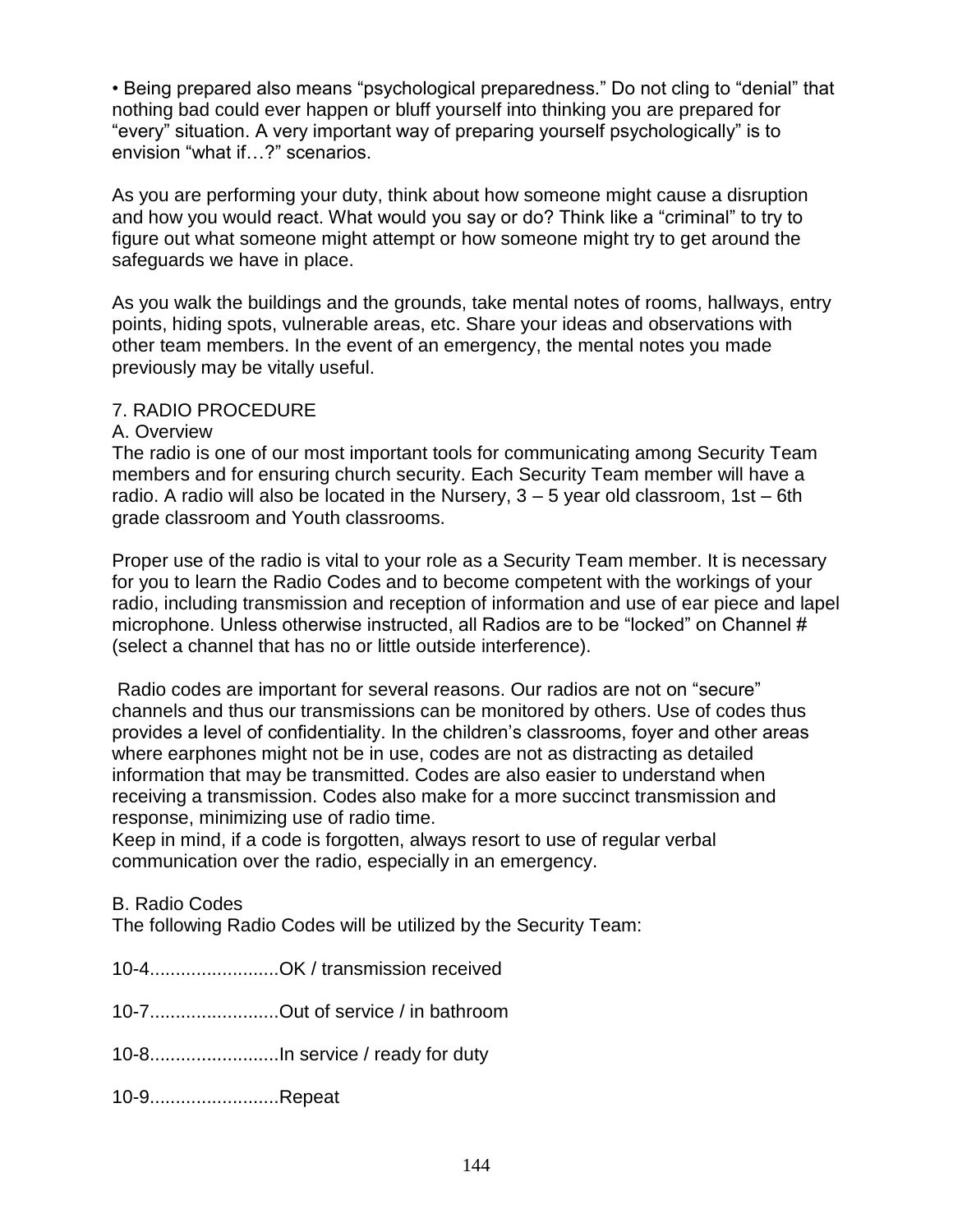10-20.......................What is your location?

10-22.......................Disregard last transmission

10-97.......................Arrived at location

11-98.......................Meet me at

Code 10...................Church / activity over

Code 33...................Emergency – Keep channel clear

Code 99...................All units respond (as appropriate) to location immediately

Code 918.................Dealing with "strange" or mentally unstable person (give your location)

Code Green..............All OK / No problems

Code Yellow............Possible Threat / Problem

Code Red.................Physical Threat / Emergency – This code will result in entire Church Lockdown and call to 911

Code Orange............Missing Child

Code Blue................Medical Emergency

C. Radio Functioning – Transmission And Reception

1. When transmitting, depress the transmit button for one full second prior to speaking.

2. State the Post Call Name of the person you are attempting to reach first, and then state your Post Call Name, now transmit your message. For example, if 3 – 5 year old classroom (Call sign) was alerting Foyer Usher (Call sign) they are bringing kids to the bathroom, the following transmission would be heard:

3 – 5 year olds would transmit - "Post ?, this is (Call sign) bringing kids to bathroom"

Foyer Usher would respond – "(Call sign), Post ?, 10-4"

3. Enunciate clearly and in a reasonably loud voice using codes whenever applicable.

4. If you need to give detailed or confidential information, call for an "11-98" and meet with that person. We should avoid transmitting sensitive or secure information as radio channels are not secure.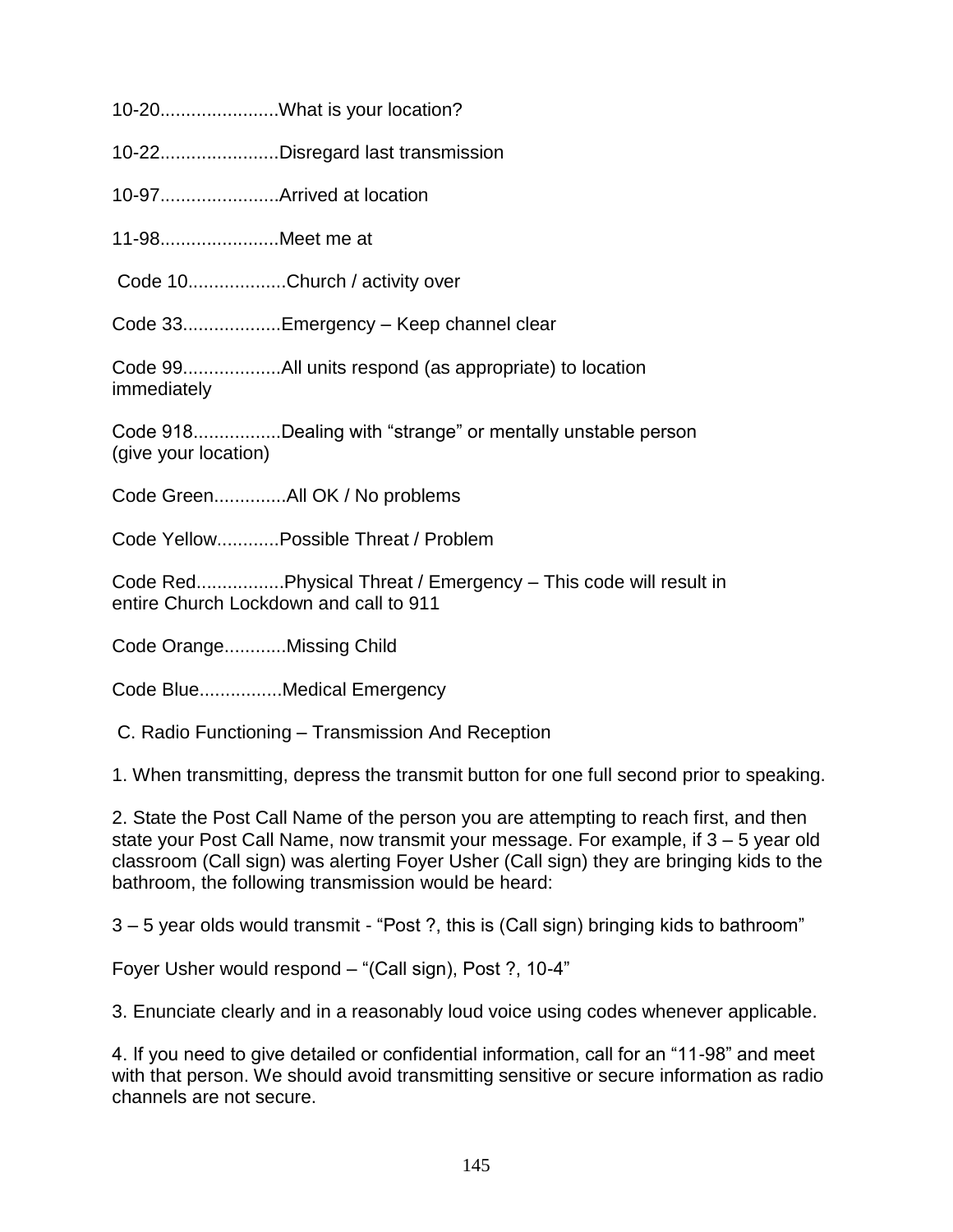D. Radio Check-In

A "radio check" will be performed prior to every service to ensure all posts are "on duty" and to ensure all radios are functioning properly.

Post 2 - "(Call sign)," is to verify all Posts have radios and conduct the "radio check." Radio check for all Posts will be conducted at the following times:

- Sunday morning gathering 10:15 a.m.
- Sunday evening 4:45 p.m.
- Wednesday evening 6:45 p.m.

Post 2 "(Call sign)" will call each Post, in order, one at a time.

Each post will respond to Post 2-"(Call sign)" with "10-8," indicating they are in position and radio is being monitored. An example of the appropriate response and transmission is as follows:

Post 2- (Call sign) will transmit - "Post 2 (Call sign), (Call sign), radio check-in."

Post 1 –will respond – "(Call sign), (Call sign), 10-8."

Then… Post 2- will transmit - "Post 3, (Call sign), radio check-in."

Post 3 – Post 3 will respond – "(Call sign), Post 3, 10-8."

This will continue until all Posts have been contacted.

Post 2-, will notify Security Team leads or Head Usher to make physical contact with any post that fails to respond to the "Radio Check-In" to ensure all posts are in position and radios are functioning.

### 8. POTENTIAL SITUATIONS REQUIRING "ACTION" FROM THE SECURITY TEAM

(This is by no means an exhaustive list…the "real list" is endless and we will add to it as appropriate!)

### A. Suspicious Persons

If the Security team member believes that an individual is in the church with evil intentions (such as causing a disruption, or to commit an assault, or to vandalize, etc.), the Security Team member should make his suspicions known to the Security Team lead or Head Usher. The Security Team member should observe the individual as discretely as possible in order to ascertain the intentions. If it becomes obvious the person has evil intentions, the Security Team member will make the decision as to what level of action to take. These actions may include, but are not limited to, asking the person to leave, following overtly, physical removal of the person and calling the Police.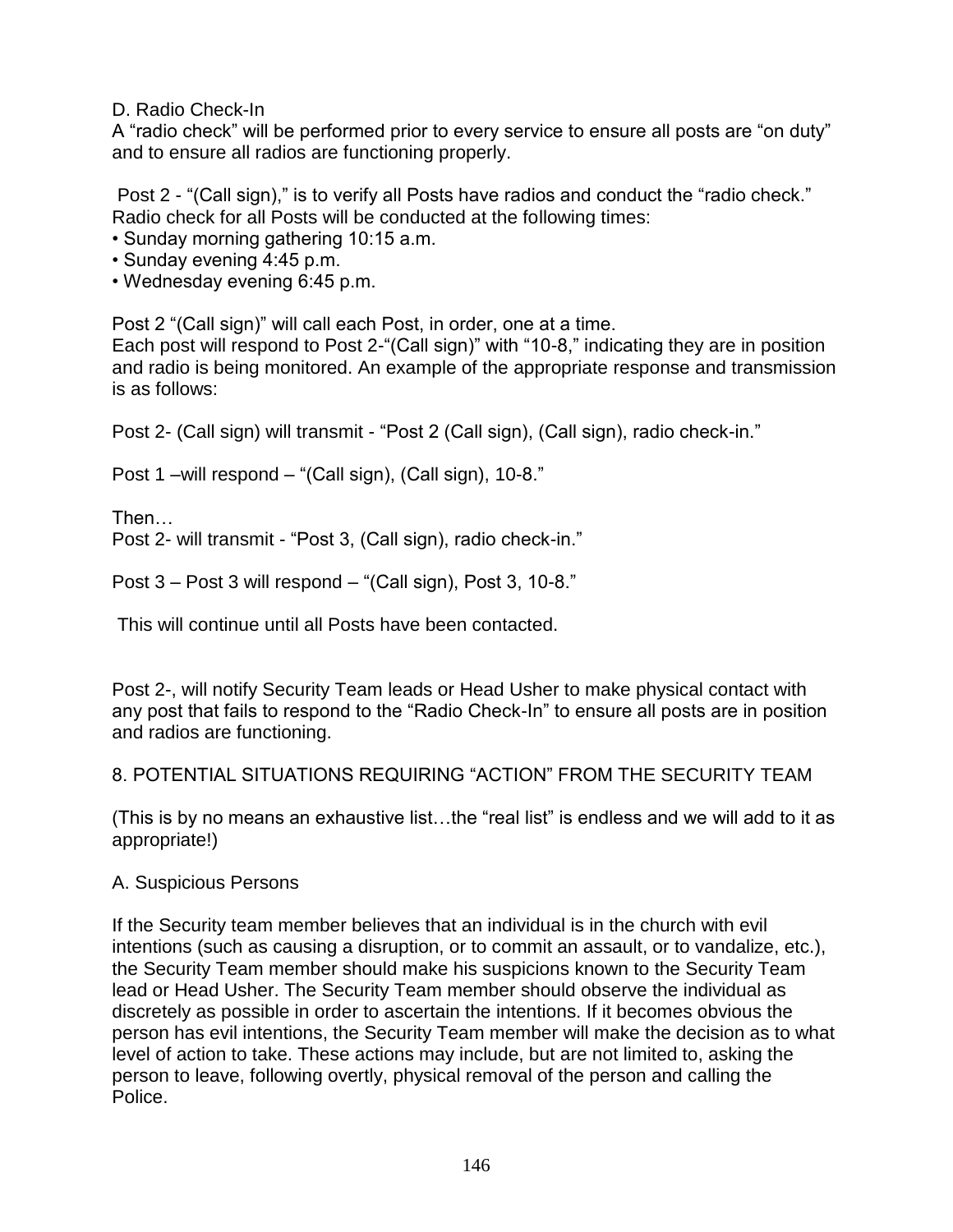#### B. Dealing With Unruly Persons

If during the course of a service, any person causes a disturbance in the Sanctuary, the reaction of the Security Team member will be dependent on the following:

1. If the person causes a disturbance and leaves, or continues to disturb as leaving, the Security Team member should follow the person until they leave the church grounds. Do not agitate the individual, and if possible, get a license plate number and description.

2. If the person remains on church property, the individual should be observed until they depart the area.

3. If the individual leaves the Sanctuary, but remains in the building, the Security Team member will kindly ask the person to leave the premises. If the person leaves, follow steps (1) and (2) above.

4. If the individual causing the disturbance remains in the Sanctuary, the Security Team member should follow the instructions of the Pastor from the Pulpit. Security Team members should move to a location close to the person causing the disturbance to prevent them from being able to escalate the situation.

5. If a person outside the building causes a disturbance, steps (1) and (2) should be followed.

6. If at any time, in the judgment of the Security Team member, the individual appears to threaten the safety of the congregation, a direct call to Police should be initiated.

C. Communication Tips for Dealing with an "Unruly" Individual There are many things you can say to an unruly or agitated person that will increase or decrease the chances the person will calm down. Keep in mind the following seven "Verbal Judo" techniques, or things to never say to a person in this situation:

1. Never say, "Hey you! Come here!" This puts a person on the defensive. Instead, try "Excuse me, can I talk with you for a moment?" This is professional and polite. More importantly, anything the person responds other than "yes" or "no" immediately provides you with tactical information about his emotional or mental state.

2. Never say, "Calm down!" This rarely works and is a criticism of behavior. Instead, try "What's the matter?" This will soften a person's response and encourage them to talk.

3. Never say, "I'm not going to tell you again!" This is actually a threat and may escalate a situation.

Instead, try "Is there anything I could say/do that will help you to  $\hspace{1cm}$  ?" This is professional and polite. If the answer is "yes" we may have found a solution. If the answer is "no" we have additional tactical information to gauge our next move.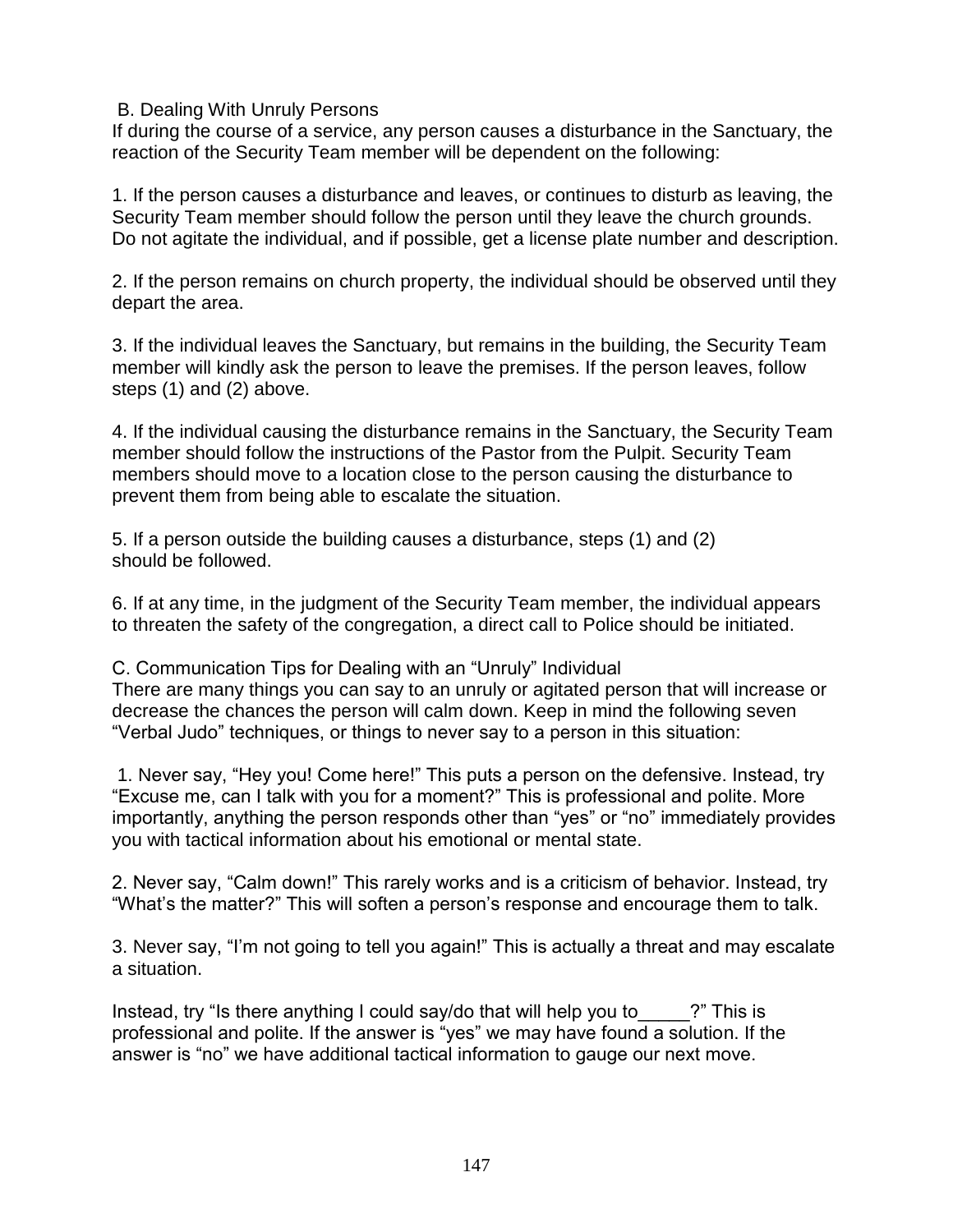4. Never say, "Be more reasonable!" This is the same as telling someone they are stupid and wrong, and it will probably escalate a situation.

Instead try, "Let me see if I understand what you are saying?" And then paraphrase back to them. This helps to absorb the other person's tension and helps them feel supported.

5. Never say, "Because those are the rules!" This just irritates people and invites argument.

Instead, try explaining the reason briefly. 70% of resistant people will actually do what you want if you just tell them why.

6. Never say, "What's your problem?" This signals to the other person, "It's you vs. me!" This phrase will almost always escalate a situation.

Instead, try "What's the matter or How can I help?" This is professional and polite. It will soften up the response of even the most agitated person.

7. Never say, "What do you want me to do about it?" This tells the other person you are upset or agitated. It is better to always appear in control even if you are upset when dealing with an "unruly" person.

Instead try, "I'm sorry, I'm not sure how I can help you?" This is professional and polite. Approaching an agitated person in this manner almost always contributes to deescalating a situation.

### D. Menacing/Armed Individual Threat

In the event of a potentially dangerous/armed individual(s) in the area, notify all Security Team members via radio call, "CODE RED, CODE RED!!" With the broadcast of Code Red, 911 should be called. Remember to give the location where assistance is needed.

"Code Red" is the radio code for a "physical threat" or "emergency." Keep in mind, when this code is broadcast, designated Security Team members stay in position and designated Security Team members respond immediately. Know your position requirement at all times! For example, Posts 6, 8 and 9 remain with Pastor(s). Posts 3 or 4 will be responsible for locking/blocking sanctuary doors to prevent entrance from an assailant outside of the sanctuary. If the threat seems immediate, lock the facility immediately. If confronted, remain calm and cooperate with the individual. Try to keep the individual isolated from the rest of the congregation. Do what you can to isolate, contain or fight off / stop the individual, knowing that help is on the way!

### E. Lockdown

A "lockdown" will take place whenever a threat is perceived or known in order to protect all congregants and children's classrooms. Any Security Team member can radio for a "Lockdown" by broadcasting a CODE RED.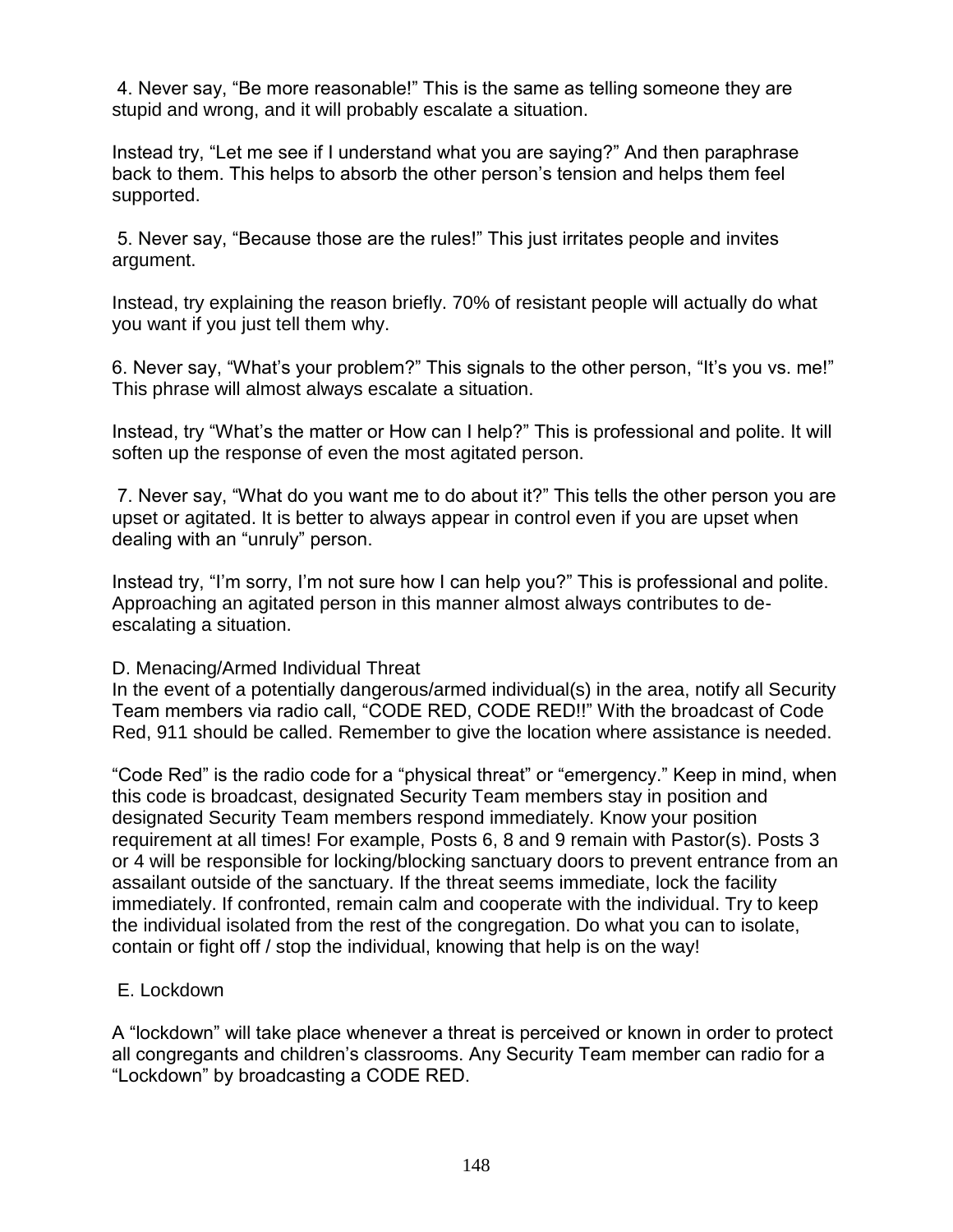If Posts 1-(Call sign) or 11-(Call sign) call for a CODE RED, Post 2 locks West and East Foyer doors, Posts 3 or 4 locks Sanctuary doors and all Children's classrooms lock their doors.

During a "lockdown" emergency all children must be brought into the classroom as quickly as possible and the doors must be locked. No person is to leave the classroom until authorized to do so by the Security Team leads/Head Usher or Church Leadership. If the classroom is unsafe, go to the nearest safe classroom or request guidance via radio from the Security Team leads or Head Usher.

### F. Evacuation

In the event that evacuation of the entire building/facility becomes necessary, Security Team members will help in the directing of members to the proper location. All members should meet on the northwest corner of the parking lot, if safe to do so. If not safe to meet at the primary evacuation point, seek guidance from Security Team leads or Church Leadership. Each family/teacher should account for members and the Security Team notified in event anyone is missing. The decision for evacuation will be initiated by Church Leadership based on the recommendations of the Security Team.

G. Dealing with Hate or Anti-Religious Groups

No Threat Should Be Taken Lightly. If on grounds, refer to "Dealing with Unruly Persons" above.

• If a phone call or letter threatens the well-being of an individual or the church building itself, notify Leadership and authorities immediately. The authorities can assess the actual risks.

• Other congregations may have received a similar threat(s). If a threat or unusual note is received, bring it to the attention of Church Leadership. It may not be in the church's best interest to let every member know about a threat immediately. If there is a specific threat, it is important to weigh the cost of canceling worship services or a meeting to protect the lives of members.

• Solicit wise counsel from Church Leadership and local authorities. If a threat comes by phone, either record the conversation (if possible) or write down as much as you can (Use Bomb Threat Checklist). Ask for clarity, and listen for common phrases, unusual words, accents, and background noise.

When the caller hangs up, call the Police immediately, especially when harm to an individual or property is threatened. If the threat seems immediate (such as "I'm on my way to your church."), notify authorities and either lock all doors and windows (Lockdown procedure) or evacuate everyone from the facility/property.

### H. Missing or Kidnapped Person

1. MISSING PERSON

If the person is a child or Alzheimer's patient and has wandered off, an immediate search of the facility and grounds will be conducted. If the person is not located, authorities will be notified.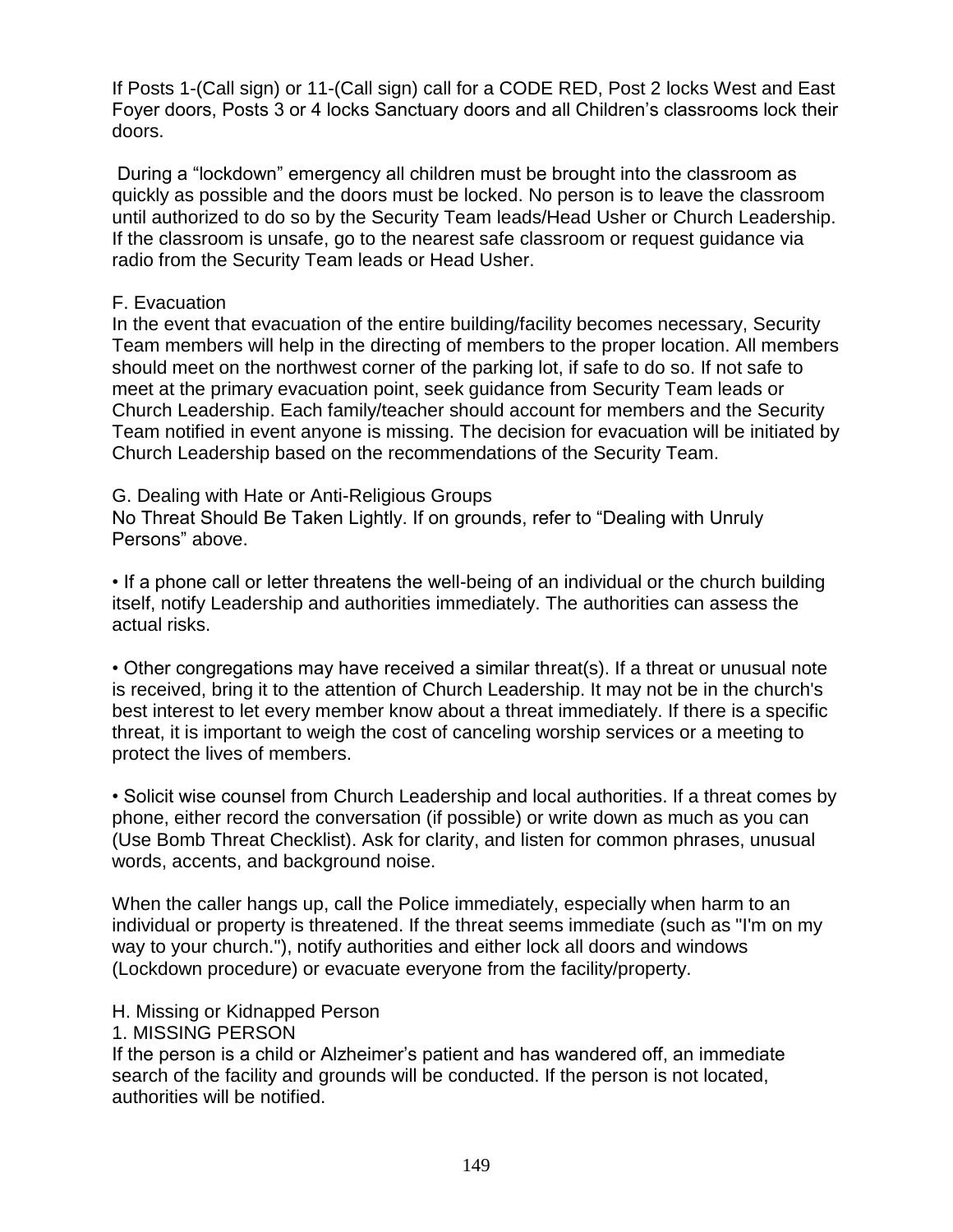### 2. KIDNAPPED PERSON

If a definite kidnapping / abduction has occurred, the Police Department will be immediately notified via 911 and the issue delegated to them. The Security Team will provide all assistance required to the Police Department.

I. Bomb Threat EVERY BOMB THREAT WILL BE TAKEN SERIOUSLY!

In the event a bomb threat is received during services, all radio/cell phone use will cease (radio signals can cause detonation). Security team will immediately notify Police by landline telephone, and inform Church Leadership to determine if evacuation is to be initiated. If threat is received by telephone, the BOMB THREAT CHECKLIST should be completed and available for authorities. The BOMB THREAT CHECKLIST will be available at every telephone.

### J. Suspicious Package Threat

Upon discovery of an unknown or suspicious package during service (includes backpacks, briefcases, etc.), the area will be cleared and authorities notified. Use radio/cell phone discipline as with a bomb threat. If package has been opened and contains an unknown substance, further exposure will be limited as much as possible. Individual and package will be isolated to avoid further contamination, and no attempt will be made to clean up the released substance.

Close doors, windows, turn off circulating fans and air handling units. Wash hands without leaving the area, and keep hands from face, eyes, nose and mouth. Church Leadership will be notified and determine if evacuation is to be initiated.

### K. Medical Emergency

If an individual experiences a medical emergency:

• Call 911.

• Notify any designated persons at church trained to handle medical/first aid situations.

### L. Calling 911

When calling 911, it is vitally important to provide as much information as possible. Provide as much information about the emergency situation as you know, including descriptions of suspects and number of people involved.

Let 911 know that people are in the main church building and other buildings. Let 911 know that we have Security Team members who may be armed and give a description of these individuals to 911. The more information you can provide, the better and more accurate the response will be once help arrives.

If you call 911 and you have no details to provide, let the 911 operator know that we have an unknown emergency that requires immediate response. Tell the operator that you heard the Church radio call for "emergency." Listen for and report any sounds. Provide whatever level of information you can, including that we have Security Team members on site who may be armed and their descriptions.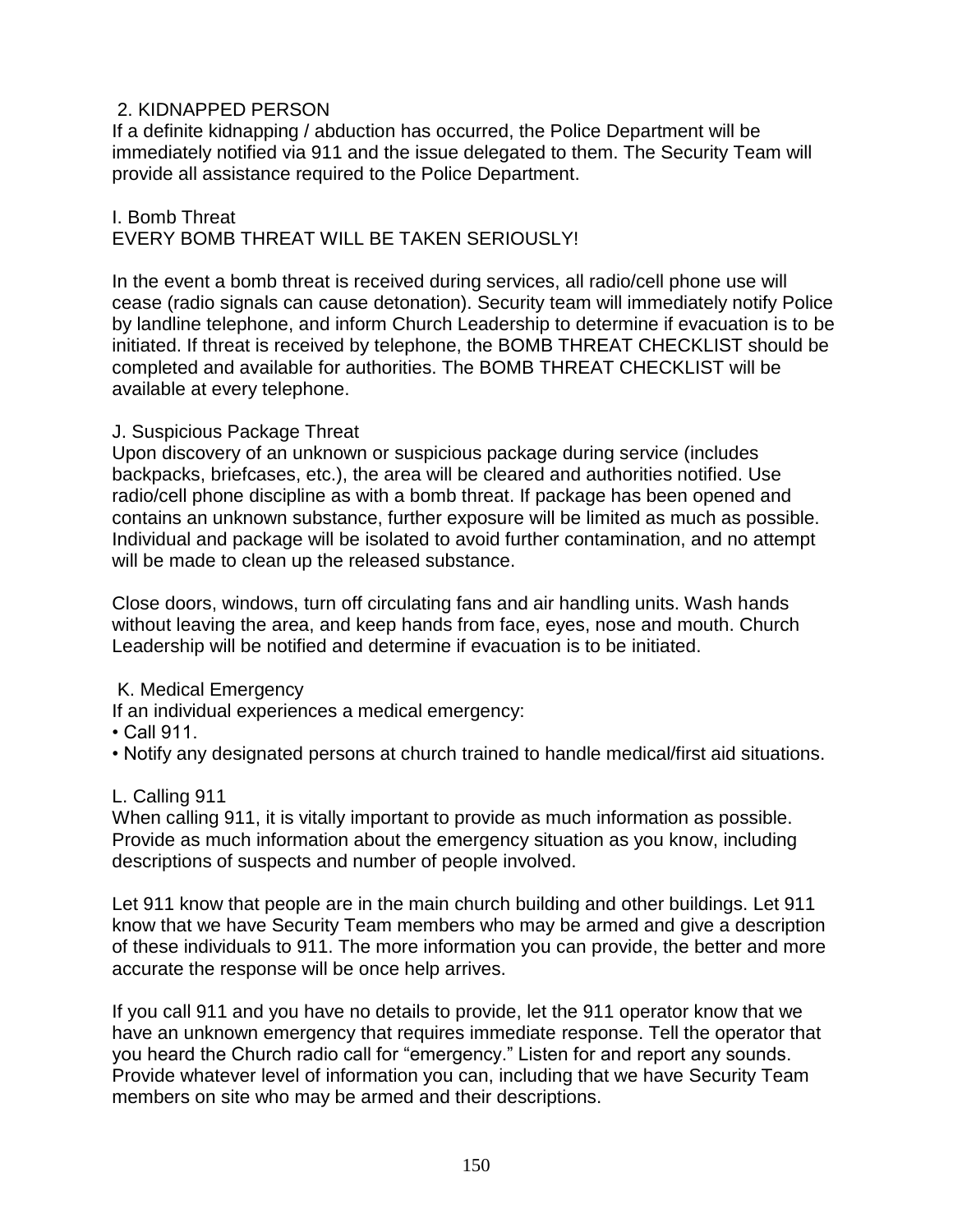### 9. USE OF FORCE POLICY

Should a situation arise where the use of force becomes justified and necessary, the utmost restraint shall be exercised. Use of force should never be considered routine, reserved only for the most unique of circumstances. Deciding to use force when authorized in the conduct of official responsibilities is perhaps the most critical decision a Security Team member can make.

Sound judgment and discretion are the foundation of the Security Team. The decision to use force must be made quickly and under difficult, often unpredictable circumstances. The Security Team should defuse any situation whenever possible (see Verbal Judo) to eliminate or reduce the need to use physical force to subdue any unruly person.

Force will only be used to prevent serious injury or death to self or others. Use of force is limited to the minimum amount needed to stop the threat of physical danger to any person in or on the church facility or grounds.

Security Team members will never initiate physical contact first, except when removing a disrupter who refuses to leave or if the unruly person initiates contact with another in the church, Security Team members will take appropriate action to prevent further harm. This action is limited to subduing the person until he no longer poses a threat to anyone, including self. The person must not be restrained if they attempt to leave the facility. The Police should be called and an official report written.

In the event restraint becomes necessary to prevent further harm, be advised that the restrained individual is legally your responsibility and this is not to be taken lightly.

Use of Force is Never justified to prevent vandalism, theft of funds or property.

Security Team members should exhaust all other reasonable means before resorting to force. It is not possible to entirely replace judgment with policy. This policy is intended to provide direction when called upon to confront difficult situations. It is the policy of (Church Name Here) that only that force which is reasonable and necessary will be used. Security Team members whose actions are consistent with the law and this policy will be strongly supported by (Church Name Here) in any subsequent review of their conduct regarding use of force.

NAME (Print)

Date Received: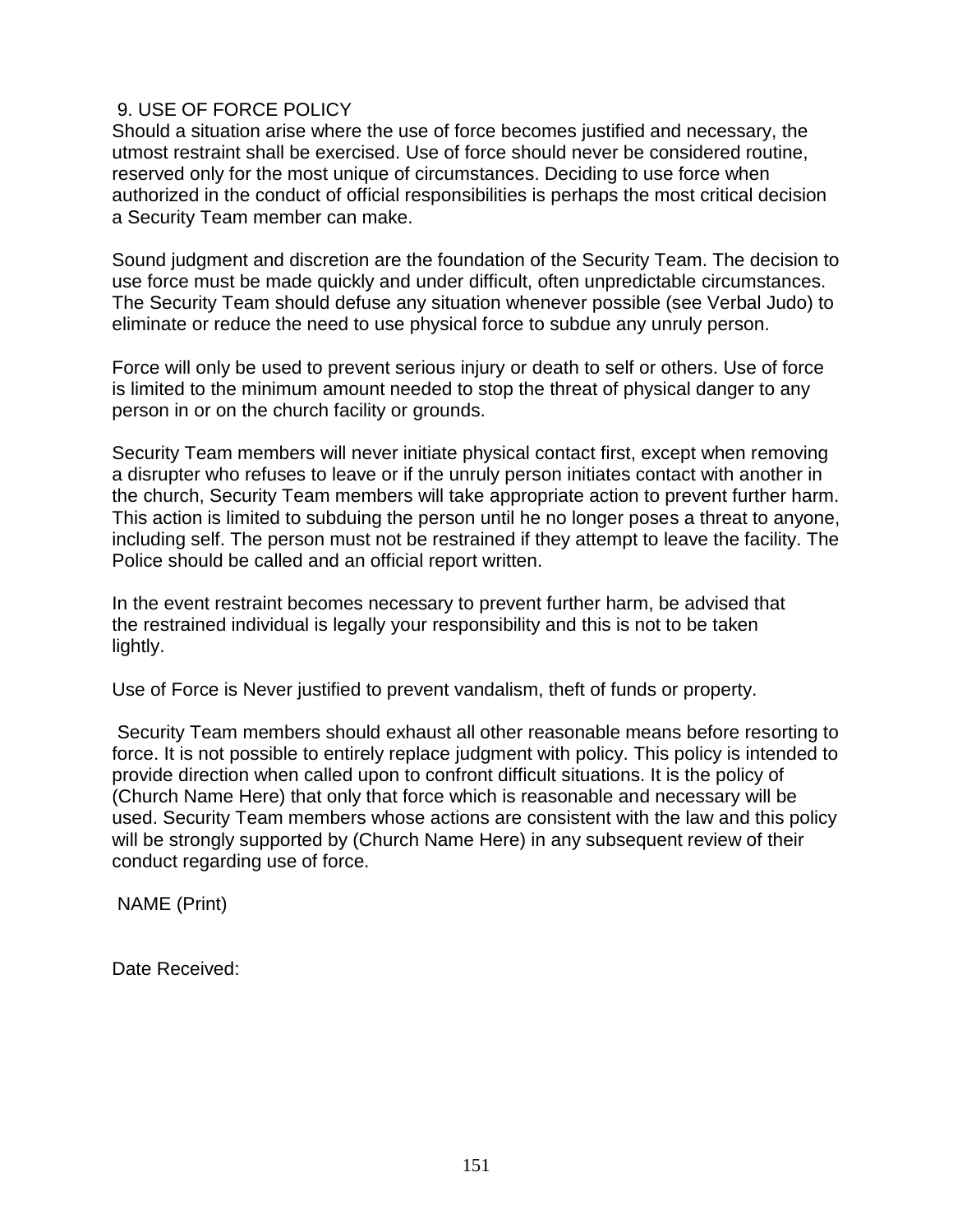### (Church Name Here)

# **SAFETY INCIDENT REPORT FORM**

**Date of Report** 

# **Incident Type:**

.. Injury .. Theft .. Disruption .. Vandalism .. Suspicious Activity

.. Threat .. Other

## **Description of Incident:**

**Brief Description:** 

**Members and Visitors Involved and Witnesses:** 

**Comments / Outstanding Issues:** 

**Outside Agencies Called / Involved:** 

**FINAL OUTCOME:** 

**Security Team Member's Signature:** 

**Name:** 

**Date:**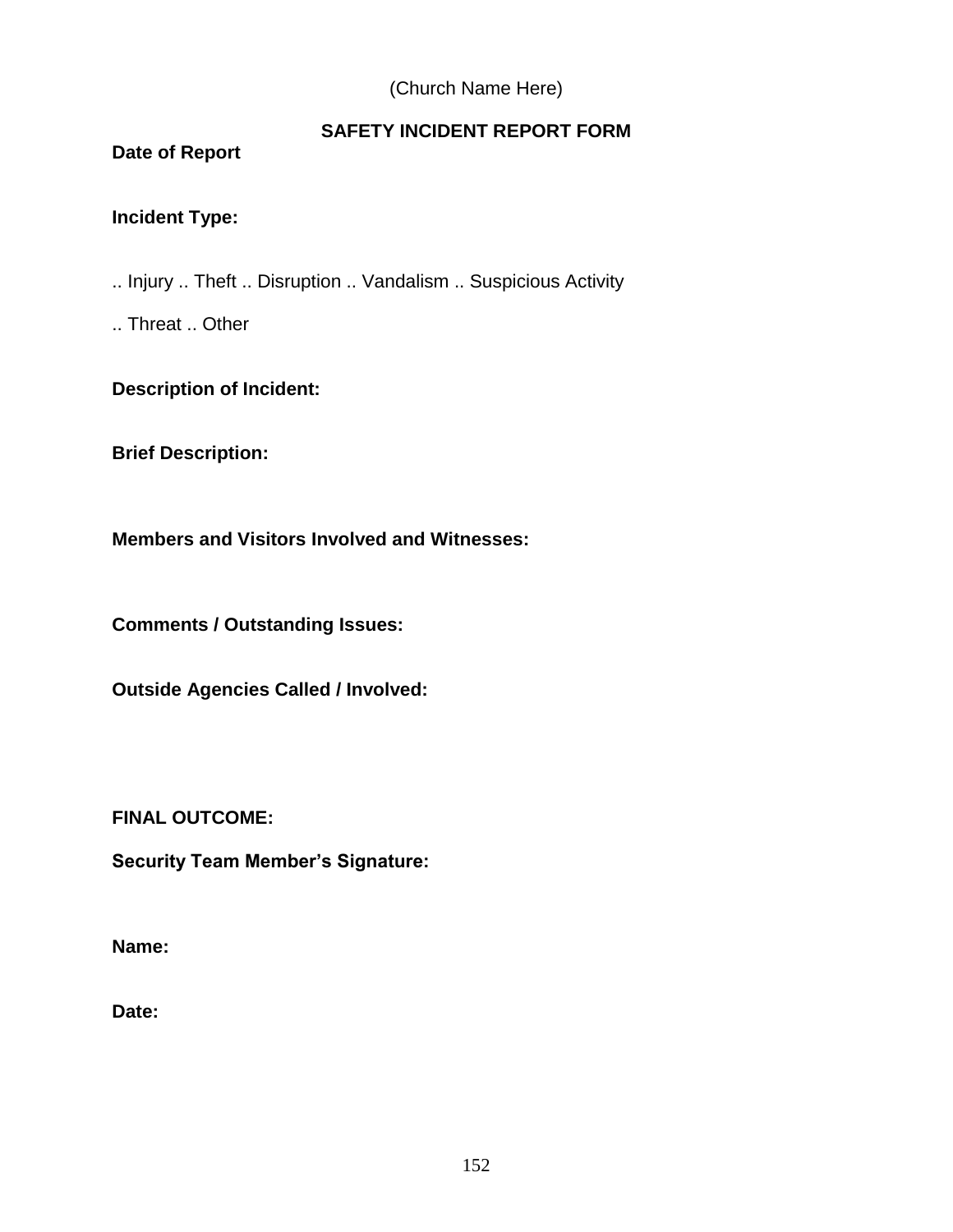#### **A sample Report of a Suspicious Incident:**

**Instructions: Use this form as a general guide, completing as soon as you can following the suspicious incident you witnessed. Notify the Pastor as soon as possible; write all the details that you can remember. Use the back for any drawings, if applicable.**

|                                                                                                                                        | <b>General Information</b>                       |  |  |  |
|----------------------------------------------------------------------------------------------------------------------------------------|--------------------------------------------------|--|--|--|
| <b>YOUR</b>                                                                                                                            |                                                  |  |  |  |
| <b>NAME/CONTAC</b>                                                                                                                     |                                                  |  |  |  |
| T#                                                                                                                                     |                                                  |  |  |  |
| Date and Time of                                                                                                                       |                                                  |  |  |  |
| <b>Incident</b>                                                                                                                        |                                                  |  |  |  |
| <b>Location</b>                                                                                                                        |                                                  |  |  |  |
| (Address or                                                                                                                            |                                                  |  |  |  |
| Street)                                                                                                                                |                                                  |  |  |  |
| Weather                                                                                                                                |                                                  |  |  |  |
| <b>Conditions</b>                                                                                                                      |                                                  |  |  |  |
| <b>Details of Incident</b>                                                                                                             |                                                  |  |  |  |
|                                                                                                                                        |                                                  |  |  |  |
|                                                                                                                                        |                                                  |  |  |  |
|                                                                                                                                        |                                                  |  |  |  |
|                                                                                                                                        |                                                  |  |  |  |
|                                                                                                                                        |                                                  |  |  |  |
|                                                                                                                                        |                                                  |  |  |  |
|                                                                                                                                        |                                                  |  |  |  |
|                                                                                                                                        |                                                  |  |  |  |
|                                                                                                                                        | <b>Suspicious Person #1 Physical Description</b> |  |  |  |
|                                                                                                                                        | Height                                           |  |  |  |
| Weight_                                                                                                                                |                                                  |  |  |  |
| <b>Unique Physical</b>                                                                                                                 |                                                  |  |  |  |
| Characteristics <b>Characteristics</b>                                                                                                 |                                                  |  |  |  |
| <b>Clothing</b>                                                                                                                        |                                                  |  |  |  |
| Type/Style/Color_                                                                                                                      |                                                  |  |  |  |
|                                                                                                                                        |                                                  |  |  |  |
| Vehicle, if any Year/Make/Model/ Color                                                                                                 |                                                  |  |  |  |
|                                                                                                                                        |                                                  |  |  |  |
| Lic. Plate #                                                                                                                           |                                                  |  |  |  |
| <b>Suspicious Person #2 Physical Description</b>                                                                                       |                                                  |  |  |  |
|                                                                                                                                        | <b>Height</b>                                    |  |  |  |
| <b>Weight</b>                                                                                                                          |                                                  |  |  |  |
| <b>Unique Physical</b>                                                                                                                 |                                                  |  |  |  |
| <b>Characteristics</b>                                                                                                                 |                                                  |  |  |  |
| <b>Clothing</b>                                                                                                                        |                                                  |  |  |  |
|                                                                                                                                        |                                                  |  |  |  |
|                                                                                                                                        |                                                  |  |  |  |
| Vehicle, if any Year/Make/Model /                                                                                                      |                                                  |  |  |  |
| <b>Color</b><br><u> 1989 - Johann Stoff, deutscher Stoffen und der Stoffen und der Stoffen und der Stoffen und der Stoffen und der</u> |                                                  |  |  |  |
|                                                                                                                                        |                                                  |  |  |  |
| Lic. Plate #                                                                                                                           |                                                  |  |  |  |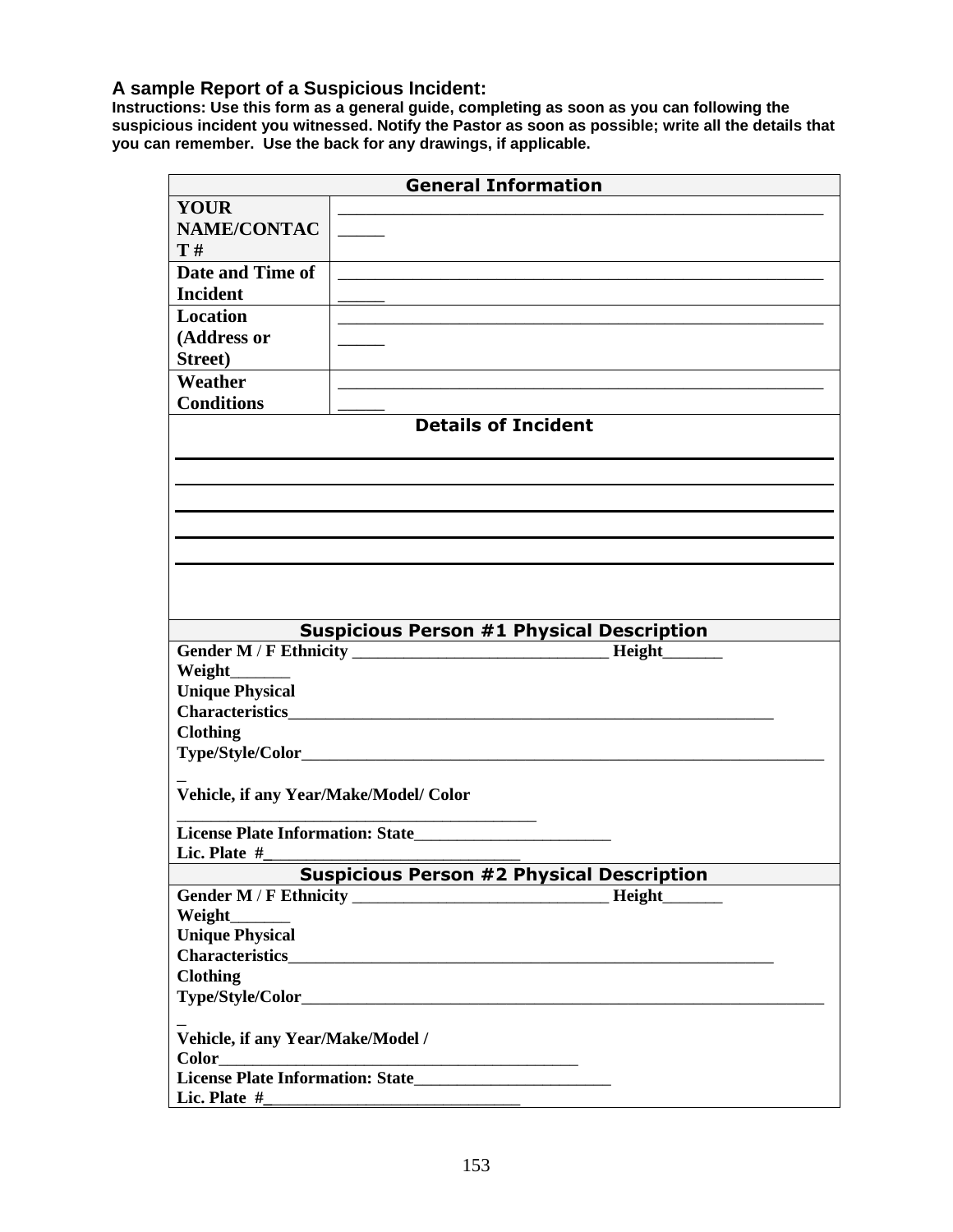### **Sample Bomb Threat Checklist Used By A Place of Worship** *TELEPHONE BOMB THREAT CHECKLIST*

| <b>KEEP CALM:</b> Do not get excited or excite others.                                                                                                                                                                         |  |  |  |  |
|--------------------------------------------------------------------------------------------------------------------------------------------------------------------------------------------------------------------------------|--|--|--|--|
|                                                                                                                                                                                                                                |  |  |  |  |
|                                                                                                                                                                                                                                |  |  |  |  |
|                                                                                                                                                                                                                                |  |  |  |  |
| <b>DELAY: ASK CALLER TO REPEAT.</b>                                                                                                                                                                                            |  |  |  |  |
| Questions you should ask:                                                                                                                                                                                                      |  |  |  |  |
|                                                                                                                                                                                                                                |  |  |  |  |
|                                                                                                                                                                                                                                |  |  |  |  |
|                                                                                                                                                                                                                                |  |  |  |  |
|                                                                                                                                                                                                                                |  |  |  |  |
|                                                                                                                                                                                                                                |  |  |  |  |
|                                                                                                                                                                                                                                |  |  |  |  |
| <b>Voice description:</b>                                                                                                                                                                                                      |  |  |  |  |
| __ Female __ Calm __ Young __ Refined<br>__ Male __ Nervous __ Middle-Aged __ Rough                                                                                                                                            |  |  |  |  |
| $\qquad$ Old                                                                                                                                                                                                                   |  |  |  |  |
|                                                                                                                                                                                                                                |  |  |  |  |
| <b>Other Descriptors:</b>                                                                                                                                                                                                      |  |  |  |  |
| Accent Pes No Describe                                                                                                                                                                                                         |  |  |  |  |
|                                                                                                                                                                                                                                |  |  |  |  |
| <u> 1989 - Johann Barn, mars an t-Amerikaansk politiker (</u>                                                                                                                                                                  |  |  |  |  |
| Recognize Voice? If so, who do you think it was? ________________________________                                                                                                                                              |  |  |  |  |
|                                                                                                                                                                                                                                |  |  |  |  |
| <b>BACKGROUND NOISE</b>                                                                                                                                                                                                        |  |  |  |  |
|                                                                                                                                                                                                                                |  |  |  |  |
| __Traffic __Whistles __Bells                                                                                                                                                                                                   |  |  |  |  |
| __Horns ___ Aircraft __Tape Recorder                                                                                                                                                                                           |  |  |  |  |
| Machinery Other Changes and Machinery Machinery Changes and Machinery Machinery and Machinery and Machinery and Machinery and Machinery and Machinery and Machinery and Machinery and Machinery and Machinery and Machinery an |  |  |  |  |
| <b>ADDITIONAL INFORMATION</b>                                                                                                                                                                                                  |  |  |  |  |
| A. Did caller indicate knowledge of the facility? If so, how? In what way?                                                                                                                                                     |  |  |  |  |
|                                                                                                                                                                                                                                |  |  |  |  |
|                                                                                                                                                                                                                                |  |  |  |  |

| B. What line did call come in on? |                                                    |  |
|-----------------------------------|----------------------------------------------------|--|
|                                   | C. Is number listed? Yes No Private Number? Whose? |  |

| Signature |  |
|-----------|--|
|-----------|--|